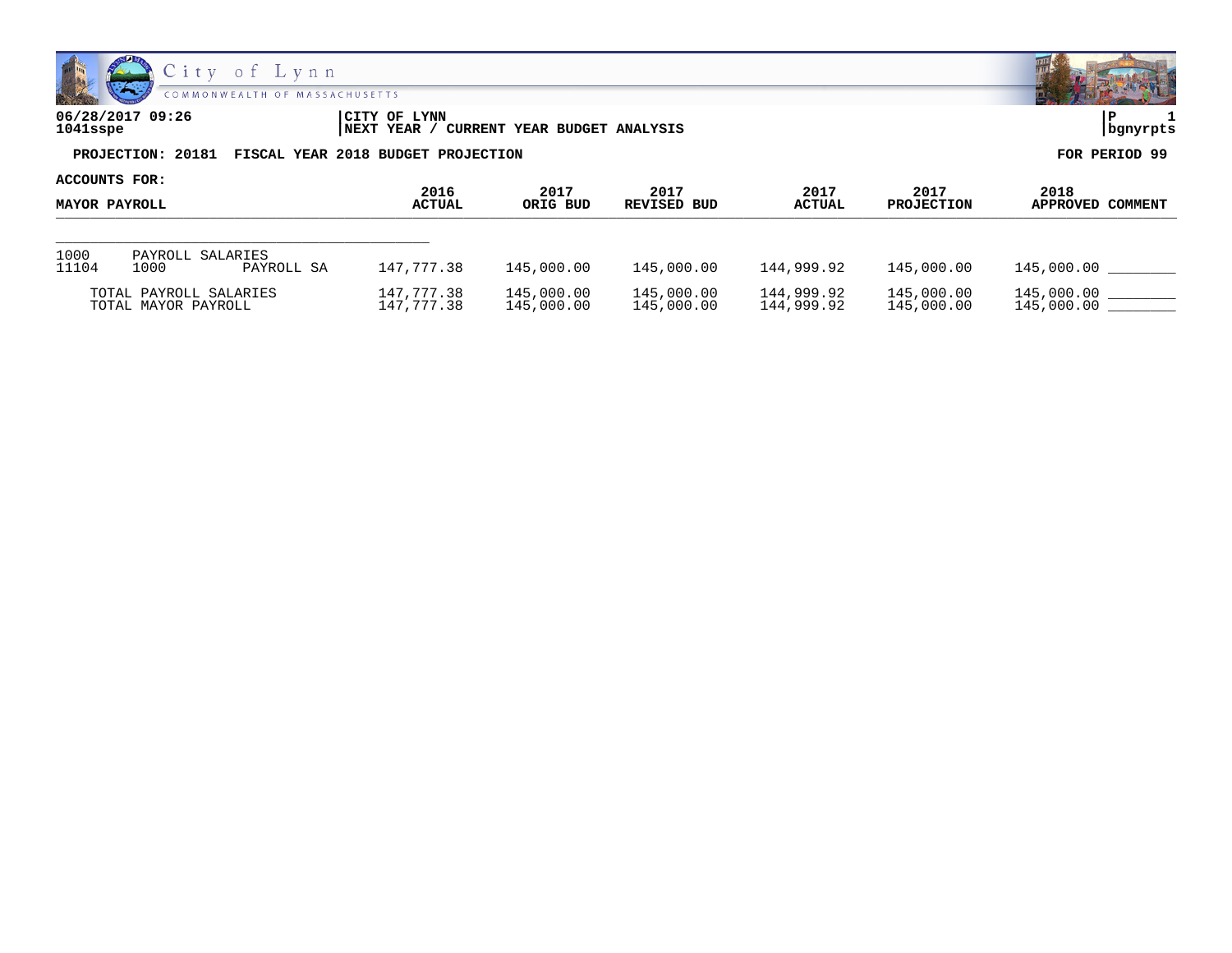

| 06/28/2017 09:26 | CITY OF LYNN                                      |          |
|------------------|---------------------------------------------------|----------|
| 1041sspe         | CURRENT YEAR BUDGET ANALYSIS<br><b>INEXT YEAR</b> | banvrpts |

| <b>ACCOUNTS FOR:</b> |                                                       |                       |                  |                            |                       |                           |                          |
|----------------------|-------------------------------------------------------|-----------------------|------------------|----------------------------|-----------------------|---------------------------|--------------------------|
|                      | INCIDENTIAL EXPENSES                                  | 2016<br><b>ACTUAL</b> | 2017<br>ORIG BUD | 2017<br><b>REVISED BUD</b> | 2017<br><b>ACTUAL</b> | 2017<br><b>PROJECTION</b> | 2018<br>APPROVED COMMENT |
|                      |                                                       |                       |                  |                            |                       |                           |                          |
| 2400<br>11115        | GEN REPAIR/MAINT OUTSIDE<br>2400<br><b>GEN REPAIR</b> | 407.50                | 1,500.00         | 1,500.00                   | 42.50                 | 1,542.50                  | 500.00                   |
|                      | TOTAL GEN REPAIR/MAINT OUTSI                          | 407.50                | 1,500.00         | 1,500.00                   | 42.50                 | 1,542.50                  |                          |
| 2700<br>11115        | RENT & LEASE<br>2700<br>RENT & LEA                    | .00                   | 2,000.00         | 2,000.00                   | .00                   | 2,000.00                  | $1,000.00$ ________      |
|                      | TOTAL RENT & LEASE                                    | .00                   | 2,000.00         | 2,000.00                   | .00                   | 2,000.00                  |                          |
| 2900<br>11115        | OTHER-OTHER PROPERTY SVS<br>2900<br>OTHER-OTHE        | 27, 323.38            | 30,000.00        | 32,395.00                  | 34,895.00             | 32,500.00                 | 30,000.00                |
|                      | TOTAL OTHER-OTHER PROPERTY S                          | 27, 323.38            | 30,000.00        | 32,395.00                  | 34,895.00             | 32,500.00                 | 30,000.00 __________     |
| 3000<br>11115        | OUTSDE PROF/TECH-GENERAL<br>3000<br>OUTSDE PRO        | 55,091.57             | 70,000.00        | 66,655.00                  | 61,145.16             | 75,544.44                 | 70,000.00                |
|                      | TOTAL OUTSDE PROF/TECH-GENER                          | 55,091.57             | 70,000.00        | 66,655.00                  | 61,145.16             | 75,544.44                 | 70,000.00                |
| 3400<br>11115        | ADVERTISING<br>3400<br>OUTSIDE-CO                     | 4,044.84              | 5,000.00         | 5,000.00                   | 4,896.25              | 5,000.00                  |                          |
|                      | TOTAL ADVERTISING                                     | 4,044.84              | 5,000.00         | 5,000.00                   | 4,896.25              | 5,000.00                  | 5,000.00                 |
| 3401<br>11115        | ADVERTISING<br>ADVERTISIN<br>3401                     | 163.62                | 2,500.00         | 2,500.00                   | .00                   | 2,500.00                  | 1,000.00                 |
|                      | TOTAL ADVERTISING                                     | 163.62                | 2,500.00         | 2,500.00                   | .00                   | 2,500.00                  | 1,000.00                 |
| 4102<br>11115        | GASOLINE<br>4102<br>GASOLINE                          | 1,600.00              | 2,000.00         | 2,000.00                   | 1,010.00              | 2,000.00                  | .00                      |
|                      | TOTAL GASOLINE                                        | 1,600.00              | 2,000.00         | 2,000.00                   | 1,010.00              | 2,000.00                  | .00                      |
| 4200<br>11115        | GENERAL OFFICE SUPPLIES<br>4200<br>GENERAL OF         | 3,855.42              | 6,000.00         | 6,000.00                   | 3,416.52              | 6,000.00                  |                          |
|                      | TOTAL GENERAL OFFICE SUPPLIE                          | 3,855.42              | 6,000.00         | 6,000.00                   | 3,416.52              | 6,000.00                  |                          |
| 4900<br>11115        | FOOD & FOOD SERVICE SUPP<br>4900<br>FOOD & FOO        | 3,677.34              | 6,000.00         | 6,000.00                   | 2,448.07              | 7,314.05                  | 5,000.00                 |

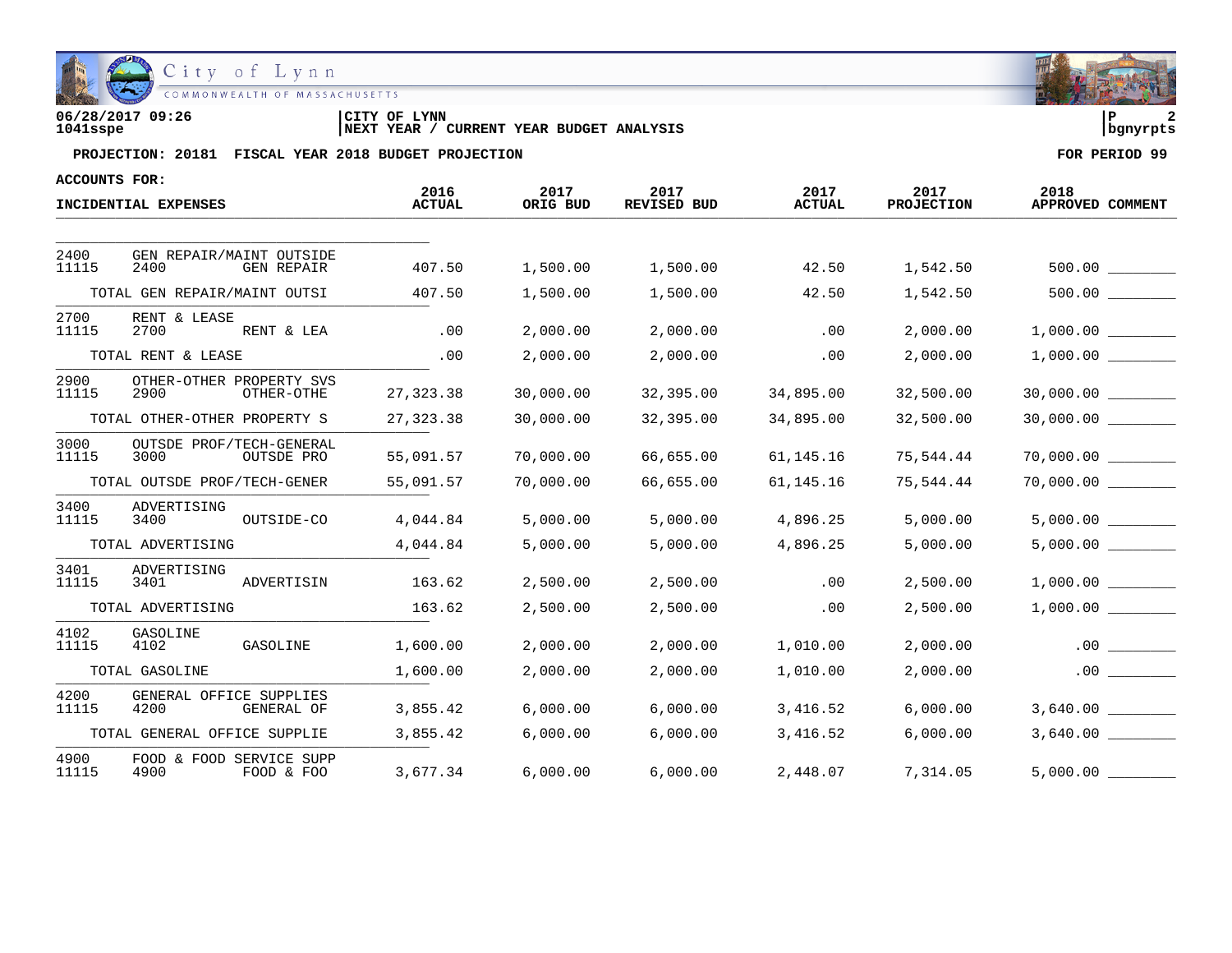

COMMONWEALTH OF MASSACHUSETTS

**06/28/2017 09:26 |CITY OF LYNN |P 3 1041sspe |NEXT YEAR / CURRENT YEAR BUDGET ANALYSIS |bgnyrpts**

| <b>ACCOUNTS FOR:</b> |                                                         |                       |                        |                            |                              |                           |                          |
|----------------------|---------------------------------------------------------|-----------------------|------------------------|----------------------------|------------------------------|---------------------------|--------------------------|
|                      | INCIDENTIAL EXPENSES                                    | 2016<br><b>ACTUAL</b> | 2017<br>ORIG BUD       | 2017<br><b>REVISED BUD</b> | 2017<br><b>ACTUAL</b>        | 2017<br><b>PROJECTION</b> | 2018<br>APPROVED COMMENT |
|                      | TOTAL FOOD & FOOD SERVICE SU                            | 3,677.34              | 6,000.00               | 6,000.00                   | 2,448.07                     | 7,314.05                  | 5,000.00                 |
| 5800<br>11115        | FEDERAL GRANTS<br>5800<br>OTHER EXPE                    | .00                   | 1,200.00               | 1,200.00                   | .00                          | 1,200.00                  |                          |
|                      | TOTAL FEDERAL GRANTS                                    | .00                   | 1,200.00               | 1,200.00                   | .00                          | 1,200.00                  | 1,000.00                 |
| 7300<br>11115        | DUES/SUBSCRIP/MEMBERSHIPS<br>7300<br>DUES/SUBSC         | 13,787.00             | 15,000.00              | 15,000.00                  | 14,124.00                    | 15,000.00                 |                          |
|                      | TOTAL DUES/SUBSCRIP/MEMBERSH                            | 13,787.00             | 15,000.00              | 15,000.00                  | 14,124.00                    | 15,000.00                 |                          |
| 7800<br>11115        | OTHERWISE UNCLASSIFIED<br>7800<br>OTHERWISE             | 6,768.43              | 25,000.00              | 25,000.00                  | 4,829.04                     | 25,000.00                 |                          |
|                      | TOTAL OTHERWISE UNCLASSIFIED                            | 6,768.43              | 25,000.00              | 25,000.00                  | 4,829.04                     | 25,000.00                 | 19,000.00                |
| 7812<br>11115        | INAUGURATION EXPESENES<br>7812<br>INAUGURATI            | 10,487.50             | 6,000.00               | 6,000.00                   | $.00 \,$                     | 6,000.00                  |                          |
|                      | TOTAL INAUGURATION EXPESENES                            | 10,487.50             | 6,000.00               | 6,000.00                   | .00                          | 6,000.00                  | 10,000.00                |
| 7901<br>11115        | <b>COMMISSION EXPENSES</b><br>7901<br>COMM EXP          | 35.00                 | 1,000.00               | 1,000.00                   | .00                          | 1,000.00                  |                          |
|                      | TOTAL COMMISSION EXPENSES<br>TOTAL INCIDENTIAL EXPENSES | 35.00<br>127,241.60   | 1,000.00<br>173,200.00 | 1,000.00                   | .00<br>172,250.00 126,806.54 | 1,000.00<br>182,600.99    | 1,000.00                 |

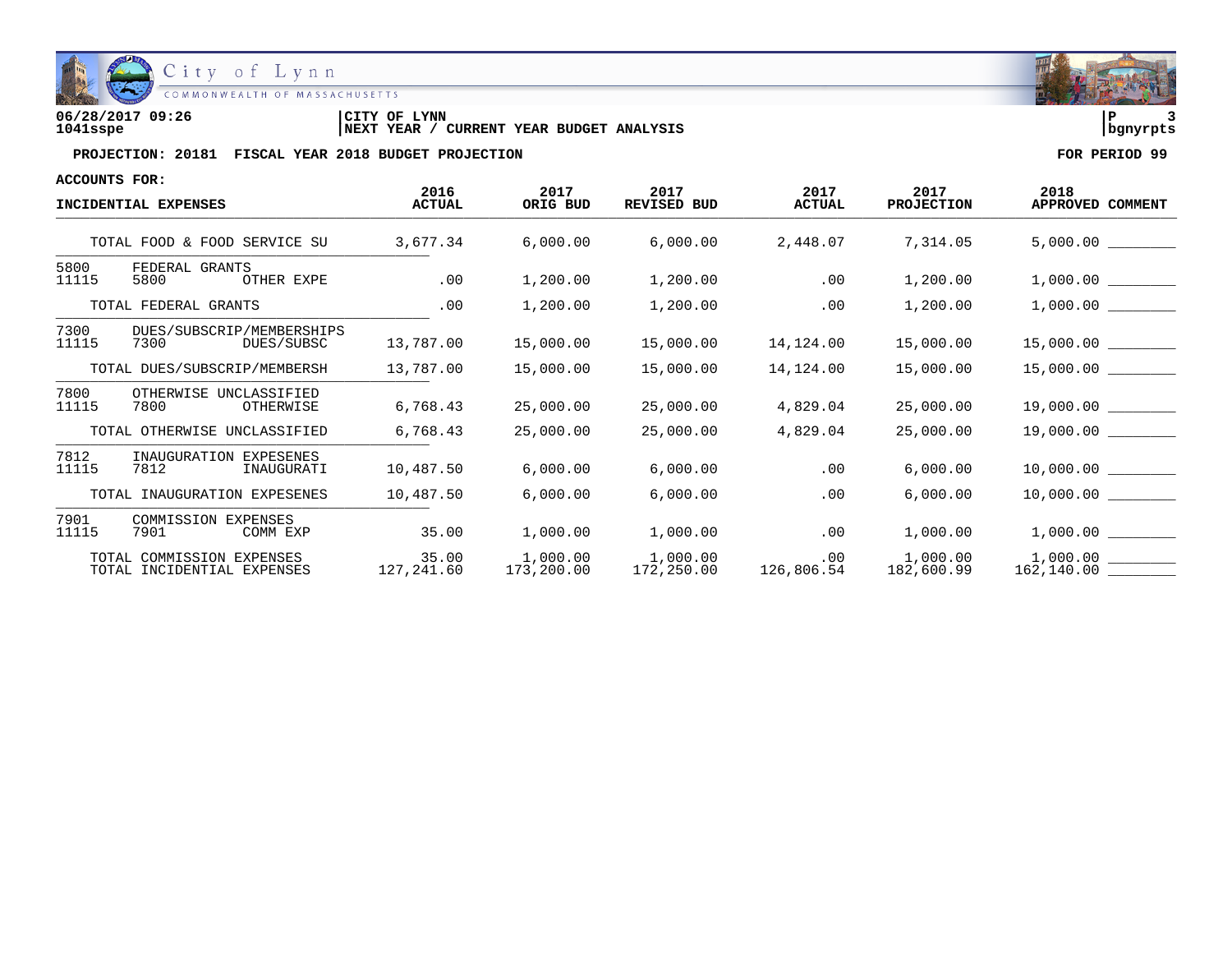

**06/28/2017 09:26 |CITY OF LYNN |P 4 1041sspe |NEXT YEAR / CURRENT YEAR BUDGET ANALYSIS |bgnyrpts**

| ACCOUNTS FOR:   |                                                    |            |                        |                        |                            |                        |                           |                          |
|-----------------|----------------------------------------------------|------------|------------------------|------------------------|----------------------------|------------------------|---------------------------|--------------------------|
|                 | AD AIDE TO COUNCIL-PYRLL                           |            | 2016<br><b>ACTUAL</b>  | 2017<br>ORIG BUD       | 2017<br><b>REVISED BUD</b> | 2017<br><b>ACTUAL</b>  | 2017<br><b>PROJECTION</b> | 2018<br>APPROVED COMMENT |
|                 |                                                    |            |                        |                        |                            |                        |                           |                          |
| 0701<br>11124   | ANNUAL SICK BUY BACK<br>0701<br>ANN SICK           |            | 1,214.52               | .00                    | 1,276.34                   | 1,276.34               | .00                       |                          |
|                 | TOTAL ANNUAL SICK BUY BACK                         |            | 1,214.52               | .00                    | 1,276.34                   | 1,276.34               | .00                       | .00                      |
| 0702<br>11124   | ANNUAL PERSONAL BUY BACK<br>0702<br>PERSNL BB      |            | 485.80                 | .00                    | 964.05                     | 964.05                 | .00                       | .00                      |
|                 | TOTAL ANNUAL PERSONAL BUY BA                       |            | 485.80                 | .00                    | 964.05                     | 964.05                 | .00                       | .00                      |
| 0800<br>11124   | LONGEVITY<br>0800                                  | LONGEVITY  | 12,337.49              | 12,338.00              | 13,480.23                  | 13,480.23              | 12,338.00                 | 10,832.00                |
| TOTAL LONGEVITY |                                                    |            | 12,337.49              | 12,338.00              | 13,480.23                  | 13,480.23              | 12,338.00                 | 10,832.00                |
| 0900<br>11124   | OVERTIME<br>OVERTIME<br>0900                       |            | 7,426.02               | 2,800.00               | 7,442.79                   | 8,510.29               | 2,800.00                  | 2,800.00                 |
|                 | TOTAL OVERTIME                                     |            | 7,426.02               | 2,800.00               | 7,442.79                   | 8,510.29               | 2,800.00                  | 2,800.00                 |
| 1000<br>11124   | PAYROLL SALARIES<br>1000                           | PAYROLL SA | 109,786.90             | 107,810.00             | 121,738.52                 | 121,738.52             | 107,810.00                |                          |
|                 | TOTAL PAYROLL SALARIES                             |            | 109,786.90             | 107,810.00             | 121,738.52                 | 121,738.52             | 107,810.00                |                          |
| 1000A<br>11124  | CLERK HUMAN RIGHTS COMMISSIO<br>1000A<br>CLERK HRC |            | 8,400.00               | 8,400.00               | 8,650.00                   | 7,950.00               | 8,400.00                  | 8,400.00                 |
|                 | TOTAL CLERK HUMAN RIGHTS COM                       |            | 8,400.00               | 8,400.00               | 8,650.00                   | 7,950.00               | 8,400.00                  |                          |
| 1100<br>11124   | SALARIES<br>1100                                   | COUNCILOR  | 276,999.98             | 277,000.00             | 276,999.60                 | 276,999.60             | 277,000.00                | 277,000.00               |
|                 | TOTAL SALARIES                                     |            | 276,999.98             | 277,000.00             | 276,999.60                 | 276,999.60             | 277,000.00                | $277,000.00$ _________   |
| 1113<br>11124   | STIPENDS<br>1113<br>CAR ALLOW                      |            | 1,950.00               | 3,900.00               | 3,900.00                   | 3,900.00               | 3,900.00                  | 3,900.00                 |
|                 | TOTAL STIPENDS<br>TOTAL AD AIDE TO COUNCIL-PYR     |            | 1,950.00<br>418,600.71 | 3,900.00<br>412,248.00 | 3,900.00<br>434,451.53     | 3,900.00<br>434,819.03 | 3,900.00<br>412,248.00    | 3,900.00                 |

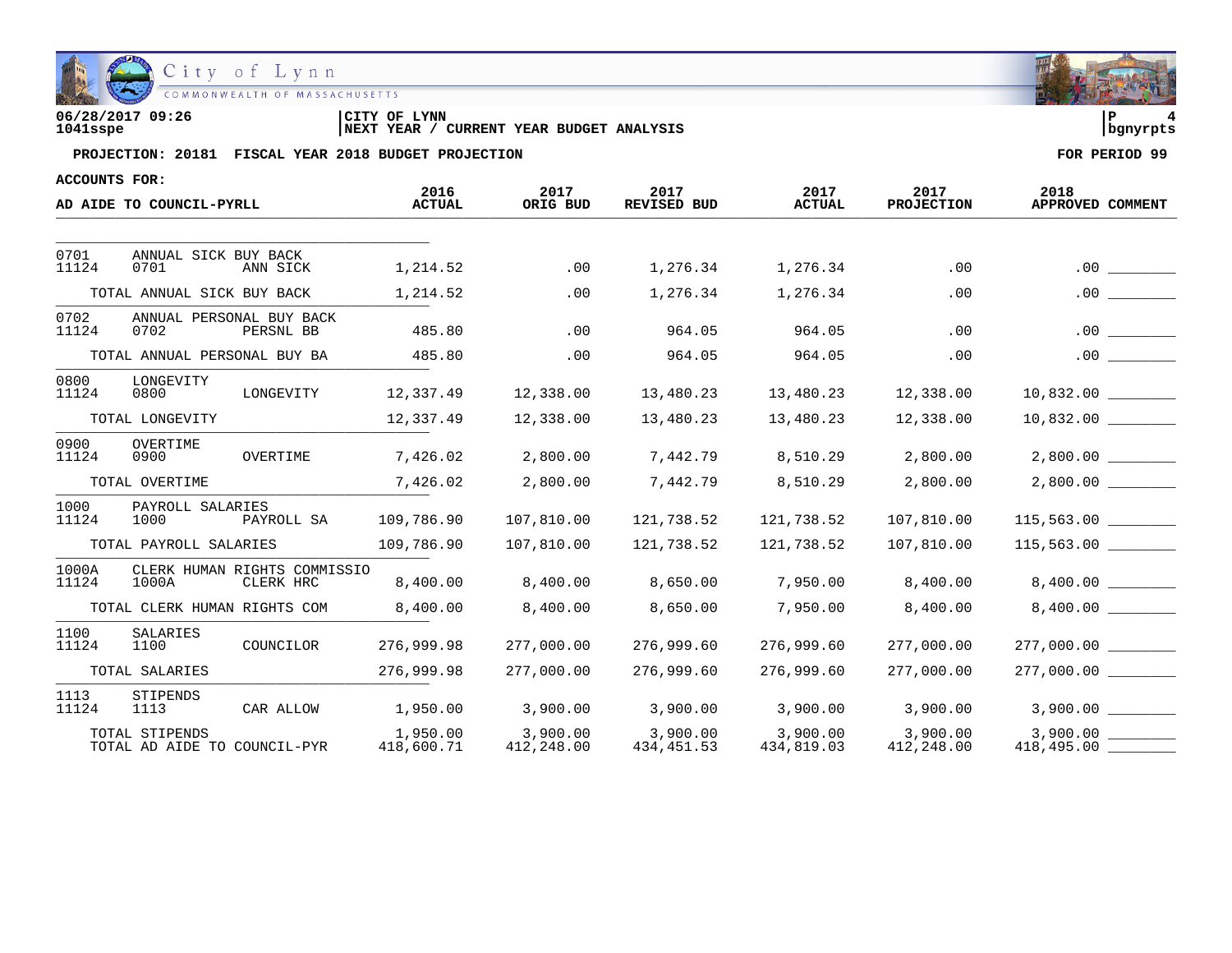

| 06/28/2017 09:26 | CITY OF LYNN                                           |          |
|------------------|--------------------------------------------------------|----------|
| 1041sspe         | YEAR BUDGET ANALYSIS<br>YEAR<br>CURRENT<br><b>NEXT</b> | banvrpts |

| ACCOUNTS FOR: |                                                       |                       |                  |                     |                       |                           |                          |
|---------------|-------------------------------------------------------|-----------------------|------------------|---------------------|-----------------------|---------------------------|--------------------------|
|               | AD AIDE TO COUNCIL-EXP                                | 2016<br><b>ACTUAL</b> | 2017<br>ORIG BUD | 2017<br>REVISED BUD | 2017<br><b>ACTUAL</b> | 2017<br><b>PROJECTION</b> | 2018<br>APPROVED COMMENT |
|               |                                                       |                       |                  |                     |                       |                           |                          |
| 2400<br>11125 | GEN REPAIR/MAINT OUTSIDE<br>2400<br><b>GEN REPAIR</b> | 312.79                | .00              | .00                 | .00                   | .00                       | .00                      |
|               | TOTAL GEN REPAIR/MAINT OUTSI                          | 312.79                | .00              | .00                 | .00                   | .00                       | .00                      |
| 3400<br>11125 | ADVERTISING<br>OUTSIDE-CO<br>3400                     | 1,410.06              | 1,100.00         | 1,363.80            | 1,363.80              | 1,100.00                  | 100.00                   |
|               | TOTAL ADVERTISING                                     | 1,410.06              | 1,100.00         | 1,363.80            | 1,363.80              | 1,100.00                  | 100.00                   |
| 3401<br>11125 | ADVERTISING<br>3401<br>ADVERTISIN                     | 478.80                | .00              | .00                 | .00                   | .00                       | .00                      |
|               | TOTAL ADVERTISING                                     | 478.80                | .00              | .00                 | .00                   | .00                       | .00                      |
| 4200<br>11125 | GENERAL OFFICE SUPPLIES<br>4200<br>GENERAL OF         | 5,283.00              | 4,000.00         | 4,000.00            | 5,157.65              | 5,157.65                  | 1,400.00                 |
|               | TOTAL GENERAL OFFICE SUPPLIE                          | 5,283.00              | 4,000.00         | 4,000.00            | 5,157.65              | 5,157.65                  | 1,400.00                 |
| 4204<br>11125 | PRINTING SERVICES<br>4204<br>PRINTING S               | 3,190.00              | 4,000.00         | 8,577.80            | 6,545.00              | 4,000.00                  | 2,000.00                 |
|               | TOTAL PRINTING SERVICES                               | 3,190.00              | 4,000.00         | 8,577.80            | 6,545.00              | 4,000.00                  | 2,000.00                 |
| 4216<br>11125 | COMPUTER SUPPLIES/MAT'L<br>4216<br>COMPUTER S         | 3,903.00              | 2,000.00         | .00                 | .00                   | 2,000.00                  | 2,000.00                 |
|               | TOTAL COMPUTER SUPPLIES/MAT'                          | 3,903.00              | 2,000.00         | .00                 | .00                   | 2,000.00                  | 2,000.00                 |
| 7102<br>11125 | AUTO ALLOWANCE<br>7102<br>AUTO ALLOW                  | 1,950.00              | .00              | .00                 | .00                   | .00                       | .00                      |
|               | TOTAL AUTO ALLOWANCE                                  | 1,950.00              | .00              | .00                 | .00                   | .00                       | .00                      |
| 7800<br>11125 | OTHERWISE UNCLASSIFIED<br>7800<br>OTHERWISE           | 10,306.17             | 10,000.00        | 7,011.51            | 4,969.40              | 10,000.00                 | 10,000.00                |
|               | TOTAL OTHERWISE UNCLASSIFIED                          | 10,306.17             | 10,000.00        | 7,011.51            | 4,969.40              | 10,000.00                 | 10,000.00                |
| 8504<br>11125 | EOUIPMENT LEASES<br>EOUIPLEASE<br>8504                | 9,195.22              | 9,777.00         | 9,923.89            | 9,923.89              | 9,777.00                  | 6,708.00                 |

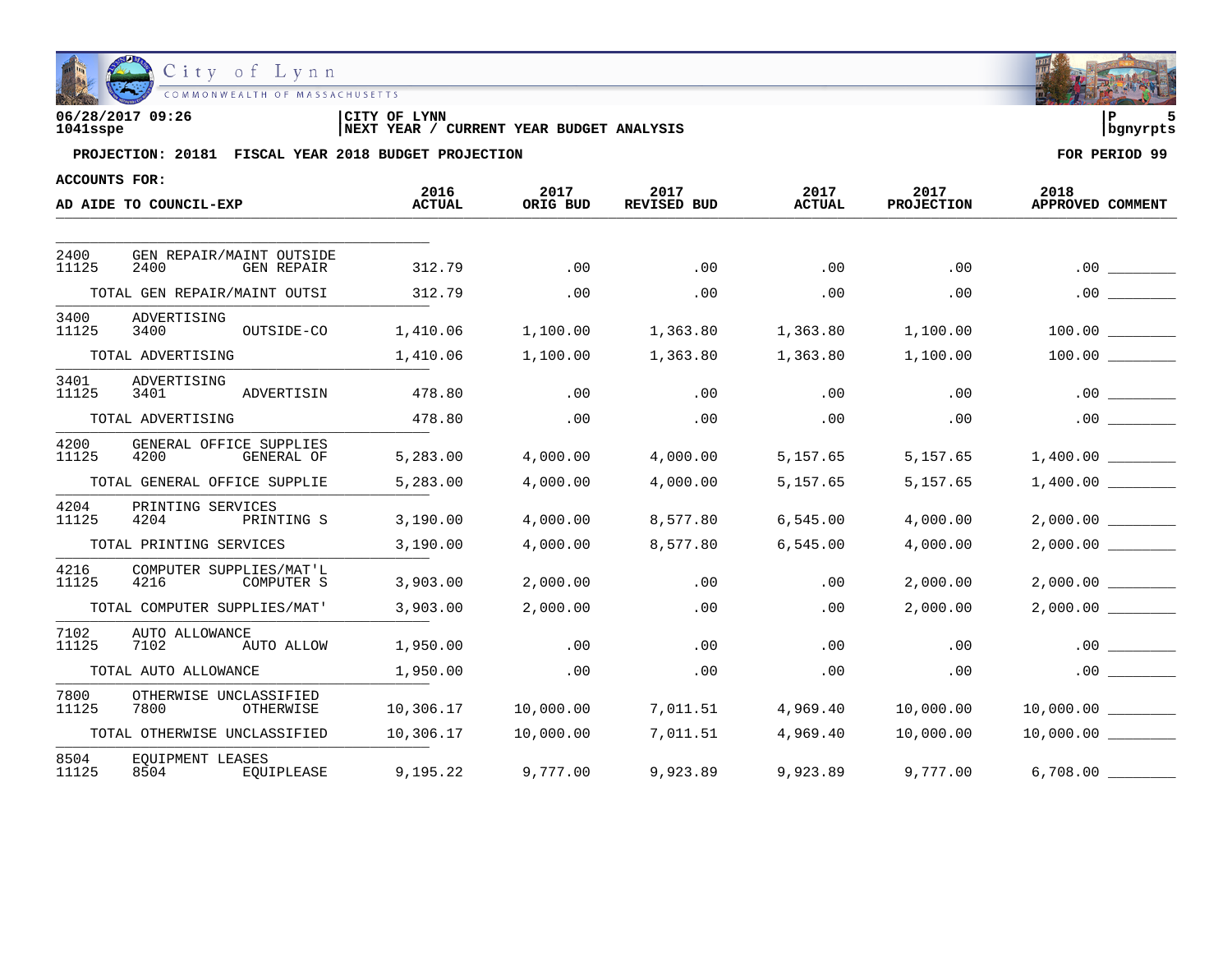



**06/28/2017 09:26 |CITY OF LYNN |P 6 1041sspe |NEXT YEAR / CURRENT YEAR BUDGET ANALYSIS |bgnyrpts PROJECTION: 20181 FISCAL YEAR 2018 BUDGET PROJECTION FOR PERIOD 99**

**ACCOUNTS FOR: 2016 2017 2017 2017 2017 2018 AD AIDE TO COUNCIL-EXP ACTUAL ORIG BUD REVISED BUD ACTUAL PROJECTION APPROVED COMMENT** WE ALLOW TO COONCILL BAT TOTAL EQUIPMENT LEASES 9,195.22 9,777.00 9,923.89 9,923.89 9,777.00 6,708.00 \_\_\_\_\_\_\_\_ TOTAL AD AIDE TO COUNCIL-EXP 36,029.04 30,877.00 30,877.00 27,959.74 32,034.65 22,208.00 \_\_\_\_\_\_\_\_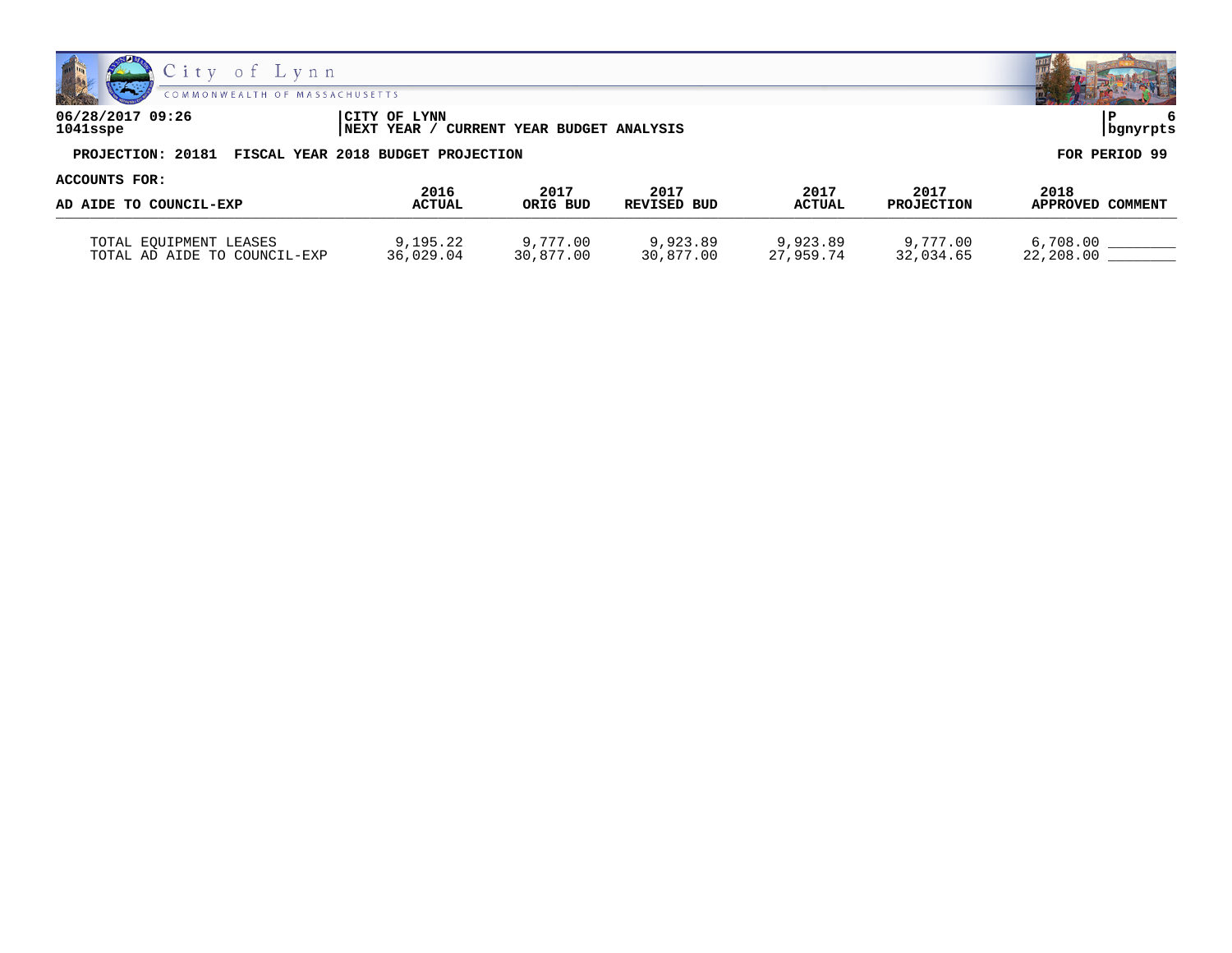

| 06/28/2017 09:26 | LYNN<br>CITY OF                                   | ם ו       |  |
|------------------|---------------------------------------------------|-----------|--|
| 1041sspe         | YEAR BUDGET ANALYSIS<br>CURRENT<br>YEAR .<br>NEXT | Ibgnyrpts |  |

| ACCOUNTS FOR: |                                                   | 2016                 | 2017                  | 2017                  | 2017                 | 2017                  | 2018                 |
|---------------|---------------------------------------------------|----------------------|-----------------------|-----------------------|----------------------|-----------------------|----------------------|
|               | CLERK OF COUNCIL-PYRLL                            | <b>ACTUAL</b>        | ORIG BUD              | REVISED BUD           | ACTUAL               | <b>PROJECTION</b>     | APPROVED COMMENT     |
| 1000          | PAYROLL SALARIES                                  |                      |                       |                       |                      |                       |                      |
| 11134         | 1000<br>PAYROLL SA                                | 3,000.00             | 3,000.00              | 2,750.00              | 2,750.00             | 3,000.00              | 3,000.00             |
|               | TOTAL PAYROLL SALARIES                            | 3,000.00             | 3,000.00              | 2,750.00              | 2,750.00             | 3,000.00              | 3,000.00             |
| 1113<br>11134 | STIPENDS<br>1113<br>CAR ALLOW                     | 4,350.00             | 8,700.00              | 8,700.00              | 7,100.00             | 8,700.00              | 3,900.00             |
|               | TOTAL STIPENDS<br>COUNCIL-PYRLL<br>TOTAL CLERK OF | 4,350.00<br>7,350.00 | 8,700.00<br>11,700.00 | 8,700.00<br>11,450.00 | 7,100.00<br>9,850.00 | 8,700.00<br>11,700.00 | 3,900,00<br>6,900.00 |

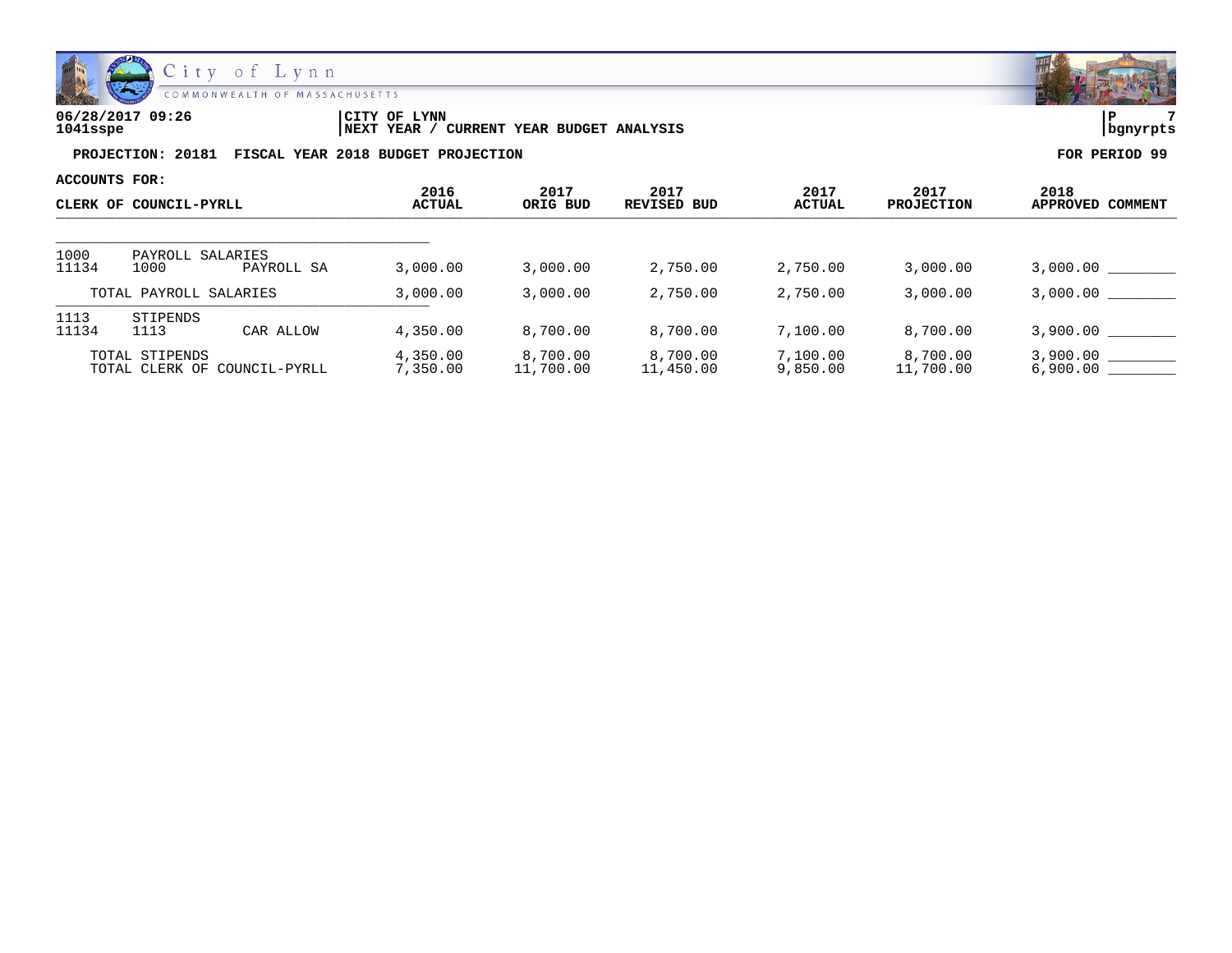

| 06/28/2017 09:26<br>1041sspe | CITY OF LYNN<br>' CURRENT YEAR BUDGET ANALYSIS<br> NEXT YEAR / | bgnyrpts      |
|------------------------------|----------------------------------------------------------------|---------------|
|                              | PROJECTION: 20181 FISCAL YEAR 2018 BUDGET PROJECTION           | FOR PERIOD 99 |

| ACCOUNTS FOR: |                              |                       |                  |                     |                       |                           |                          |  |
|---------------|------------------------------|-----------------------|------------------|---------------------|-----------------------|---------------------------|--------------------------|--|
|               | CLERK OF COUNCIL-EXPENSE     | 2016<br><b>ACTUAL</b> | 2017<br>ORIG BUD | 2017<br>REVISED BUD | 2017<br><b>ACTUAL</b> | 2017<br><b>PROJECTION</b> | 2018<br>APPROVED COMMENT |  |
|               |                              |                       |                  |                     |                       |                           |                          |  |
| 7102          | AUTO ALLOWANCE               |                       |                  |                     |                       |                           |                          |  |
| 11135         | 7102<br>AUTO ALLOW           | 4,350.00              | .00              | .00                 | .00                   | .00                       | .00                      |  |
|               | TOTAL AUTO ALLOWANCE         | 4,350.00              | .00              | .00                 | .00                   | .00                       | .00                      |  |
|               | TOTAL CLERK OF COUNCIL-EXPEN | 4,350.00              | .00              | .00                 | .00                   | .00                       | .00                      |  |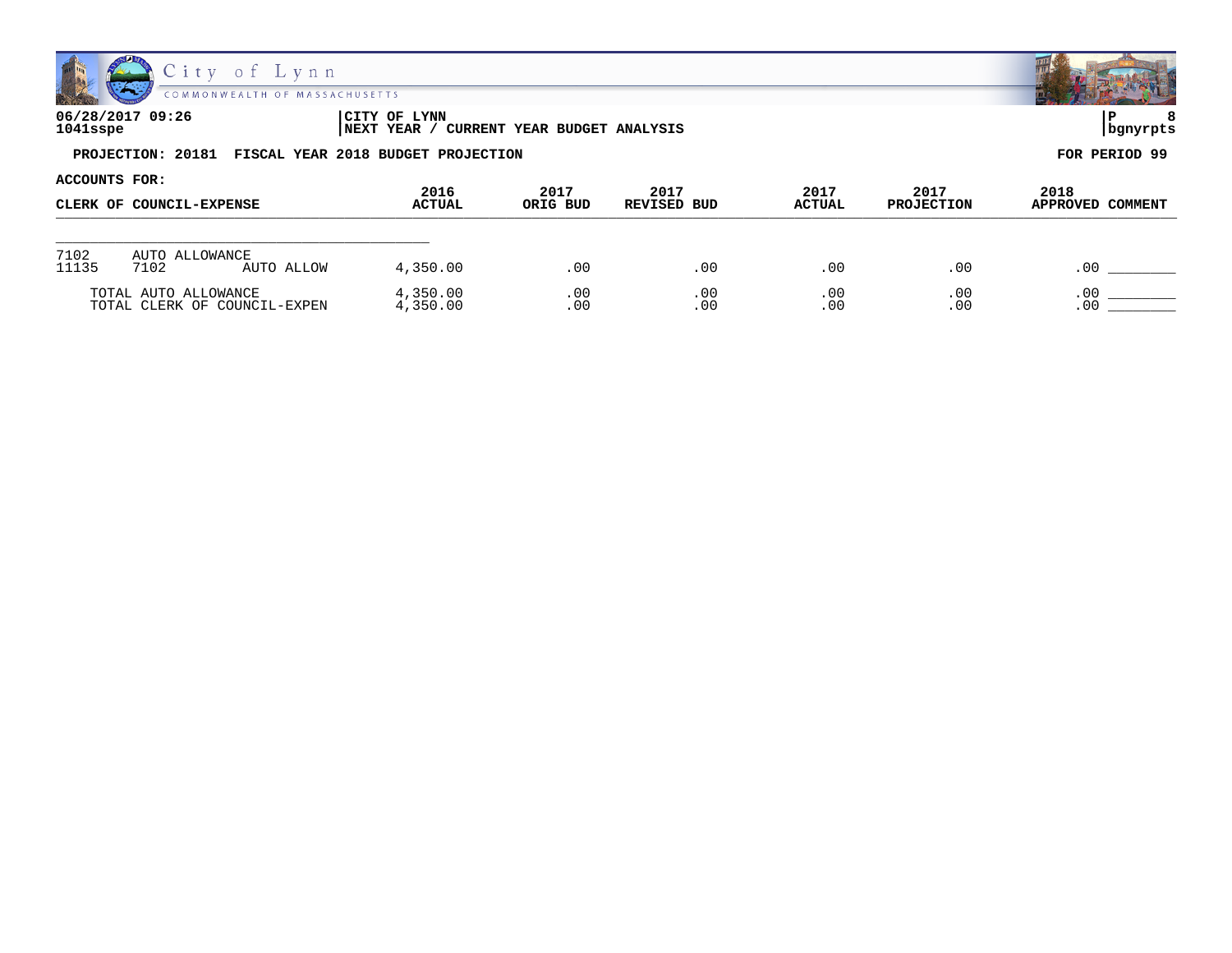

| 06/28/2017 09:26 | LYNN<br>CITY OF                               | ם ו      |  |
|------------------|-----------------------------------------------|----------|--|
| 1041sspe         | YEAR BUDGET ANALYSIS<br>'NEXT YEAR<br>CURRENT | banvrpts |  |

| ACCOUNTS FOR:               |                                                        |            | 2016                     | 2017                     | 2017                     | 2017                     | 2017                     | 2018                       |
|-----------------------------|--------------------------------------------------------|------------|--------------------------|--------------------------|--------------------------|--------------------------|--------------------------|----------------------------|
| MAYOR'S SEC & CLERK PAYROLL |                                                        |            |                          | ORIG BUD                 | REVISED BUD              | <b>ACTUAL</b>            | <b>PROJECTION</b>        | COMMENT<br><b>APPROVED</b> |
| 0800                        | LONGEVITY                                              |            |                          |                          |                          |                          |                          |                            |
| 11224                       | 0800                                                   | LONGEVITY  | 5,900.00                 | 3,500.00                 | 3,500.00                 | 3,300,00                 | 3,500.00                 | $.00 \,$                   |
| TOTAL LONGEVITY             |                                                        | 5,900.00   | 3,500.00                 | 3,500.00                 | 3,300.00                 | 3,500.00                 | .00                      |                            |
| 1000<br>11224               | PAYROLL SALARIES<br>1000                               | PAYROLL SA | 200,929.15               | 230,000.00               | 230,000.00               | 192,872.80               | 230,000.00               | 241,000.00                 |
|                             | TOTAL PAYROLL SALARIES<br>TOTAL MAYOR'S SEC & CLERK PA |            | 200,929.15<br>206,829.15 | 230,000.00<br>233,500.00 | 230,000.00<br>233,500.00 | 192,872.80<br>196,172.80 | 230,000.00<br>233,500.00 | 241,000.00<br>241,000.00   |

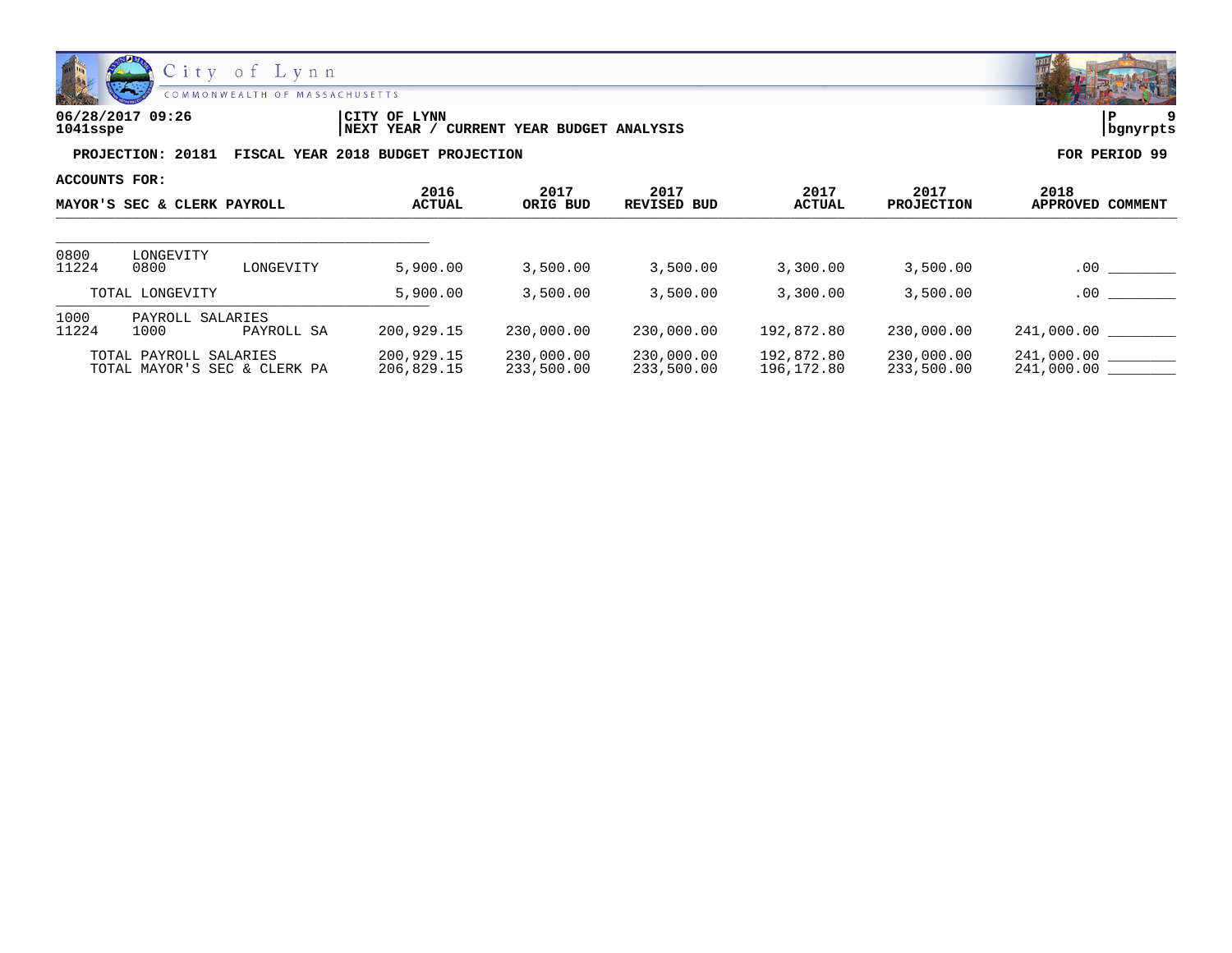

| 06/28/2017 09:26 | CITY OF<br>LYNN                                   | 10         |
|------------------|---------------------------------------------------|------------|
| 1041sspe         | CURRENT YEAR BUDGET ANALYSIS<br><b>INEXT YEAR</b> | l banvrpts |

| ACCOUNTS FOR:                |                                           |            |                        |                        |                            |                        |                           |                          |
|------------------------------|-------------------------------------------|------------|------------------------|------------------------|----------------------------|------------------------|---------------------------|--------------------------|
| COMPTROLLER-PYRLL            |                                           |            | 2016<br><b>ACTUAL</b>  | 2017<br>ORIG BUD       | 2017<br><b>REVISED BUD</b> | 2017<br><b>ACTUAL</b>  | 2017<br><b>PROJECTION</b> | 2018<br>APPROVED COMMENT |
|                              |                                           |            |                        |                        |                            |                        |                           |                          |
| 0701<br>11304                | ANNUAL SICK BUY BACK<br>0701              | ANN SICK   | 1,944.90               | .00                    | 2,510.88                   | 2,510.88               | .00                       | .00                      |
|                              | TOTAL ANNUAL SICK BUY BACK                |            | 1,944.90               | .00                    | 2,510.88                   | 2,510.88               | .00                       | .00                      |
| 0702<br>11304                | ANNUAL PERSONAL BUY BACK<br>0702          | PERSNL BB  | 1,655.48               | .00                    | 1,133.00                   | 1,133.00               | .00                       | .00                      |
| TOTAL ANNUAL PERSONAL BUY BA |                                           |            | 1,655.48               | .00                    | 1,133.00                   | 1,133.00               | .00                       | .00                      |
| 0800<br>11304                | LONGEVITY<br>0800                         | LONGEVITY  | 25,667.12              | 25,668.00              | 28,310.22                  | 28,310.22              | 25,668.00                 | 27,839.00                |
|                              | TOTAL LONGEVITY                           |            | 25,667.12              | 25,668.00              | 28,310.22                  | 28,310.22              | 25,668.00                 | 27,839.00                |
| 0900<br>11304                | OVERTIME<br>0900                          | OVERTIME   | 882.06                 | .00                    | 1,463.79                   | 1,463.79               | .00                       | .00                      |
|                              | TOTAL OVERTIME                            |            | 882.06                 | .00                    | 1,463.79                   | 1,463.79               | .00                       | .00                      |
| 1000<br>11304                | PAYROLL SALARIES<br>1000                  | PAYROLL SA | 291,098.41             | 283,504.00             | 310,334.26                 | 310,333.80             | 283,504.00                | 303,896.00               |
|                              | TOTAL PAYROLL SALARIES                    |            | 291,098.41             | 283,504.00             | 310,334.26                 | 310,333.80             | 283,504.00                |                          |
| 1113<br>11304                | STIPENDS<br>1113                          | CAR ALLOW  | 1,950.00               | 7,800.00               | 7,800.00                   | 7,800.00               | 7,800.00                  | 7,800.00                 |
|                              | TOTAL STIPENDS<br>TOTAL COMPTROLLER-PYRLL |            | 1,950.00<br>323,197.97 | 7,800.00<br>316,972.00 | 7,800.00<br>351,552.15     | 7,800.00<br>351,551.69 | 7,800.00<br>316,972.00    | 7,800.00<br>339,535.00   |

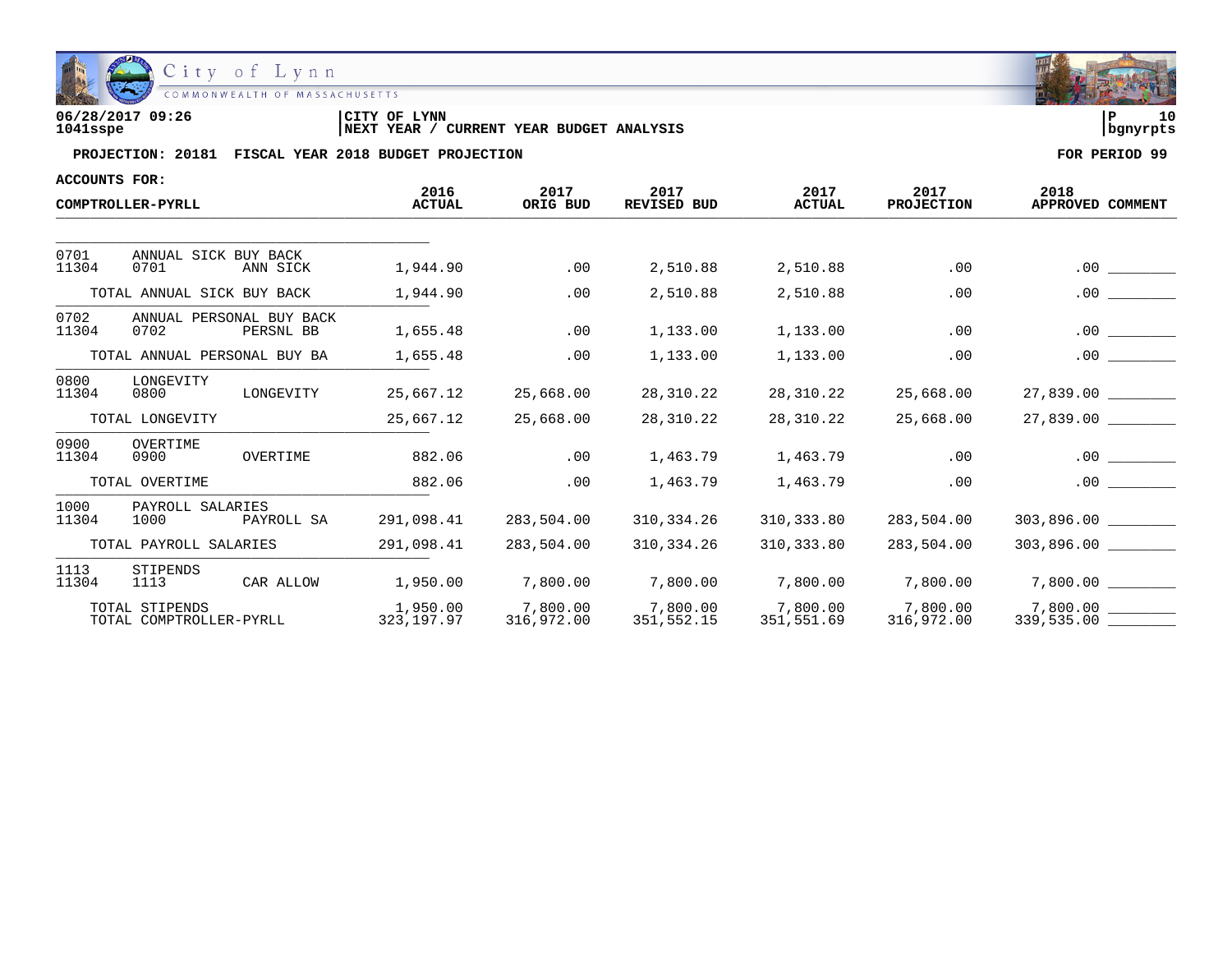

| 06/28/2017 09:26 | LYNN<br>'CITY OF                              | ם ו        |  |
|------------------|-----------------------------------------------|------------|--|
| 1041sspe         | YEAR BUDGET ANALYSIS<br>CURRENT<br>'NEXT YEAR | l banvrpts |  |

| <b>ACCOUNTS FOR:</b> |                                                 |                       |                      |                     |                                    |                           |                          |
|----------------------|-------------------------------------------------|-----------------------|----------------------|---------------------|------------------------------------|---------------------------|--------------------------|
|                      | COMPTROLLER-EXP                                 | 2016<br><b>ACTUAL</b> | 2017<br>ORIG BUD     | 2017<br>REVISED BUD | 2017<br><b>ACTUAL</b>              | 2017<br><b>PROJECTION</b> | 2018<br>APPROVED COMMENT |
|                      |                                                 |                       |                      |                     |                                    |                           |                          |
| 3006<br>11305        | FINANCIAL SERV PROF/TECH<br>3006<br>FINANCIAL   | 107,500.00            | 105,750.00           | 105,750.00          | 104,500.00                         | 105,750.00                |                          |
|                      | TOTAL FINANCIAL SERV PROF/TE                    | 107,500.00            | 105,750.00           | 105,750.00          | 104,500.00                         | 105,750.00                |                          |
| 4200<br>11305        | GENERAL OFFICE SUPPLIES<br>4200<br>GENERAL OF   | 2,238.33              | 1,600.00             | 1,610.00            | 1,613.50                           | 1,603.50                  |                          |
|                      | TOTAL GENERAL OFFICE SUPPLIE                    | 2,238.33              | 1,600.00             | 1,610.00            | 1,613.50                           | 1,603.50                  | 700.00                   |
| 7102<br>11305        | AUTO ALLOWANCE<br>AUTO ALLOW<br>7102            | 1,950.00              | .00                  | .00                 | .00                                | $.00 \,$                  | $.00 \,$                 |
|                      | TOTAL AUTO ALLOWANCE                            | 1,950.00              | .00                  | .00                 | .00                                | .00                       | $.00 \,$                 |
| 7300<br>11305        | DUES/SUBSCRIP/MEMBERSHIPS<br>7300<br>DUES/SUBSC | 60.00                 | 100.00               | 90.00               | 60.00                              | 100.00                    |                          |
|                      | TOTAL DUES/SUBSCRIP/MEMBERSH                    | 60.00                 | 100.00               | 90.00               | 60.00                              | 100.00                    | 60.00                    |
| 7302<br>11305        | ORG DUES<br>ORG DUES<br>7302                    | 135.00                | 150.00               | 150.00              | 135.00                             | 150.00                    |                          |
|                      | TOTAL ORG DUES<br>TOTAL COMPTROLLER-EXP         | 135.00<br>111,883.33  | 150.00<br>107,600.00 | 150.00              | 135.00<br>107,600.00    106,308.50 | 150.00<br>107,603.50      | $135.00$ $\qquad \qquad$ |

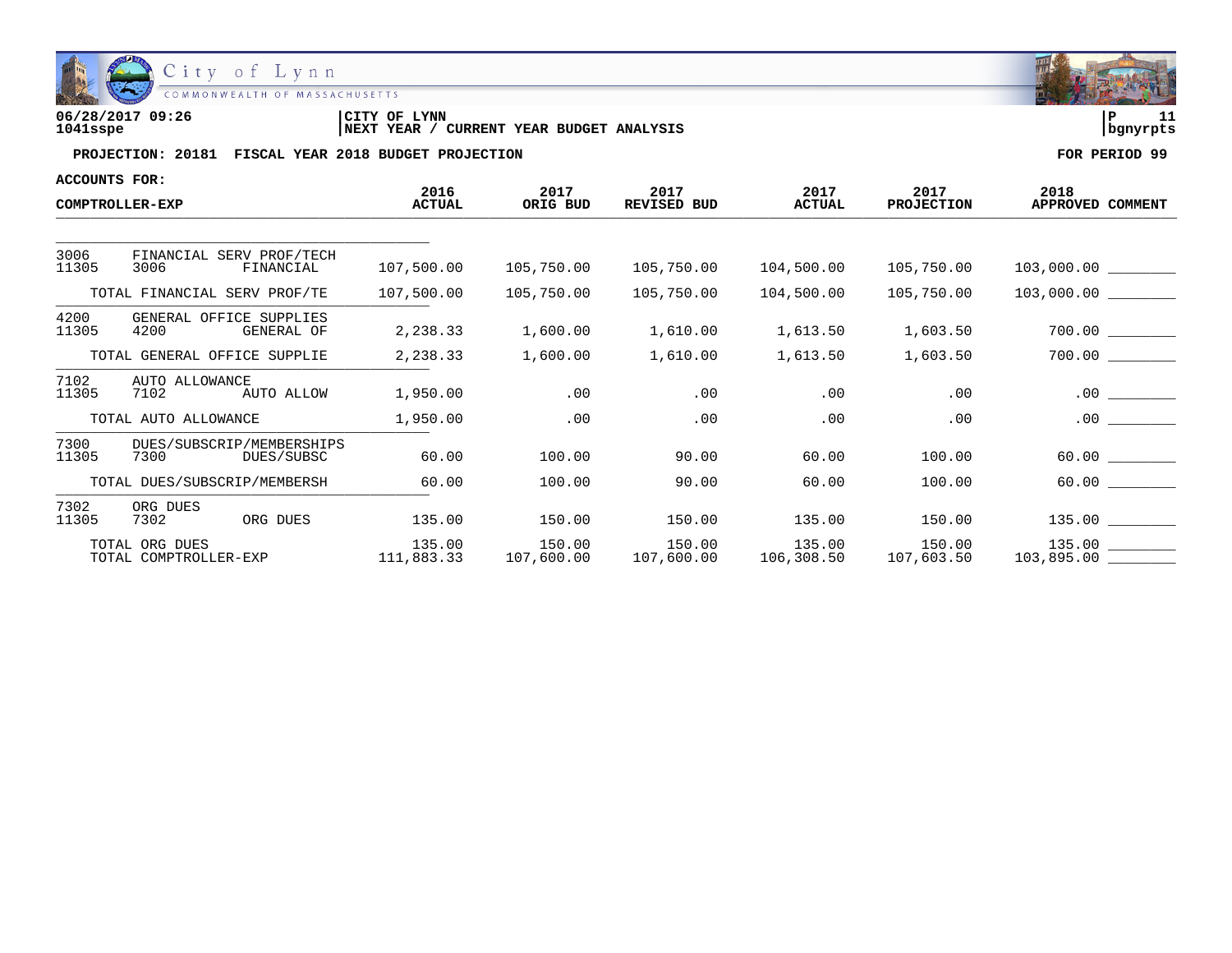

| 06/28/2017 09:26 | CITY OF LYNN                                      | . .        |  |
|------------------|---------------------------------------------------|------------|--|
| 1041sspe         | CURRENT YEAR BUDGET ANALYSIS<br><b>INEXT YEAR</b> | l banvrpts |  |

| <b>ACCOUNTS FOR:</b> |                                               |                        |                        |                            |                        |                           |                          |
|----------------------|-----------------------------------------------|------------------------|------------------------|----------------------------|------------------------|---------------------------|--------------------------|
|                      | <b>TREASURER-PYRLL</b>                        | 2016<br><b>ACTUAL</b>  | 2017<br>ORIG BUD       | 2017<br><b>REVISED BUD</b> | 2017<br><b>ACTUAL</b>  | 2017<br><b>PROJECTION</b> | 2018<br>APPROVED COMMENT |
|                      |                                               |                        |                        |                            |                        |                           |                          |
| 0701<br>11404        | ANNUAL SICK BUY BACK<br>0701<br>ANN SICK      | 4,710.45               | .00                    | 3,019.65                   | 3,019.65               | .00                       | .00                      |
|                      | TOTAL ANNUAL SICK BUY BACK                    | 4,710.45               | .00                    | 3,019.65                   | 3,019.65               | .00                       | .00                      |
| 0702<br>11404        | ANNUAL PERSONAL BUY BACK<br>0702<br>PERSNL BB | 1,948.68               | .00                    | 1,555.99                   | 1,555.99               | .00                       | .00                      |
|                      | TOTAL ANNUAL PERSONAL BUY BA                  | 1,948.68               | .00                    | 1,555.99                   | 1,555.99               | .00                       | .00                      |
| 0800<br>11404        | LONGEVITY<br>0800<br>LONGEVITY                | 21,928.97              | 24,935.00              | 27,206.91                  | 27,206.91              | 24,935.00                 | 24,966.00 _______        |
|                      | TOTAL LONGEVITY                               | 21,928.97              | 24,935.00              | 27,206.91                  | 27,206.91              | 24,935.00                 | 24,966.00                |
| 0900<br>11404        | OVERTIME<br>0900<br>OVERTIME                  | 23,626.70              | 3,000.00               | 3,766.17                   | 3,766.17               | 3,000.00                  | 3,000.00                 |
|                      | TOTAL OVERTIME                                | 23,626.70              | 3,000.00               | 3,766.17                   | 3,766.17               | 3,000.00                  | 3,000.00                 |
| 1000<br>11404        | PAYROLL SALARIES<br>1000<br>PAYROLL SA        | 301,001.24             | 298,280.00             | 328,464.18                 | 328,463.83             | 298,280.00                |                          |
|                      | TOTAL PAYROLL SALARIES                        | 301,001.24             | 298,280.00             | 328,464.18                 | 328,463.83             | 298,280.00                |                          |
| 1113<br>11404        | STIPENDS<br>CAR ALLOW<br>1113                 | 1,950.00               | 3,900.00               | 3,900.00                   | 3,900.00               | 3,900.00                  | $3,900.00$ _________     |
|                      | TOTAL STIPENDS<br>TOTAL TREASURER-PYRLL       | 1,950.00<br>355,166.04 | 3,900.00<br>330,115.00 | 3,900.00<br>367,912.90     | 3,900.00<br>367,912.55 | 3,900.00<br>330,115.00    | 3,900.00<br>352,494.00   |

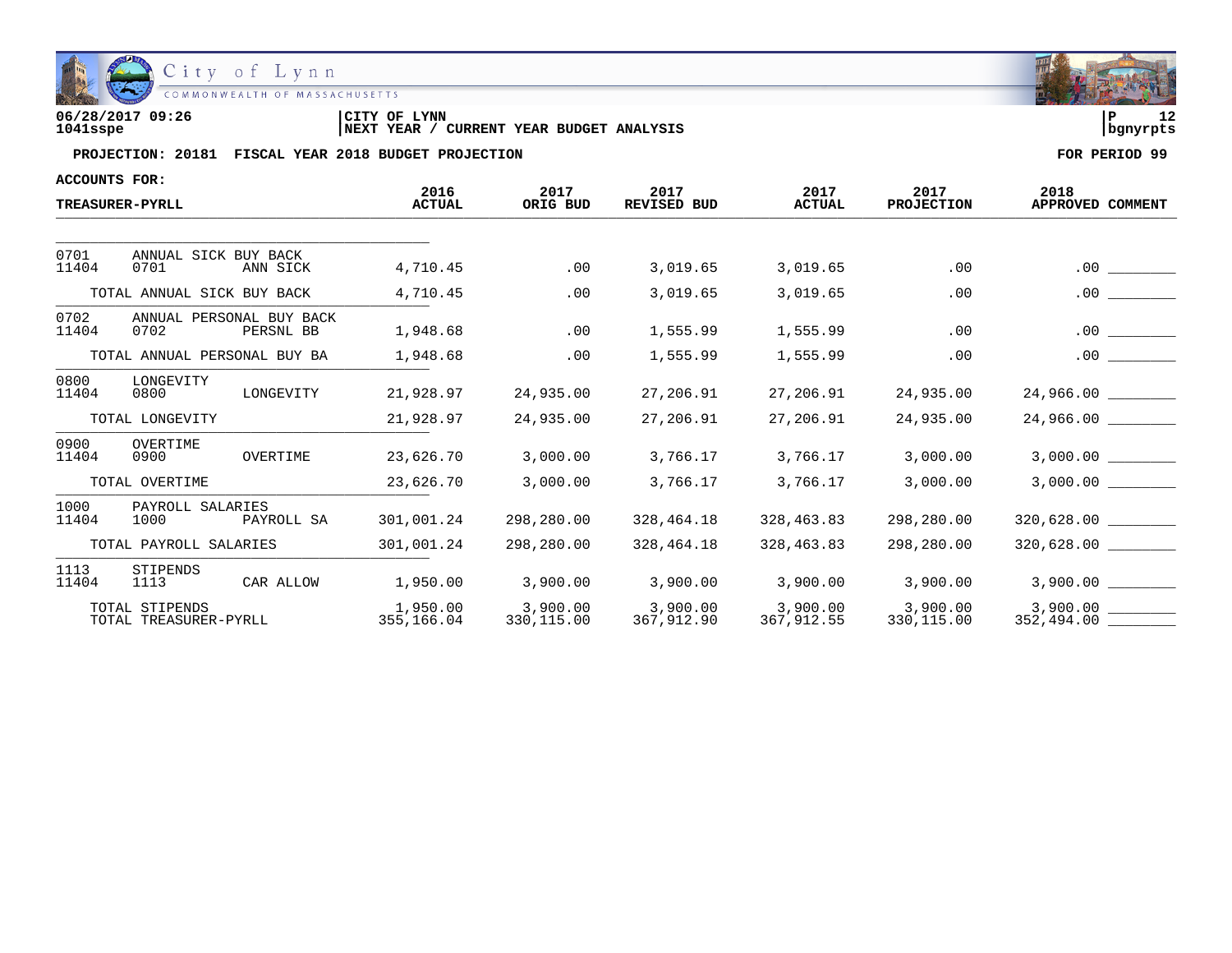

| 06/28/2017 09:26 | LYNN<br>'CITY OF                              | ם ו        |  |
|------------------|-----------------------------------------------|------------|--|
| 1041sspe         | YEAR BUDGET ANALYSIS<br>CURRENT<br>'NEXT YEAR | l banvrpts |  |

| ACCOUNTS FOR:        |                                 |                                              |                       |                  |                            |                       |                           |                          |
|----------------------|---------------------------------|----------------------------------------------|-----------------------|------------------|----------------------------|-----------------------|---------------------------|--------------------------|
| <b>TREASURER-EXP</b> |                                 |                                              | 2016<br><b>ACTUAL</b> | 2017<br>ORIG BUD | 2017<br><b>REVISED BUD</b> | 2017<br><b>ACTUAL</b> | 2017<br><b>PROJECTION</b> | 2018<br>APPROVED COMMENT |
| 3000                 |                                 | OUTSDE PROF/TECH-GENERAL                     |                       |                  |                            |                       |                           |                          |
| 11405                | 3000                            | OUTSDE PRO                                   | 179,082.79            | 200,000.00       | 99,695.00                  | 160,665.73            | 276,581.18                | 177,621.00               |
|                      | TOTAL OUTSDE PROF/TECH-GENER    |                                              | 179,082.79            | 200,000.00       | 99,695.00                  | 160,665.73            | 276,581.18                | 177,621.00               |
| 3006<br>11405        | 3006                            | FINANCIAL SERV PROF/TECH<br>FINANCIAL        | 1,500.00              | 2,200.00         | 2,200.00                   | 2,500.00              | 2,700.00                  | 2,200.00                 |
|                      | TOTAL FINANCIAL SERV PROF/TE    |                                              | 1,500.00              | 2,200.00         | 2,200.00                   | 2,500.00              | 2,700.00                  |                          |
| 3400<br>11405        | ADVERTISING<br>3400             | OUTSIDE-CO                                   | .00                   | 400.00           | 400.00                     | 220.32                | 400.00                    | 400.00                   |
|                      | TOTAL ADVERTISING               |                                              | .00                   | 400.00           | 400.00                     | 220.32                | 400.00                    | 400.00                   |
| 4200<br>11405        | GENERAL OFFICE SUPPLIES<br>4200 | GENERAL OF                                   | 6,451.96              | 2,900.00         | 3,205.00                   | 4,563.77              | 4,258.77                  | 2,030.00                 |
|                      | TOTAL GENERAL OFFICE SUPPLIE    |                                              | 6,451.96              | 2,900.00         | 3,205.00                   | 4,563.77              | 4,258.77                  | $2,030.00$ ________      |
| 5645<br>11405        | 5645                            | AMTS CERTIFIED FOR TT PURPOSES<br>AMTS CERTI | 73,509.60             | 50,000.00        | 50,000.00                  | 57,522.40             | 57,522.40                 | 50,000.00                |
|                      | TOTAL AMTS CERTIFIED FOR TT     |                                              | 73,509.60             | 50,000.00        | 50,000.00                  | 57,522.40             | 57,522.40                 | 50,000.00                |
| 6902<br>11405        | IRS PENALTIES/FINES<br>6902     | IRS FINES                                    | .00                   | .00              | 327,058.66                 | 315,614.10            | .00                       | $.00$ $\qquad \qquad$    |
|                      | TOTAL IRS PENALTIES/FINES       |                                              | .00                   | .00              | 327,058.66                 | 315,614.10            | .00                       | .00                      |
| 7102<br>11405        | AUTO ALLOWANCE<br>7102          | AUTO ALLOW                                   | 1,950.00              | .00              | .00                        | .00                   | .00                       | .00                      |
|                      | TOTAL AUTO ALLOWANCE            |                                              | 1,950.00              | .00              | .00                        | .00                   | .00                       | .00                      |
| 7301<br>11405        | ORG CONFERENCE<br>7301          | ORG CONFER                                   | .00                   | 350.00           | 350.00                     | .00                   | 350.00                    | 350.00                   |
|                      | TOTAL ORG CONFERENCE            |                                              | .00                   | 350.00           | 350.00                     | .00                   | 350.00                    | 350.00                   |
| 7302<br>11405        | ORG DUES<br>7302                | ORG DUES                                     | 165.00                | 175.00           | 175.00                     | 170.00                | 175.00                    | 175.00                   |

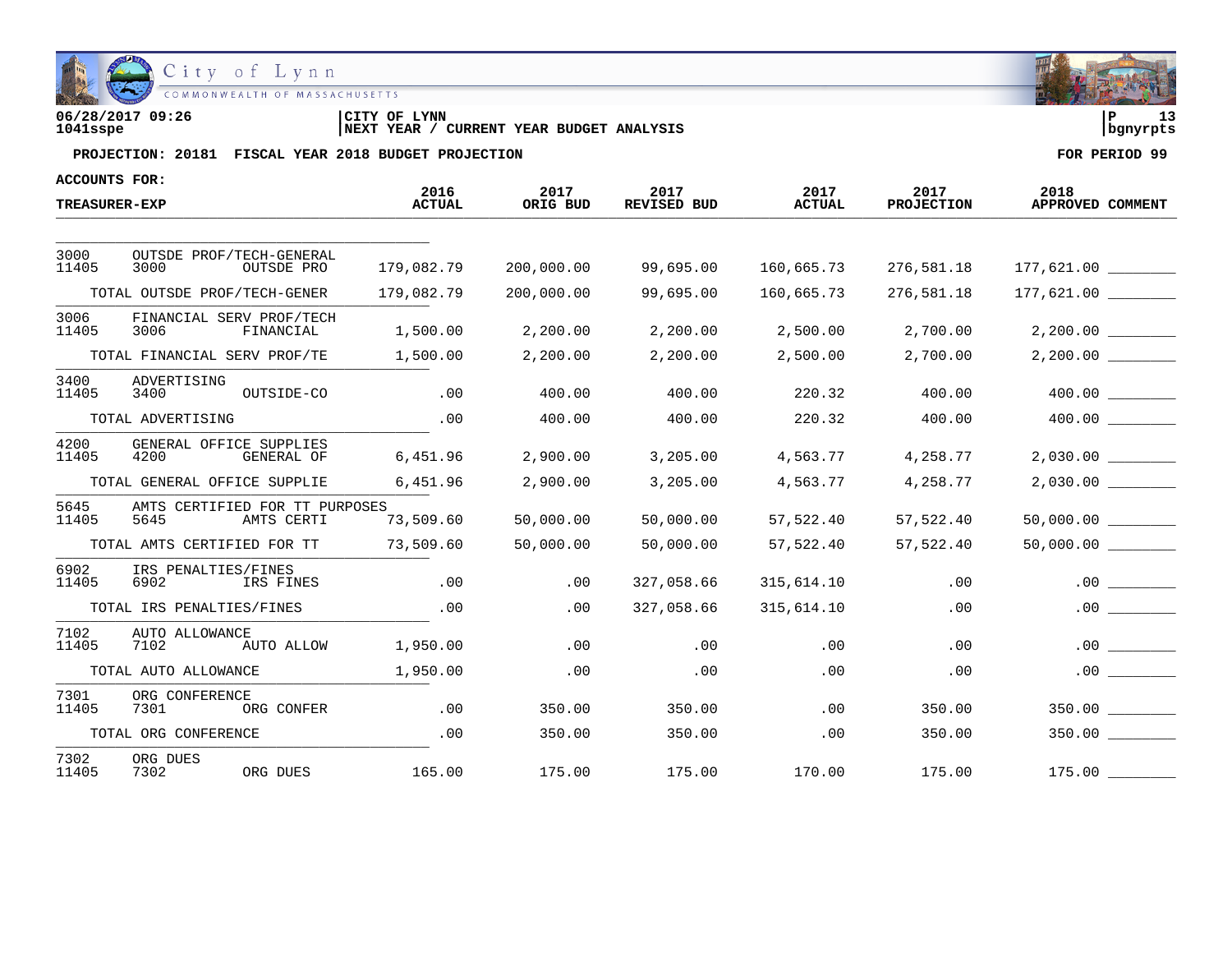



**06/28/2017 09:26 |CITY OF LYNN |P 14 1041sspe |NEXT YEAR / CURRENT YEAR BUDGET ANALYSIS |bgnyrpts**

| ACCOUNTS FOR:        |                       |                  |                     |                       |                           |                          |
|----------------------|-----------------------|------------------|---------------------|-----------------------|---------------------------|--------------------------|
| <b>TREASURER-EXP</b> | 2016<br><b>ACTUAL</b> | 2017<br>ORIG BUD | 2017<br>REVISED BUD | 2017<br><b>ACTUAL</b> | 2017<br><b>PROJECTION</b> | 2018<br>APPROVED COMMENT |
| TOTAL ORG DUES       | 165.00                | L75.00           | 175.00              | L70.00                | l75.00                    | 175.00                   |
| TOTAL TREASURER-EXP  | 262,659.35            | 256,025.00       | 483,083.66          | 541,256.32            | 341,987.35                | 232,776.00               |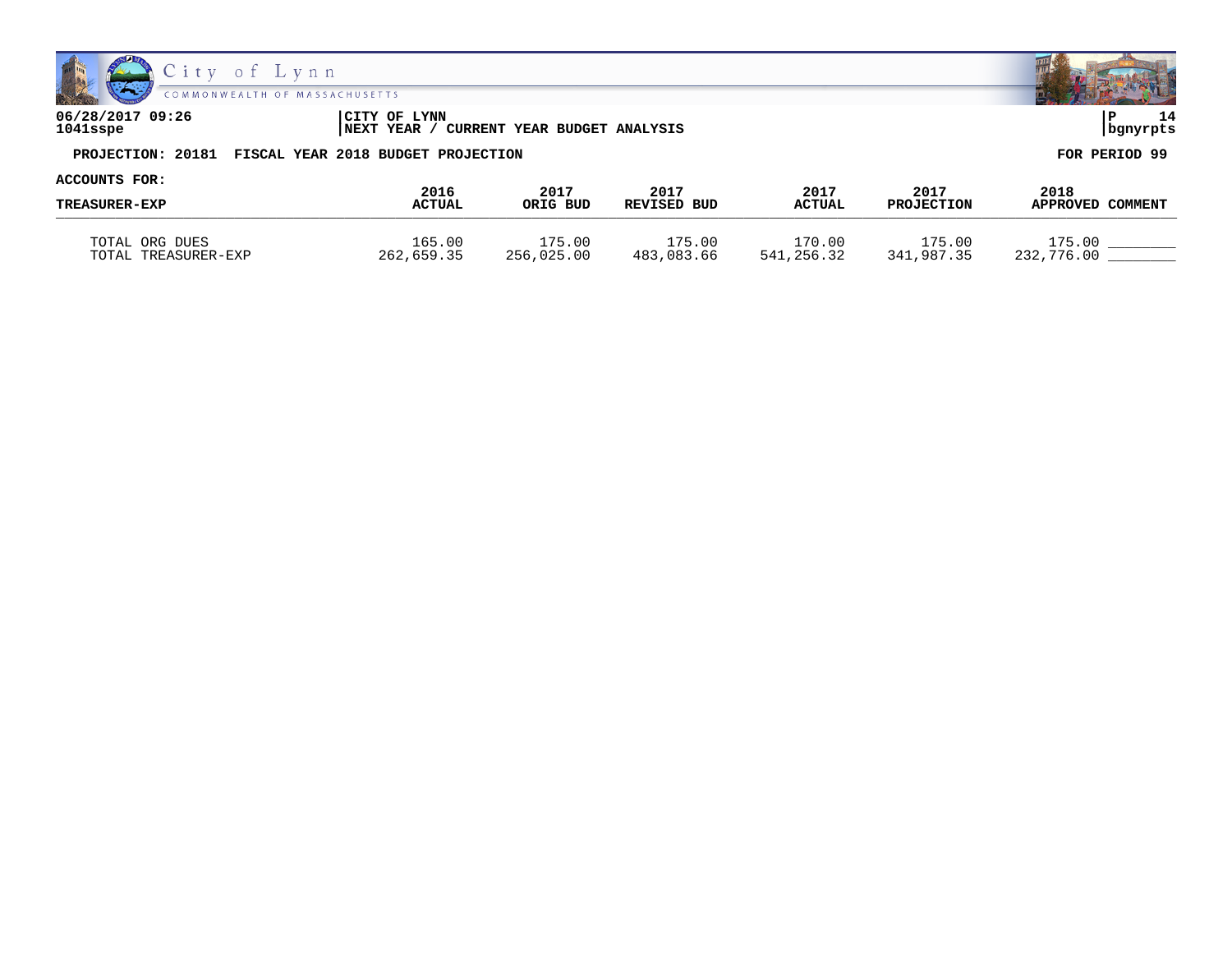

| 06/28/2017 09:26 | <b>LYNN</b><br> CITY OF                                     | חי       |
|------------------|-------------------------------------------------------------|----------|
| 1041sspe         | <b>YEAR BUDGET ANALYSIS</b><br><b>INEXT YEAR</b><br>CURRENT | banvrpts |

| <b>ACCOUNTS FOR:</b>         |                                               |                          |                        |                            |                        |                           |                               |
|------------------------------|-----------------------------------------------|--------------------------|------------------------|----------------------------|------------------------|---------------------------|-------------------------------|
|                              | COLLECTOR-PYRLL                               | 2016<br><b>ACTUAL</b>    | 2017<br>ORIG BUD       | 2017<br><b>REVISED BUD</b> | 2017<br><b>ACTUAL</b>  | 2017<br><b>PROJECTION</b> | 2018<br>APPROVED COMMENT      |
|                              |                                               |                          |                        |                            |                        |                           |                               |
| 0701<br>11454                | ANNUAL SICK BUY BACK<br>0701<br>ANN SICK      | 3,152.68                 | .00                    | 704.37                     | 704.37                 | .00                       | .00                           |
|                              | TOTAL ANNUAL SICK BUY BACK                    | 3,152.68                 | .00                    | 704.37                     | 704.37                 | .00                       | .00                           |
| 0702<br>11454                | ANNUAL PERSONAL BUY BACK<br>0702<br>PERSNL BB | 2,087.34                 | .00                    | 987.65                     | 987.65                 | .00                       | $.00 \,$                      |
| TOTAL ANNUAL PERSONAL BUY BA |                                               | 2,087.34                 | .00                    | 987.65                     | 987.65                 | .00                       | .00                           |
| 0800<br>11454                | LONGEVITY<br>LONGEVITY<br>0800                | 30,717.64                | 30,718.00              | 34,613.02                  | 34,613.02              | 30,718.00                 | 28,688.00                     |
|                              | TOTAL LONGEVITY                               | 30,717.64                | 30,718.00              | 34,613.02                  | 34,613.02              | 30,718.00                 | 28,688.00                     |
| 0900<br>11454                | OVERTIME<br>0900<br>OVERTIME                  | 274.98                   | .00                    | 3,546.26                   | 4,215.71               | .00                       | .00                           |
|                              | TOTAL OVERTIME                                | 274.98                   | .00                    | 3,546.26                   | 4,215.71               | .00                       | .00                           |
| 1000<br>11454                | PAYROLL SALARIES<br>1000                      | 292,100.48<br>PAYROLL SA | 284,150.00             | 309,174.70                 | 307,524.30             | 284,150.00                | 294,274.00                    |
| TOTAL PAYROLL SALARIES       |                                               | 292,100.48               | 284,150.00             | 309,174.70                 | 307,524.30             | 284,150.00                | 294,274.00                    |
| 1113<br>11454                | STIPENDS<br>CAR ALLOW<br>1113                 | 3,900.00                 | 7,800.00               | 7,800.00                   | 7,800.00               | 7,800.00                  | 7,800.00                      |
|                              | TOTAL STIPENDS<br>TOTAL COLLECTOR-PYRLL       | 3,900.00<br>332,233.12   | 7,800.00<br>322,668.00 | 7,800.00<br>356,826.00     | 7,800.00<br>355,845.05 | 7,800.00<br>322,668.00    | 7,800.00<br>330,762.00 ______ |

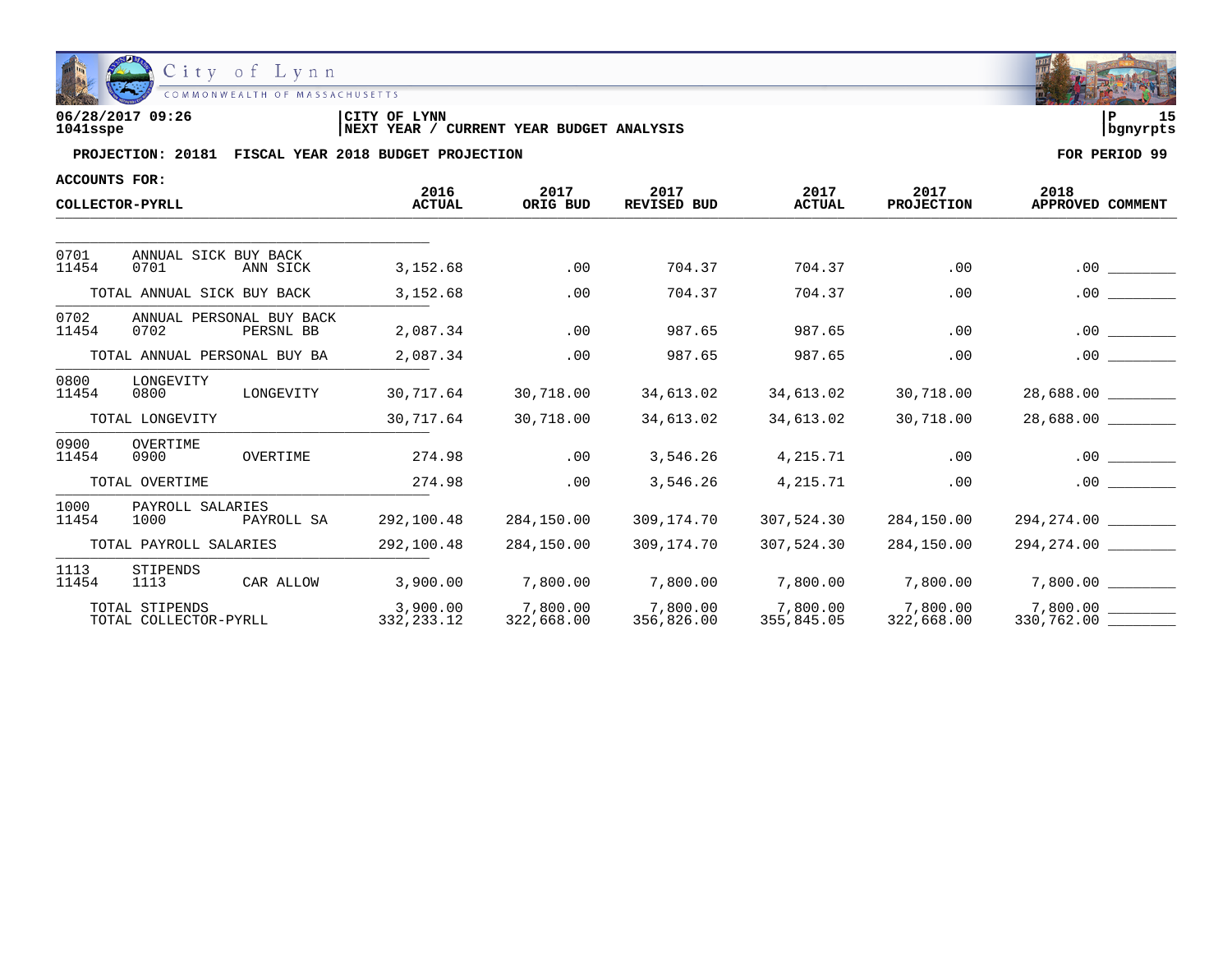

| 06/28/2017 09:26 | 'CITY OF<br>LYNN                                     | l P      |  |
|------------------|------------------------------------------------------|----------|--|
| 1041sspe         | YEAR BUDGET ANALYSIS<br>CURRENT<br><b>INEXT YEAR</b> | banvrpts |  |

| <b>ACCOUNTS FOR:</b>       |                                                     |                       |                     |                            |                       |                           |                          |
|----------------------------|-----------------------------------------------------|-----------------------|---------------------|----------------------------|-----------------------|---------------------------|--------------------------|
| COLLECTOR-EXP              |                                                     | 2016<br><b>ACTUAL</b> | 2017<br>ORIG BUD    | 2017<br><b>REVISED BUD</b> | 2017<br><b>ACTUAL</b> | 2017<br><b>PROJECTION</b> | 2018<br>APPROVED COMMENT |
|                            |                                                     |                       |                     |                            |                       |                           |                          |
| 3000<br>11455              | OUTSDE PROF/TECH-GENERAL<br>3000<br>OUTSDE PRO      | 13,500.00             | .00                 | .00                        | .00                   | .00                       | .00                      |
|                            | TOTAL OUTSDE PROF/TECH-GENER                        | 13,500.00             | .00                 | .00                        | .00                   | .00                       | $.00 \,$                 |
| 3401<br>11455              | ADVERTISING<br>ADVERTISIN<br>3401                   | 1,986.90              | 2,000.00            | 2,508.79                   | 2,558.39              | 2,049.60                  | 2,000.00                 |
| TOTAL ADVERTISING          |                                                     | 1,986.90              | 2,000.00            | 2,508.79                   | 2,558.39              | 2,049.60                  | 2,000.00                 |
| 3407<br>11455              | LOCK BOX/COLLECTOR'S<br>3407<br>LOCK BOX            | 2,307.56              | 1,500.00            | 2,553.88                   | 2,553.92              | 1,500.04                  | 1,500.00                 |
| TOTAL LOCK BOX/COLLECTOR'S |                                                     | 2,307.56              | 1,500.00            | 2,553.88                   | 2,553.92              | 1,500.04                  | 1,500.00                 |
| 4200<br>11455              | GENERAL OFFICE SUPPLIES<br>4200<br>GENERAL OF       | 4,303.11              | 3,000.00            | 2,374.00                   | 2,328.64              | 3,020.64                  | 2,100.00                 |
|                            | TOTAL GENERAL OFFICE SUPPLIE                        | 4,303.11              | 3,000.00            | 2,374.00                   | 2,328.64              | 3,020.64                  | 2,100.00                 |
| 6900<br>11455              | INTERGOVERNMENTAL<br>6900<br>INTERGOVER             | 11,625.00             | 12,000.00           | 13,351.12                  | 13,594.12             | 12,243.00                 | 12,000.00                |
|                            | TOTAL INTERGOVERNMENTAL                             | 11,625.00             | 12,000.00           | 13,351.12                  | 13,594.12             | 12,243.00                 | 12,000.00                |
| 7102<br>11455              | AUTO ALLOWANCE<br>7102<br>AUTO ALLOW                | 3,900.00              | .00                 | .00                        | .00                   | .00                       | .00                      |
|                            | TOTAL AUTO ALLOWANCE                                | 3,900.00              | .00                 | .00                        | .00                   | .00                       | .00                      |
| 7300<br>11455              | DUES/SUBSCRIP/MEMBERSHIPS<br>7300<br>DUES/SUBSC     | 140.00                | 140.00              | 140.00                     | 140.00                | 140.00                    | 140.00                   |
|                            | TOTAL DUES/SUBSCRIP/MEMBERSH<br>TOTAL COLLECTOR-EXP | 140.00<br>37,762.57   | 140.00<br>18,640.00 | 140.00<br>20,927.79        | 140.00<br>21,175.07   | 140.00<br>18,953.28       | 140.00<br>17,740.00      |

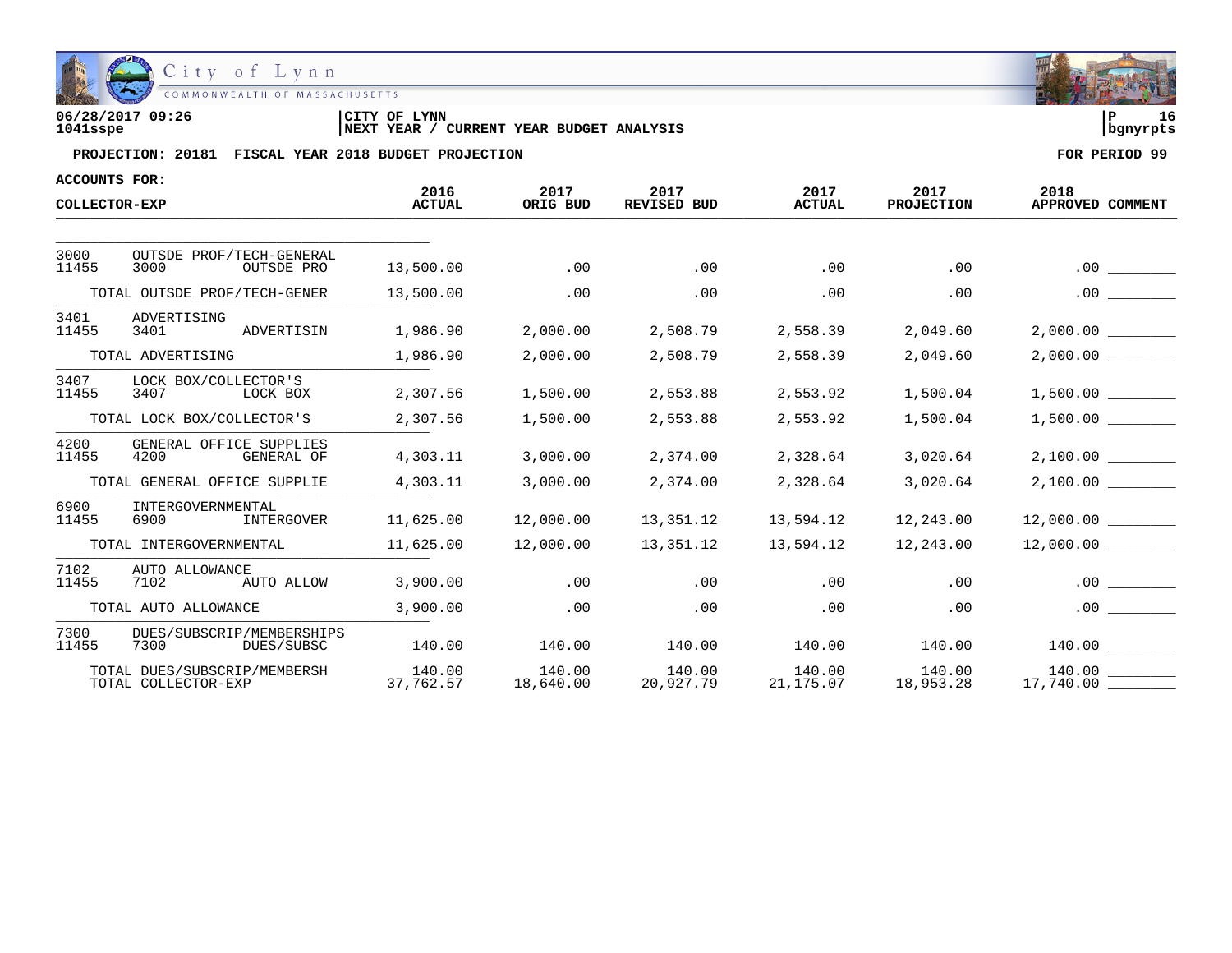

| 06/28/2017 09:26 | CITY OF LYNN                                      |            | - - |
|------------------|---------------------------------------------------|------------|-----|
| 1041sspe         | CURRENT YEAR BUDGET ANALYSIS<br><b>INEXT YEAR</b> | l banvrpts |     |

| <b>ACCOUNTS FOR:</b>                                           |                                        |            |                        |                         |                            |                         |                         |                                 |
|----------------------------------------------------------------|----------------------------------------|------------|------------------------|-------------------------|----------------------------|-------------------------|-------------------------|---------------------------------|
|                                                                | <b>ASSESSOR-PYRLL</b>                  |            | 2016<br><b>ACTUAL</b>  | 2017<br>ORIG BUD        | 2017<br><b>REVISED BUD</b> | 2017<br><b>ACTUAL</b>   | 2017<br>PROJECTION      | 2018<br>APPROVED COMMENT        |
|                                                                |                                        |            |                        |                         |                            |                         |                         |                                 |
| 0701<br>11504                                                  | ANNUAL SICK BUY BACK<br>0701           | ANN SICK   | 3,307.47               | .00                     | 2,736.14                   | 2,736.14                | .00                     | .00                             |
|                                                                | TOTAL ANNUAL SICK BUY BACK             |            | 3,307.47               | .00                     | 2,736.14                   | 2,736.14                | .00                     | .00                             |
| 0702<br>ANNUAL PERSONAL BUY BACK<br>PERSNL BB<br>11504<br>0702 |                                        |            | 2,651.88               | .00                     | 2,703.70                   | 2,703.70                | .00                     | .00                             |
| TOTAL ANNUAL PERSONAL BUY BA                                   |                                        |            | 2,651.88               | .00                     | 2,703.70                   | 2,703.70                | .00                     | .00                             |
| 0800<br>11504                                                  | LONGEVITY<br>0800                      | LONGEVITY  | 44,649.12              | 48,680.00               | 48,805.97                  | 48,805.97               | 48,680.00               | 46,485.00                       |
|                                                                | TOTAL LONGEVITY                        |            | 44,649.12              | 48,680.00               | 48,805.97                  | 48,805.97               | 48,680.00               | 46,485.00                       |
| 0900<br>11504                                                  | OVERTIME<br>0900                       | OVERTIME   | .00                    | .00                     | 246.08                     | 246.08                  | .00                     |                                 |
|                                                                | TOTAL OVERTIME                         |            | .00                    | .00                     | 246.08                     | 246.08                  | .00                     | .00                             |
| 1000<br>11504                                                  | PAYROLL SALARIES<br>1000               | PAYROLL SA | 571,974.39             | 557,160.00              | 594,892.61                 | 593,739.24              | 557,160.00              | 578,885.00                      |
| TOTAL PAYROLL SALARIES                                         |                                        |            | 571,974.39             | 557,160.00              | 594,892.61                 | 593,739.24              | 557,160.00              | 578,885.00                      |
| 1113<br>11504                                                  | STIPENDS<br>1113                       | CAR ALLOW  | 7,800.00               | 15,600.00               | 15,600.00                  | 15,600.00               | 15,600.00               | 19,500.00                       |
|                                                                | TOTAL STIPENDS<br>TOTAL ASSESSOR-PYRLL |            | 7,800.00<br>630,382.86 | 15,600.00<br>621,440.00 | 15,600.00<br>664,984.50    | 15,600.00<br>663,831.13 | 15,600.00<br>621,440.00 | 19,500.00 _______<br>644,870.00 |

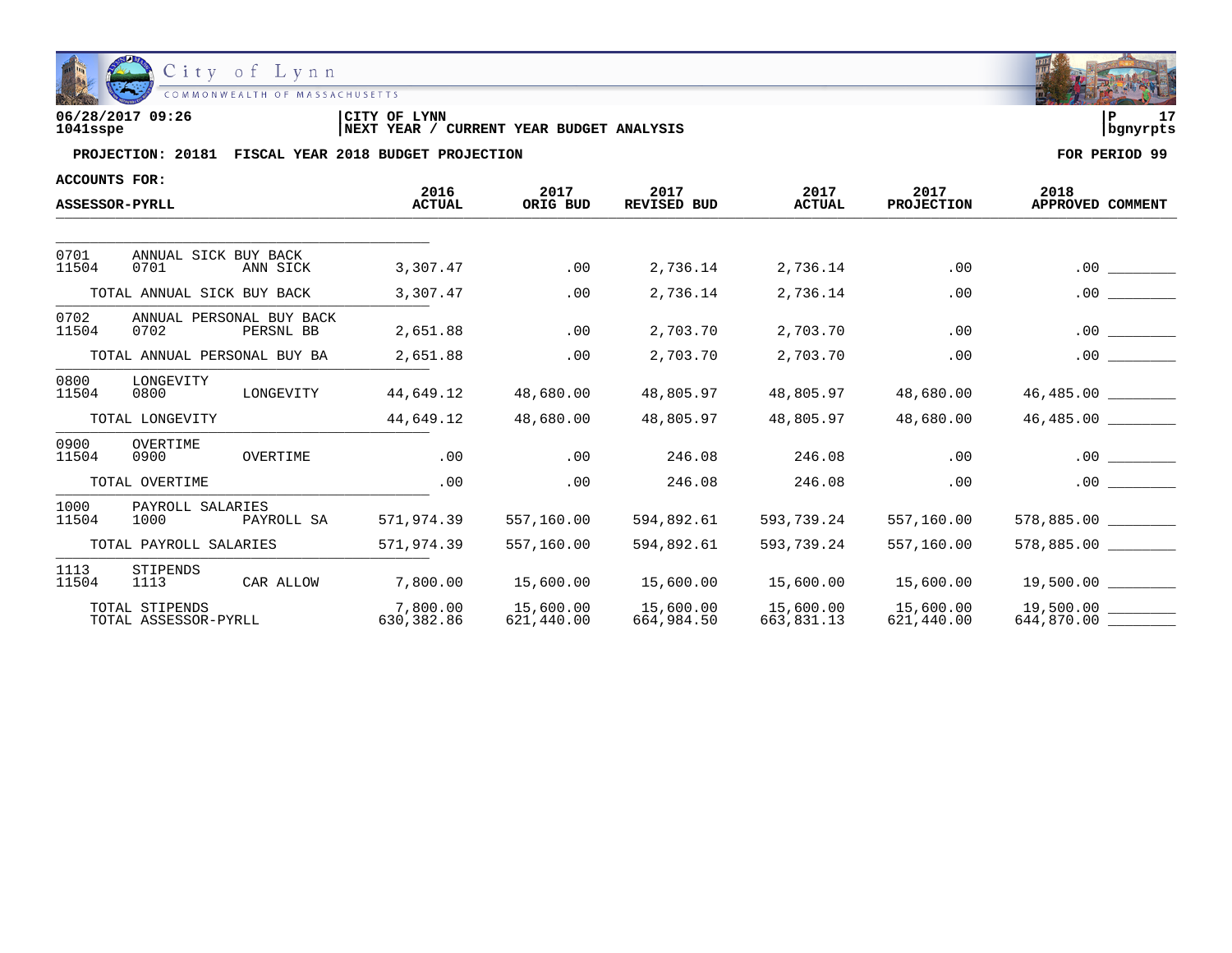

| 06/28/2017 09:26 | 'CITY OF<br>LYNN                                     | l P      | 18 |
|------------------|------------------------------------------------------|----------|----|
| 1041sspe         | YEAR BUDGET ANALYSIS<br>CURRENT<br><b>INEXT YEAR</b> | banvrpts |    |

| <b>ACCOUNTS FOR:</b>                                    |                                                      | 2016                  | 2017                   | 2017                   | 2017                   | 2017                    | 2018             |
|---------------------------------------------------------|------------------------------------------------------|-----------------------|------------------------|------------------------|------------------------|-------------------------|------------------|
| ASSESSOR-EXP                                            |                                                      | <b>ACTUAL</b>         | ORIG BUD               | REVISED BUD            | <b>ACTUAL</b>          | <b>PROJECTION</b>       | APPROVED COMMENT |
|                                                         |                                                      |                       |                        |                        |                        |                         |                  |
| 3000<br>11505                                           | OUTSDE PROF/TECH-GENERAL<br>3000<br>OUTSDE PRO       | 35,168.75             | 250,500.00             | 250,078.00             | 535,597.00             | 548,961.25              |                  |
|                                                         | TOTAL OUTSDE PROF/TECH-GENER                         | 35, 168. 75           | 250,500.00             | 250,078.00             | 535,597.00             | 548,961.25              | 96,000.00        |
| 3400<br>11505                                           | ADVERTISING<br>3400<br>ADVERTISIN                    | 168.67                | .00                    | .00                    | .00                    | .00                     | .00              |
|                                                         | TOTAL ADVERTISING                                    | 168.67                | .00                    | .00                    | .00                    | .00                     |                  |
| 3406<br>VERIZON WIRELESS<br>11505<br>3406<br>PAGERS/BEE |                                                      | 1,355.97              | 1,480.00               | 1,800.00               | 1,934.03               | 1,614.03                | 1,600.00         |
| TOTAL VERIZON WIRELESS                                  |                                                      | 1,355.97              | 1,480.00               | 1,800.00               | 1,934.03               | 1,614.03                | 1,600.00         |
| 3801<br>11505                                           | <b>BINDING</b><br>3801<br><b>BINDING</b>             | .00                   | 1,100.00               | $-300.00$              | 1,100.00               | 2,500.00                | .00              |
|                                                         | TOTAL BINDING                                        | .00                   | 1,100.00               | $-300.00$              | 1,100.00               | 2,500.00                | .00              |
| 4200<br>11505                                           | GENERAL OFFICE SUPPLIES<br>4200<br><b>GENERAL OF</b> | 2,652.35              | 3,500.00               | 3,602.00               | 5,639.34               | 5,538.15                | 2,940.00         |
|                                                         | TOTAL GENERAL OFFICE SUPPLIE                         | 2,652.35              | 3,500.00               | 3,602.00               | 5,639.34               | 5,538.15                | 2,940.00         |
| 6900<br>11505                                           | INTERGOVERNMENTAL<br>6900<br>OTHER INTE              | .00                   | 300.00                 | 300.00                 | 300.00                 | 300.00                  | 300.00           |
|                                                         | TOTAL INTERGOVERNMENTAL                              | .00                   | 300.00                 | 300.00                 | 300.00                 | 300.00                  | 300.00           |
| 7102<br>11505                                           | AUTO ALLOWANCE<br>7102<br>AUTO ALLOW                 | 7,800.00              | .00                    | .00                    | .00                    | .00                     | .00              |
|                                                         | TOTAL AUTO ALLOWANCE                                 | 7,800.00              | .00                    | .00                    | .00                    | .00                     | .00              |
| 7300<br>11505                                           | DUES/SUBSCRIP/MEMBERSHIPS<br>7300<br>DUES/SUBSC      | 6,183.46              | 4,500.00               | 5,900.00               | 6,327.19               | 5,498.58                | 6,000.00         |
|                                                         | TOTAL DUES/SUBSCRIP/MEMBERSH<br>TOTAL ASSESSOR-EXP   | 6,183.46<br>53,329.20 | 4,500.00<br>261,380.00 | 5,900.00<br>261,380.00 | 6,327.19<br>550,897.56 | 5,498.58<br>564, 412.01 |                  |

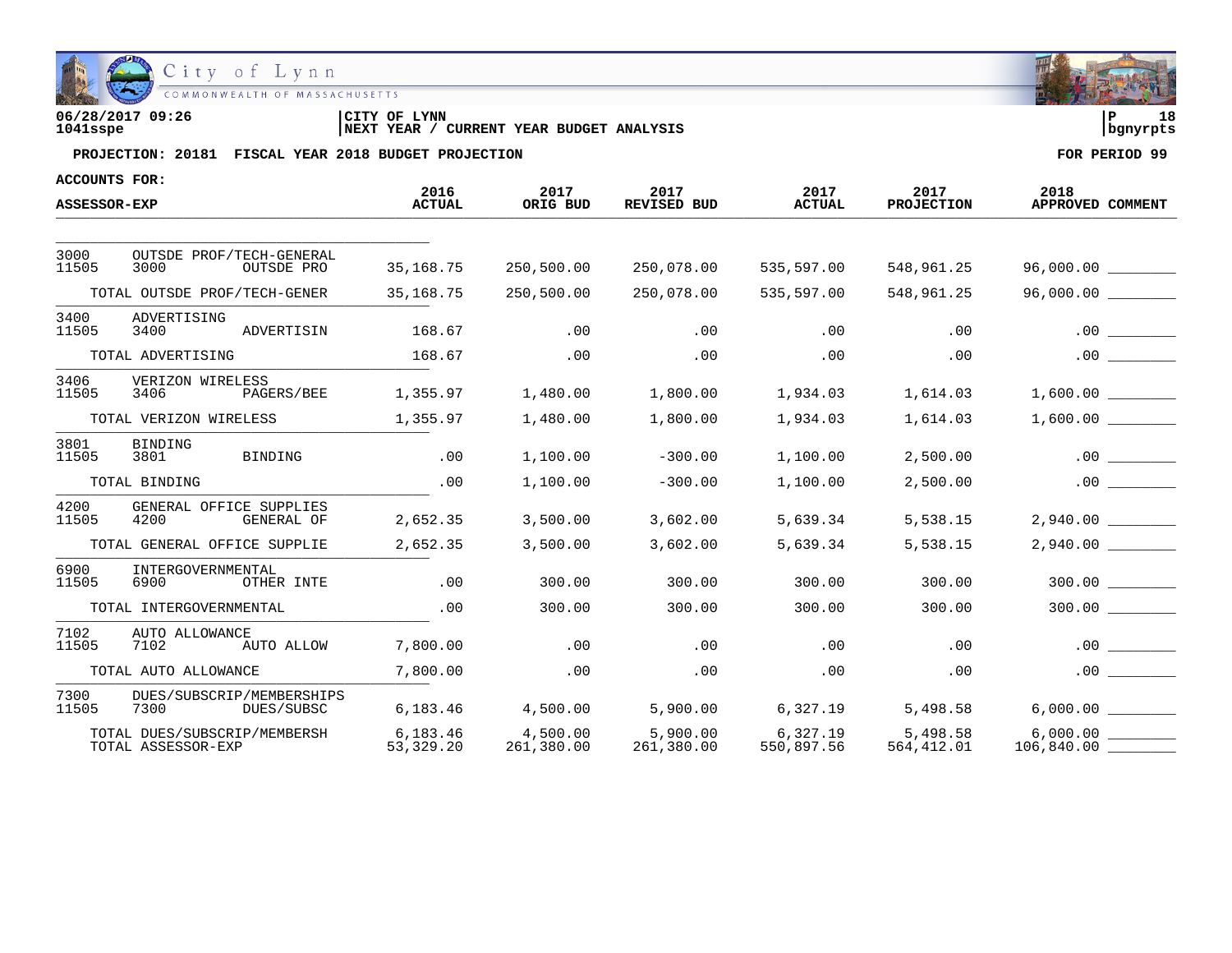

| 06/28/2017 09:26 | CITY OF<br><b>LYNN</b>                               | ם י      | ה ד |
|------------------|------------------------------------------------------|----------|-----|
| 1041sspe         | YEAR BUDGET ANALYSIS<br><b>INEXT YEAR</b><br>CURRENT | bqnyrpts |     |

| ACCOUNTS FOR:  |                                                |                       |                   |                            |                       |                           |                          |
|----------------|------------------------------------------------|-----------------------|-------------------|----------------------------|-----------------------|---------------------------|--------------------------|
|                | CITY CLERK-PYRLL                               | 2016<br><b>ACTUAL</b> | 2017<br>ORIG BUD  | 2017<br><b>REVISED BUD</b> | 2017<br><b>ACTUAL</b> | 2017<br><b>PROJECTION</b> | 2018<br>APPROVED COMMENT |
|                |                                                |                       |                   |                            |                       |                           |                          |
| 0701<br>11604  | ANNUAL SICK BUY BACK<br>0701<br>ANN SICK       | 2,494.19              | .00               | 7,263.52                   | 7,263.52              | .00                       | .00                      |
|                | TOTAL ANNUAL SICK BUY BACK                     | 2,494.19              | .00               | 7,263.52                   | 7,263.52              | .00                       | .00                      |
| 0702<br>11604  | ANNUAL PERSONAL BUY BACK<br>0702<br>PERSNL BB  | 1,745.98              | .00               | 1,808.56                   | 1,808.56              | .00                       | .00                      |
|                | TOTAL ANNUAL PERSONAL BUY BA                   | 1,745.98              | .00               | 1,808.56                   | 1,808.56              | .00                       | .00                      |
| 0800<br>11604  | LONGEVITY<br>LONGEVITY<br>0800                 | 40,041.26             | 44,186.00         | 66,972.44                  | 66,972.44             | 44,186.00                 | 34,037.00                |
|                | TOTAL LONGEVITY                                | 40,041.26             | 44,186.00         | 66,972.44                  | 66,972.44             | 44,186.00                 | $34,037.00$ ________     |
| 0900<br>11604  | OVERTIME<br>OVERTIME<br>0900                   | 8,194.74              | 4,000.00          | 20,444.08                  | 20,444.08             | 4,000.00                  |                          |
|                | TOTAL OVERTIME                                 | 8,194.74              | 4,000.00          | 20,444.08                  | 20,444.08             | 4,000.00                  | 500.00                   |
| 1000<br>11604  | PAYROLL SALARIES<br>1000<br>PAYROLL SA         | 471,585.21            | 462,860.00        | 545,726.47                 | 540,366.78            | 462,860.00                | 481,494.00               |
|                | TOTAL PAYROLL SALARIES                         | 471,585.21            | 462,860.00        | 545,726.47                 | 540,366.78            | 462,860.00                | 481,494.00               |
| 1113<br>11604  | STIPENDS<br>CAR ALLOW<br>1113                  | .00                   | 3,900.00          | 3,900.00                   | 3,900.00              | 3,900.00                  | 3,900.00                 |
| TOTAL STIPENDS |                                                | .00                   | 3,900.00          | 3,900.00                   | 3,900.00              | 3,900.00                  | 3,900.00                 |
| 1113Z<br>11604 | OTHER STIPENDS<br>1113Z<br>OTHER STIP          | 511.50                | .00               | .00                        | 539.25                | .00                       |                          |
|                | TOTAL OTHER STIPENDS<br>TOTAL CITY CLERK-PYRLL | 511.50<br>524,572.88  | .00<br>514,946.00 | .00<br>646,115.07          | 539.25<br>641,294.63  | .00<br>514,946.00         | 300.00<br>520, 231.00    |

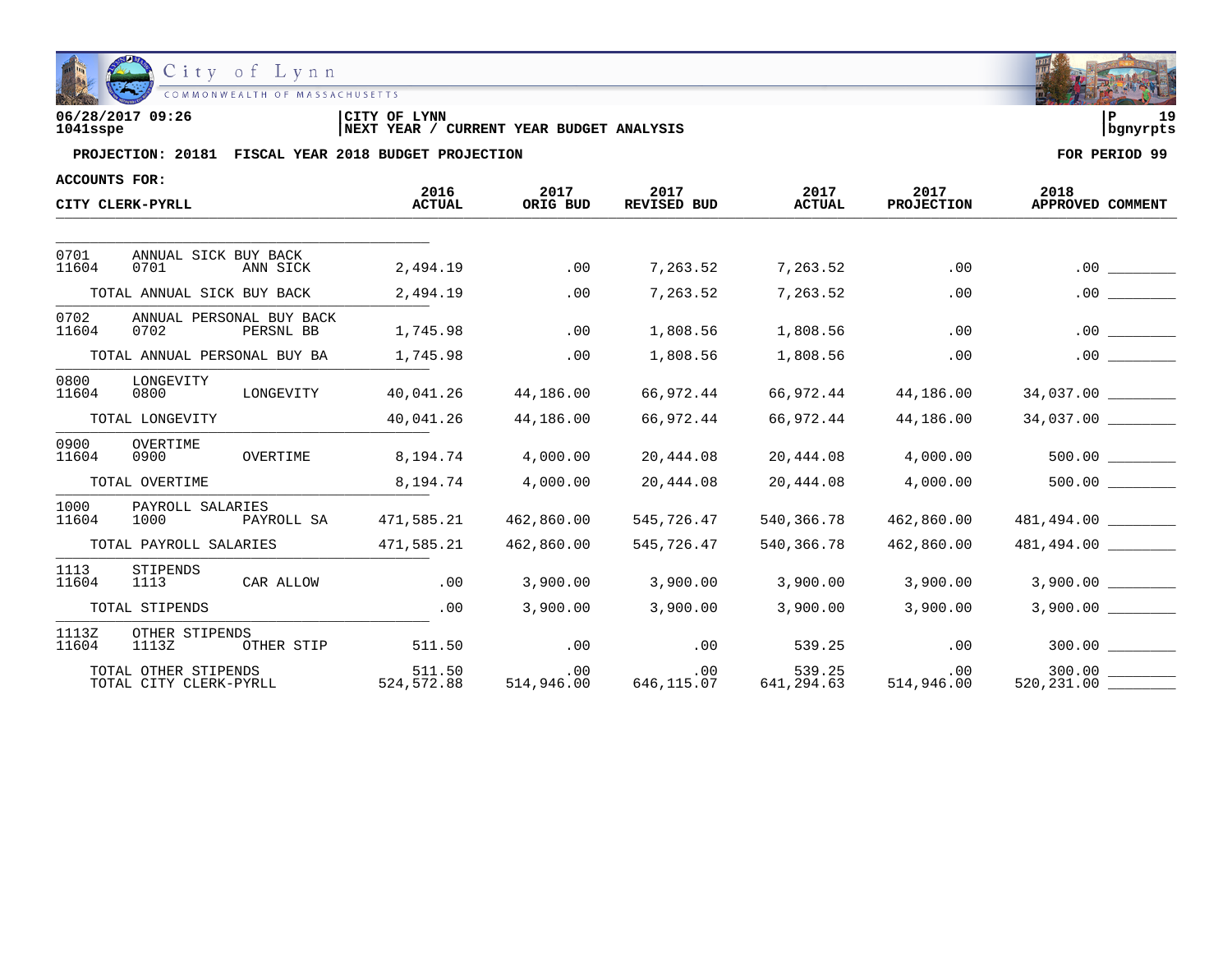

| 06/28/2017 09:26 | CITY OF LYNN                                      | 20         |  |
|------------------|---------------------------------------------------|------------|--|
| 1041sspe         | CURRENT YEAR BUDGET ANALYSIS<br><b>INEXT YEAR</b> | l banvrpts |  |

| ACCOUNTS FOR: |                              |                                        |                       |                  |                            |                       |                           |                          |
|---------------|------------------------------|----------------------------------------|-----------------------|------------------|----------------------------|-----------------------|---------------------------|--------------------------|
|               | CITY CLERK - EXP             |                                        | 2016<br><b>ACTUAL</b> | 2017<br>ORIG BUD | 2017<br><b>REVISED BUD</b> | 2017<br><b>ACTUAL</b> | 2017<br><b>PROJECTION</b> | 2018<br>APPROVED COMMENT |
|               |                              |                                        |                       |                  |                            |                       |                           |                          |
| 2407<br>11605 | OFFICE EOUIP R&M<br>2407     | OFFICE EOU                             | 315.88                | 300.00           | 360.03                     | 390.18                | 330.15                    |                          |
|               | TOTAL OFFICE EQUIP R&M       |                                        | 315.88                | 300.00           | 360.03                     | 390.18                | 330.15                    | 300.00                   |
| 2700<br>11605 | RENT & LEASE<br>2700         | RENT & LEA                             | 5,730.02              | 2,500.00         | 4,132.76                   | 4,132.50              | 2,500.00                  | $2,500.00$ _________     |
|               | TOTAL RENT & LEASE           |                                        | 5,730.02              | 2,500.00         | 4,132.76                   | 4,132.50              | 2,500.00                  | 2,500.00                 |
| 2706<br>11605 | 2706                         | VEHICULAR RENTAL/LEASE<br>VEHICULAR    | 2,521.08              | 1,300.00         | 2,842.53                   | 2,842.22              | 1,300.00                  | 1,300.00                 |
|               | TOTAL VEHICULAR RENTAL/LEASE |                                        | 2,521.08              | 1,300.00         | 2,842.53                   | 2,842.22              | 1,300.00                  | $1,300.00$ _________     |
| 3000<br>11605 | 3000                         | OUTSDE PROF/TECH-GENERAL<br>OUTSDE PRO | 3,942.23              | 5,000.00         | 5,087.37                   | 5,348.72              | 5,261.35                  | 5,000.00                 |
|               | TOTAL OUTSDE PROF/TECH-GENER |                                        | 3,942.23              | 5,000.00         | 5,087.37                   | 5,348.72              | 5,261.35                  | 5,000.00                 |
| 3401<br>11605 | ADVERTISING<br>3401          | ADVERTISIN                             | 34, 315.97            | 12,000.00        | 38,439.43                  | 38,477.10             | 12,037.67                 | 20,000.00                |
|               | TOTAL ADVERTISING            |                                        | 34, 315.97            | 12,000.00        | 38,439.43                  | 38,477.10             | 12,037.67                 |                          |
| 3410<br>11605 | NEXTEL/CELL PHONE<br>3410    | NEXTEL/CEL                             | 1,345.71              | 1,050.00         | 1,809.93                   | 1,809.93              | 1,050.00                  | 1,050.00                 |
|               | TOTAL NEXTEL/CELL PHONE      |                                        | 1,345.71              | 1,050.00         | 1,809.93                   | 1,809.93              | 1,050.00                  | 1,050.00                 |
| 3801<br>11605 | <b>BINDING</b><br>3801       | <b>BINDING</b>                         | .00                   | 900.00           | .00                        | .00                   | 900.00                    | .00                      |
|               | TOTAL BINDING                |                                        | .00                   | 900.00           | $.00 \,$                   | .00                   | 900.00                    | .00                      |
| 3802<br>11605 | <b>CENSUS</b><br>3802        | CENSUS                                 | 28,858.55             | 15,000.00        | 21,145.60                  | 13,407.37             | 15,000.00                 | 15,000.00                |
|               | TOTAL CENSUS                 |                                        | 28,858.55             | 15,000.00        | 21,145.60                  | 13,407.37             | 15,000.00                 | 15,000.00                |
| 4200<br>11605 | 4200                         | GENERAL OFFICE SUPPLIES<br>GENERAL OF  | 17,487.63             | 5,500.00         | 59,254.63                  | 59,435.00             | 5,680.37                  | 3,500.00                 |

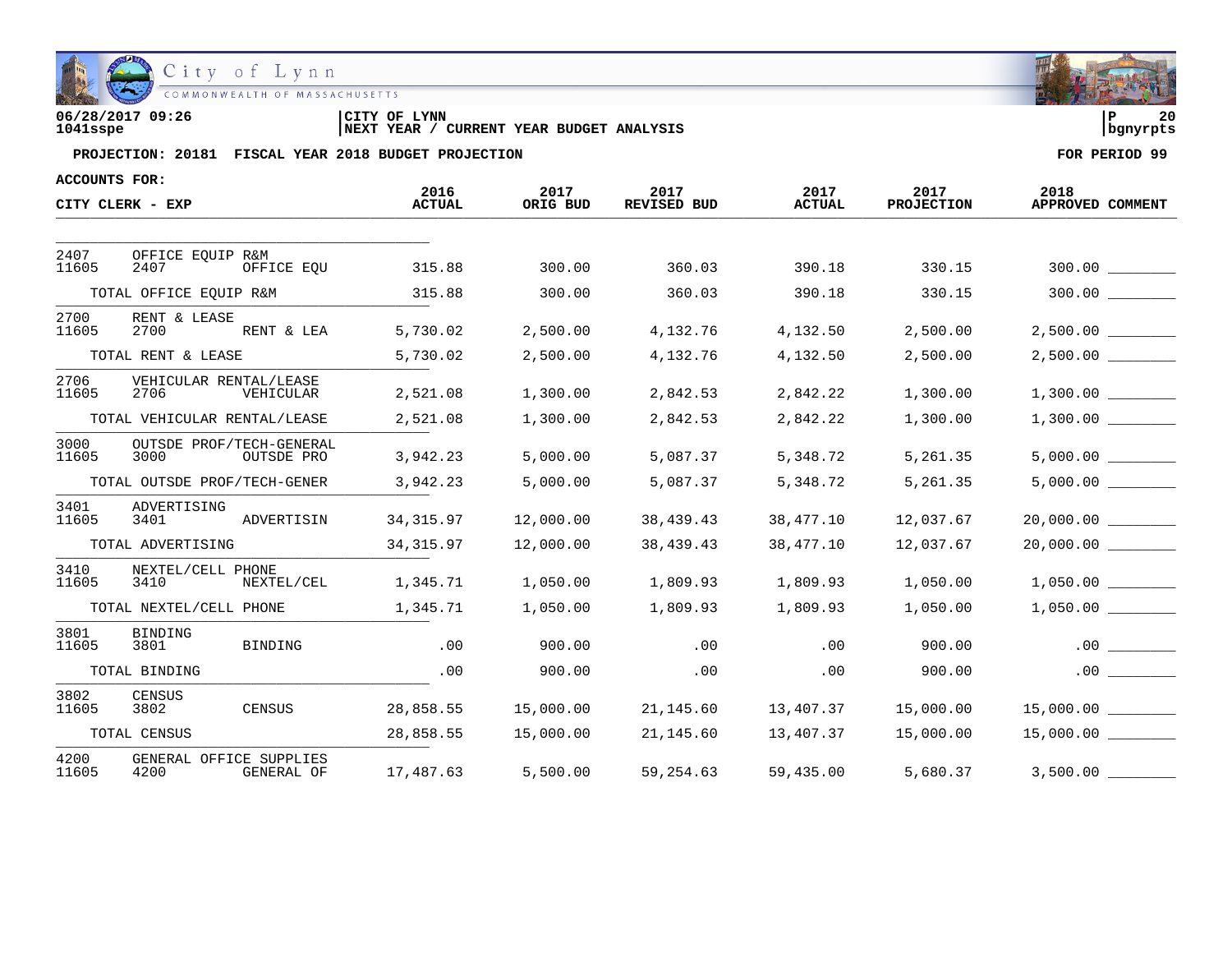

COMMONWEALTH OF MASSACHUSETTS

**06/28/2017 09:26 |CITY OF LYNN |P 21 1041sspe |NEXT YEAR / CURRENT YEAR BUDGET ANALYSIS |bgnyrpts**

| <b>ACCOUNTS FOR:</b>   |                                                        |                           |                  |                            |                       |                           |                                 |
|------------------------|--------------------------------------------------------|---------------------------|------------------|----------------------------|-----------------------|---------------------------|---------------------------------|
|                        | CITY CLERK - EXP                                       | 2016<br><b>ACTUAL</b>     | 2017<br>ORIG BUD | 2017<br><b>REVISED BUD</b> | 2017<br><b>ACTUAL</b> | 2017<br><b>PROJECTION</b> | 2018<br>APPROVED COMMENT        |
|                        | TOTAL GENERAL OFFICE SUPPLIE                           | 17,487.63                 | 5,500.00         | 59,254.63                  | 59,435.00             | 5,680.37                  | 3,500.00                        |
| 4204<br>11605          | PRINTING SERVICES<br>PRINTING S<br>4204                | 2,430.00                  | 1,000.00         | 2,071.00                   | 2,071.00              | 1,000.00                  | 1,000.00                        |
|                        | TOTAL PRINTING SERVICES                                | 2,430.00                  | 1,000.00         | 2,071.00                   | 2,071.00              | 1,000.00                  | 1,000.00                        |
| 4205<br>11605          | LICENSE FEES<br>4205<br>DOG LICENS                     | 1,072.71                  | 1,195.00         | 727.47                     | 727.47                | 1,195.00                  | 895.00                          |
|                        | TOTAL LICENSE FEES                                     | 1,072.71                  | 1,195.00         | 727.47                     | 727.47                | 1,195.00                  | 895.00                          |
| 4206<br>11605          | TAXI OPERATOR BADGES<br>4206<br>TAXI OPERA             | 1,546.90                  | 750.00           | 522.25                     | 522.25                | 750.00                    | 750.00                          |
|                        | TOTAL TAXI OPERATOR BADGES                             | 1,546.90                  | 750.00           | 522.25                     | 522.25                | 750.00                    |                                 |
| 4280<br>11605          | PRINTED BALLOTS<br>PRINTED BA<br>4280                  | 18,602.17                 | 15,000.00        | 25,534.02                  | 25,534.02             | 15,000.00                 | 15,000.00                       |
|                        | TOTAL PRINTED BALLOTS                                  | 18,602.17                 | 15,000.00        | 25,534.02                  | 25,534.02             | 15,000.00                 |                                 |
| 7300<br>11605          | DUES/SUBSCRIP/MEMBERSHIPS<br>7300<br>DUES/SUBSC        | 175.00                    | 125.00           | 150.00                     | 150.00                | 125.00                    | 125.00                          |
|                        | TOTAL DUES/SUBSCRIP/MEMBERSH                           | 175.00                    | 125.00           | 150.00                     | 150.00                | 125.00                    | $125.00$ $\qquad \qquad \qquad$ |
| 8504<br>11605          | EOUIPMENT LEASES<br>EOUIPLEASE<br>8504                 | .00                       | .00              | .00                        | .00                   | .00                       | 197,500.00                      |
| TOTAL EQUIPMENT LEASES |                                                        | .00                       | .00              | .00                        | .00                   | .00                       | 197,500.00                      |
| 8708<br>11605          | FURNITURE & EOUIPTMENT<br>8708<br>FURNITURE            | 15,979.38                 | .00              | .00                        | .00                   | $.00 \,$                  | .00                             |
|                        | TOTAL FURNITURE & EOUIPTMENT<br>TOTAL CITY CLERK - EXP | 15,979.38<br>134, 323. 23 | .00<br>61,620.00 | .00<br>162,077.02          | .00<br>154,847.76     | .00<br>62,129.54          | .00<br>263,920.00               |

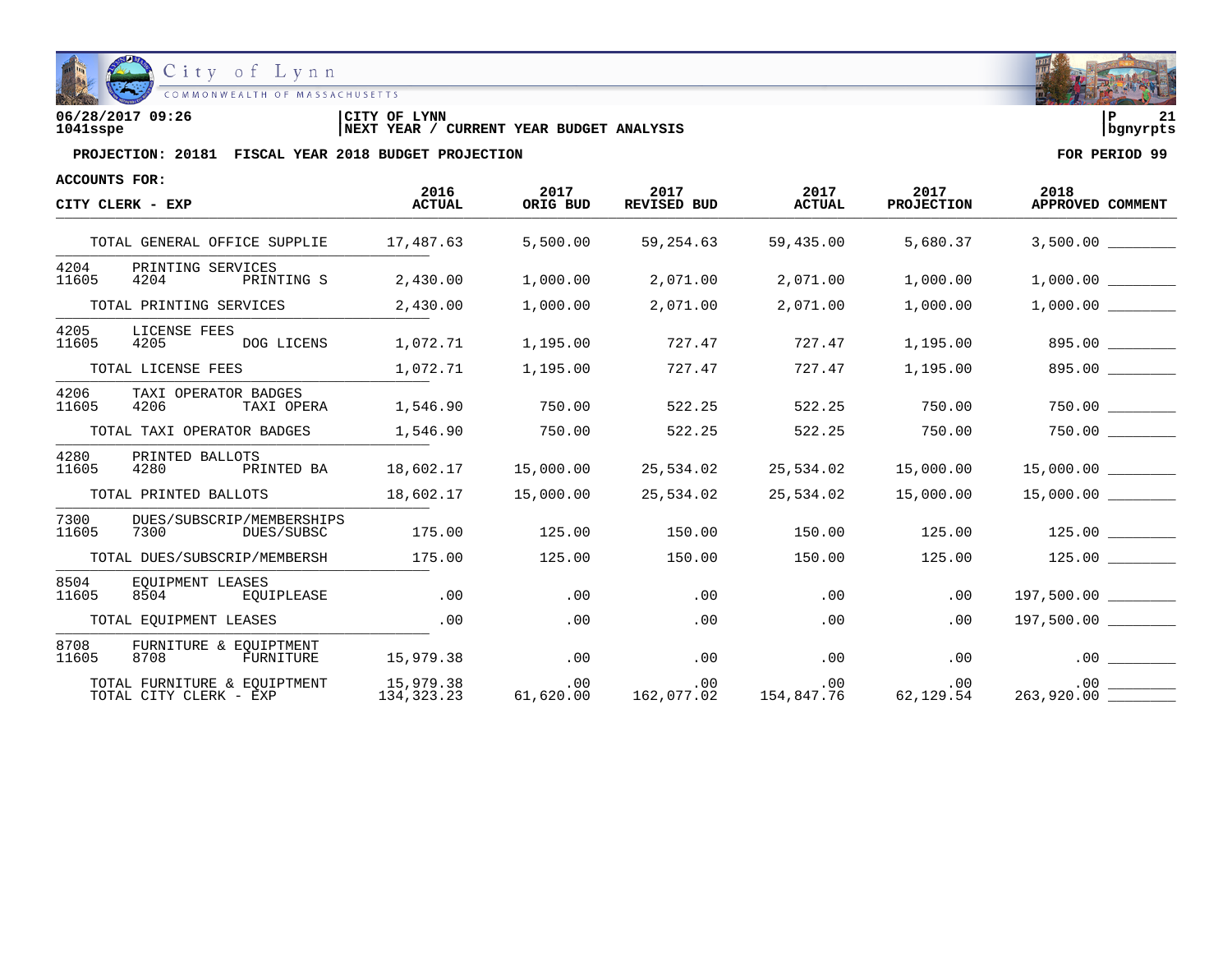

**06/28/2017 09:26 |CITY OF LYNN |P 22**

**1041sspe |NEXT YEAR / CURRENT YEAR BUDGET ANALYSIS |bgnyrpts**

| ACCOUNTS FOR:                                  |                                        |                       | 2017                  |                            | 2017                  | 2017                  | 2018                  |
|------------------------------------------------|----------------------------------------|-----------------------|-----------------------|----------------------------|-----------------------|-----------------------|-----------------------|
| LICENSE COMMITTEE-PYRLL                        |                                        | 2016<br><b>ACTUAL</b> | ORIG BUD              | 2017<br><b>REVISED BUD</b> | ACTUAL                | <b>PROJECTION</b>     | APPROVED COMMENT      |
|                                                |                                        |                       |                       |                            |                       |                       |                       |
| 1000<br>11614                                  | PAYROLL SALARIES<br>1000<br>PAYROLL SA | 23,500.04             | 23,501.00             | 23,501.00                  | 21,541.74             | 23,501.00             | 23,501.00             |
|                                                | TOTAL PAYROLL SALARIES                 | 23,500.04             | 23,501.00             | 23,501.00                  | 21,541.74             | 23,501.00             | 23,501.00             |
| 1113<br>11614                                  | STIPENDS<br>1113<br>CAR ALLOW          | 4,050.00              | 8,100.00              | 8,100.00                   | 8,100.00              | 8,100.00              | 8,100.00              |
| TOTAL STIPENDS<br>TOTAL LICENSE COMMITTEE-PYRL |                                        | 4,050.00<br>27,550.04 | 8,100.00<br>31,601.00 | 8,100.00<br>31,601.00      | 8,100.00<br>29,641.74 | 8,100.00<br>31,601.00 | 8.100.00<br>31,601.00 |

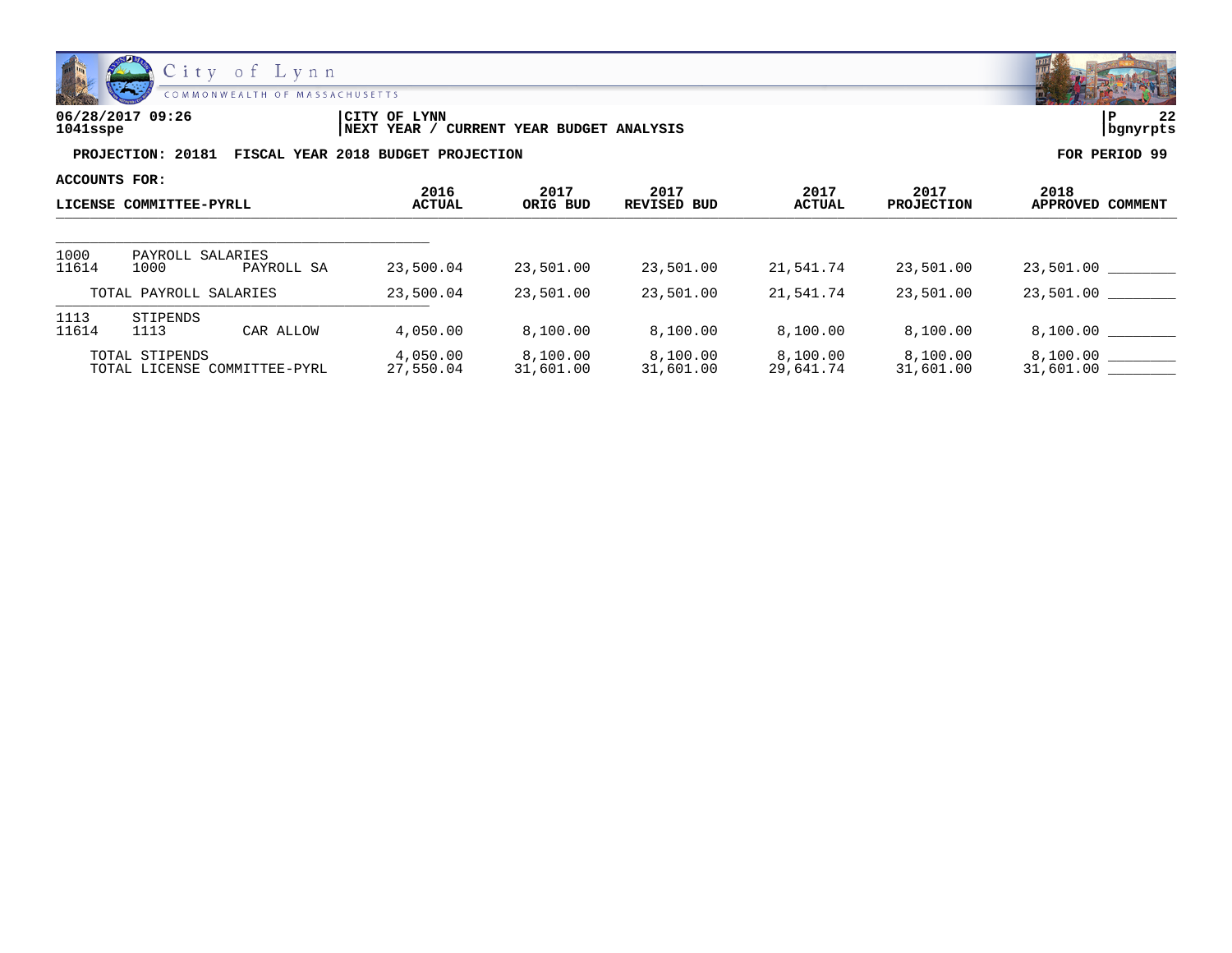

| 06/28/2017 09:26 | 'CITY OF<br>LYNN                                     | l P      | $\sim$ |
|------------------|------------------------------------------------------|----------|--------|
| 1041sspe         | YEAR BUDGET ANALYSIS<br>CURRENT<br><b>INEXT YEAR</b> | banvrpts |        |

| ACCOUNTS FOR:                                       |                                               |                       |                      |                      |                       |                           |                                 |
|-----------------------------------------------------|-----------------------------------------------|-----------------------|----------------------|----------------------|-----------------------|---------------------------|---------------------------------|
|                                                     | LICENSE COMMITTEE-EXP                         | 2016<br><b>ACTUAL</b> | 2017<br>ORIG BUD     | 2017<br>REVISED BUD  | 2017<br><b>ACTUAL</b> | 2017<br><b>PROJECTION</b> | 2018<br>APPROVED COMMENT        |
| 3401                                                | ADVERTISING                                   |                       |                      |                      |                       |                           |                                 |
| 11615                                               | 3401<br>ADVERTISIN                            | 1,106.84              | 1,200.00             | 1,843.76             | 1,912.22              | 1,268.46                  | 1,200.00                        |
|                                                     | TOTAL ADVERTISING                             | 1,106.84              | 1,200.00             | 1,843.76             | 1,912.22              | 1,268.46                  | 1,200.00                        |
| 4200<br>11615                                       | GENERAL OFFICE SUPPLIES<br>4200<br>GENERAL OF | 896.00                | 700.00               | 806.24               | 2,333.24              | 2,227.00                  | 490.00                          |
|                                                     | TOTAL GENERAL OFFICE SUPPLIE                  | 896.00                | 700.00               | 806.24               | 2,333.24              | 2,227.00                  | 490.00                          |
| 4204<br>11615                                       | PRINTING SERVICES<br>4204<br>PRINTING S       | 751.70                | 750.00               | .00                  | .00                   | 750.00                    | .00<br><b>Contract Contract</b> |
|                                                     | TOTAL PRINTING SERVICES                       | 751.70                | 750.00               | .00                  | .00                   | 750.00                    | $.00 \,$                        |
| 7102<br>11615                                       | AUTO ALLOWANCE<br>AUTO ALLOW<br>7102          | 4,050.00              | .00                  | $.00 \,$             | .00                   | .00                       | .00                             |
| TOTAL AUTO ALLOWANCE<br>TOTAL LICENSE COMMITTEE-EXP |                                               | 4,050.00<br>6,804.54  | $.00 \,$<br>2,650.00 | $.00 \,$<br>2,650.00 | .00<br>4,245.46       | .00<br>4,245.46           | $.00 \,$<br>1,690.00            |

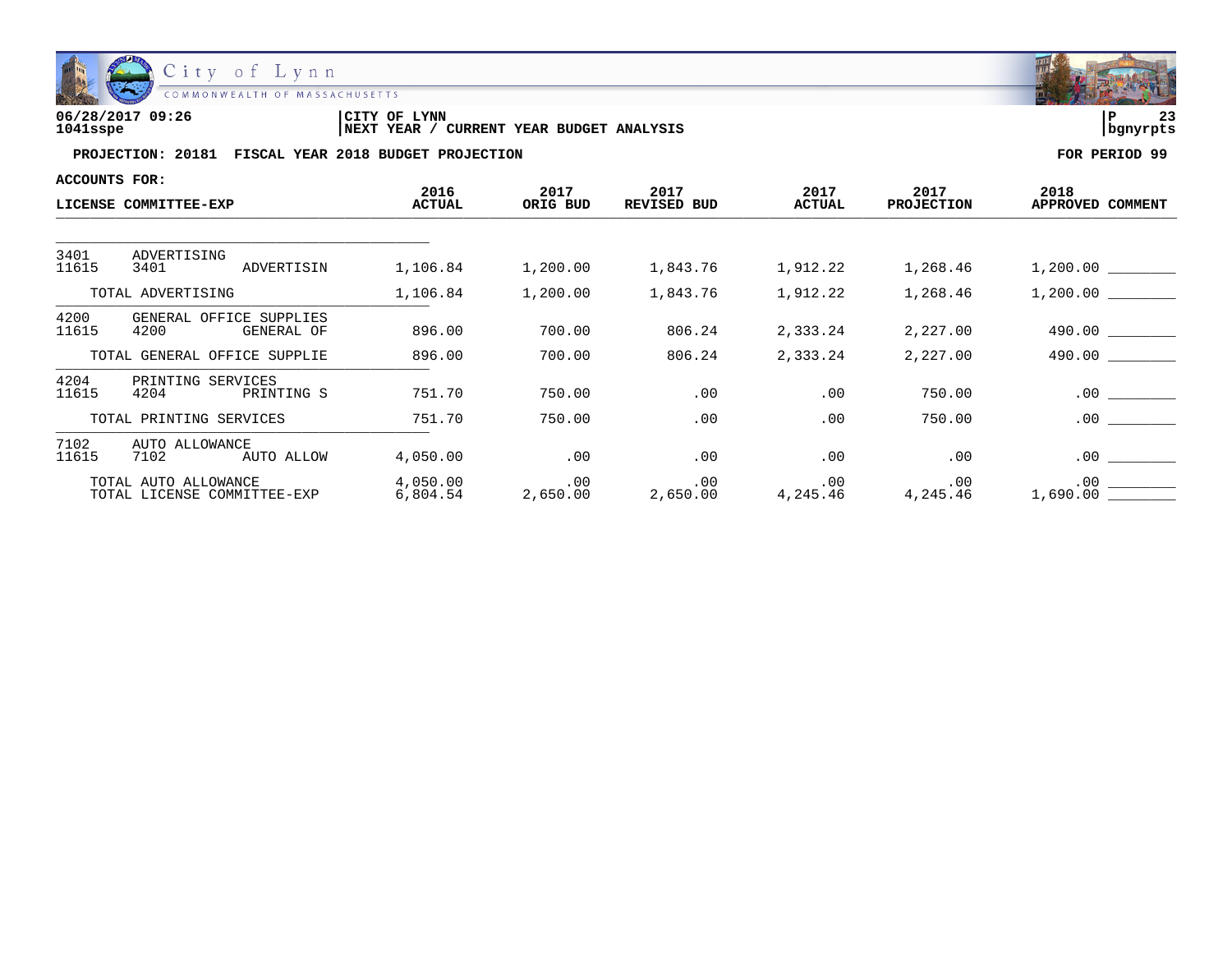

| 06/28/2017 09:26 | CITY OF<br><b>LYNN</b>                     | ∣P       | 24 |
|------------------|--------------------------------------------|----------|----|
| 1041sspe         | CURRENT YEAR BUDGET ANALYSIS<br>'NEXT YEAR | bqnyrpts |    |

| ACCOUNTS FOR:             |                                                        |               | 2016                   |                        | 2017                     |                           |                        | 2018                   |
|---------------------------|--------------------------------------------------------|---------------|------------------------|------------------------|--------------------------|---------------------------|------------------------|------------------------|
| ELEC-PRECINCT OFFICERS-PY |                                                        | <b>ACTUAL</b> | 2017<br>ORIG BUD       | <b>REVISED BUD</b>     | 2017<br>ACTUAL           | 2017<br><b>PROJECTION</b> | APPROVED COMMENT       |                        |
| 0900                      | OVERTIME                                               |               |                        |                        |                          |                           |                        |                        |
| 11634                     | 0900                                                   | OVERTIME      | 97.50                  | .00                    | .00                      | 145.85                    | .00                    | .00                    |
| TOTAL OVERTIME            |                                                        | 97.50         | .00                    | .00                    | 145.85                   | .00                       | .00                    |                        |
| 1000<br>11634             | SALARIES<br>PAYROLL<br>1000                            | PAYROLL SA    | 84,793.50              | 70,000.00              | 100,000.00               | 96,323.00                 | 70,000.00              | 70,000.00              |
|                           | TOTAL PAYROLL SALARIES<br>TOTAL ELEC-PRECINCT OFFICERS |               | 84,793.50<br>84,891.00 | 70,000.00<br>70,000.00 | 100,000.00<br>100,000.00 | 96,323.00<br>96,468.85    | 70,000.00<br>70,000.00 | 70,000.00<br>70,000.00 |

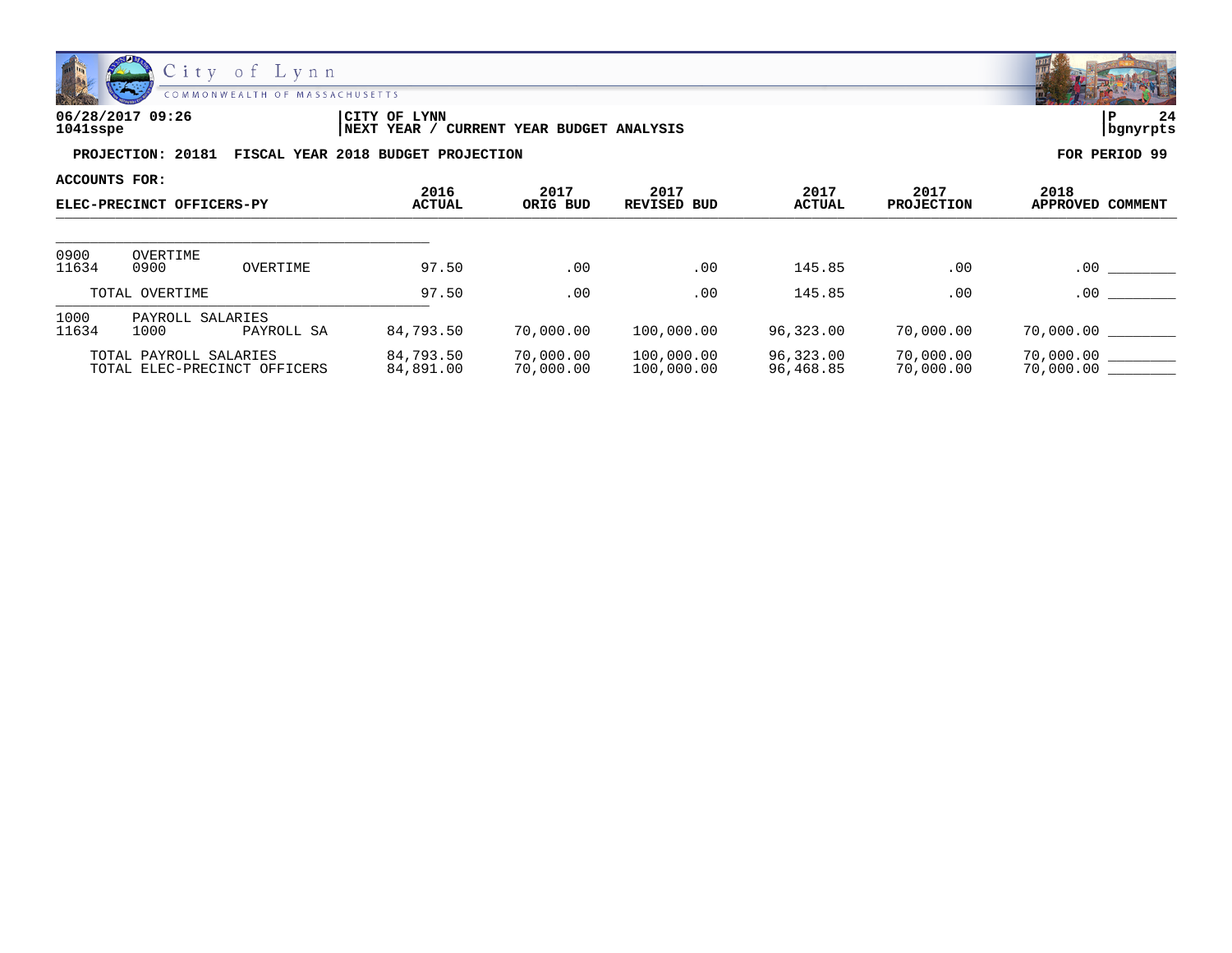

| 06/28/2017 09:26 | <b>LYNN</b><br> CITY OF                              | っこ       |
|------------------|------------------------------------------------------|----------|
| 1041sspe         | YEAR BUDGET ANALYSIS<br><b>INEXT YEAR</b><br>CURRENT | banvrpts |

| <b>ACCOUNTS FOR:</b> |                                               |                         |                        |                            |                        |                           |                          |
|----------------------|-----------------------------------------------|-------------------------|------------------------|----------------------------|------------------------|---------------------------|--------------------------|
|                      | <b>PURCHASING-PYRLL</b>                       | 2016<br><b>ACTUAL</b>   | 2017<br>ORIG BUD       | 2017<br><b>REVISED BUD</b> | 2017<br><b>ACTUAL</b>  | 2017<br><b>PROJECTION</b> | 2018<br>APPROVED COMMENT |
|                      |                                               |                         |                        |                            |                        |                           |                          |
| 0701<br>11704        | ANNUAL SICK BUY BACK<br>0701<br>ANN SICK      | 1,620.75                | .00                    | 1,703.26                   | 1,703.26               | .00                       | .00                      |
|                      | TOTAL ANNUAL SICK BUY BACK                    | 1,620.75                | .00                    | 1,703.26                   | 1,703.26               | .00                       | .00                      |
| 0702<br>11704        | ANNUAL PERSONAL BUY BACK<br>0702<br>PERSNL BB | 1,537.46                | .00                    | 1,567.50                   | 1,567.50               | .00                       | $.00 \,$                 |
|                      | TOTAL ANNUAL PERSONAL BUY BA                  | 1,537.46                | .00                    | 1,567.50                   | 1,567.50               | .00                       | .00                      |
| 0800<br>11704        | LONGEVITY<br>0800<br>LONGEVITY                | 21,384.12               | 24,989.00              | 27,111.88                  | 27,111.88              | 24,989.00                 | 28,753.00                |
|                      | TOTAL LONGEVITY                               | 21,384.12               | 24,989.00              | 27, 111.88                 | 27, 111.88             | 24,989.00                 | 28,753.00                |
| 0900<br>11704        | OVERTIME<br>0900<br>OVERTIME                  | .00                     | .00                    | 142.36                     | 142.36                 | .00                       | .00                      |
|                      | TOTAL OVERTIME                                | .00                     | .00                    | 142.36                     | 142.36                 | .00                       | $.00 \,$                 |
| 1000<br>11704        | PAYROLL SALARIES<br>1000<br>PAYROLL SA        | 289,799.22              | 325,137.00             | 336,688.26                 | 313,047.49             | 325,137.00                | 309,979.00               |
|                      | TOTAL PAYROLL SALARIES                        | 289,799.22              | 325,137.00             | 336,688.26                 | 313,047.49             | 325,137.00                |                          |
| 1113<br>11704        | STIPENDS<br>CAR ALLOW<br>1113                 | 3,900.00                | 7,800.00               | 7,800.00                   | 7,800.00               | 7,800.00                  | 7,800.00                 |
|                      | TOTAL STIPENDS<br>TOTAL PURCHASING-PYRLL      | 3,900.00<br>318, 241.55 | 7,800.00<br>357,926.00 | 7,800.00<br>375,013.26     | 7,800.00<br>351,372.49 | 7,800.00<br>357,926.00    | 7.800.00<br>346,532.00   |

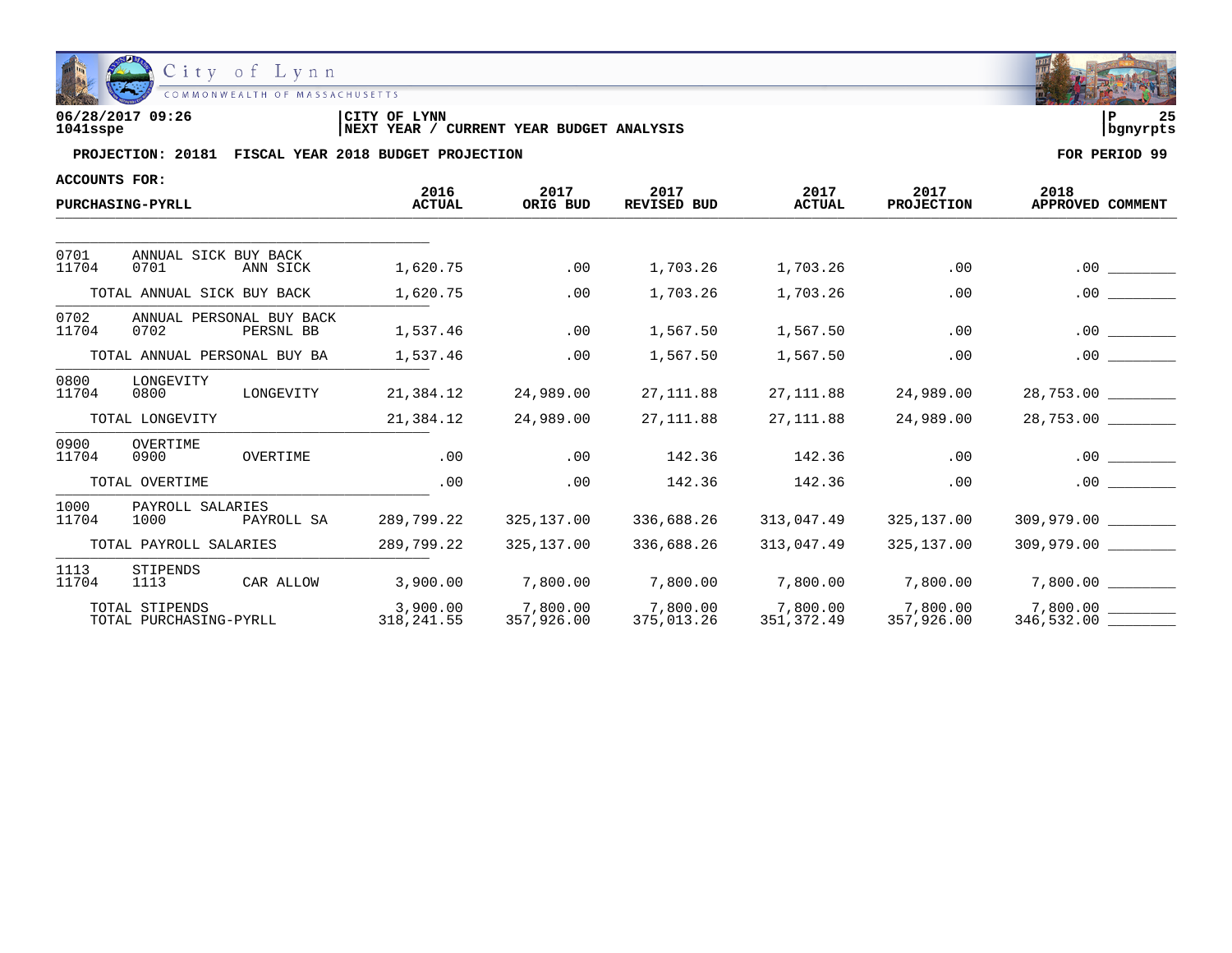

| 06/28/2017 09:26 | 'CITY OF<br>LYNN                                     | l P      | 26 |
|------------------|------------------------------------------------------|----------|----|
| 1041sspe         | YEAR BUDGET ANALYSIS<br>CURRENT<br><b>INEXT YEAR</b> | banvrpts |    |

| ACCOUNTS FOR: |                                                       |                        |                        |                            |                        |                           |                          |
|---------------|-------------------------------------------------------|------------------------|------------------------|----------------------------|------------------------|---------------------------|--------------------------|
|               | <b>PURCHASING-EXP</b>                                 | 2016<br><b>ACTUAL</b>  | 2017<br>ORIG BUD       | 2017<br><b>REVISED BUD</b> | 2017<br><b>ACTUAL</b>  | 2017<br><b>PROJECTION</b> | 2018<br>APPROVED COMMENT |
|               |                                                       |                        |                        |                            |                        |                           |                          |
| 2400<br>11705 | GEN REPAIR/MAINT OUTSIDE<br>2400<br><b>GEN REPAIR</b> | 954.93                 | 1,000.00               | 1,007.12                   | 1,007.12               | 1,000.00                  | 1,000.00                 |
|               | TOTAL GEN REPAIR/MAINT OUTSI                          | 954.93                 | 1,000.00               | 1,007.12                   | 1,007.12               | 1,000.00                  | 1,000.00                 |
| 3400<br>11705 | ADVERTISING<br>OUTSIDE-CO<br>3400                     | .00                    | 200.00                 | 5.85                       | 5.85                   | 200.00                    | 200.00                   |
|               | TOTAL ADVERTISING                                     | .00                    | 200.00                 | 5.85                       | 5.85                   | 200.00                    | 200.00                   |
| 4200<br>11705 | GENERAL OFFICE SUPPLIES<br>4200<br>GENERAL OF         | 4,414.98               | 3,000.00               | 3,670.53                   | 3,704.60               | 3,034.07                  | 2,100.00                 |
|               | TOTAL GENERAL OFFICE SUPPLIE                          | 4,414.98               | 3,000.00               | 3,670.53                   | 3,704.60               | 3,034.07                  | 2,100.00                 |
| 7102<br>11705 | AUTO ALLOWANCE<br>7102<br>AUTO ALLOW                  | 3,900.00               | .00                    | .00                        | .00                    | .00                       |                          |
|               | TOTAL AUTO ALLOWANCE                                  | 3,900.00               | .00                    | .00                        | .00                    | .00                       |                          |
| 7300<br>11705 | DUES/SUBSCRIP/MEMBERSHIPS<br>7300<br>DUES/SUBSC       | 660.50                 | 750.00                 | 266.50                     | 266.50                 | 750.00                    | 750.00                   |
|               | TOTAL DUES/SUBSCRIP/MEMBERSH                          | 660.50                 | 750.00                 | 266.50                     | 266.50                 | 750.00                    | 750.00                   |
| 8504<br>11705 | EOUIPMENT LEASES<br>8504<br>EOUIPLEASE                | 27,560.76              | 27,653.00              | 27,653.00                  | 27,743.88              | 27,744.56                 | 27,653.00                |
|               | TOTAL EOUIPMENT LEASES<br>TOTAL PURCHASING-EXP        | 27,560.76<br>37,491.17 | 27,653.00<br>32,603.00 | 27,653.00<br>32,603.00     | 27,743.88<br>32,727.95 | 27,744.56<br>32,728.63    | 31,703.00                |

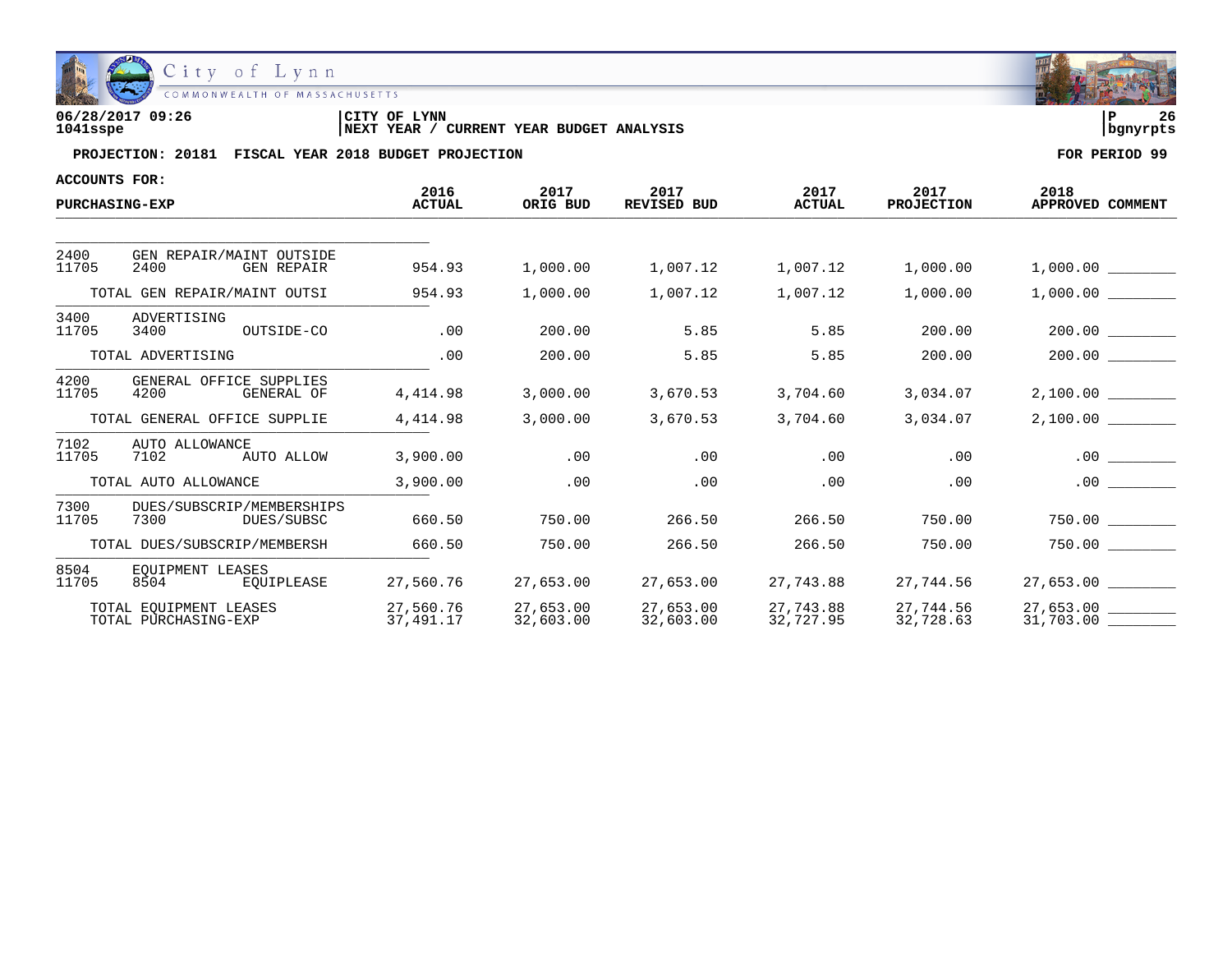

| 06/28/2017 09:26 | <b>LYNN</b><br>ICITY OF                           | $\sim$   |
|------------------|---------------------------------------------------|----------|
| 1041sspe         | YEAR BUDGET ANALYSIS<br>YEAR<br>CURRENT<br>  NEXT | banvrpts |

| <b>ACCOUNTS FOR:</b> |                                                |            |                        |                        |                            |                        |                           |                          |
|----------------------|------------------------------------------------|------------|------------------------|------------------------|----------------------------|------------------------|---------------------------|--------------------------|
|                      | INFORMATION TECHNOLOGY DEPT                    |            | 2016<br><b>ACTUAL</b>  | 2017<br>ORIG BUD       | 2017<br><b>REVISED BUD</b> | 2017<br><b>ACTUAL</b>  | 2017<br><b>PROJECTION</b> | 2018<br>APPROVED COMMENT |
|                      |                                                |            |                        |                        |                            |                        |                           |                          |
| 0701<br>11724        | ANNUAL SICK BUY BACK<br>0701                   | ANN.SICK   | 2,794.17               | .00                    | 2,996.97                   | 2,996.97               | .00                       | .00                      |
|                      | TOTAL ANNUAL SICK BUY BACK                     |            | 2,794.17               | .00                    | 2,996.97                   | 2,996.97               | .00                       | .00                      |
| 0702<br>11724        | ANNUAL PERSONAL BUY BACK<br>0702               | PERSNL BB  | 2,794.17               | .00                    | 2,936.41                   | 2,936.41               | .00                       | $.00 \,$                 |
|                      | TOTAL ANNUAL PERSONAL BUY BA                   |            | 2,794.17               | .00                    | 2,936.41                   | 2,936.41               | .00                       | .00                      |
| 0800<br>11724        | LONGEVITY<br>0800                              | LONGEVITY  | 9,423.40               | 10,143.00              | 11,036.22                  | 11,036.22              | 10,143.00                 | $10,873.00$ _________    |
|                      | TOTAL LONGEVITY                                |            | 9,423.40               | 10,143.00              | 11,036.22                  | 11,036.22              | 10,143.00                 |                          |
| 0900<br>11724        | OVERTIME<br>0900                               | OVERTIME   | 5,657.67               | 3,500.00               | 9,110.70                   | 7,298.33               | 3,500.00                  |                          |
|                      | TOTAL OVERTIME                                 |            | 5,657.67               | 3,500.00               | 9,110.70                   | 7,298.33               | 3,500.00                  | 3,500.00                 |
| 1000<br>11724        | PAYROLL SALARIES<br>1000                       | PAYROLL SA | 148,091.01             | 145,297.00             | 158,997.55                 | 158,997.40             | 145,297.00                | $155,747.00$ ________    |
|                      | TOTAL PAYROLL SALARIES                         |            | 148,091.01             | 145,297.00             | 158,997.55                 | 158,997.40             | 145,297.00                |                          |
| 1113<br>11724        | STIPENDS<br>1113                               | CAR ALLOW  | 1,950.00               | 3,900.00               | 3,900.00                   | 3,900.00               | 3,900.00                  |                          |
|                      | TOTAL STIPENDS<br>TOTAL INFORMATION TECHNOLOGY |            | 1,950.00<br>170,710.42 | 3,900.00<br>162,840.00 | 3,900.00<br>188,977.85     | 3,900.00<br>187,165.33 | 3,900.00<br>162,840.00    | 3,900.00                 |

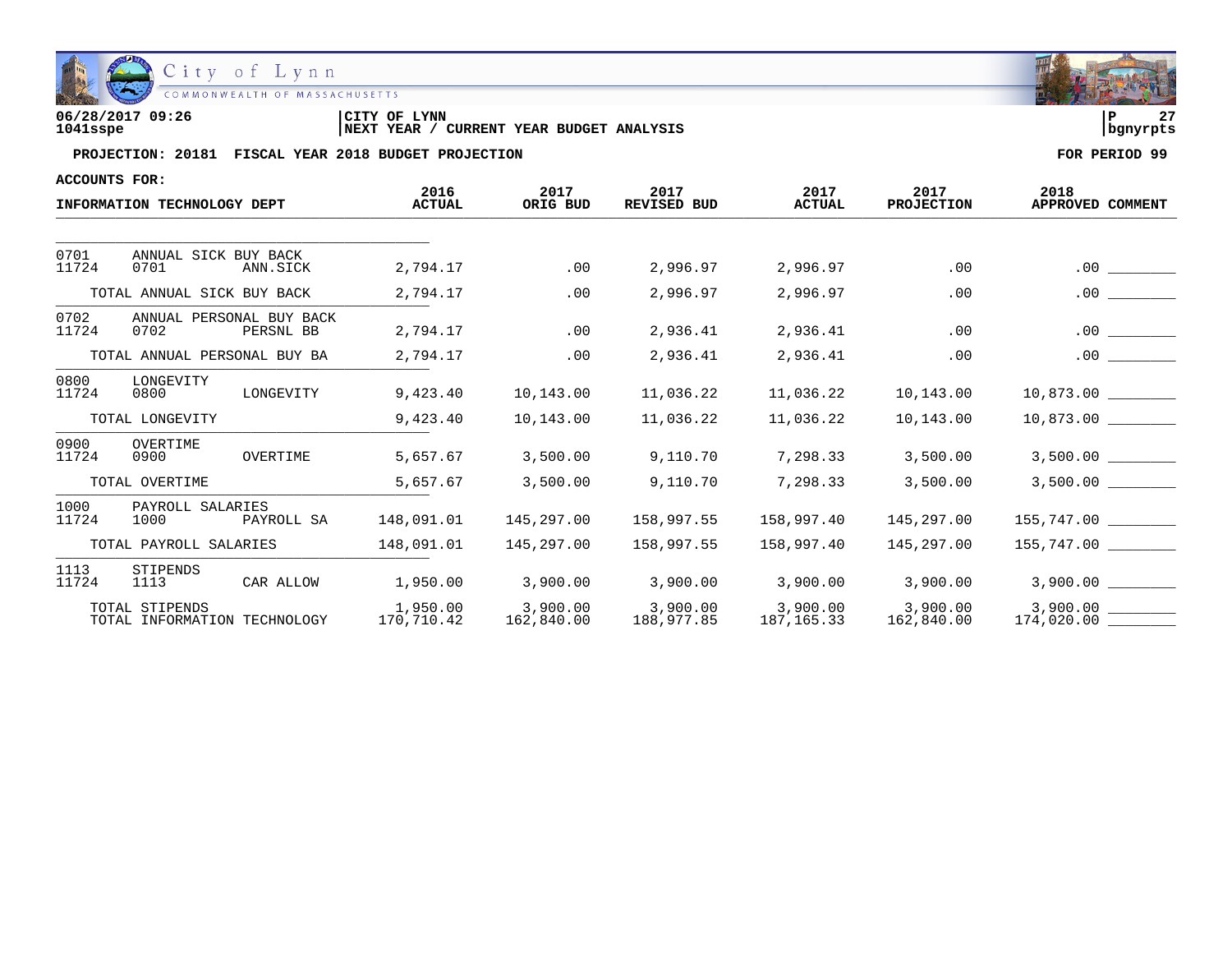

| 06/28/2017 09:26 | <b>CITY OF LYNN</b>                                      | 28         |
|------------------|----------------------------------------------------------|------------|
| 1041sspe         | <b>CURRENT YEAR BUDGET ANALYSIS</b><br><b>INEXT YEAR</b> | l banvrpts |

| <b>ACCOUNTS FOR:</b>         |                                                            |                         |                         |                            |                         |                           |                                     |
|------------------------------|------------------------------------------------------------|-------------------------|-------------------------|----------------------------|-------------------------|---------------------------|-------------------------------------|
|                              | INFORMATION TECHNOLOGY DEPT                                | 2016<br><b>ACTUAL</b>   | 2017<br>ORIG BUD        | 2017<br><b>REVISED BUD</b> | 2017<br><b>ACTUAL</b>   | 2017<br><b>PROJECTION</b> | 2018<br>APPROVED COMMENT            |
|                              |                                                            |                         |                         |                            |                         |                           |                                     |
| 2700<br>11725                | RENT & LEASE<br>2700<br>RENT & LEA                         | 975.21                  | 975.00                  | 121.43                     | 100.00                  | 975.00                    | 975.00                              |
|                              | TOTAL RENT & LEASE                                         | 975.21                  | 975.00                  | 121.43                     | 100.00                  | 975.00                    | 975.00                              |
| 3000<br>11725                | OUTSDE PROF/TECH-GENERAL<br>3000<br>OUTSDE PRO             | 558,625.33              | 656,222.00              | 626,804.86                 | 667, 273. 18            | 697,815.32                | 683,779.00                          |
| TOTAL OUTSDE PROF/TECH-GENER |                                                            | 558,625.33              | 656,222.00              | 626,804.86                 | 667, 273. 18            | 697,815.32                | 683,779.00 ________                 |
| 3400<br>11725                | ADVERTISING<br>OUTSIDE-CO<br>3400                          | 286.98                  | 1,000.00                | .00                        | 39.50                   | 1,039.50                  | 1,000.00                            |
| TOTAL ADVERTISING            |                                                            | 286.98                  | 1,000.00                | .00                        | 39.50                   | 1,039.50                  | 1,000.00                            |
| 3403<br>11725                | POSTAGE<br>POSTAGE<br>3403                                 | 117,818.89              | 101,671.00              | 133,152.00                 | 133,185.11              | 101,704.11                |                                     |
|                              | TOTAL POSTAGE                                              | 117,818.89              | 101,671.00              | 133,152.00                 | 133, 185. 11            | 101,704.11                | 101,671.00                          |
| 4200<br>11725                | GENERAL OFFICE SUPPLIES<br>4200<br>GENERAL OF              | 4,181.47                | 1,500.00                | 1,500.00                   | 1,706.09                | 1,706.09                  | 1,050.00                            |
|                              | TOTAL GENERAL OFFICE SUPPLIE                               | 4,181.47                | 1,500.00                | 1,500.00                   | 1,706.09                | 1,706.09                  | 1,050.00                            |
| 7102<br>11725                | AUTO ALLOWANCE<br>7102<br>AUTO ALLOW                       | 1,950.00                | .00                     | .00                        | .00                     | .00                       | .00                                 |
|                              | TOTAL AUTO ALLOWANCE                                       | 1,950.00                | .00                     | .00                        | .00                     | .00                       | .00                                 |
| 8516<br>11725                | COMPUTER EOUIP/LEASE<br>8516<br>COMPUTER E                 | 13,481.13               | 75,000.00               | 18,531.11                  | 20,646.88               | 77,115.77                 |                                     |
|                              | TOTAL COMPUTER EOUIP/LEASE<br>TOTAL INFORMATION TECHNOLOGY | 13,481.13<br>697,319.01 | 75,000.00<br>836,368.00 | 18,531.11<br>780,109.40    | 20,646.88<br>822,950.76 | 77.115.77<br>880, 355. 79 | $75,000.00$ _________<br>863,475.00 |

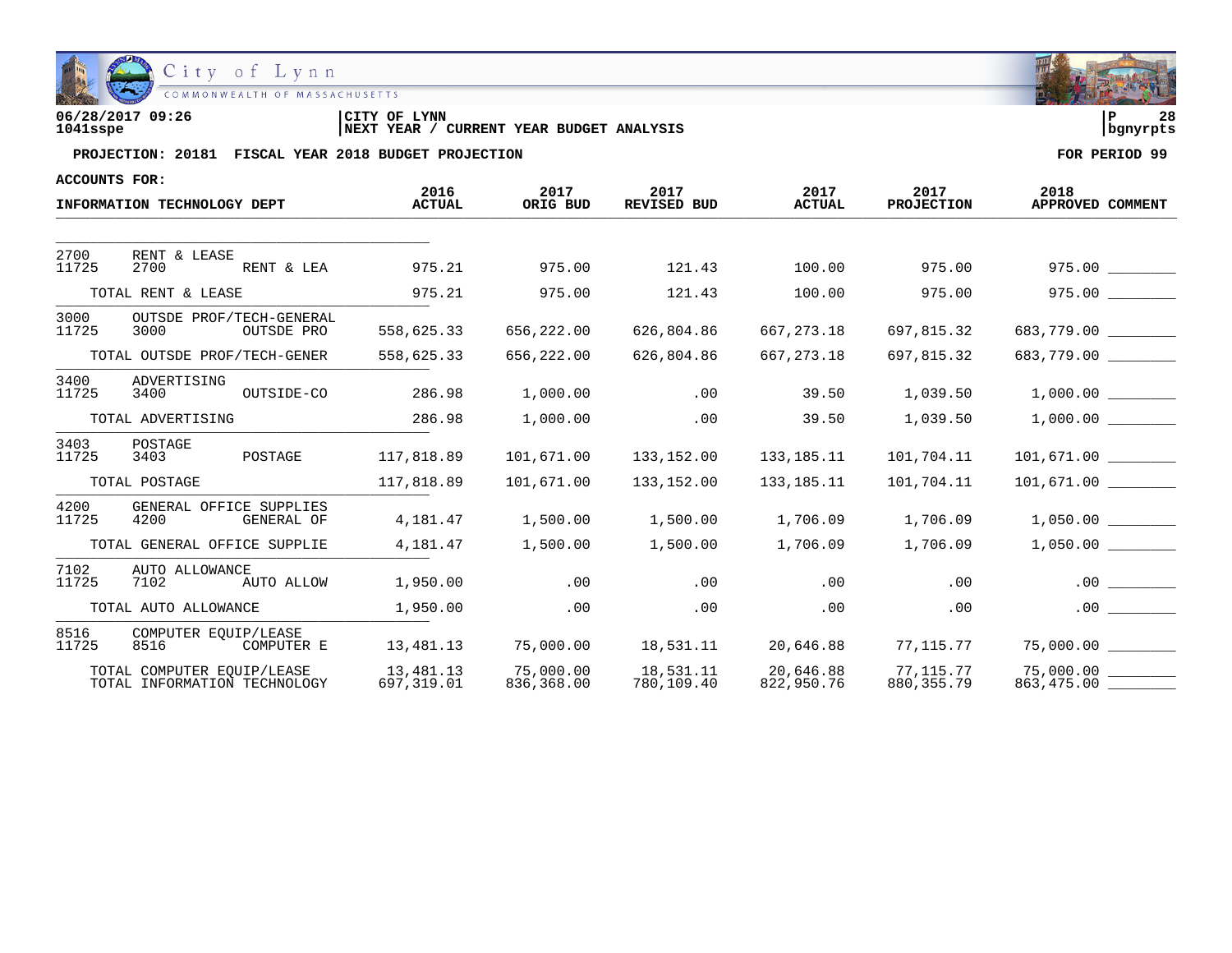

| 06/28/2017 09:26 | <b>LYNN</b><br>'CITY OF                           | l P      | っ |
|------------------|---------------------------------------------------|----------|---|
| 1041sspe         | CURRENT YEAR BUDGET ANALYSIS<br><b>INEXT YEAR</b> | banvrpts |   |

| ACCOUNTS FOR:<br>UNEMPLOYMENT COMP-EXP |                                                   |                               |                       |                         |                            |                         |                           |                             |
|----------------------------------------|---------------------------------------------------|-------------------------------|-----------------------|-------------------------|----------------------------|-------------------------|---------------------------|-----------------------------|
|                                        |                                                   |                               | 2016<br><b>ACTUAL</b> | 2017<br>ORIG BUD        | 2017<br><b>REVISED BUD</b> | 2017<br><b>ACTUAL</b>   | 2017<br><b>PROJECTION</b> | 2018<br>APPROVED<br>COMMENT |
|                                        |                                                   |                               |                       |                         |                            |                         |                           |                             |
| 1700<br>11755                          | EMPLOYEE<br>1700                                  | <b>BENEFITS</b><br>EMPLOYEE B | 87,730.00             | 150,000.00              | 100,000.00                 | 99,750.00               | 150,000.00                | 150,000.00                  |
| TOTAL EMPLOYEE BENEFITS                |                                                   | 87,730.00                     | 150,000.00            | 100,000.00              | 99,750.00                  | 150,000.00              | 150,000.00                |                             |
| 1702<br>11755                          | <b>UNEMPLOYMENT</b><br>1702                       | INSURANCE<br>UNEMPLOYME       | 6,338.00              | 10,000.00               | 10,000.00                  | 13,662.00               | 13,662.00                 | 10,000.00                   |
|                                        | TOTAL UNEMPLOYMENT<br>TOTAL UNEMPLOYMENT COMP-EXP | INSURANCE                     | 6,338.00<br>94,068.00 | 10,000.00<br>160,000.00 | 10,000.00<br>110,000.00    | 13,662.00<br>113,412.00 | 13,662.00<br>163,662.00   | 10,000.00<br>160,000.00     |

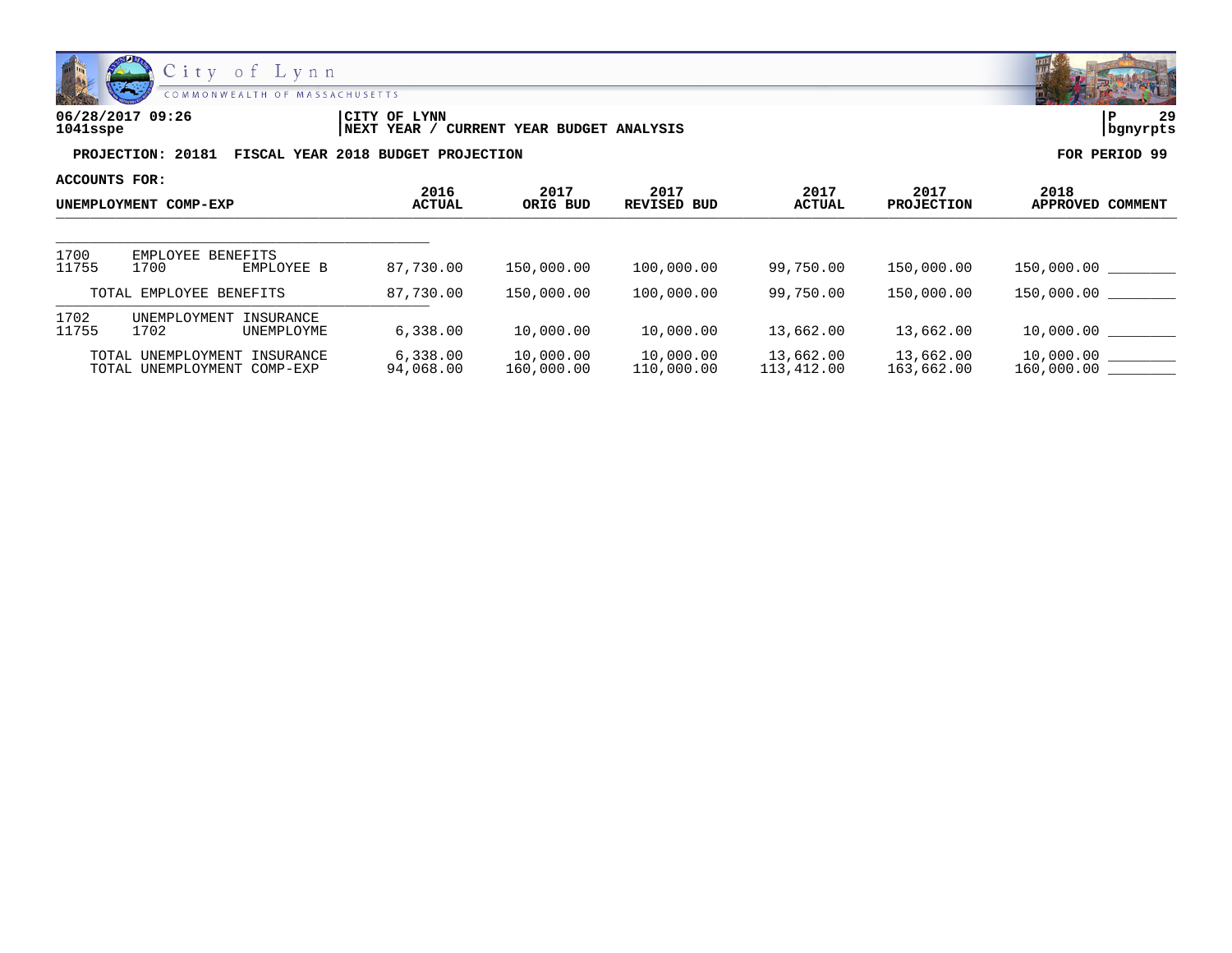

| 06/28/2017 09:26<br>1041sspe | CITY OF LYNN<br><b>INEXT YEAR</b>  | <b>CURRENT YEAR BUDGET ANALYSIS</b> |             |               |                   |                  |
|------------------------------|------------------------------------|-------------------------------------|-------------|---------------|-------------------|------------------|
| PROJECTION: 20181            | FISCAL YEAR 2018 BUDGET PROJECTION |                                     |             |               |                   | FOR PERIOD 99    |
| <b>ACCOUNTS FOR:</b>         | 2016                               | 2017                                | 2017        | 2017          | 2017              | 2018             |
| WORKERS COMP-PYRLL           | <b>ACTUAL</b>                      | ORIG BUD                            | REVISED BUD | <b>ACTUAL</b> | <b>PROJECTION</b> | APPROVED COMMENT |

| 1700<br>11764 | EMPLOYEE BENEFITS<br>-700                           | EMPLOYEE B |                              |                              |              |              |                              |                              |  |
|---------------|-----------------------------------------------------|------------|------------------------------|------------------------------|--------------|--------------|------------------------------|------------------------------|--|
|               | TOTAL EMPLOYEE BENEFITS<br>TOTAL WORKERS COMP-PYRLL |            | 1,951,864.38<br>L.951.864.38 | 1,700,000.00<br>1,700,000.00 | 1,700,000.00 | 1,583,466.66 | 1,700,000.00<br>1,700,000.00 | 1,560,000.00<br>1,560,000.00 |  |

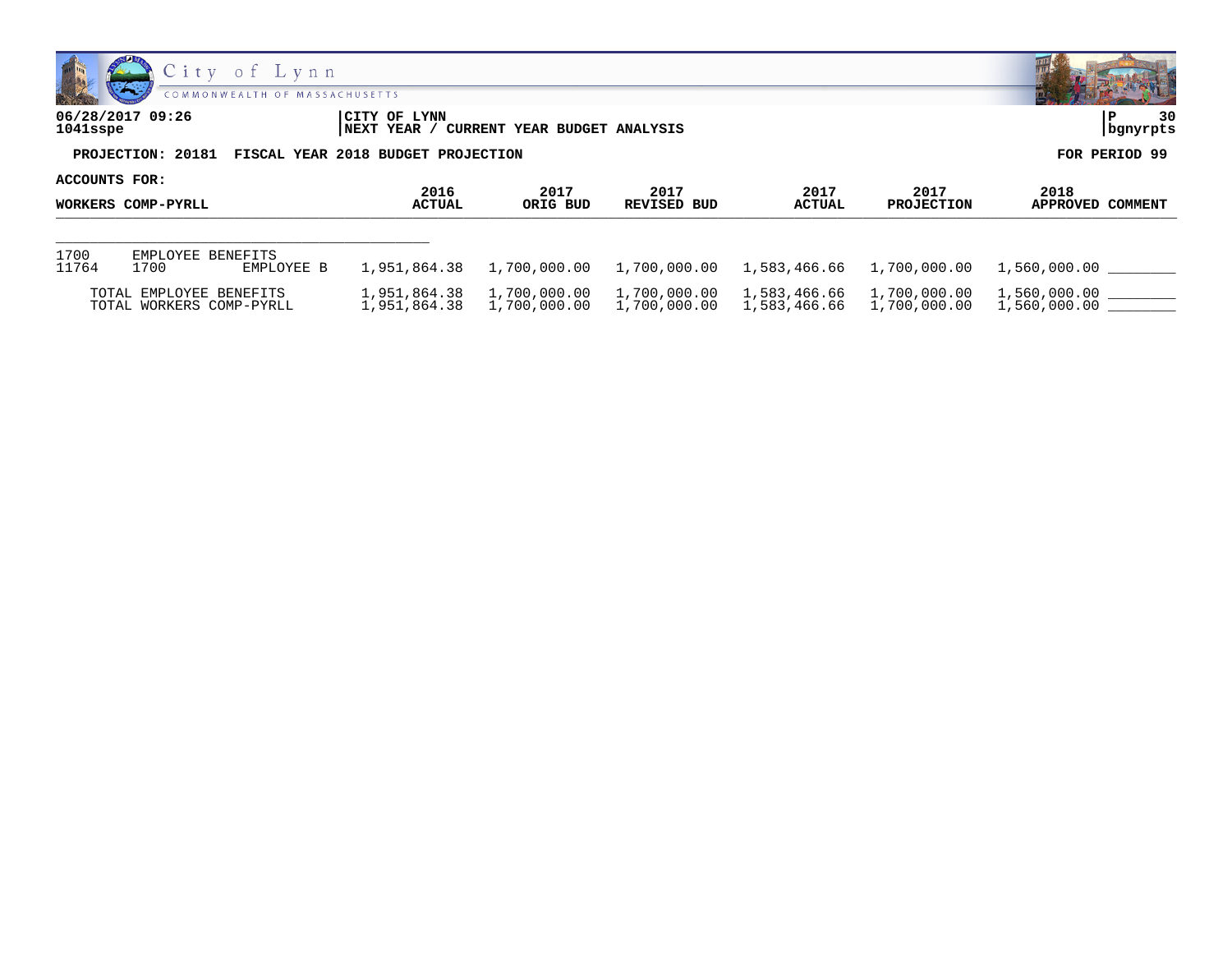

| 06/28/2017 09:26<br>1041sspe                         | ICITY OF LYNN<br>' CURRENT YEAR BUDGET ANALYSIS<br> NEXT YEAR / | 31<br>  bgnyrpts |
|------------------------------------------------------|-----------------------------------------------------------------|------------------|
| PROJECTION: 20181 FISCAL YEAR 2018 BUDGET PROJECTION |                                                                 | FOR PERIOD 99    |

| ACCOUNTS FOR:<br>WORKERS COMP-EXP |                                                    |                |                          |                          |                          |                           |                          |                          |
|-----------------------------------|----------------------------------------------------|----------------|--------------------------|--------------------------|--------------------------|---------------------------|--------------------------|--------------------------|
|                                   |                                                    | 2016<br>ACTUAL | 2017<br>ORIG BUD         | 2017<br>REVISED BUD      | 2017<br>ACTUAL           | 2017<br><b>PROJECTION</b> | 2018<br>APPROVED COMMENT |                          |
|                                   |                                                    |                |                          |                          |                          |                           |                          |                          |
| 7400<br>11765                     | INSURANCE PREMIUMS<br>7400                         | INSURANCE      | 237,743.04               | 240,000.00               | 240,811.00               | 239,265.00                | 240,000.00               | 240,000.00               |
|                                   | TOTAL INSURANCE PREMIUMS<br>TOTAL WORKERS COMP-EXP |                | 237,743.04<br>237,743.04 | 240,000.00<br>240,000.00 | 240,811.00<br>240,811.00 | 239,265.00<br>239,265.00  | 240,000.00<br>240,000.00 | 240,000.00<br>240,000.00 |

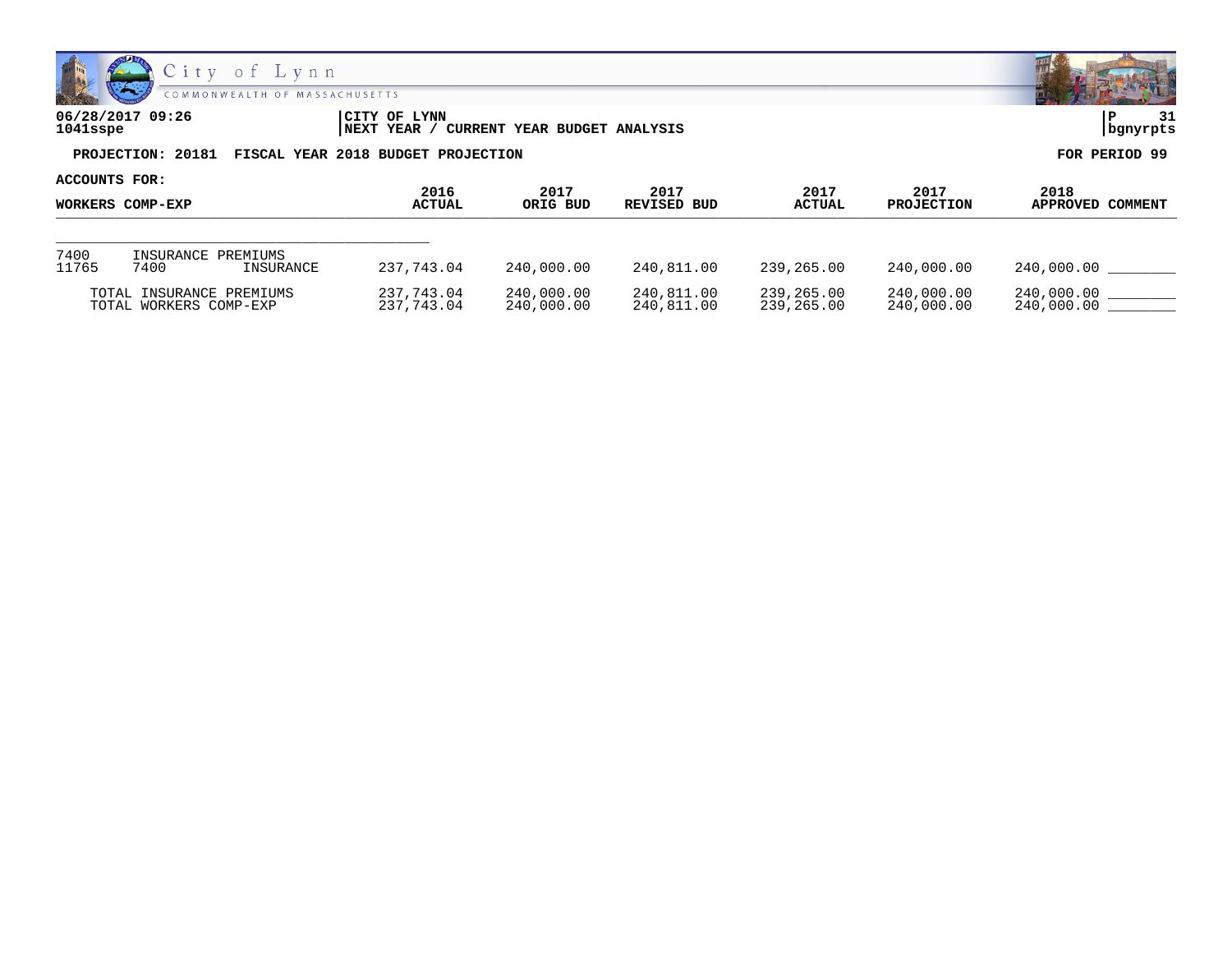

| 06/28/2017 09:26 | <b>LYNN</b><br>CITY OF                            | ם ו      |  |
|------------------|---------------------------------------------------|----------|--|
| 1041sspe         | CURRENT YEAR BUDGET ANALYSIS<br><b>INEXT YEAR</b> | banvrpts |  |

| <b>ACCOUNTS FOR:</b>       |                                         |            |                        |                        |                            |                        |                           |                          |
|----------------------------|-----------------------------------------|------------|------------------------|------------------------|----------------------------|------------------------|---------------------------|--------------------------|
|                            | PERSONNEL-PYRLL                         |            | 2016<br><b>ACTUAL</b>  | 2017<br>ORIG BUD       | 2017<br><b>REVISED BUD</b> | 2017<br><b>ACTUAL</b>  | 2017<br><b>PROJECTION</b> | 2018<br>APPROVED COMMENT |
|                            |                                         |            |                        |                        |                            |                        |                           |                          |
| 0701<br>11904              | ANNUAL SICK BUY BACK<br>0701            | ANN SICK   | 1,841.57               | .00                    | .00                        | .00                    | .00                       | .00                      |
| TOTAL ANNUAL SICK BUY BACK |                                         |            | 1,841.57               | .00                    | .00                        | .00                    | .00                       | .00                      |
| 0702<br>11904              | ANNUAL PERSONAL BUY BACK<br>0702        | PERSNL BB  | 1,624.29               | .00                    | 1,639.08                   | 1,639.08               | .00                       | $.00 \,$                 |
|                            | TOTAL ANNUAL PERSONAL BUY BA            |            | 1,624.29               | .00                    | 1,639.08                   | 1,639.08               | .00                       | .00                      |
| 0800<br>11904              | LONGEVITY<br>0800                       | LONGEVITY  | 18,804.82              | 26,988.00              | 24,081.30                  | 24,081.30              | 28,929.00                 | 28,929.00 _________      |
|                            | TOTAL LONGEVITY                         |            | 18,804.82              | 26,988.00              | 24,081.30                  | 24,081.30              | 28,929.00                 | 28,929.00                |
| 0900<br>11904              | OVERTIME<br>0900                        | OVERTIME   | .00                    | .00                    | 209.33                     | 209.33                 | .00                       | $.00 \,$                 |
|                            | TOTAL OVERTIME                          |            | .00                    | .00                    | 209.33                     | 209.33                 | .00                       | .00                      |
| 1000<br>11904              | PAYROLL SALARIES<br>1000                | PAYROLL SA | 215,220.80             | 211,161.00             | 231,304.39                 | 231,303.61             | 211,161.00                | 226,348.00               |
|                            | TOTAL PAYROLL SALARIES                  |            | 215, 220.80            | 211,161.00             | 231,304.39                 | 231,303.61             | 211,161.00                |                          |
| 1113<br>11904              | STIPENDS<br>1113                        | CAR ALLOW  | 3,900.00               | 7,800.00               | 7,800.00                   | 7,800.00               | 7,800.00                  | 7,800.00                 |
|                            | TOTAL STIPENDS<br>TOTAL PERSONNEL-PYRLL |            | 3,900.00<br>241,391.48 | 7,800.00<br>245,949.00 | 7,800.00<br>265,034.10     | 7,800.00<br>265,033.32 | 7,800.00<br>247,890.00    | 7,800.00                 |

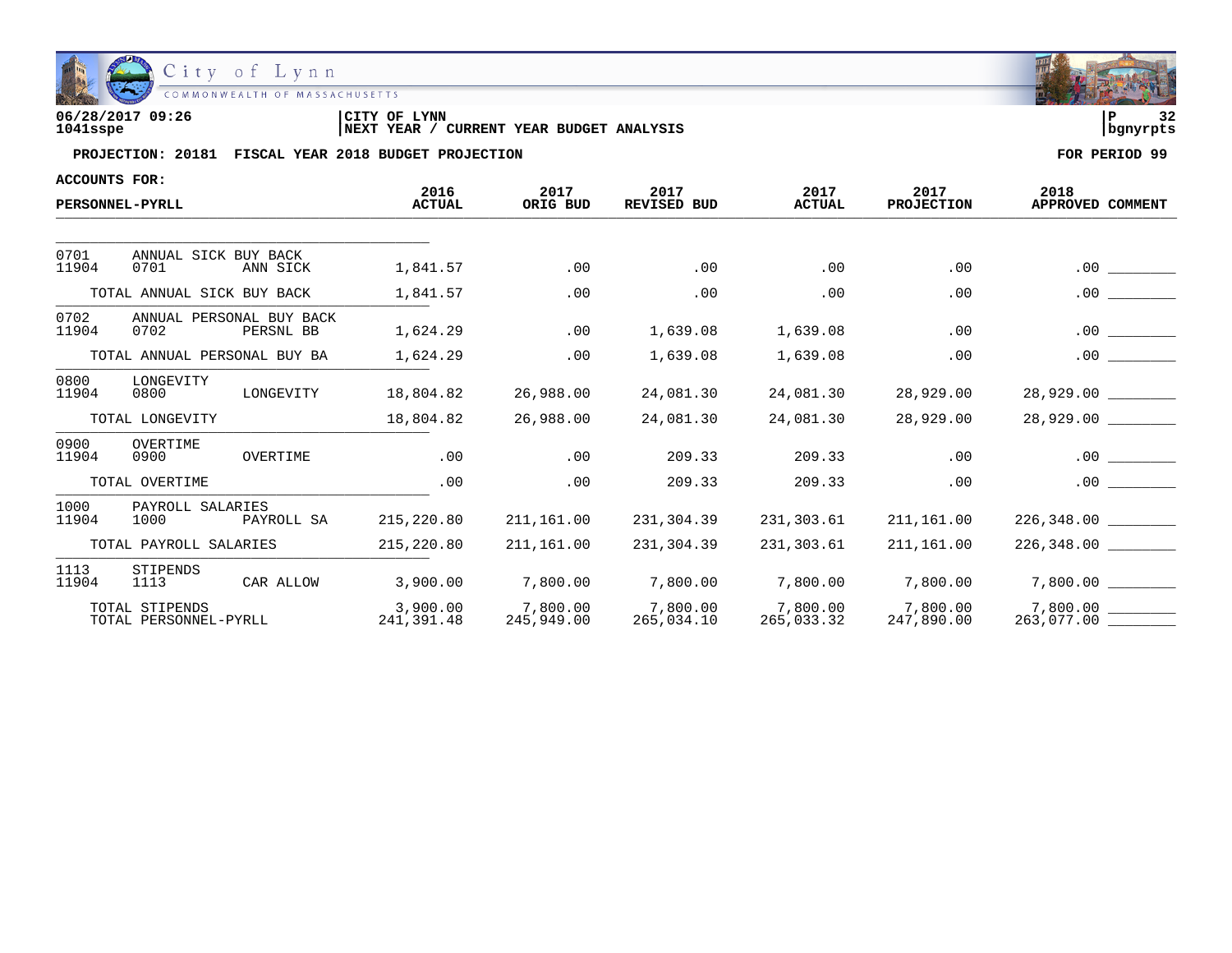

| 06/28/2017 09:26 | 'CITY OF<br><b>LYNN</b>                           | $\sim$<br>l P |
|------------------|---------------------------------------------------|---------------|
| 1041sspe         | CURRENT YEAR BUDGET ANALYSIS<br><b>INEXT YEAR</b> | l banvrpts    |

| <b>ACCOUNTS FOR:</b>                        |                                                |                       |                  |                                                      |                       |                           |                          |
|---------------------------------------------|------------------------------------------------|-----------------------|------------------|------------------------------------------------------|-----------------------|---------------------------|--------------------------|
| <b>PERSONNEL-EXP</b>                        |                                                | 2016<br><b>ACTUAL</b> | 2017<br>ORIG BUD | 2017<br>REVISED BUD                                  | 2017<br><b>ACTUAL</b> | 2017<br><b>PROJECTION</b> | 2018<br>APPROVED COMMENT |
|                                             |                                                |                       |                  |                                                      |                       |                           |                          |
| 1904<br>11905                               | TUITION REIMBURSEMENT<br>1904<br>TUITION RE    | 4,544.98              | 4,500.00         | 7,600.00                                             | 8,399.99              | 5,300.00                  | 4,500.00                 |
|                                             | TOTAL TUITION REIMBURSEMENT                    | 4,544.98              | 4,500.00         | 7,600.00                                             | 8,399.99              | 5,300.00                  | 4,500.00                 |
| 3000<br>11905                               | OUTSDE PROF/TECH-GENERAL<br>3000<br>OUTSDE PRO | 15,600.00             | .00              | 12,400.00                                            | 12,400.00             | .00                       | $.00 \,$                 |
|                                             | TOTAL OUTSDE PROF/TECH-GENER                   | 15,600.00             | .00              | 12,400.00                                            | 12,400.00             | .00                       | $.00 \ \,$               |
| 3025<br>11905                               | COURT REPORTER SERVICES<br>3025<br>COURT RPTR  | 200.00                | .00              | .00                                                  | .00                   | .00                       | .00                      |
|                                             | TOTAL COURT REPORTER SERVICE                   | 200.00                | .00              | .00                                                  | .00                   | .00                       | $.00 \,$                 |
| 4200<br>11905                               | GENERAL OFFICE SUPPLIES<br>4200<br>GENERAL OF  | 338.73                | 375.00           | 375.00                                               | 386.02                | 386.02                    | 263.00                   |
|                                             | TOTAL GENERAL OFFICE SUPPLIE                   | 338.73                | 375.00           | 375.00                                               | 386.02                | 386.02                    | 263.00                   |
| 7102<br>11905                               | AUTO ALLOWANCE<br>AUTO ALLOW<br>7102           | 3,900.00              | .00              | .00                                                  | $.00\,$               | .00                       | .00                      |
| TOTAL AUTO ALLOWANCE<br>TOTAL PERSONNEL-EXP |                                                |                       |                  | 00 .00 .00<br>24,583.71 4,875.00 20,375.00 21,186.01 |                       | $.00\,$<br>5,686.02       | $.00\,$<br>4,763.00      |

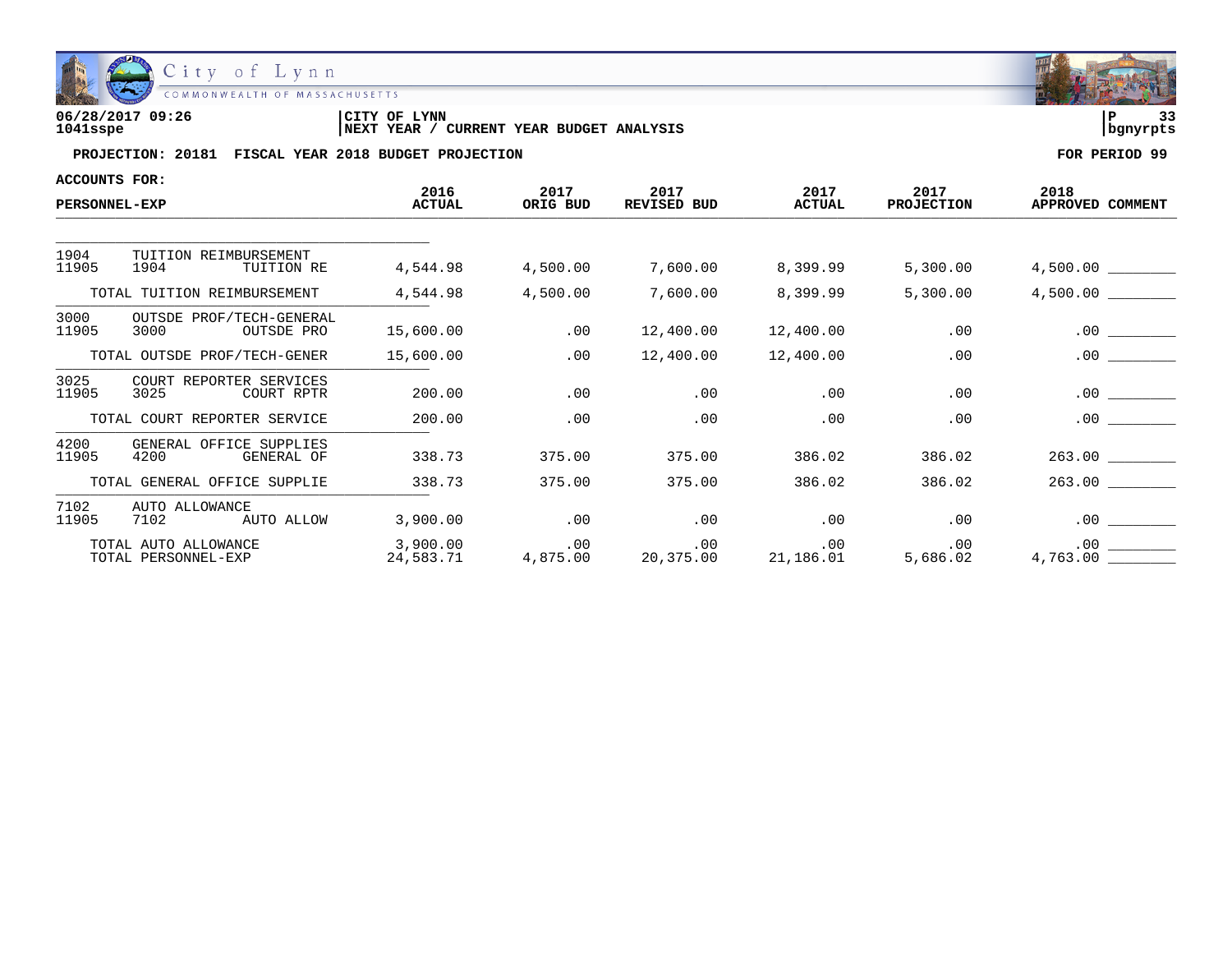

| 06/28/2017 09:26 | CITY OF LYNN                                      | l P      |  |
|------------------|---------------------------------------------------|----------|--|
| 1041sspe         | CURRENT YEAR BUDGET ANALYSIS<br><b>INEXT YEAR</b> | banvrpts |  |

| <b>ACCOUNTS FOR:</b>              |                                               |                        |                         |                            |                         |                         |                                          |
|-----------------------------------|-----------------------------------------------|------------------------|-------------------------|----------------------------|-------------------------|-------------------------|------------------------------------------|
| LAW-PYRLL                         |                                               | 2016<br><b>ACTUAL</b>  | 2017<br>ORIG BUD        | 2017<br><b>REVISED BUD</b> | 2017<br><b>ACTUAL</b>   | 2017<br>PROJECTION      | 2018<br>APPROVED COMMENT                 |
|                                   |                                               |                        |                         |                            |                         |                         |                                          |
| 0701<br>11914                     | ANNUAL SICK BUY BACK<br>0701<br>ANN SICK      | 7,443.91               | .00                     | 9,343.65                   | 9,343.65                | .00                     | $.00$ $\qquad \qquad$                    |
|                                   | TOTAL ANNUAL SICK BUY BACK                    | 7,443.91               | .00                     | 9,343.65                   | 9,343.65                | .00                     | .00                                      |
| 0702<br>11914                     | ANNUAL PERSONAL BUY BACK<br>0702<br>PERSNL BB | 2,701.28               | .00                     | 3,562.70                   | 3,562.70                | .00                     | .00                                      |
|                                   | TOTAL ANNUAL PERSONAL BUY BA                  | 2,701.28               | .00                     | 3,562.70                   | 3,562.70                | .00                     | .00                                      |
| 0800<br>11914                     | LONGEVITY<br>LONGEVITY<br>0800                | 47,496.43              | 47,532.00               | 51,755.99                  | 51,755.99               | 47,532.00               | 50,807.00                                |
|                                   | TOTAL LONGEVITY                               | 47,496.43              | 47,532.00               | 51,755.99                  | 51,755.99               | 47,532.00               | 50,807.00                                |
| 0900<br>11914                     | OVERTIME<br>0900<br>OVERTIME                  | .00                    | .00                     | 437.48                     | 437.48                  | .00                     |                                          |
|                                   | TOTAL OVERTIME                                | .00                    | .00                     | 437.48                     | 437.48                  | .00                     |                                          |
| 1000<br>11914                     | PAYROLL SALARIES<br>1000<br>PAYROLL SA        | 503,308.57             | 502,334.00              | 547,915.71                 | 547,915.36              | 502,334.00              | 538,921.00                               |
|                                   | TOTAL PAYROLL SALARIES                        | 503,308.57             | 502,334.00              | 547,915.71                 | 547,915.36              | 502,334.00              | 538,921.00                               |
| 1113<br>11914                     | STIPENDS<br>CAR ALLOW<br>1113                 | 9,750.00               | 19,500.00               | 19,500.00                  | 19,500.00               | 19,500.00               | 19,500.00                                |
| TOTAL STIPENDS<br>TOTAL LAW-PYRLL |                                               | 9,750.00<br>570,700.19 | 19,500.00<br>569,366.00 | 19,500.00<br>632, 515.53   | 19,500.00<br>632,515.18 | 19,500.00<br>569,366.00 | $609, 228.00$ $\overline{\phantom{277}}$ |

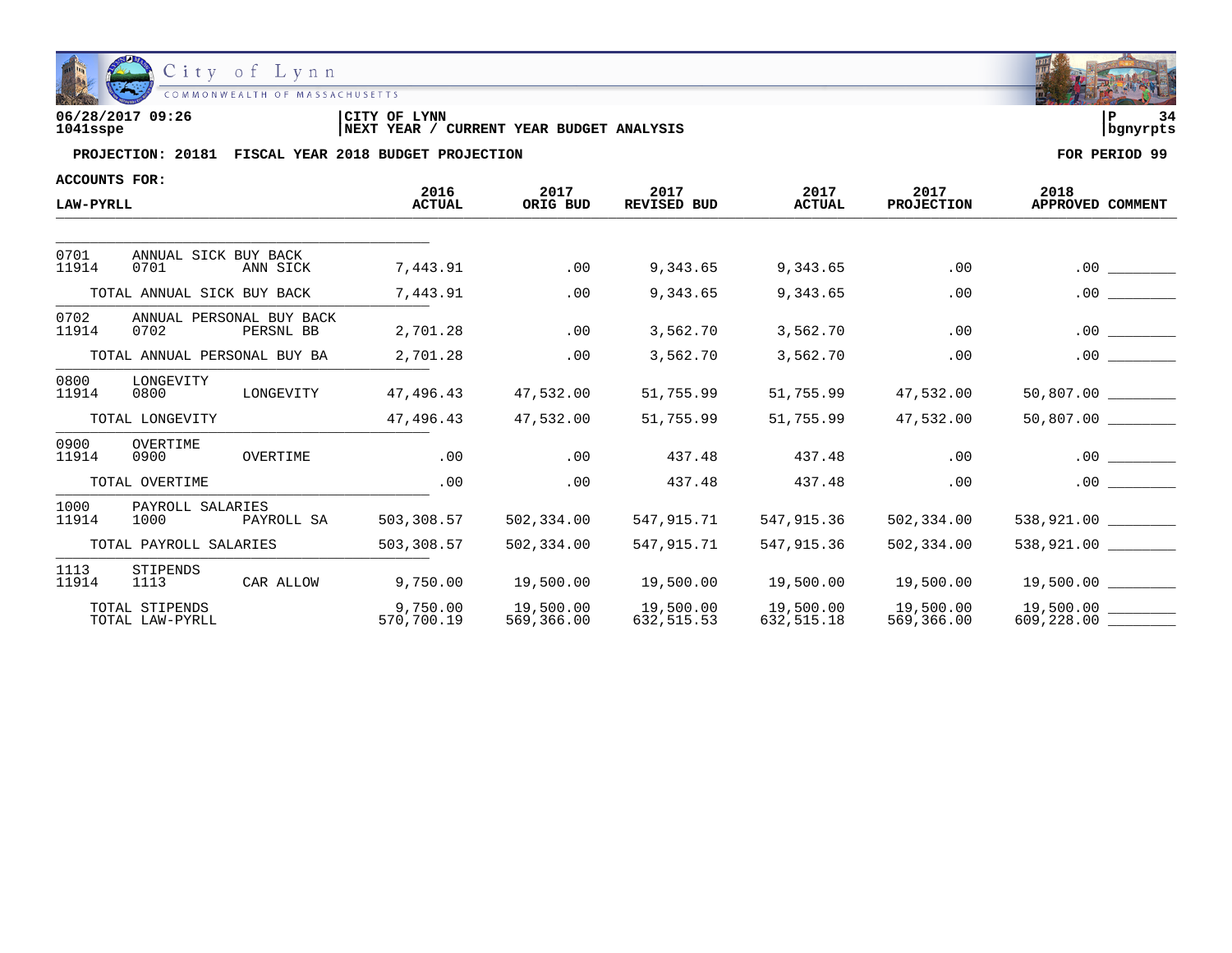

| 06/28/2017 09:26 | 'CITY OF<br><b>LYNN</b>                           | っこ<br>l P  |
|------------------|---------------------------------------------------|------------|
| 1041sspe         | CURRENT YEAR BUDGET ANALYSIS<br><b>INEXT YEAR</b> | l banvrpts |

| <b>ACCOUNTS FOR:</b>                          |                                                |                        |                   |                     |                                            |                           |                          |
|-----------------------------------------------|------------------------------------------------|------------------------|-------------------|---------------------|--------------------------------------------|---------------------------|--------------------------|
| <b>LAW-EXP</b>                                |                                                | 2016<br><b>ACTUAL</b>  | 2017<br>ORIG BUD  | 2017<br>REVISED BUD | 2017<br><b>ACTUAL</b>                      | 2017<br><b>PROJECTION</b> | 2018<br>APPROVED COMMENT |
|                                               |                                                |                        |                   |                     |                                            |                           |                          |
| 3003<br>11915                                 | LEGAL SERVICES<br>LEGAL SERV<br>3003           | 152,812.31             | 150,000.00        | 244,787.23          | 251,181.42                                 | 156,394.19                |                          |
|                                               | TOTAL LEGAL SERVICES                           | 152,812.31             | 150,000.00        | 244,787.23          | 251,181.42                                 | 156,394.19                |                          |
| 4200<br>11915                                 | GENERAL OFFICE SUPPLIES<br>4200<br>GENERAL OF  | 3,033.69               | 2,500.00          | 4,500.00            | 4,500.00                                   | 2,500.00                  |                          |
|                                               | TOTAL GENERAL OFFICE SUPPLIE                   | 3,033.69               | 2,500.00          | 4,500.00            | 4,500.00                                   | 2,500.00                  | 1,750.00                 |
| 5800<br>11915                                 | FEDERAL GRANTS<br>OTHER EXPE<br>5800           | 15,129.77              | 13,500.00         | 16,500.00           | 16,773.42                                  | 13,773.42                 |                          |
|                                               | TOTAL FEDERAL GRANTS                           | 15,129.77              | 13,500.00         | 16,500.00           | 16,773.42                                  | 13,773.42                 |                          |
| 7102<br>11915                                 | AUTO ALLOWANCE<br>AUTO ALLOW<br>7102           | 9,262.50               | .00               | .00                 | .00                                        | .00                       | .00                      |
|                                               | TOTAL AUTO ALLOWANCE                           | 9,262.50               | .00               | .00                 | .00                                        | .00                       | .00                      |
| 7800<br>11915                                 | OTHERWISE<br>UNCLASSIFIED<br>7800<br>OTHERWISE | 1,742.61               | .00               | .00                 | .03                                        | .03                       | .00                      |
| TOTAL OTHERWISE UNCLASSIFIED<br>TOTAL LAW-EXP |                                                | 1,742.61<br>181,980.88 | .00<br>166,000.00 | .00                 | .03<br>265, 787.23 272, 454.87 172, 667.64 | .03                       | .00<br>125,388.00        |

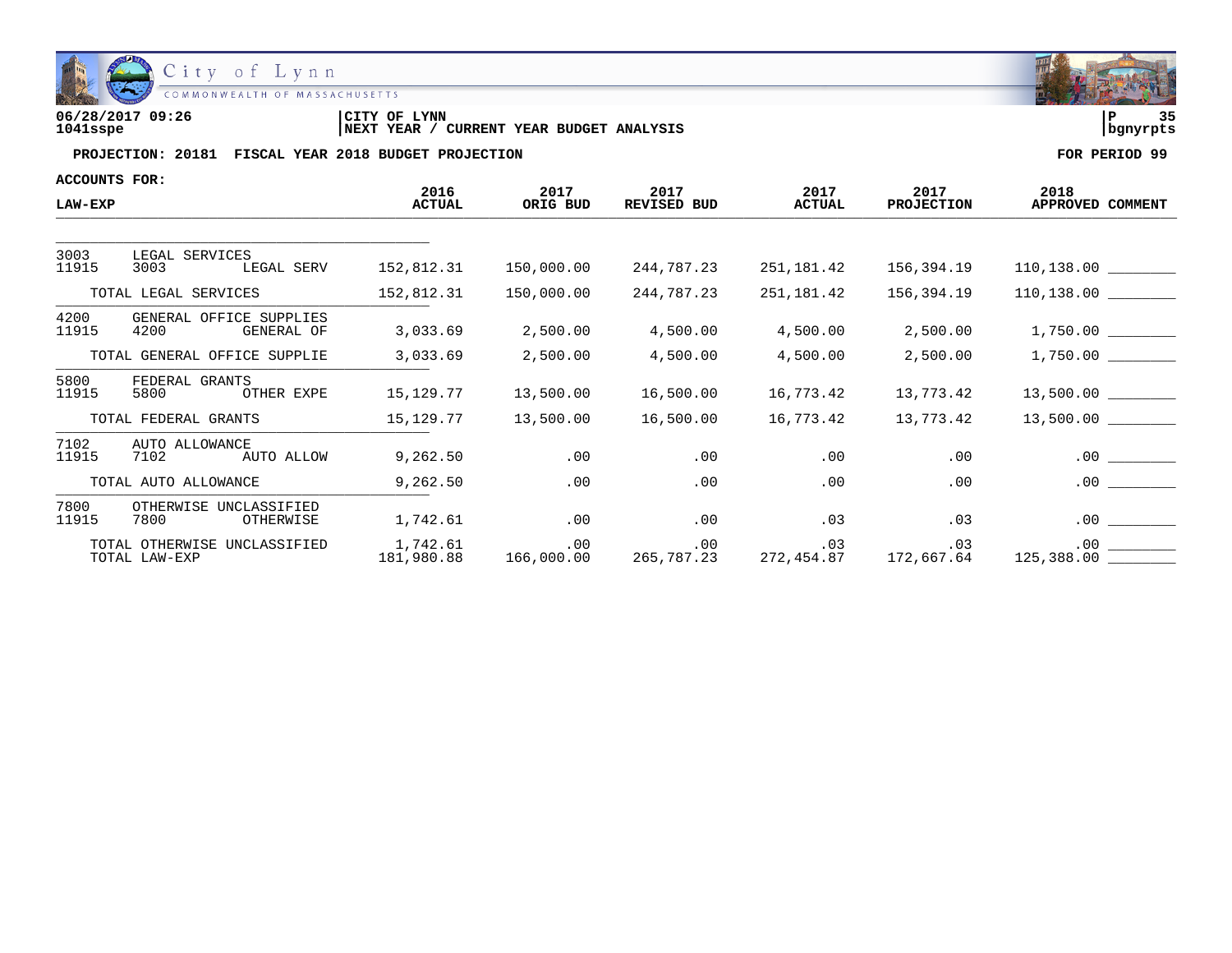

| 06/28/2017 09:26<br>1041sspe | CITY OF LYNN<br>CURRENT YEAR BUDGET ANALYSIS<br>YEAR<br>  NEXT | 36<br>  bgnyrpts |
|------------------------------|----------------------------------------------------------------|------------------|
| PROJECTION: 20181            | FISCAL YEAR 2018 BUDGET PROJECTION                             | FOR PERIOD 99    |

**ACCOUNTS FOR: 2016 2017 2017 2017 2017 2018 AWARDS & EXECUTIONS-EXP ACTUAL ORIG BUD REVISED BUD ACTUAL PROJECTION APPROVED COMMENT** ANANDS & EAECUTIONS-EAP \_\_\_\_\_\_\_\_\_\_\_\_\_\_\_\_\_\_\_\_\_\_\_\_\_\_\_\_\_\_\_\_\_\_\_\_\_\_\_\_\_\_\_\_ 7600 JUDGMENTS & AWARDS<br>11925 7600 JUDGMENTS 155,136.24 19,447.00 19,447.00 8,757.40 19,447.00 19,447.00 200 10,447.00 19,447.00 19,447.00 19,447.00 19,447.00 TOTAL JUDGMENTS & AWARDS 155,136.24 19,447.00 19,447.00 8,757.40 19,447.00 19,447.00 19,447.00 19,147.00 10,447<br>TOTAL AWARDS & EXECUTIONS-EX 155,136.24 19,447.00 19,447.00 8,757.40 19,447.00 19,447.00 TOTAL AWARDS & EXECUTIONS-EX

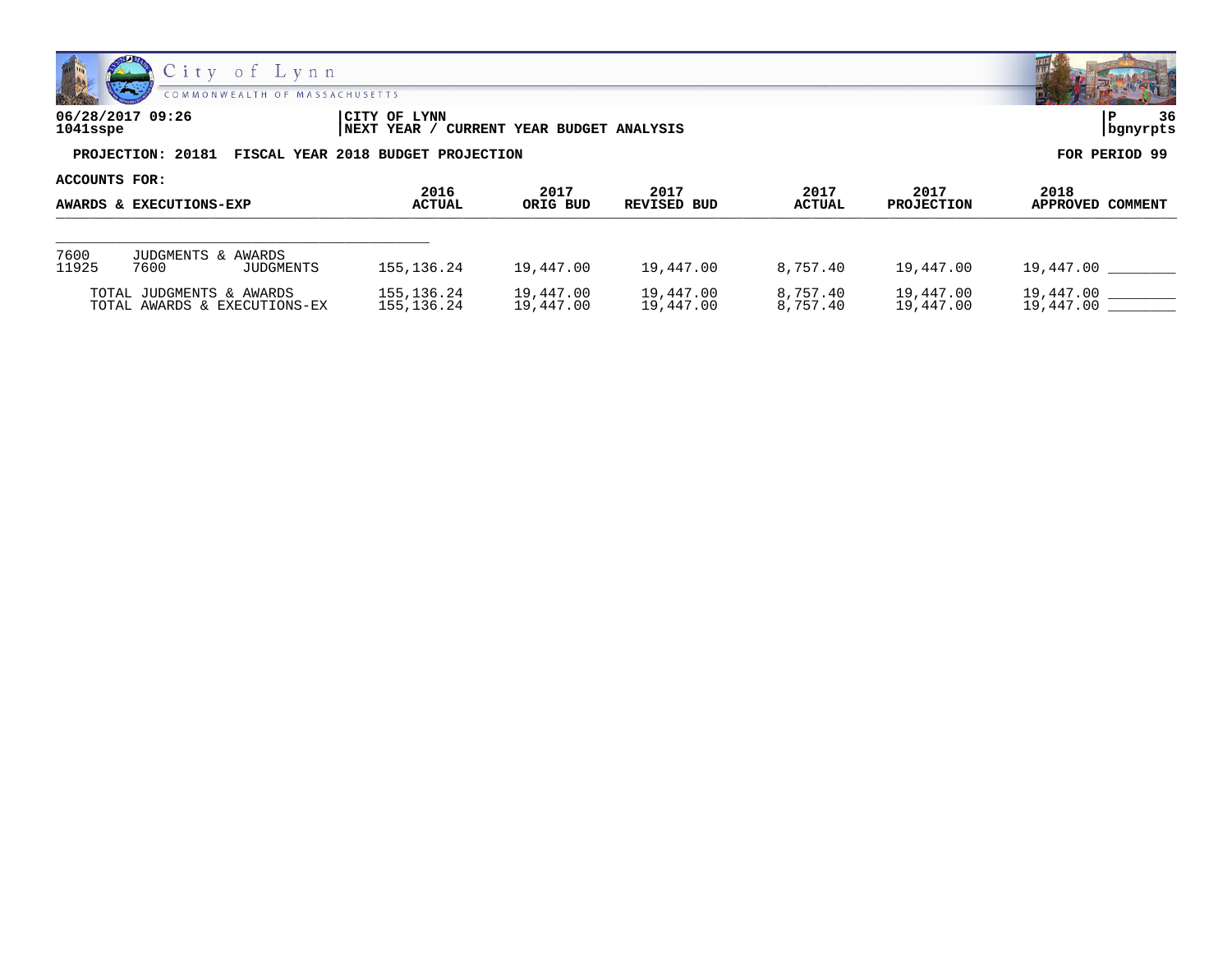

| 06/28/2017 09:26 | CITY OF LYNN                                      |            | $\sim$ $\sim$ |
|------------------|---------------------------------------------------|------------|---------------|
| 1041sspe         | CURRENT YEAR BUDGET ANALYSIS<br><b>INEXT YEAR</b> | l banvrpts |               |

| <b>ACCOUNTS FOR:</b> |                                                 |                       |                  |                     |                       |                           |                          |
|----------------------|-------------------------------------------------|-----------------------|------------------|---------------------|-----------------------|---------------------------|--------------------------|
|                      | INSPECTIONAL SERVICES-PAYROLL                   | 2016<br><b>ACTUAL</b> | 2017<br>ORIG BUD | 2017<br>REVISED BUD | 2017<br><b>ACTUAL</b> | 2017<br><b>PROJECTION</b> | 2018<br>APPROVED COMMENT |
|                      |                                                 |                       |                  |                     |                       |                           |                          |
| 0700<br>11934        | SICK TIME BUY BACK/RETIRE<br>0700<br>SICK LEAVE | .00                   | .00              | 4,791.44            | 4,791.44              | .00                       | .00                      |
|                      | TOTAL SICK TIME BUY BACK/RET                    | .00                   | .00              | 4,791.44            | 4,791.44              | .00                       |                          |
| 0700S<br>11934       | RETIREMENT BUY BACK<br>0700S<br>RETIREMENT      | .00                   | .00              | 8,195.52            | 8,195.52              | .00                       | .00                      |
|                      | TOTAL RETIREMENT BUY BACK                       | .00                   | .00              | 8,195.52            | 8,195.52              | .00                       | .00                      |
| 0701<br>11934        | ANNUAL SICK BUY BACK<br>0701<br>ANN SICK        | 10,779.15             | .00              | 16,732.65           | 16,732.65             | .00                       | $.00 \,$                 |
|                      | TOTAL ANNUAL SICK BUY BACK                      | 10,779.15             | .00              | 16,732.65           | 16,732.65             | .00                       | .00                      |
| 0701S<br>11934       | ANNUAL SICK BUY BACK<br>0701S<br>ANNUAL SIC     | 30,217.57             | 17,000.00        | 14,704.73           | 14,704.73             | 17,000.00                 | $17,000.00$ _________    |
|                      | TOTAL ANNUAL SICK BUY BACK                      | 30, 217.57            | 17,000.00        | 14,704.73           | 14,704.73             | 17,000.00                 | 17,000.00                |
| 0702<br>11934        | ANNUAL PERSONAL BUY BACK<br>0702<br>PERSNL BB   | 7,273.84              | .00              | 7,483.48            | 7,483.48              | .00                       | .00                      |
|                      | TOTAL ANNUAL PERSONAL BUY BA                    | 7,273.84              | .00              | 7,483.48            | 7,483.48              | .00                       | .00                      |
| 0702S<br>11934       | PERSONAL BUYBACK<br>0702S<br>PER BUYBAC         | 4,788.02              | 5,000.00         | 6,071.30            | 6,071.30              | 5,000.00                  | 5,000.00                 |
|                      | TOTAL PERSONAL BUYBACK                          | 4,788.02              | 5,000.00         | 6,071.30            | 6,071.30              | 5,000.00                  | 5,000.00                 |
| 0800<br>11934        | LONGEVITY<br>0800<br>LONGEVITY                  | 115,723.64            | 103,766.00       | 108,343.32          | 108,343.32            | 103,766.00                | 95,240.00                |
|                      | TOTAL LONGEVITY                                 | 115,723.64            | 103,766.00       | 108,343.32          | 108,343.32            | 103,766.00                | 95,240.00                |
| 0800S<br>11934       | SCHOOL LONGEVITY<br>SCHL LONG<br>0800S          | 98,845.61             | 450,092.00       | 481,458.09          | 481,063.89            | 450,092.00                | 549,333,00               |
|                      | TOTAL SCHOOL LONGEVITY                          | 98,845.61             | 450,092.00       | 481,458.09          | 481,063.89            | 450,092.00                | 549,333.00               |
| 0900<br>11934        | OVERTIME<br>OVERTIME<br>0900                    | 69,377.94             | 30,000.00        | 43,066.84           | 42,643.73             | 30,000.00                 | 50,000.00                |

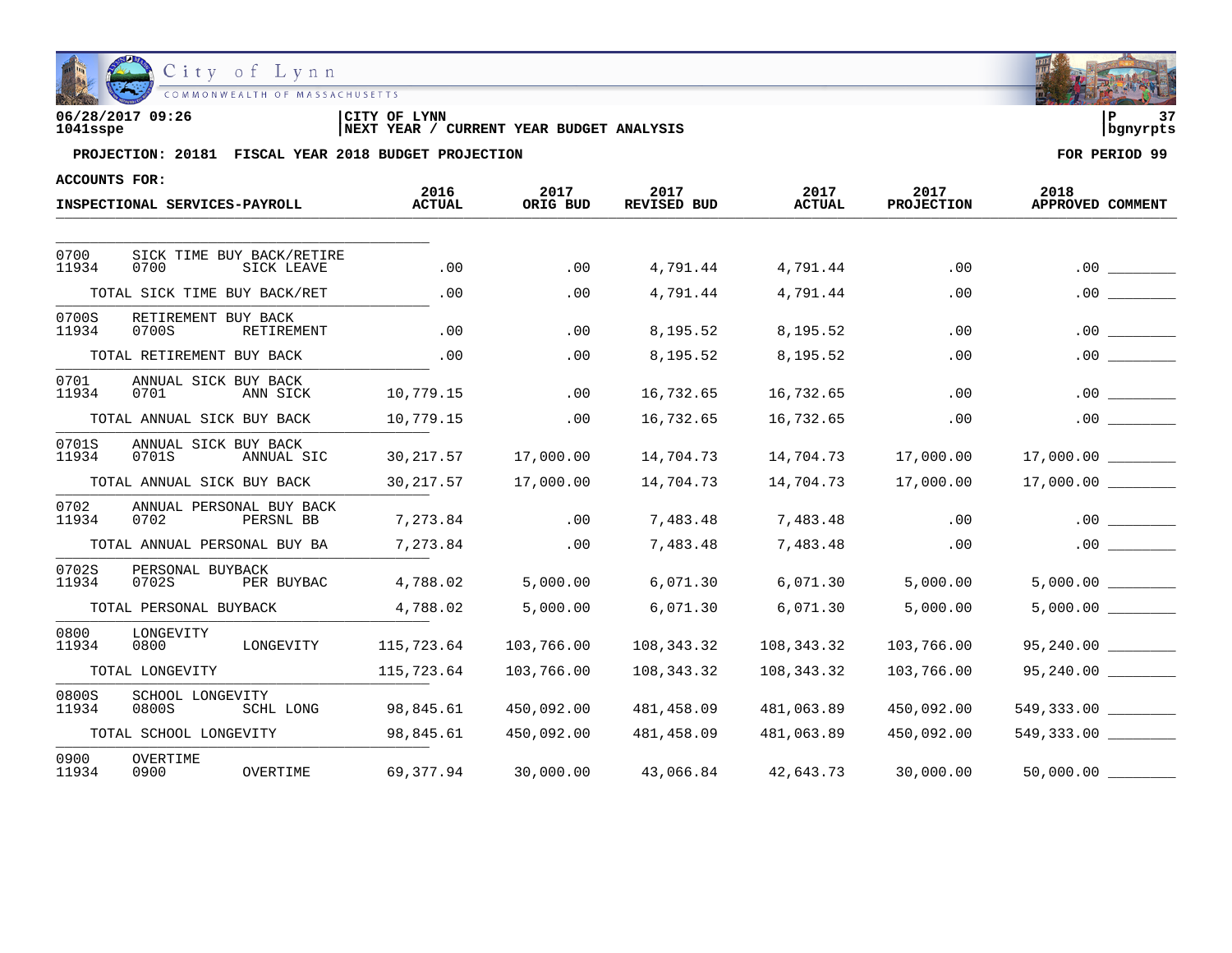

| 06/28/2017 09:26 | CITY OF<br>LYNN                                   | 38<br>l P  |
|------------------|---------------------------------------------------|------------|
| 1041sspe         | CURRENT YEAR BUDGET ANALYSIS<br><b>INEXT YEAR</b> | l banvrpts |

| ACCOUNTS FOR:                 |                                                              |                       |                  |                            |                       |                           |                                                                                                               |
|-------------------------------|--------------------------------------------------------------|-----------------------|------------------|----------------------------|-----------------------|---------------------------|---------------------------------------------------------------------------------------------------------------|
| INSPECTIONAL SERVICES-PAYROLL |                                                              | 2016<br><b>ACTUAL</b> | 2017<br>ORIG BUD | 2017<br><b>REVISED BUD</b> | 2017<br><b>ACTUAL</b> | 2017<br><b>PROJECTION</b> | 2018<br>APPROVED COMMENT                                                                                      |
|                               | TOTAL OVERTIME                                               | 69,377.94             | 30,000.00        | 43,066.84                  | 42,643.73             | 30,000.00                 | $50,000.00$ ________                                                                                          |
| 0900S<br>11934                | SCHOOL OVERTIME<br>SCHL OT<br>0900S                          | 448,469.48            | 400,000.00       | 602,643.64                 | 523, 553. 15          | 400,000.00                |                                                                                                               |
|                               | TOTAL SCHOOL OVERTIME                                        | 448,469.48            | 400,000.00       | 602,643.64                 | 523, 553. 15          | 400,000.00                | 400,000.00                                                                                                    |
| 1000<br>11934                 | PAYROLL SALARIES<br>PAYROLL SA<br>1000                       | 1,603,896.57          | 1,682,914.00     | 1,521,797.29               | 1,515,500.39          | 1,682,914.00              | 1,604,214.00                                                                                                  |
|                               | TOTAL PAYROLL SALARIES                                       | 1,603,896.57          | 1,682,914.00     | 1,521,797.29               | 1,515,500.39          | 1,682,914.00              | 1,604,214.00                                                                                                  |
| 1000S<br>11934                | SCHOOL SALARIES<br>SCHL SALRY<br>1000S                       | 4,506,065.16          | 4,129,627.00     | 4,432,206.72               |                       | 4,428,571.96 4,129,627.00 | 4,556,538.00 ________                                                                                         |
|                               | TOTAL SCHOOL SALARIES                                        | 4,506,065.16          | 4,129,627.00     | 4,432,206.72               | 4,428,571.96          | 4,129,627.00              | 4,556,538.00                                                                                                  |
| 1113<br>11934                 | STIPENDS<br>1113 CAR ALLOW                                   | 14,122.50             | 31,200.00        | 31,200.00                  | 26,725.00             | 31,200.00                 | 35,100.00 _________                                                                                           |
|                               | TOTAL STIPENDS                                               | 14,122.50             | 31,200.00        | 31,200.00                  | 26,725.00             | 31,200.00                 | 35,100.00                                                                                                     |
| 1909<br>11934                 | TOOL ALLOWANCE<br>1909<br>TOOL ALLOW                         | .00                   | .00              | .00                        | 2,475.00              | .00                       | .00                                                                                                           |
|                               | TOTAL TOOL ALLOWANCE                                         | .00                   | .00              | .00                        | 2,475.00              | .00                       | .00                                                                                                           |
| 1909S<br>11934                | TOOL ALLOWANCE SCHOOLS<br>1909S<br>TOOL ALLOW                | 2,700.00              | .00              |                            | $.00$ . $.00$         | .00                       | .00                                                                                                           |
|                               | TOTAL TOOL ALLOWANCE SCHOOLS<br>TOTAL INSPECTIONAL SERVICES- | 2,700.00              | .00              | .00                        | $\sim$ 00             | .00                       | .00<br>6,912,259.48 6,849,599.00 7,278,695.02 7,186,855.56 6,849,599.00 7,312,425.00 $\overline{\phantom{1}}$ |

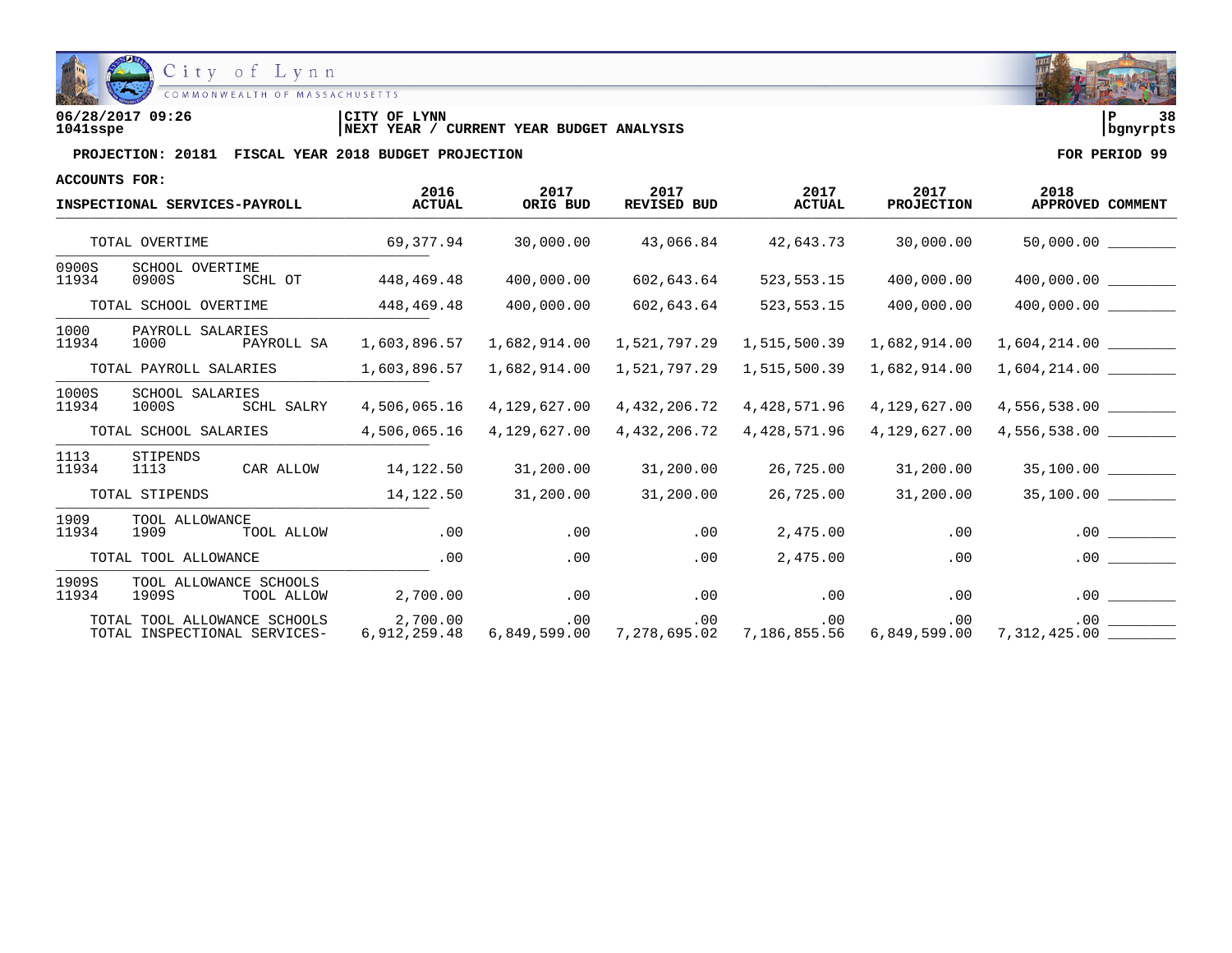

| 06/28/2017 09:26 | LYNN<br>CITY OF                                        | ם ו      |  |
|------------------|--------------------------------------------------------|----------|--|
| 1041sspe         | YEAR BUDGET ANALYSIS<br>CURRENT<br><b>YEAR</b><br>NEXT | banvrpts |  |

| ACCOUNTS FOR:  |                                   |            |                       |                  |                            |                       |                           |                          |     |
|----------------|-----------------------------------|------------|-----------------------|------------------|----------------------------|-----------------------|---------------------------|--------------------------|-----|
|                | INSPECTIONAL SERVICES             |            | 2016<br><b>ACTUAL</b> | 2017<br>ORIG BUD | 2017<br><b>REVISED BUD</b> | 2017<br><b>ACTUAL</b> | 2017<br><b>PROJECTION</b> | 2018<br>APPROVED COMMENT |     |
|                |                                   |            |                       |                  |                            |                       |                           |                          |     |
| 2101<br>11935  | ELECTRICITY<br>2101               | ELECTRICIT | 491,056.01            | 500,000.00       | 474,424.91                 | 478,139.93            | 503,715.02                |                          |     |
|                | TOTAL ELECTRICITY                 |            | 491,056.01            | 500,000.00       | 474,424.91                 | 478,139.93            | 503,715.02                | $500,000.00$ __________  |     |
| 2101S<br>11935 | ELECTRICITY SCHOOLS<br>2101S      | ELEC SCHL  | 2,008,567.76          | 2,100,000.00     | 1,974,997.00               | 2,182,015.61          | 2,307,018.61              | 2,100,000.00             |     |
|                | TOTAL ELECTRICITY SCHOOLS         |            | 2,008,567.76          | 2,100,000.00     | 1,974,997.00               | 2,182,015.61          | 2,307,018.61              | 2,100,000.00             |     |
| 2102<br>11935  | NATURAL GAS<br>2102               | NATURAL GA | 202,547.90            | 235,000.00       | 213,405.98                 | 215,633.29            | 237,227.31                |                          |     |
|                | TOTAL NATURAL GAS                 |            | 202,547.90            | 235,000.00       | 213,405.98                 | 215,633.29            | 237,227.31                |                          |     |
| 2102S<br>11935 | NATURAL GAS SCHOOLS<br>2102S      | NGAS SCHL  | 1,173,903.93          | 1,624,915.00     | 1,234,114.91               | 1,257,570.81          | 1,648,370.90              | 1,624,915.00             |     |
|                | TOTAL NATURAL GAS SCHOOLS         |            | 1,173,903.93          | 1,624,915.00     | 1,234,114.91               | 1,257,570.81          | 1,648,370.90              | 1,624,915.00             |     |
| 2409<br>11935  | VEHICLES R&M<br>2409              | VEHICLES R | 4,805.95              | 5,000.00         | 6,368.89                   | 6,465.06              | 5,096.17                  |                          | .00 |
|                | TOTAL VEHICLES R&M                |            | 4,805.95              | 5,000.00         | 6,368.89                   | 6,465.06              | 5,096.17                  |                          | .00 |
| 2409S<br>11935 | MAINT/VEHICLES R&M<br>2409S       | MAINT/VEH  | 72,361.71             | 15,000.00        | 11,291.45                  | 14,302.96             | 18,011.51                 |                          |     |
|                | TOTAL MAINT/VEHICLES R&M          |            | 72,361.71             | 15,000.00        | 11,291.45                  | 14,302.96             | 18,011.51                 |                          |     |
| 2412<br>11935  | PLANT OP./MAINT.SVC.CONTR<br>2412 | MAINT SRV  | 481,508.61            | 390,000.00       | 476,288.99                 | 606, 277.49           | 520,462.24                | 422,500.00               |     |
|                | TOTAL PLANT OP./MAINT.SVC.CO      |            | 481,508.61            | 390,000.00       | 476,288.99                 | 606, 277.49           | 520,462.24                |                          |     |
| 2412S<br>11935 | MAINT SERVICE CONTRACTS<br>2412S  | MAINT CONT | 2,547,927.51          | 2,000,000.00     | 2,371,765.90               | 3,843,700.00          | 3,471,934.10              | 2,500,000.00             |     |
|                | TOTAL MAINT SERVICE CONTRACT      |            | 2,547,927.51          | 2,000,000.00     | 2,371,765.90               | 3,843,700.00          | 3, 471, 934.10            | 2,500,000.00             |     |
| 2413<br>11935  | PLANT OP./HVAC ENERGY CON<br>2413 | PLANT OP./ | 137, 358.83           | 185,425.00       | 218,991.20                 | 230,876.73            | 197,310.53                | 185,425.00               |     |

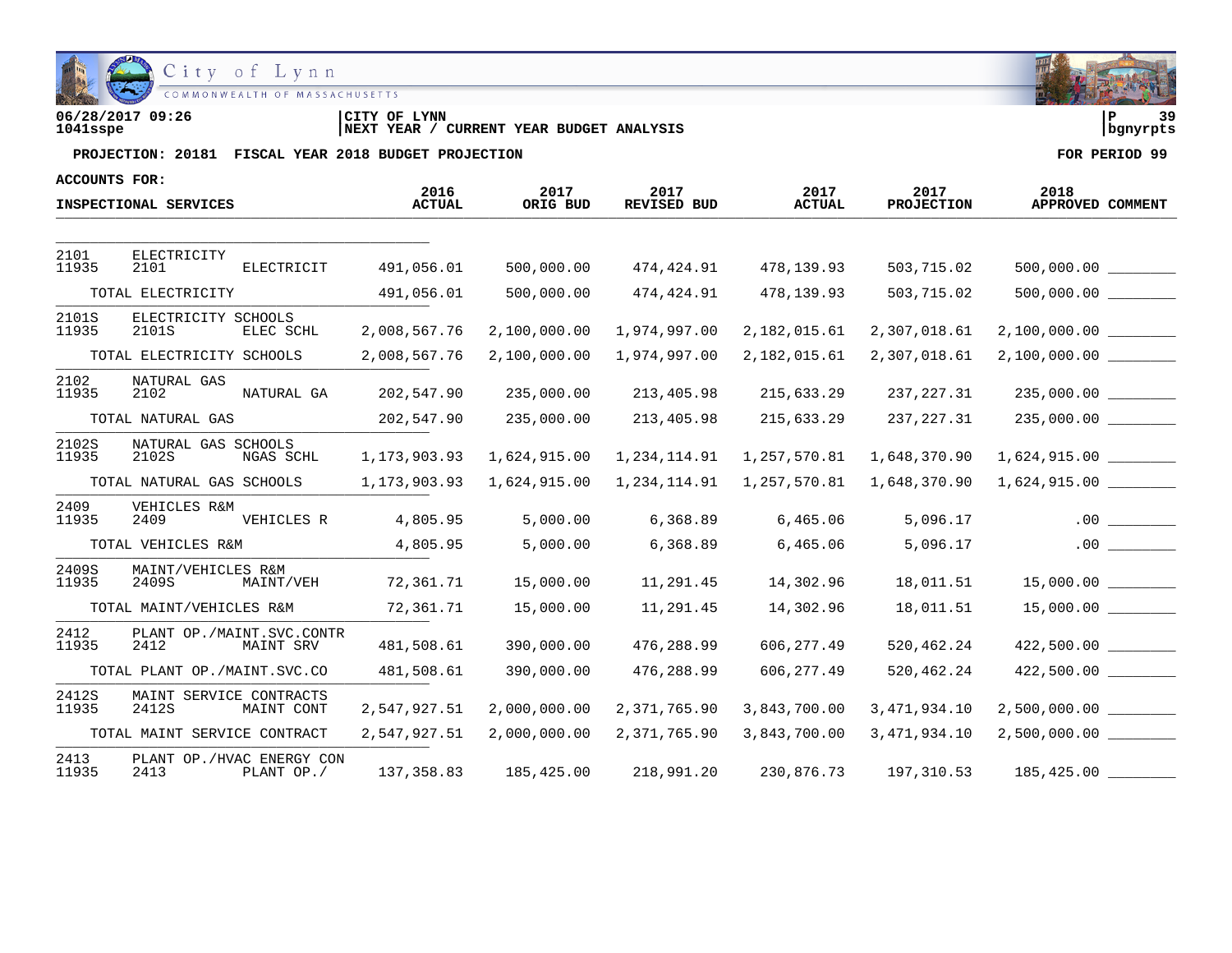

**06/28/2017 09:26 |CITY OF LYNN |P 40 1041sspe |NEXT YEAR / CURRENT YEAR BUDGET ANALYSIS |bgnyrpts**

| <b>ACCOUNTS FOR:</b> |                                                 |                       |                  |                     |                       |                           |                          |
|----------------------|-------------------------------------------------|-----------------------|------------------|---------------------|-----------------------|---------------------------|--------------------------|
|                      | INSPECTIONAL SERVICES                           | 2016<br><b>ACTUAL</b> | 2017<br>ORIG BUD | 2017<br>REVISED BUD | 2017<br><b>ACTUAL</b> | 2017<br><b>PROJECTION</b> | 2018<br>APPROVED COMMENT |
|                      | TOTAL PLANT OP./HVAC ENERGY                     | 137, 358.83           | 185,425.00       | 218,991.20          | 230,876.73            | 197,310.53                |                          |
| 2413S<br>11935       | HVAC ENERGY CONTRACTS<br>2413S<br>HVAC CONTR    | 674, 264. 76          | 850,000.00       | 931,540.00          | 1,328,190.38          | 1,246,650.38              | 900,000.00               |
|                      | TOTAL HVAC ENERGY CONTRACTS                     | 674, 264. 76          | 850,000.00       | 931,540.00          | 1,328,190.38          | 1,246,650.38              |                          |
| 2700<br>11935        | RENT & LEASE<br>2700<br>RENT & LEA              | 40,885.76             | 40,000.00        | 40,958.02           | 41,202.41             | 40,244.39                 | 42,901.00                |
|                      | TOTAL RENT & LEASE                              | 40,885.76             | 40,000.00        | 40,958.02           | 41,202.41             | 40,244.39                 | 42,901.00                |
| 2707<br>11935        | COMMUNICA. EQUIP RENT/LSE<br>2707<br>COMMUNICA. | 708.00                | 700.00           | 708.00              | 708.00                | 700.00                    | 700.00                   |
|                      | TOTAL COMMUNICA.EQUIP RENT/L                    | 708.00                | 700.00           | 708.00              | 708.00                | 700.00                    |                          |
| 2716<br>11935        | WAYNE ALARM TOWER RENTAL<br>2716<br>TOWER RENT  | 55,212.08             | 55,213.00        | 57,932.68           | 57,932.68             | 55, 213.00                | 61,522.00                |
|                      | TOTAL WAYNE ALARM TOWER RENT                    | 55,212.08             | 55,213.00        | 57,932.68           | 57,932.68             | 55,213.00                 |                          |
| 2902<br>11935        | OUTSIDE R & M SERVICE<br>2902<br>OUTSIDE RM     | .00                   | 500.00           | 235.00              | 235.00                | 500.00                    | 500.00                   |
|                      | TOTAL OUTSIDE R & M SERVICE                     | .00                   | 500.00           | 235.00              | 235.00                | 500.00                    | 500.00                   |
| 2904S<br>11935       | DPW TRANSF/SNOW REMOVAL<br>2904S<br>SNOW REMOV  | 301,487.40            | 230,000.00       | 422,020.02          | 424,362.42            | 232,342.40                | 275,000.00               |
|                      | TOTAL DPW TRANSF/SNOW REMOVA                    | 301,487.40            | 230,000.00       | 422,020.02          | 424,362.42            | 232,342.40                |                          |
| 2905S<br>11935       | <b>DUMPSTER RENTALS</b><br>2905S<br>DUMPSTER    | 12,046.89             | 10,000.00        | 13,660.00           | 17,580.73             | 13,920.73                 |                          |
|                      | TOTAL DUMPSTER RENTALS                          | 12,046.89             | 10,000.00        | 13,660.00           | 17,580.73             | 13,920.73                 |                          |
| 2906S<br>11935       | DPW TRANSF/GROUNDSKEEPING<br>2906S<br>DPW TRAN  | 67,063.97             | 55,000.00        | 51,084.00           | 58,851.82             | 62,767.82                 | 55,000.00                |
|                      | TOTAL DPW TRANSF/GROUNDSKEEP                    | 67,063.97             | 55,000.00        | 51,084.00           | 58,851.82             | 62,767.82                 | 55,000.00                |
| 2999<br>11935        | MISC OTHER OUTSIDE SVS<br>2999<br><b>GEOTMS</b> | 8,910.00              | .00              | .00                 | .00                   | .00                       | $.00$ $-$                |

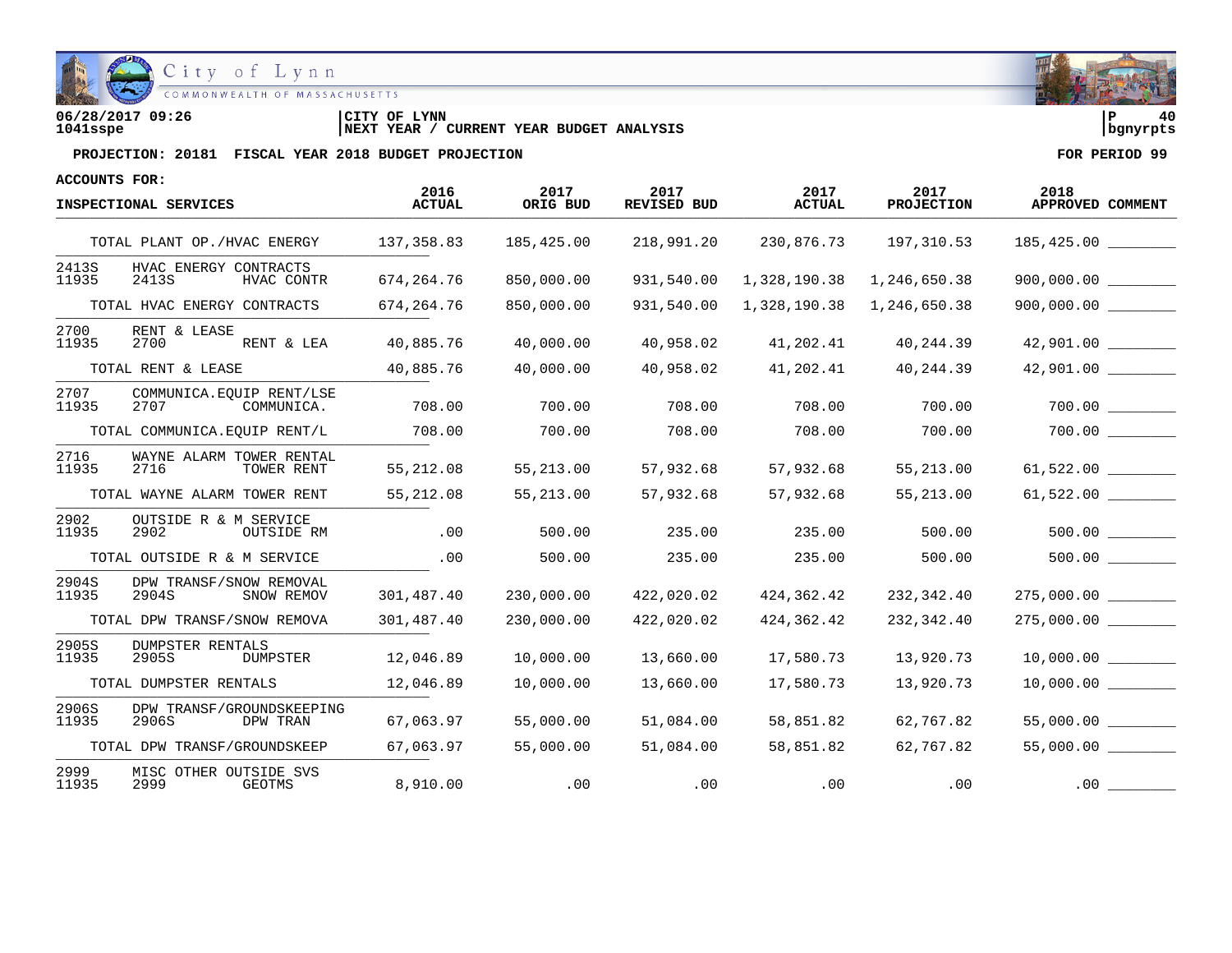

| 06/28/2017 09:26 | CITY OF LYNN                                      |            | $\sim$ |
|------------------|---------------------------------------------------|------------|--------|
| 1041sspe         | CURRENT YEAR BUDGET ANALYSIS<br><b>INEXT YEAR</b> | l banvrpts |        |

| <b>ACCOUNTS FOR:</b> |                                                |                       |                  |                            |                       |                    |                          |
|----------------------|------------------------------------------------|-----------------------|------------------|----------------------------|-----------------------|--------------------|--------------------------|
|                      | INSPECTIONAL SERVICES                          | 2016<br><b>ACTUAL</b> | 2017<br>ORIG BUD | 2017<br><b>REVISED BUD</b> | 2017<br><b>ACTUAL</b> | 2017<br>PROJECTION | 2018<br>APPROVED COMMENT |
|                      | TOTAL MISC OTHER OUTSIDE SVS                   | 8,910.00              | .00              | .00                        | .00                   | .00                | .00                      |
| 2999S<br>11935       | SCHOOL DUE MAINTENANCE<br>2999S<br>SCHL MNT    | 17,151.75             | 18,000.00        | 18,009.35                  | 18,009.35             | 18,000.00          | 18,000.00                |
|                      | TOTAL SCHOOL DUE MAINTENANCE                   | 17, 151.75            | 18,000.00        | 18,009.35                  | 18,009.35             | 18,000.00          | 18,000.00                |
| 3000<br>11935        | OUTSDE PROF/TECH-GENERAL<br>3000<br>OUTSDE PRO | 78,225.61             | 80,000.00        | 73,259.92                  | 73,259.92             | 80,000.00          | 80,000.00                |
|                      | TOTAL OUTSDE PROF/TECH-GENER                   | 78,225.61             | 80,000.00        | 73,259.92                  | 73,259.92             | 80,000.00          |                          |
| 3008<br>11935        | OUTSIDE PROF/PHYSICIANS<br>3008<br>OUTSIDE PR  | 13,000.00             | 12,000.00        | 12,000.00                  | 12,000.00             | 12,000.00          | 12,000.00                |
|                      | TOTAL OUTSIDE PROF/PHYSICIAN                   | 13,000.00             | 12,000.00        | 12,000.00                  | 12,000.00             | 12,000.00          | 12,000.00                |
| 3400<br>11935        | ADVERTISING<br>3400<br>OUTSIDE-CO              | 119,394.72            | 120,000.00       | 113,414.00                 | 113,438.33            | 120,044.45         |                          |
|                      | TOTAL ADVERTISING                              | 119,394.72            | 120,000.00       | 113,414.00                 | 113,438.33            | 120,044.45         | 120,000.00               |
| 3401<br>11935        | ADVERTISING<br>ADVERTISIN<br>3401              | 7,066.17              | 6,000.00         | 9,571.67                   | 9,849.35              | 6,277.68           | 8,000.00                 |
|                      | TOTAL ADVERTISING                              | 7,066.17              | 6,000.00         | 9,571.67                   | 9,849.35              | 6,277.68           | 8,000.00                 |
| 3410<br>11935        | NEXTEL/CELL PHONE<br>3410<br>NEXTEL            | 31,070.11             | 30,000.00        | 30,000.00                  | 28,084.12             | 30,000.00          | 30,000.00 ________       |
|                      | TOTAL NEXTEL/CELL PHONE                        | 31,070.11             | 30,000.00        | 30,000.00                  | 28,084.12             | 30,000.00          | 30,000.00                |
| 3410S<br>11935       | CUSTODIAN CELL PHONES<br>3410S<br>CUST CELL    | 13,116.90             | 12,000.00        | 14,844.25                  | 14,844.25             | 12,000.00          | 12,000.00                |
|                      | TOTAL CUSTODIAN CELL PHONES                    | 13, 116.90            | 12,000.00        | 14,844.25                  | 14,844.25             | 12,000.00          | 12,000.00                |
| 3805<br>11935        | INSECT & PEST CONTROL<br>3805<br>RODENT        | 24,915.00             | 20,000.00        | 20,000.00                  | 20,690.00             | 20,690.00          | 20,000.00                |
|                      | TOTAL INSECT & PEST CONTROL                    | 24,915.00             | 20,000.00        | 20,000.00                  | 20,690.00             | 20,690.00          | 20,000.00                |
| 4102<br>11935        | GASOLINE<br><b>GASOLINE</b><br>4102            | 9,000.00              | 9,000.00         | 8,000.00                   | 8,000.00              | 9,000.00           | .00                      |

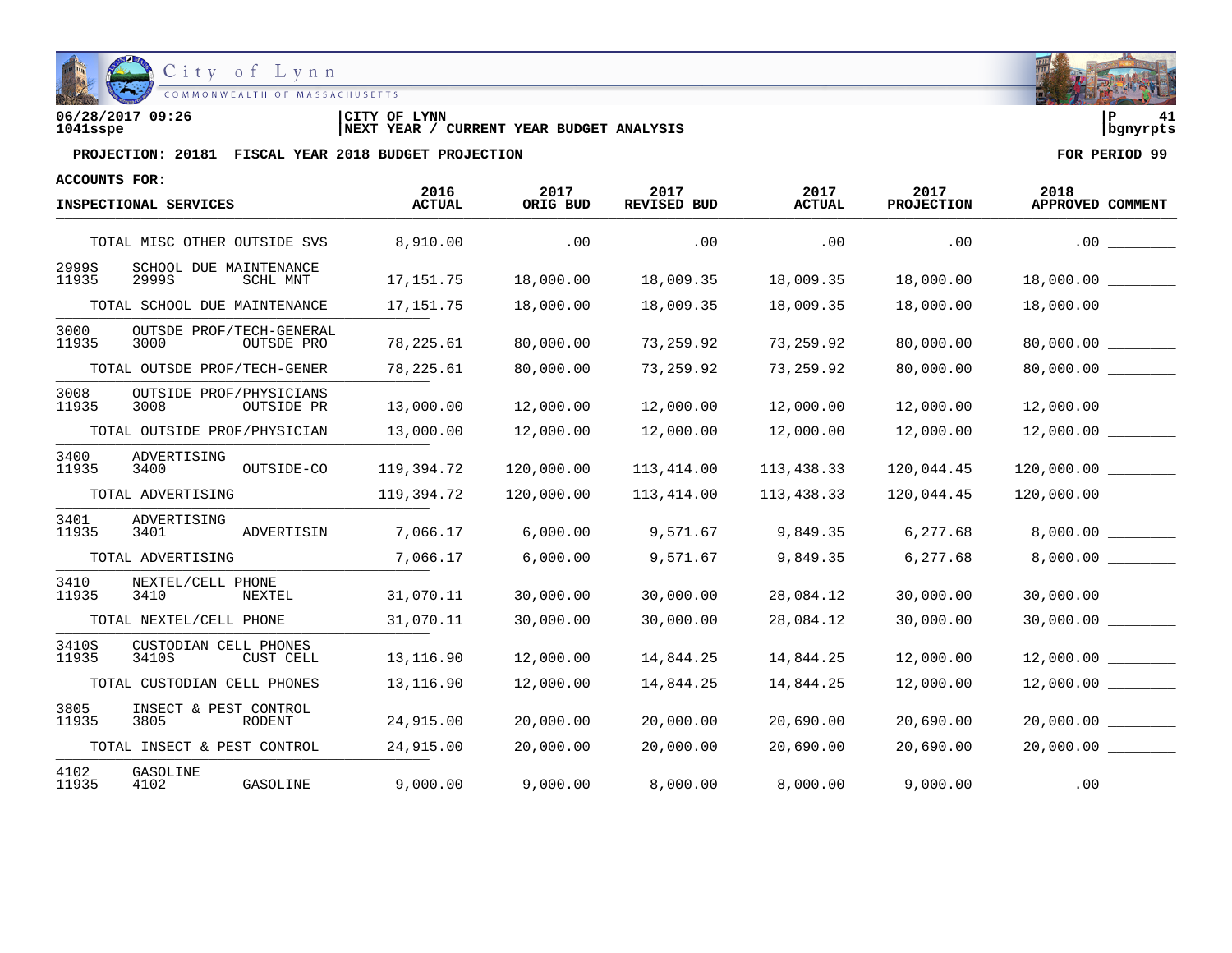

**06/28/2017 09:26 |CITY OF LYNN |P 42 1041sspe |NEXT YEAR / CURRENT YEAR BUDGET ANALYSIS |bgnyrpts**

| ACCOUNTS FOR:  |                                                        |                       |                  |                            |                       |                           |                          |
|----------------|--------------------------------------------------------|-----------------------|------------------|----------------------------|-----------------------|---------------------------|--------------------------|
|                | INSPECTIONAL SERVICES                                  | 2016<br><b>ACTUAL</b> | 2017<br>ORIG BUD | 2017<br><b>REVISED BUD</b> | 2017<br><b>ACTUAL</b> | 2017<br><b>PROJECTION</b> | 2018<br>APPROVED COMMENT |
|                | TOTAL GASOLINE                                         | 9,000.00              | 9,000.00         | 8,000.00                   | 8,000.00              | 9,000.00                  | .00                      |
| 4102S<br>11935 | GASOLINE (SCHOOL)<br>4102S<br>GASOLINE                 | 13,000.00             | 15,300.00        | 12,300.00                  | 12,000.00             | 15,300.00                 |                          |
|                | TOTAL GASOLINE (SCHOOL)                                | 13,000.00             | 15,300.00        | 12,300.00                  | 12,000.00             | 15,300.00                 |                          |
| 4103<br>11935  | #2 HEATING OIL<br>4103<br>#2 HEATING                   | 17,962.71             | 18,000.00        | 20,409.99                  | 20,398.89             | 18,000.00                 | 19,000.00                |
|                | TOTAL #2 HEATING OIL                                   | 17,962.71             | 18,000.00        | 20,409.99                  | 20,398.89             | 18,000.00                 | 19,000.00                |
| 4103S<br>11935 | #2 HEATING OIL<br>#2 HEATING<br>4103S                  | 1,841.71              | 5,000.00         | 3,000.00                   | 5,158.29              | 7,158.29                  | 5,000.00                 |
|                | TOTAL #2 HEATING OIL                                   | 1,841.71              | 5,000.00         | 3,000.00                   | 5,158.29              | 7,158.29                  | 5,000.00                 |
| 4200<br>11935  | GENERAL OFFICE SUPPLIES<br>GENERAL OF<br>4200          | 10,295.78             | 5,000.00         | 10,176.94                  | 10,186.39             | 5,009.95                  | 5,600.00                 |
|                | TOTAL GENERAL OFFICE SUPPLIE                           | 10,295.78             | 5,000.00         | 10,176.94                  | 10,186.39             | 5,009.95                  |                          |
| 4201S<br>11935 | OFFICE SUPPLIES<br>4201S<br>OFF SUPPL                  | 5,697.30              | 1,000.00         | 2,130.18                   | 2,137.88              | 1,007.70                  | 1,000.00                 |
|                | TOTAL OFFICE SUPPLIES                                  | 5,697.30              | 1,000.00         | 2,130.18                   | 2,137.88              | 1,007.70                  | 1,000.00                 |
| 4204<br>11935  | PRINTING SERVICES<br>4204<br>PRINTING S                | 4,705.24              | 3,500.00         | 2,498.29                   | 2,498.29              | 3,500.00                  | 3,500.00                 |
|                | TOTAL PRINTING SERVICES                                | 4,705.24              | 3,500.00         | 2,498.29                   | 2,498.29              | 3,500.00                  | 3,500.00                 |
| 4300<br>11935  | <b>BUILDING R&amp;M SUPPLIES</b><br>4300<br>BUILDING R | 35,598.97             | 20,000.00        | 14,577.27                  | 16,372.28             | 21,813.68                 | 29,672.00                |
|                | TOTAL BUILDING R&M SUPPLIES                            | 35,598.97             | 20,000.00        | 14,577.27                  | 16,372.28             | 21,813.68                 | 29,672.00                |
| 4300S<br>11935 | BUILDING REPAIRS & MAINT<br>4300S<br>BLDG R&M          | 321, 373.66           | 200,000.00       | 229,786.65                 | 246,707.99            | 219, 127.86               | 200,000.00               |
|                | TOTAL BUILDING REPAIRS & MAI                           | 321, 373.66           | 200,000.00       | 229,786.65                 | 246,707.99            | 219, 127.86               | 200,000.00               |
| 4399S<br>11935 | MISC REPAIRS/MAINT SCHOOLS<br>4399S<br>MISCREPAIR      | 220, 280.54           | 250,000.00       | 193,797.75                 | 799,460.26            | 855,662.51                | 250,000.00               |

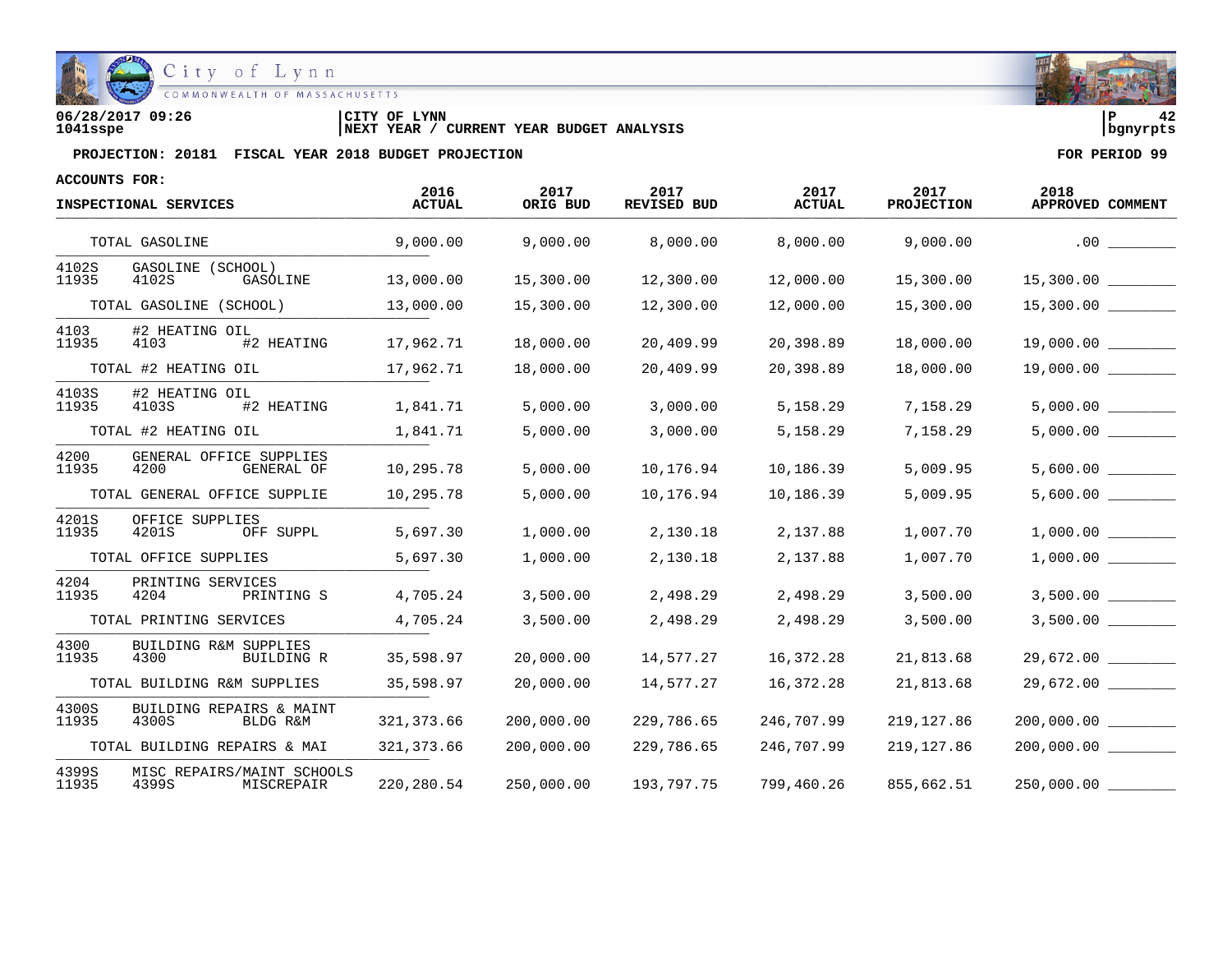

**06/28/2017 09:26 |CITY OF LYNN |P 43 1041sspe |NEXT YEAR / CURRENT YEAR BUDGET ANALYSIS |bgnyrpts**

| ACCOUNTS FOR:  |                                               |                       |                  |                            |                       |                           |                          |
|----------------|-----------------------------------------------|-----------------------|------------------|----------------------------|-----------------------|---------------------------|--------------------------|
|                | INSPECTIONAL SERVICES                         | 2016<br><b>ACTUAL</b> | 2017<br>ORIG BUD | 2017<br><b>REVISED BUD</b> | 2017<br><b>ACTUAL</b> | 2017<br><b>PROJECTION</b> | 2018<br>APPROVED COMMENT |
|                | TOTAL MISC REPAIRS/MAINT SCH                  | 220,280.54            | 250,000.00       | 193,797.75                 | 799,460.26            | 855,662.51                | 250,000.00 ________      |
| 4500S<br>11935 | SUPPLIES HOUSEKEEPING<br>4500S<br>SUPP HSKP   | 99,850.92             | 60,000.00        | 58,463.77                  | 58,463.77             | 60,000.00                 | 60,000.00 ________       |
|                | TOTAL SUPPLIES HOUSEKEEPING                   | 99,850.92             | 60,000.00        | 58,463.77                  | 58,463.77             | 60,000.00                 |                          |
| 4510S<br>11935 | EOUIP LEASE PURCHASE<br>4510S<br>EQUIP PURC   | 3,542.95              | .00              | .00                        | .00                   | .00                       | $.00$ $\qquad \qquad$    |
|                | TOTAL EQUIP LEASE PURCHASE                    | 3,542.95              | .00              | .00                        | .00                   | .00                       | .00                      |
| 4517S<br>11935 | <b>EXPENDABLES</b><br>4517S<br>EXPENDABLE     | 179,369.49            | 150,000.00       | 150,000.00                 | 150,630.41            | 150,630.41                |                          |
|                | TOTAL EXPENDABLES                             | 179,369.49            | 150,000.00       | 150,000.00                 | 150,630.41            | 150,630.41                |                          |
| 4599<br>11935  | MISC CUST/HSKP SUPPLIES<br>4599<br>MISC CUST/ | 3,759.04              | 2,000.00         | 2,000.00                   | 2,035.96              | 2,035.96                  | 17,000.00                |
|                | TOTAL MISC CUST/HSKP SUPPLIE                  | 3,759.04              | 2,000.00         | 2,000.00                   | 2,035.96              | 2,035.96                  | 17,000.00                |
| 5000<br>11935  | MEDICAL & SURGICAL SUPP.<br>5000<br>MEDICAL & | 3,811.71              | 1,900.00         | 1,860.15                   | 1,876.40              | 1,916.25                  | 1,900.00                 |
|                | TOTAL MEDICAL & SURGICAL SUP                  | 3,811.71              | 1,900.00         | 1,860.15                   | 1,876.40              | 1,916.25                  | 1,900.00                 |
| 5101<br>11935  | EDUCATIONAL-BOOKS<br>5101<br>EDUCATIONA       | 1,991.52              | 1,000.00         | 3,562.03                   | 3,562.03              | 1,000.00                  | 1,000.00                 |
|                | TOTAL EDUCATIONAL-BOOKS                       | 1,991.52              | 1,000.00         | 3,562.03                   | 3,562.03              | 1,000.00                  | 1,000.00                 |
| 5810<br>11935  | UNIFORM & CLOTHING<br>5810<br>UNIFORM &       | 600.00                | 600.00           | 600.00                     | 600.00                | 600.00                    | 600.00                   |
|                | TOTAL UNIFORM & CLOTHING                      | 600.00                | 600.00           | 600.00                     | 600.00                | 600.00                    | 600.00                   |
| 5810S<br>11935 | UNIFORM & CLOTHING<br>5810S<br>UNIFORM        | 6,825.53              | 8,000.00         | 5,550.00                   | 5,550.00              | 8,000.00                  | 8,000.00                 |
|                | TOTAL UNIFORM & CLOTHING                      | 6,825.53              | 8,000.00         | 5,550.00                   | 5,550.00              | 8,000.00                  | 8,000.00                 |
| 7100<br>11935  | IN-STATE TRAVEL<br>7100<br>IN-STATE T         | 2,275.00              | 500.00           | 1,530.11                   | 1,515.00              | 500.00                    | 500.00                   |

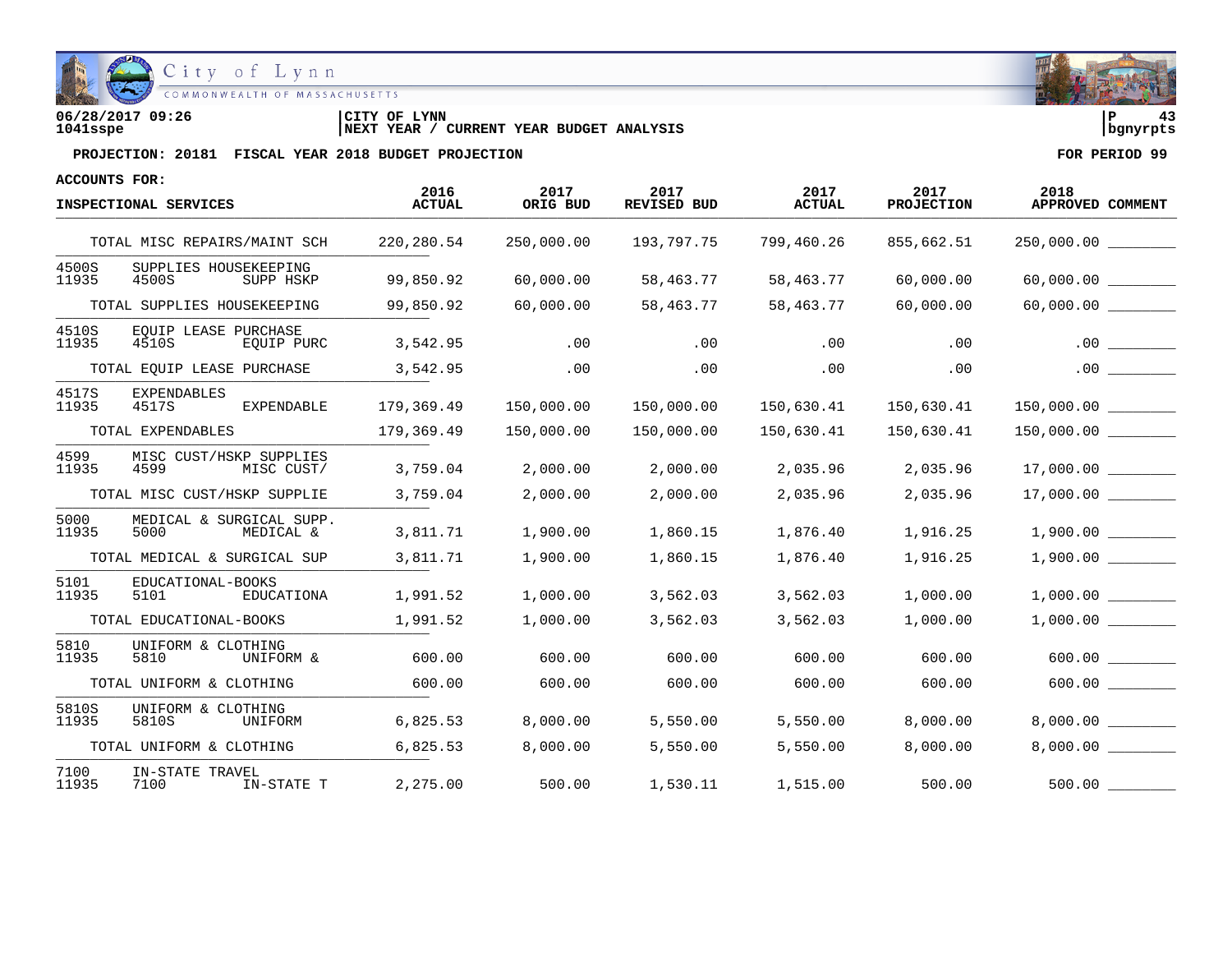

| 06/28/2017 09:26 | 'CITY OF<br>LYNN                                     | l P      |  |
|------------------|------------------------------------------------------|----------|--|
| 1041sspe         | YEAR BUDGET ANALYSIS<br>CURRENT<br><b>INEXT YEAR</b> | banvrpts |  |

| ACCOUNTS FOR:  |                                                 |                       |                  |                            |                       |                           |                                |
|----------------|-------------------------------------------------|-----------------------|------------------|----------------------------|-----------------------|---------------------------|--------------------------------|
|                | INSPECTIONAL SERVICES                           | 2016<br><b>ACTUAL</b> | 2017<br>ORIG BUD | 2017<br><b>REVISED BUD</b> | 2017<br><b>ACTUAL</b> | 2017<br><b>PROJECTION</b> | 2018<br>APPROVED COMMENT       |
|                | TOTAL IN-STATE TRAVEL                           | 2,275.00              | 500.00           | 1,530.11                   | 1,515.00              | 500.00                    |                                |
| 7102<br>11935  | AUTO ALLOWANCE<br>7102<br>AUTO ALLOW            | 12,300.00             | .00              | .00                        | .00                   | .00                       | .00                            |
|                | TOTAL AUTO ALLOWANCE                            | 12,300.00             | .00              | .00                        | .00                   | .00                       | .00                            |
| 7102S<br>11935 | TRAVEL ALLOWANCE<br>7102S<br>TRVL ALLOW         | 100.00                | .00              | .00                        | .00                   | .00                       | .00                            |
|                | TOTAL TRAVEL ALLOWANCE                          | 100.00                | .00              | .00                        | .00                   | .00                       |                                |
| 7301<br>11935  | ORG CONFERENCE<br>ORG CONFER<br>7301            | 3,248.00              | 1,500.00         | 1,430.00                   | 1,220.00              | 1,500.00                  | 1,500.00                       |
|                | TOTAL ORG CONFERENCE                            | 3,248.00              | 1,500.00         | 1,430.00                   | 1,220.00              | 1,500.00                  | $1,500.00$ ________            |
| 7302<br>11935  | ORG DUES<br>ORG DUES<br>7302                    | 1,215.00              | 1,300.00         | 1,825.00                   | 1,825.00              | 1,300.00                  | 1,300.00                       |
|                | TOTAL ORG DUES                                  | 1,215.00              | 1,300.00         | 1,825.00                   | 1,825.00              | 1,300.00                  |                                |
| 7804S<br>11935 | TOOL ALLOWANCE<br>7804S<br>TOOL ALLOW           | .00                   | 2,000.00         | 2,000.00                   | .00                   | 2,000.00                  | 2,000.00                       |
|                | TOTAL TOOL ALLOWANCE                            | .00                   | 2,000.00         | 2,000.00                   | .00                   | 2,000.00                  | 2,000.00                       |
| 7805<br>11935  | LICENSES PURCH FROM STATE<br>7805<br>LICENSES P | .00                   | 50.00            | .00                        | .00                   | 50.00                     | $50.00$ $\qquad \qquad \qquad$ |
|                | TOTAL LICENSES PURCH FROM ST                    | .00                   | 50.00            | .00                        | .00                   | 50.00                     |                                |
| 8200<br>11935  | INTEREST<br><b>BUILDINGS</b><br>8200            | 26,604.16             | .00              | .00                        | 38,468.74             | 38,468.74                 | .00                            |
|                | TOTAL INTEREST                                  | 26,604.16             | .00              | .00                        | 38,468.74             | 38,468.74                 | .00                            |
| 8200S<br>11935 | CAPITAL REPAIRS<br>CAPTL REPR<br>8200S          | 733,982.00            | 100,000.00       | .00                        | .00                   | 100,000.00                | 100,000.00                     |
|                | TOTAL CAPITAL REPAIRS                           | 733,982.00            | 100,000.00       | .00                        | .00                   | 100,000.00                | 100,000.00                     |
| 8201S<br>11935 | CLASSICAL MONITORING<br>8201S<br>CHSMONITOR     | 87,334.01             | 85,000.00        | 112,130.00                 | 114,364.92            | 87,234.92                 | 85,000.00                      |

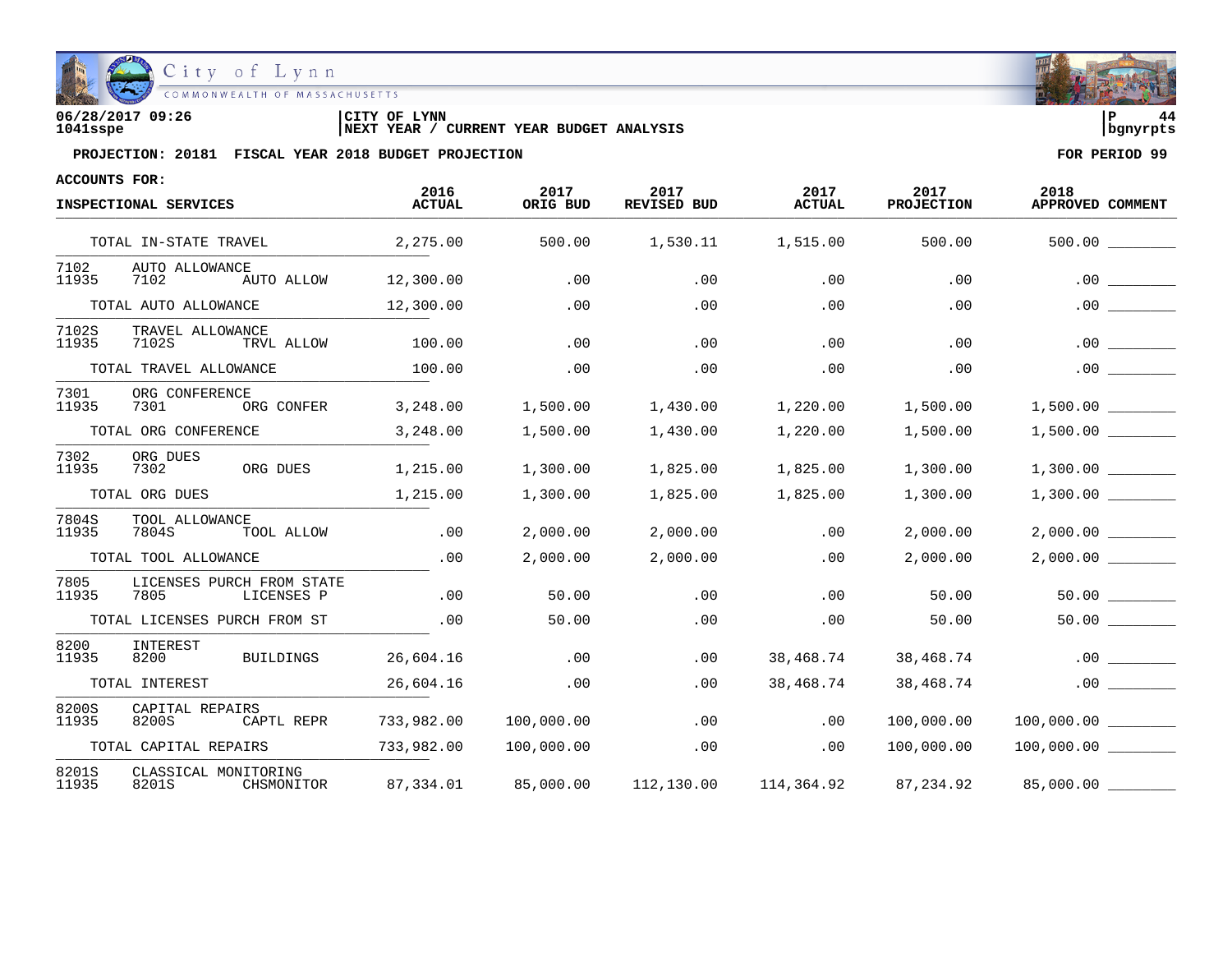

| 06/28/2017 09:26 | LYNN<br>CITY OF                               | ם         |  |
|------------------|-----------------------------------------------|-----------|--|
| 1041sspe         | YEAR BUDGET ANALYSIS<br>CURRENT<br>'NEXT YEAR | Ibanvrpts |  |

| ACCOUNTS FOR:         |                                                        |                       |                  |                     |                       |                           |                                                                                                        |
|-----------------------|--------------------------------------------------------|-----------------------|------------------|---------------------|-----------------------|---------------------------|--------------------------------------------------------------------------------------------------------|
| INSPECTIONAL SERVICES |                                                        | 2016<br><b>ACTUAL</b> | 2017<br>ORIG BUD | 2017<br>REVISED BUD | 2017<br><b>ACTUAL</b> | 2017<br><b>PROJECTION</b> | 2018<br>APPROVED COMMENT                                                                               |
|                       | TOTAL CLASSICAL MONITORING                             | 87,334.01             | 85,000.00        | 112,130.00          | 114,364.92            | 87,234.92                 | 85,000.00                                                                                              |
| 8202S<br>11935        | CHS INTERIM REPAIRS<br>8202S<br>CHSREPAIRS             | 166,593.80            | 150,000.00       | 122,870.00          | 175,976.20            | 203,106.20                | 150,000.00                                                                                             |
|                       | TOTAL CHS INTERIM REPAIRS                              | 166,593.80            | 150,000.00       | 122,870.00          | 175,976.20            | 203,106.20                | 150,000.00                                                                                             |
| 8506S<br>11935        | HVAC LEASE/SUPPLIES<br>8506S<br>HVACLEASE              | 999,750.38            | 1,014,142.00     | 1,013,755.96        | 1,013,756.87          | 1,014,142.91              | 1,014,142.00                                                                                           |
|                       | TOTAL HVAC LEASE/SUPPLIES                              | 999,750.38            | 1,014,142.00     | 1,013,755.96        | 1,013,756.87          | 1,014,142.91              | 1,014,142.00                                                                                           |
| 8700<br>11935         | REPLACEMENT EQUIPMENT<br>8700<br>REPLACEMEN            | $-4,431.67$           | 20,000.00        | 825.00              | 825.00                | 20,000.00                 | 14,844.00                                                                                              |
|                       | TOTAL REPLACEMENT EQUIPMENT                            | $-4,431.67$           | 20,000.00        | 825.00              | 825.00                | 20,000.00                 | 14,844.00                                                                                              |
| 9510<br>11935         | TRANSFER ACCOUNTS<br>9510<br>TRANSFER A                | .00                   | .00              | 1,000,210.00        | 1,000,210.00          | $.00 \,$                  | $.00 \,$                                                                                               |
|                       | TOTAL TRANSFER ACCOUNTS<br>TOTAL INSPECTIONAL SERVICES | .00                   | .00              | 1,000,210.00        | 1,000,210.00          | .00                       | .00<br>$11,553,035.08$ $10,719,545.00$ $11,766,175.23$ $14,748,021.21$ $13,708,562.62$ $11,365,371.00$ |

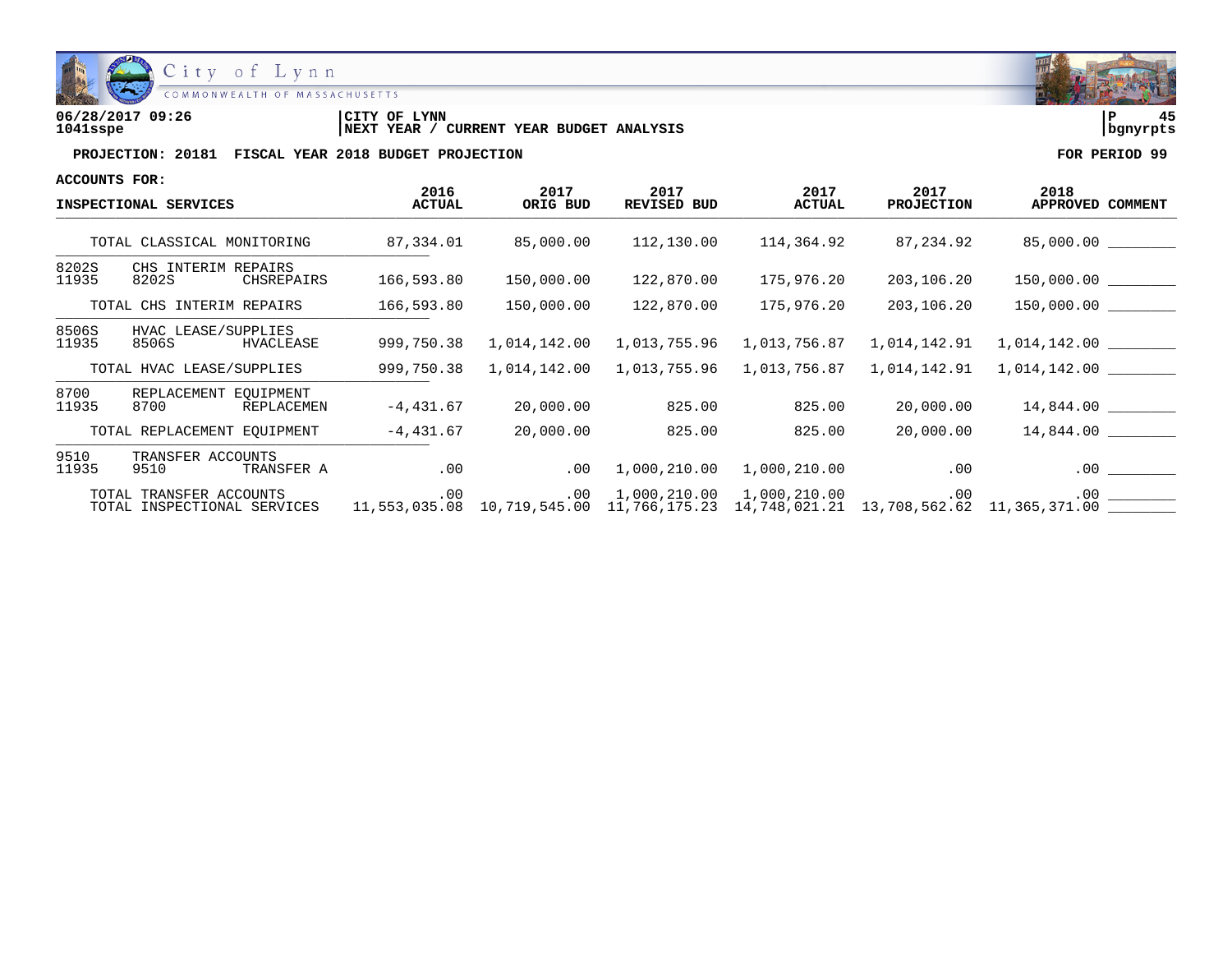

| 06/28/2017 09:26 | 'CITY OF<br>LYNN                                     | l P      | 46 |
|------------------|------------------------------------------------------|----------|----|
| 1041sspe         | YEAR BUDGET ANALYSIS<br>CURRENT<br><b>INEXT YEAR</b> | banvrpts |    |

| ACCOUNTS FOR:  |                                                 | 2016          | 2017         | 2017         | 2017          | 2017              | 2018                                                                                |
|----------------|-------------------------------------------------|---------------|--------------|--------------|---------------|-------------------|-------------------------------------------------------------------------------------|
| POLICE-PYRLL   |                                                 | <b>ACTUAL</b> | ORIG BUD     | REVISED BUD  | <b>ACTUAL</b> | <b>PROJECTION</b> | APPROVED COMMENT                                                                    |
|                |                                                 |               |              |              |               |                   |                                                                                     |
| 0700<br>22104  | SICK TIME BUY BACK/RETIRE<br>0700<br>SICK LEAVE | 1,251.68      | .00          | 13,431.60    | 8,206.28      | .00               | .00                                                                                 |
|                | TOTAL SICK TIME BUY BACK/RET                    | 1,251.68      | .00          | 13,431.60    | 8,206.28      | .00               | .00                                                                                 |
| 0701<br>22104  | ANNUAL SICK BUY BACK<br>0701<br>ANNUAL SIC      | 47,365.20     | 47,000.00    | 48,210.00    | 3,537.78      | 47,000.00         | 50,750.00                                                                           |
|                | TOTAL ANNUAL SICK BUY BACK                      | 47,365.20     | 47,000.00    | 48,210.00    | 3,537.78      | 47,000.00         | $50,750.00$ _________                                                               |
| 0702<br>22104  | ANNUAL PERSONAL BUY BACK<br>0702<br>PERSNL BB   | 998.78        | 1,200.00     | 1,299.74     | 1,299.74      | 1,200.00          | 1,391.00                                                                            |
|                | TOTAL ANNUAL PERSONAL BUY BA                    | 998.78        | 1,200.00     | 1,299.74     | 1,299.74      | 1,200.00          |                                                                                     |
| 0800<br>22104  | LONGEVITY<br>0800<br>LONGEVITY                  | 1,642,366.73  | 1,632,560.00 | 1,972,089.05 | 1,917,680.78  | 1,632,560.00      | 1,869,692.26                                                                        |
|                | TOTAL LONGEVITY                                 | 1,642,366.73  | 1,632,560.00 | 1,972,089.05 | 1,917,680.78  | 1,632,560.00      | 1,869,692.26                                                                        |
| 0900<br>22104  | OVERTIME<br>OVERTIME<br>0900                    | 2,803,150.92  | 2,168,350.00 | 2,613,774.14 | 2,590,485.05  | 2,168,350.00      | 34,427.34                                                                           |
|                | TOTAL OVERTIME                                  | 2,803,150.92  | 2,168,350.00 | 2,613,774.14 | 2,590,485.05  | 2,168,350.00      | 34,427.34                                                                           |
| 1000<br>22104  | PAYROLL SALARIES<br>1000<br>PAYROLL SA          |               |              |              |               |                   | 13,006,803.83 13,802,185.00 14,367,419.69 14,717,023.63 13,802,185.00 15,696,359.40 |
|                | TOTAL PAYROLL SALARIES                          |               |              |              |               |                   |                                                                                     |
| 1000S<br>22104 | <b>SCHOOL SALARIES</b><br>1000S<br>SCHL SALRY   | 606,201.67    | 578,104.00   | 292,098.00   | 283,335.17    | 578,104.00        | 578,104.00                                                                          |
|                | TOTAL SCHOOL SALARIES                           | 606, 201.67   | 578,104.00   | 292,098.00   | 283, 335. 17  | 578,104.00        | $578, 104.00$ ________                                                              |
| 1113<br>22104  | STIPENDS<br>CAR ALLOW<br>1113                   | 1,950.00      | 3,900.00     | 3,900.00     | 3,900.00      | 3,900.00          | 3,900.00                                                                            |
|                | TOTAL STIPENDS                                  | 1,950.00      | 3,900.00     | 3,900.00     | 3,900.00      | 3,900.00          | 3,900.00                                                                            |
| 1905<br>22104  | UNIFORM ALLOWANCE<br>1905<br>UNIFORM AL         | 212,946.00    | 215,000.00   | 215,000.00   | 203,548.62    | 215,000.00        |                                                                                     |

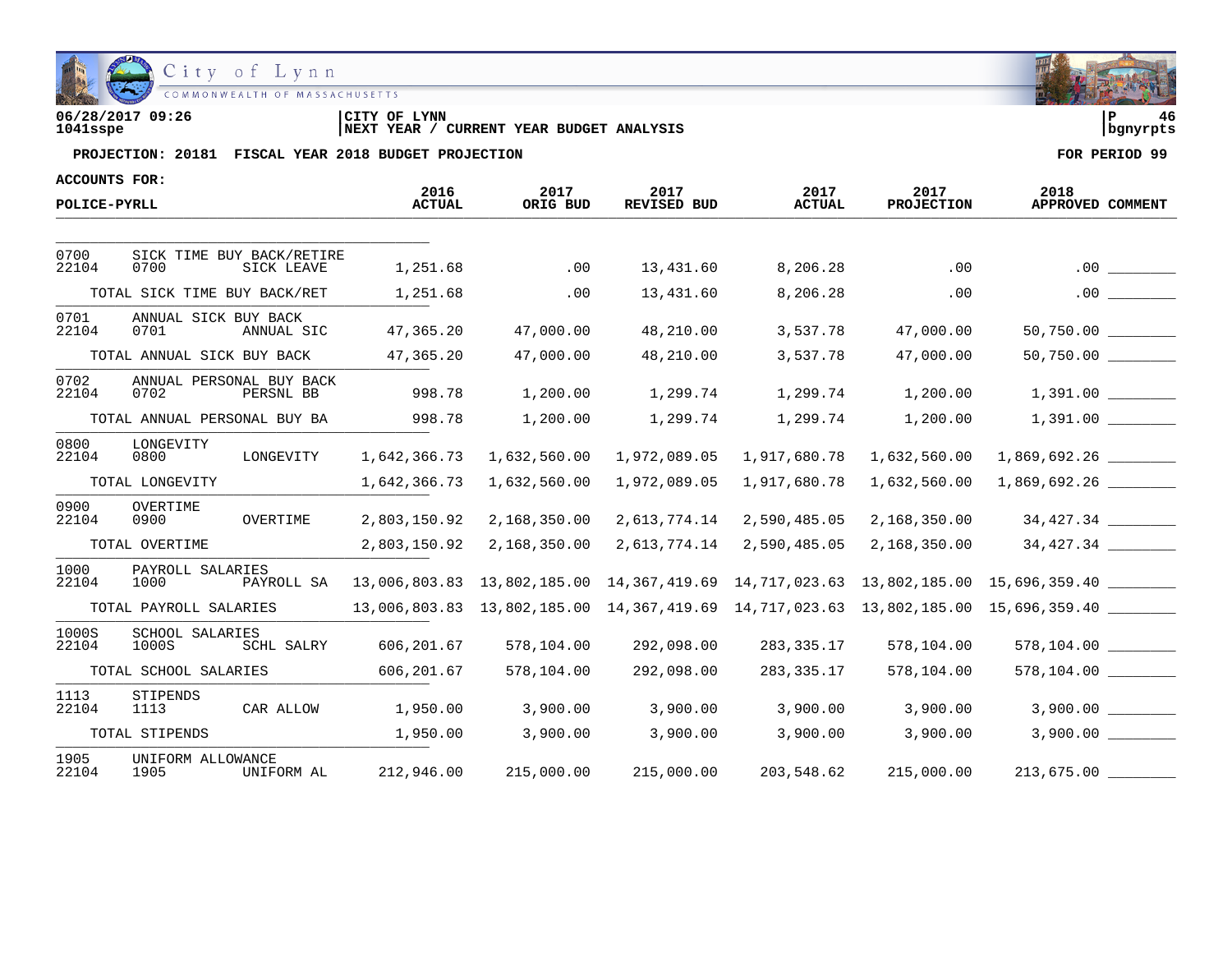

| 06/28/2017 09:26 | LYNN<br>CITY OF                                     | ם ו       |  |
|------------------|-----------------------------------------------------|-----------|--|
| 1041sspe         | YEAR BUDGET ANALYSIS<br>CURRENT<br><b>NEXT YEAR</b> | Ibanvrpts |  |

| ACCOUNTS FOR:<br>POLICE-PYRLL |                                            |                |                                          |                     |                                       |                                         |                          |  |
|-------------------------------|--------------------------------------------|----------------|------------------------------------------|---------------------|---------------------------------------|-----------------------------------------|--------------------------|--|
|                               |                                            | 2016<br>ACTUAL | 2017<br>ORIG BUD                         | 2017<br>REVISED BUD | 2017<br>ACTUAL                        | 2017<br><b>PROJECTION</b>               | 2018<br>APPROVED COMMENT |  |
|                               | TOTAL UNIFORM ALLOWANCE                    | 212,946.00     | 215,000.00                               | 215,000.00          | 203,548.62                            | 215,000.00                              | 213,675.00               |  |
| 1908<br>22104                 | MEAL ALLOWANCE<br>1908<br>MEAL ALLOW       | 570.00         | 1,200.00                                 | 1,200.00            | 295.00                                | 1,200.00                                | 1,200.00                 |  |
|                               | TOTAL MEAL ALLOWANCE<br>TOTAL POLICE-PYRLL | 570.00         | 1,200.00<br>18,323,604.81  18,449,499.00 | 1,200.00            | 295.00<br>19,528,422.22 19,729,312.05 | 1,200.00<br>18,449,499.00 18,449,499.00 | 1,200.00                 |  |

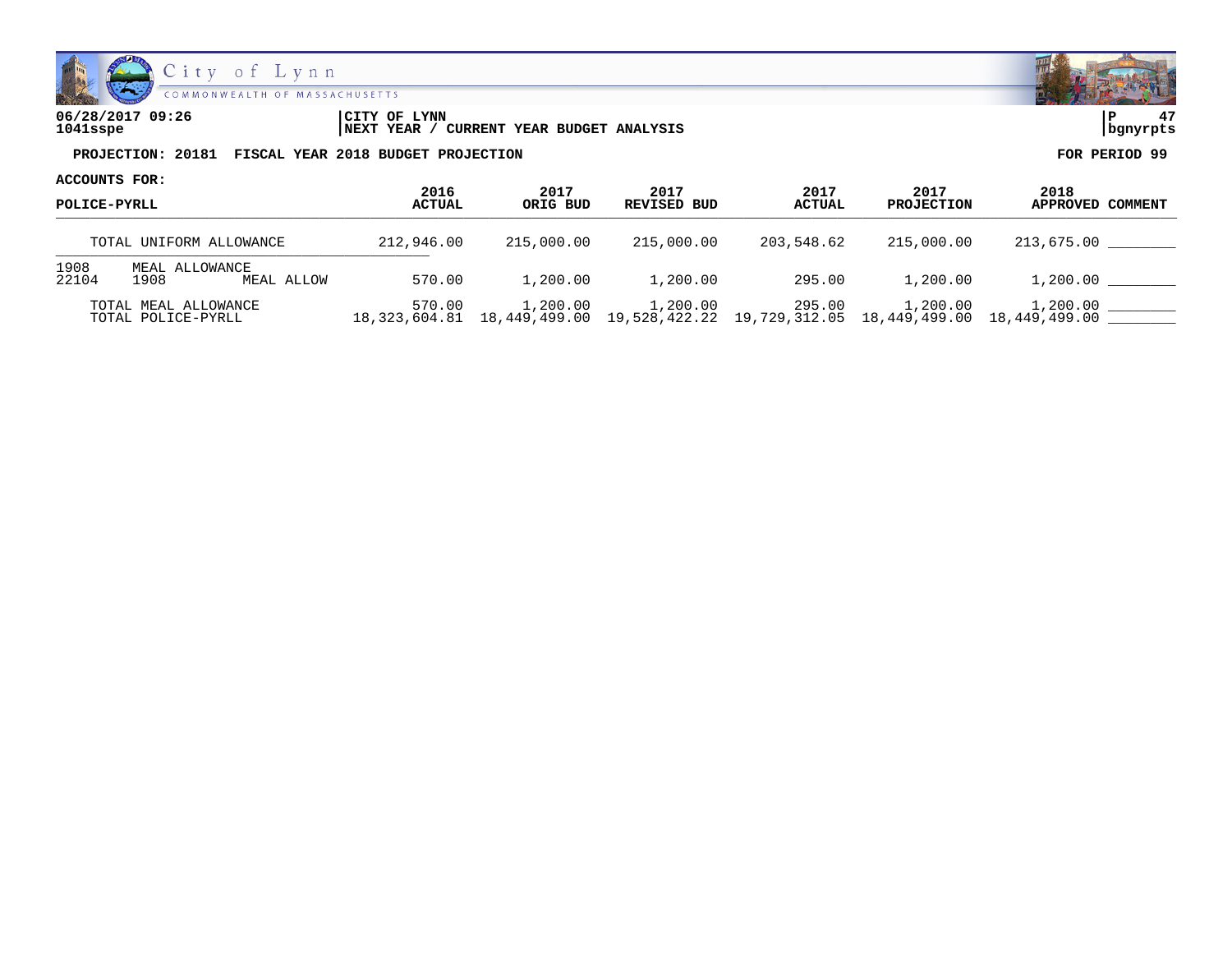

| 06/28/2017 09:26 | CITY OF LYNN                                      | l P        | 48 |
|------------------|---------------------------------------------------|------------|----|
| 1041sspe         | CURRENT YEAR BUDGET ANALYSIS<br><b>INEXT YEAR</b> | l banvrpts |    |

| <b>ACCOUNTS FOR:</b> |                                                 | 2016          | 2017       | 2017               | 2017          | 2017              | 2018                 |
|----------------------|-------------------------------------------------|---------------|------------|--------------------|---------------|-------------------|----------------------|
| POLICE-EXP           |                                                 | <b>ACTUAL</b> | ORIG BUD   | <b>REVISED BUD</b> | <b>ACTUAL</b> | <b>PROJECTION</b> | APPROVED COMMENT     |
|                      |                                                 |               |            |                    |               |                   |                      |
| 1904<br>22105        | TUITION REIMBURSEMENT<br>1904<br>TUITION RE     | 134,645.76    | 140,000.00 | 144,168.49         | 145,502.08    | 141,333.59        |                      |
|                      | TOTAL TUITION REIMBURSEMENT                     | 134,645.76    | 140,000.00 | 144,168.49         | 145,502.08    | 141,333.59        |                      |
| 2402<br>22105        | BUILDING R&M<br>BUILDING R<br>2402              | 9,302.42      | 14,000.00  | 10,846.47          | 10,846.47     | 14,000.00         | 14,000.00            |
|                      | TOTAL BUILDING R&M                              | 9,302.42      | 14,000.00  | 10,846.47          | 10,846.47     | 14,000.00         |                      |
| 2407<br>22105        | OFFICE EOUIP R&M<br>OFFICE EOU<br>2407          | 48,941.26     | 46,000.00  | 46,896.38          | 51,283.79     | 50,387.41         | 46,000.00            |
|                      | TOTAL OFFICE EQUIP R&M                          | 48,941.26     | 46,000.00  | 46,896.38          | 51,283.79     | 50,387.41         |                      |
| 2409<br>22105        | VEHICLES R&M<br>2409<br>VEHICLES R              | 20,365.22     | 9,000.00   | 25,969.79          | 28,477.31     | 11,507.52         | .00                  |
|                      | TOTAL VEHICLES R&M                              | 20,365.22     | 9,000.00   | 25,969.79          | 28,477.31     | 11,507.52         | .00                  |
| 2608<br>22105        | POLICE RADIO REPAIRS & MT<br>2608<br>POLICE RAD | 40,206.50     | 37,000.00  | 39,555.60          | 56,587.60     | 54,032.00         | 37,000.00            |
|                      | TOTAL POLICE RADIO REPAIRS &                    | 40,206.50     | 37,000.00  | 39,555.60          | 56,587.60     | 54,032.00         | 37,000.00            |
| 2704<br>22105        | COMPUTER EQUIP RENT/LEASE<br>2704<br>COMPUTER E | 1,086.83      | 1,620.00   | 606.84             | 770.01        | 1,783.17          | $1,620.00$ _________ |
|                      | TOTAL COMPUTER EQUIP RENT/LE                    | 1,086.83      | 1,620.00   | 606.84             | 770.01        | 1,783.17          | 1,620.00             |
| 3003<br>22105        | LEGAL SERVICES<br>3003<br>LEGAL SERV            | 26,600.00     | 27,760.00  | 26,150.00          | 26,150.00     | 27,760.00         | 27,760.00            |
|                      | TOTAL LEGAL SERVICES                            | 26,600.00     | 27,760.00  | 26,150.00          | 26,150.00     | 27,760.00         | 27,760.00            |
| 3009<br>22105        | OUTSIDE PROF./TOWING<br>3009<br>OUTSIDE PR      | 1,630.00      | 2,600.00   | 2,100.00           | 2,835.00      | 3,335.00          | 2,600.00             |
|                      | TOTAL OUTSIDE PROF./TOWING                      | 1,630.00      | 2,600.00   | 2,100.00           | 2,835.00      | 3,335.00          | 2,600.00             |
| 3099<br>22105        | MISC OUTSD PROF/TECHNICAL<br>3099<br>MISC OUTSD | .00           | 10,000.00  | 65.00              | 65.00         | 10,000.00         |                      |

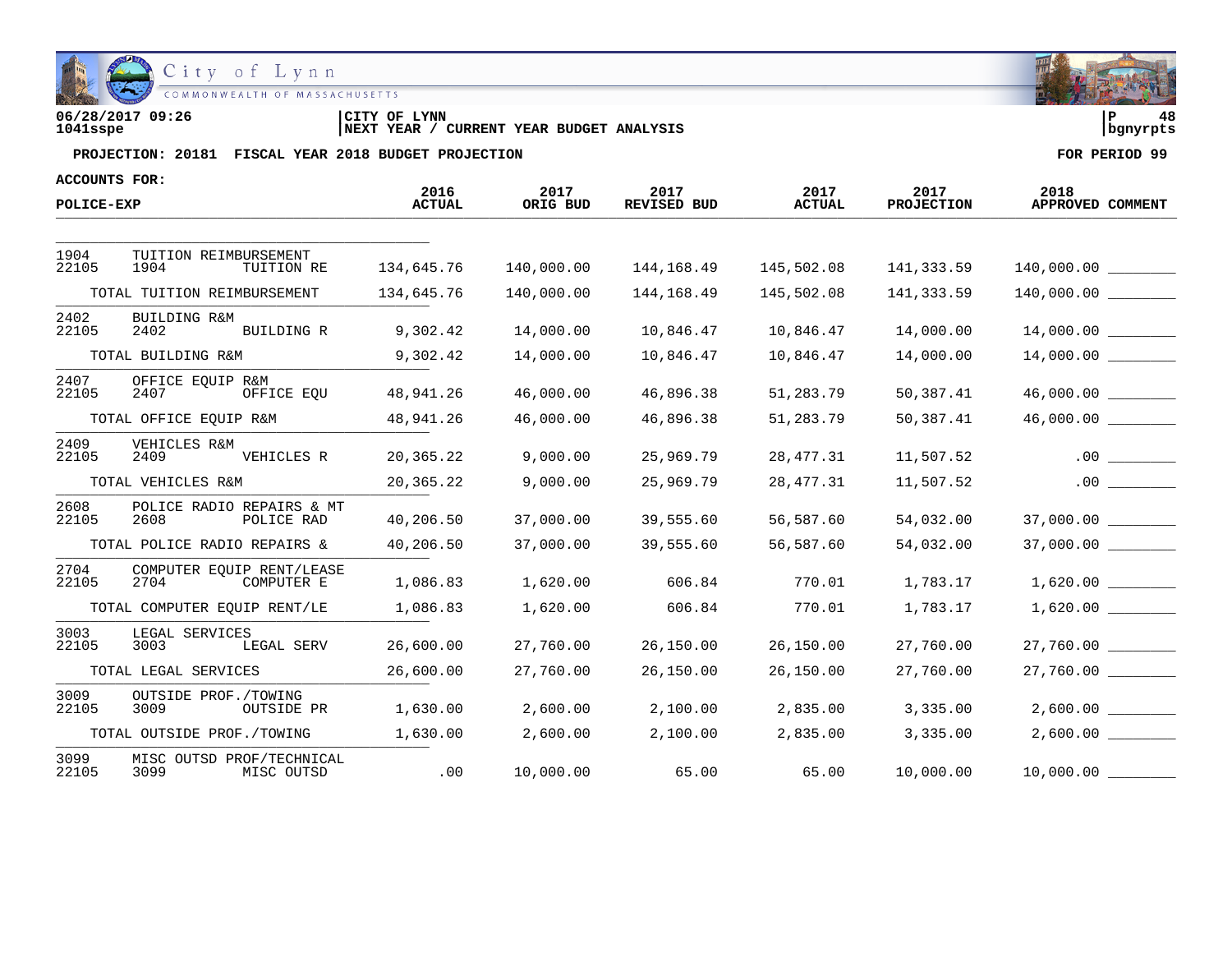

**06/28/2017 09:26 |CITY OF LYNN |P 49 1041sspe |NEXT YEAR / CURRENT YEAR BUDGET ANALYSIS |bgnyrpts**

| ACCOUNTS FOR: |                                                    | 2016      | 2017      | 2017               | 2017          | 2017              | 2018                  |
|---------------|----------------------------------------------------|-----------|-----------|--------------------|---------------|-------------------|-----------------------|
| POLICE-EXP    |                                                    | ACTUAL    | ORIG BUD  | <b>REVISED BUD</b> | <b>ACTUAL</b> | <b>PROJECTION</b> | APPROVED COMMENT      |
|               | TOTAL MISC OUTSD PROF/TECHNI                       | .00       | 10,000.00 | 65.00              | 65.00         | 10,000.00         | 10,000.00             |
| 3103<br>22105 | DOCTOR/DENTIST SERVICES<br>3103<br>DOCTOR/DEN      | 24,049.98 | 30,000.00 | 35,316.06          | 38,284.93     | 33,643.42         | 30,000.00             |
|               | TOTAL DOCTOR/DENTIST SERVICE                       | 24,049.98 | 30,000.00 | 35, 316.06         | 38,284.93     | 33,643.42         | 30,000.00             |
| 3104<br>22105 | HOSPITAL & CLINIC<br>3104<br>HOSPITAL &            | 17,006.79 | 30,000.00 | 56,044.31          | 60,626.38     | 34,621.27         | 30,000.00             |
|               | TOTAL HOSPITAL & CLINIC                            | 17,006.79 | 30,000.00 | 56,044.31          | 60,626.38     | 34,621.27         | $30,000.00$ _________ |
| 3107<br>22105 | PHYSICAL THERAPY SERVICES<br>3107<br>PHYSICAL T    | 2,170.69  | 3,000.00  | 2,500.00           | 2,600.22      | 3,100.22          | 3,000.00              |
|               | TOTAL PHYSICAL THERAPY SERVI                       | 2,170.69  | 3,000.00  | 2,500.00           | 2,600.22      | 3,100.22          |                       |
| 3116<br>22105 | REIMB RETIREE CO-PAY MEDICAL<br>3116<br>REIM COPAY | 2,180.65  | 3,500.00  | 2,737.51           | 3,676.42      | 4,438.91          | 3,500.00              |
|               | TOTAL REIMB RETIREE CO-PAY M                       | 2,180.65  | 3,500.00  | 2,737.51           | 3,676.42      | 4,438.91          | 3,500.00              |
| 3199<br>22105 | MISC MEDICAL PROF/TECH<br>3199<br>MISC MEDIC       | 12,616.12 | 13,000.00 | 12,900.53          | 12,947.83     | 13,047.30         | 13,000.00             |
|               | TOTAL MISC MEDICAL PROF/TECH                       | 12,616.12 | 13,000.00 | 12,900.53          | 12,947.83     | 13,047.30         | 13,000.00             |
| 3401<br>22105 | ADVERTISING<br>3401<br>ADVERTISIN                  | 420.00    | .00       | .00                | .00           | .00               | .00                   |
|               | TOTAL ADVERTISING                                  | 420.00    | .00       | .00                | .00           | .00               | .00                   |
| 3403<br>22105 | POSTAGE<br>3403<br>POSTAGE                         | 14,460.00 | 6,500.00  | 4,000.00           | 4,000.00      | 6,500.00          | $6,500.00$ _________  |
|               | TOTAL POSTAGE                                      | 14,460.00 | 6,500.00  | 4,000.00           | 4,000.00      | 6,500.00          | 6,500.00              |
| 3404<br>22105 | TELEPHONE - LOCAL<br>3404<br>TELEPHONE             | 4,630.35  | 15,000.00 | 4,560.30           | 7,401.42      | 17,841.12         | 15,000.00             |
|               | TOTAL TELEPHONE - LOCAL                            | 4,630.35  | 15,000.00 | 4,560.30           | 7,401.42      | 17,841.12         | 15,000.00             |
| 3805<br>22105 | INSECT & PEST CONTROL<br>3805<br>INSECT & P        | 600.00    | 900.00    | 900.00             | 900.00        | 900.00            | 900.00                |

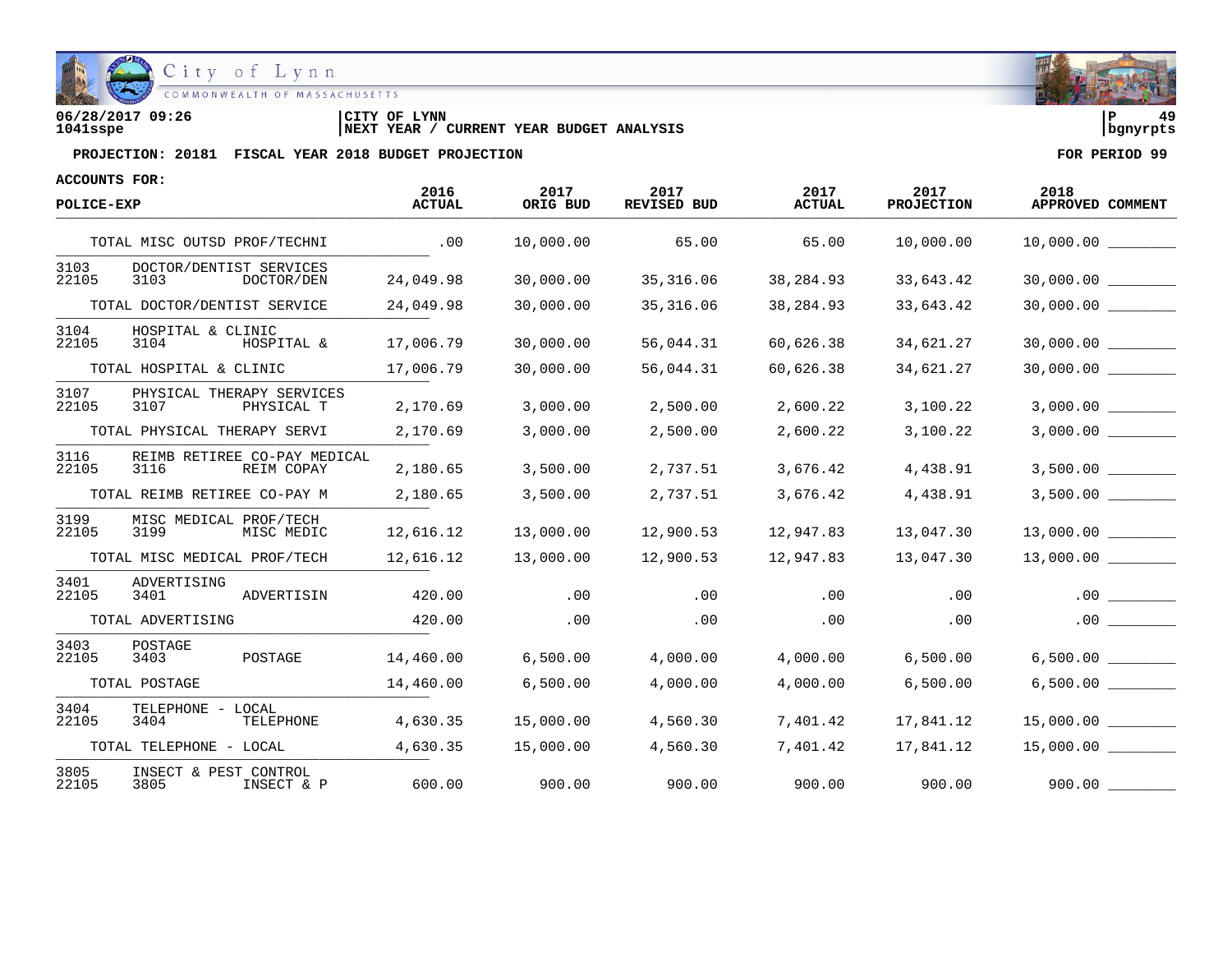

| 06/28/2017 09:26 | LYNN<br>'CITY OF                                    | l P        | 50 |
|------------------|-----------------------------------------------------|------------|----|
| 1041sspe         | YEAR BUDGET ANALYSIS<br>CURRENT<br><b>NEXT YEAR</b> | l banvrpts |    |

| <b>ACCOUNTS FOR:</b> |                                                |                       |                  |                            |                       |                           |                          |
|----------------------|------------------------------------------------|-----------------------|------------------|----------------------------|-----------------------|---------------------------|--------------------------|
| POLICE-EXP           |                                                | 2016<br><b>ACTUAL</b> | 2017<br>ORIG BUD | 2017<br><b>REVISED BUD</b> | 2017<br><b>ACTUAL</b> | 2017<br><b>PROJECTION</b> | 2018<br>APPROVED COMMENT |
|                      | TOTAL INSECT & PEST CONTROL                    | 600.00                | 900.00           | 900.00                     | 900.00                | 900.00                    | 900.00                   |
| 3807<br>22105        | PHOTOGRAPHY<br>3807<br>PHOTOGRAPH              | .00                   | 200.00           | .00                        | .00                   | 200.00                    | 200.00                   |
|                      | TOTAL PHOTOGRAPHY                              | .00                   | 200.00           | .00                        | .00                   | 200.00                    | 200.00                   |
| 3899<br>22105        | MISC CONTRACTED SERVICES<br>3899<br>MISC CONTR | 135, 147. 45          | 32,000.00        | 86,832.31                  | 93,479.79             | 38,647.48                 | 32,000.00                |
|                      | TOTAL MISC CONTRACTED SERVIC                   | 135, 147. 45          | 32,000.00        | 86,832.31                  | 93,479.79             | 38,647.48                 | 32,000.00                |
| 4102<br>22105        | GASOLINE<br>4102<br>GASOLINE                   | 138,500.00            | 190,000.00       | 114,500.00                 | 113,000.00            | 190,000.00                | .00                      |
|                      | TOTAL GASOLINE                                 | 138,500.00            | 190,000.00       | 114,500.00                 | 113,000.00            | 190,000.00                | .00                      |
| 4200<br>22105        | GENERAL OFFICE SUPPLIES<br>4200<br>GENERAL OF  | .00                   | 31,000.00        | 33,891.62                  | 33,891.62             | 31,000.00                 | 31,000.00 ________       |
|                      | TOTAL GENERAL OFFICE SUPPLIE                   | .00                   | 31,000.00        | 33,891.62                  | 33,891.62             | 31,000.00                 | 31,000.00                |
| 4299<br>22105        | MISC OFFICE SUPPLIES<br>4299<br>MISC OFFIC     | 73,888.83             | .00              | .00                        | 4,248.06              | 4,248.06                  | .00                      |
|                      | TOTAL MISC OFFICE SUPPLIES                     | 73,888.83             | .00              | .00                        | 4,248.06              | 4,248.06                  | .00                      |
| 4503<br>22105        | CLEANING<br>CLEANING<br>4503                   | 11,775.89             | 8,000.00         | 8,500.00                   | 8,724.11              | 8,224.11                  | 8,000.00                 |
|                      | TOTAL CLEANING                                 | 11,775.89             | 8,000.00         | 8,500.00                   | 8,724.11              | 8,224.11                  | 8,000.00                 |
| 4899<br>22105        | MISC VEHICLE SUPPLIES<br>4899<br>MISC VEHIC    | 76,319.89             | 35,000.00        | 52,200.15                  | 56,781.95             | 39,581.80                 | .00                      |
|                      | TOTAL MISC VEHICLE SUPPLIES                    | 76,319.89             | 35,000.00        | 52,200.15                  | 56,781.95             | 39,581.80                 | .00                      |
| 5002<br>22105        | FIRST AID SUPPLIES<br>5002<br>FIRST AID        | 3,438.91              | 2,700.00         | 3,712.16                   | 3,712.16              | 2,700.00                  | 2,700.00                 |
|                      | TOTAL FIRST AID SUPPLIES                       | 3,438.91              | 2,700.00         | 3,712.16                   | 3,712.16              | 2,700.00                  | 2,700.00                 |
| 5632<br>22105        | TRAINING<br>5632<br>TRAINING                   | 3,952.40              | 7,000.00         | 8,761.18                   | 9,352.78              | 7,591.60                  | 7,000.00                 |

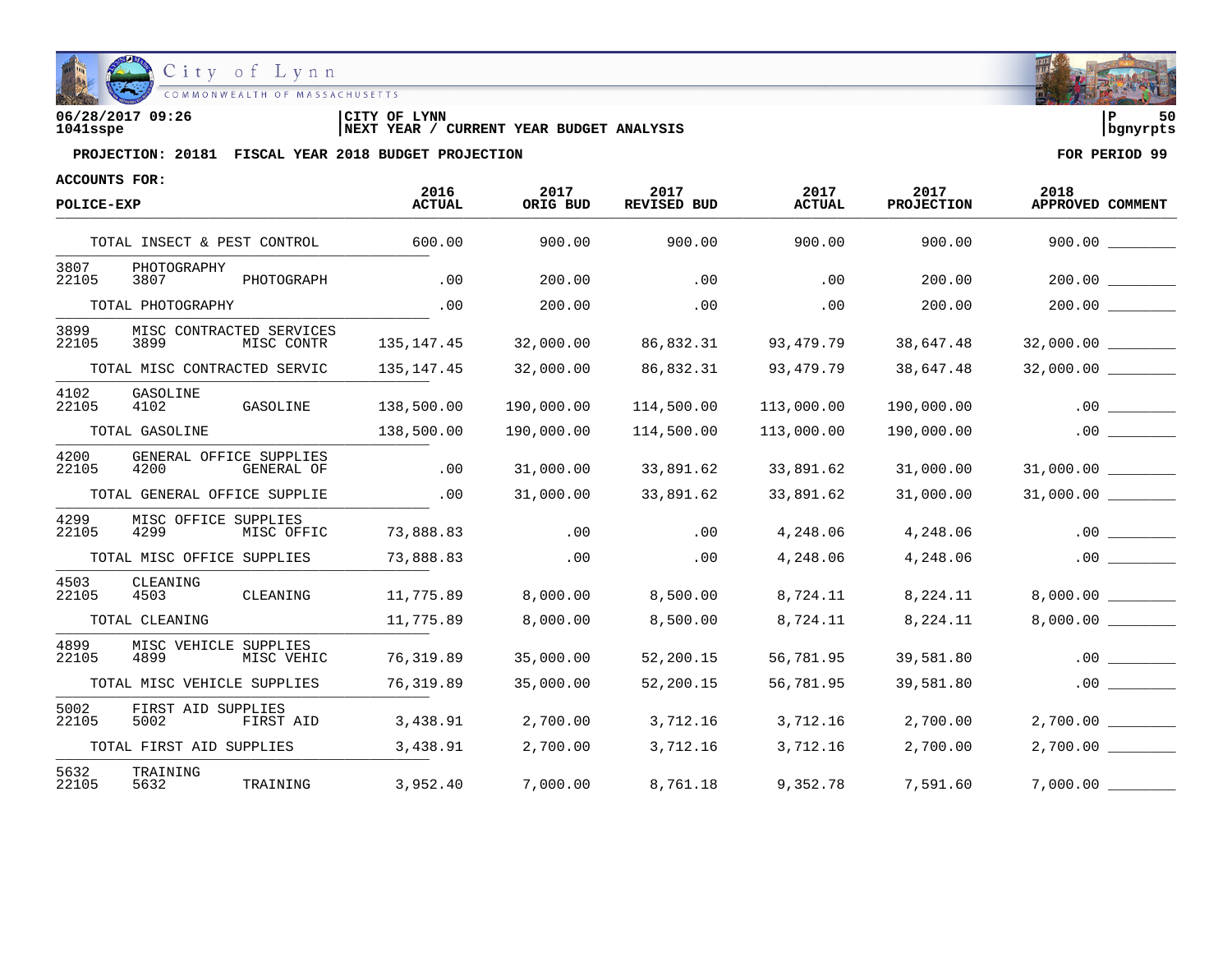

**06/28/2017 09:26 |CITY OF LYNN |P 51 1041sspe |NEXT YEAR / CURRENT YEAR BUDGET ANALYSIS |bgnyrpts**

| <b>ACCOUNTS FOR:</b> |                                                 |                       |                  |                            |                       |                           |                          |
|----------------------|-------------------------------------------------|-----------------------|------------------|----------------------------|-----------------------|---------------------------|--------------------------|
| POLICE-EXP           |                                                 | 2016<br><b>ACTUAL</b> | 2017<br>ORIG BUD | 2017<br><b>REVISED BUD</b> | 2017<br><b>ACTUAL</b> | 2017<br><b>PROJECTION</b> | 2018<br>APPROVED COMMENT |
|                      | TOTAL TRAINING                                  | 3,952.40              | 7,000.00         | 8,761.18                   | 9,352.78              | 7,591.60                  | 7,000.00                 |
| 5800<br>22105        | FEDERAL GRANTS<br>5800<br>OTHER EXPE            | 5,043.89              | 3,600.00         | 3,905.70                   | 3,905.70              | 3,600.00                  | 3,600.00                 |
|                      | TOTAL FEDERAL GRANTS                            | 5,043.89              | 3,600.00         | 3,905.70                   | 3,905.70              | 3,600.00                  | 3,600.00                 |
| 5810<br>22105        | UNIFORM & CLOTHING<br>5810<br>UNIFORM &         | 6,000.00              | 6,500.00         | 4,500.00                   | 4,644.00              | 6,644.00                  | 6,500.00                 |
|                      | TOTAL UNIFORM & CLOTHING                        | 6,000.00              | 6,500.00         | 4,500.00                   | 4,644.00              | 6,644.00                  | 6,500.00                 |
| 5812<br>22105        | AMMUNITION/TARGETS/POLICE<br>5812<br>AMMUNITION | 43,061.98             | 30,000.00        | 28, 244.42                 | 53, 231.38            | 54,986.96                 | 30,000.00                |
|                      | TOTAL AMMUNITION/TARGETS/POL                    | 43,061.98             | 30,000.00        | 28,244.42                  | 53, 231.38            | 54,986.96                 | 30,000.00                |
| 5899<br>22105        | MISC OTHER EXPENDABLE SPL<br>5899<br>MISC OTHER | 1,890.50              | 2,000.00         | 540.36                     | 540.36                | 2,000.00                  | 2,000.00                 |
|                      | TOTAL MISC OTHER EXPENDABLE                     | 1,890.50              | 2,000.00         | 540.36                     | 540.36                | 2,000.00                  | 2,000.00                 |
| 7102<br>22105        | AUTO ALLOWANCE<br>AUTO ALLOW<br>7102            | 1,950.00              | .00              | .00                        | .00                   | .00                       | .00                      |
|                      | TOTAL AUTO ALLOWANCE                            | 1,950.00              | .00              | .00                        | .00                   | .00                       | $.00$ $\qquad \qquad$    |
| 7199<br>22105        | MISC IN STATE TRAVEL<br>7199<br>MISC IN ST      | 758.40                | 1,000.00         | 1,200.00                   | 1,463.10              | 1,263.10                  | 1,000.00                 |
|                      | TOTAL MISC IN STATE TRAVEL                      | 758.40                | 1,000.00         | 1,200.00                   | 1,463.10              | 1,263.10                  | 1,000.00                 |
| 7200<br>22105        | OUT-OF-STATE TRAVEL<br>7200<br>OUT-OF-STA       | 863.00                | 2,000.00         | .00                        | .00                   | 2,000.00                  | 2,000.00                 |
|                      | TOTAL OUT-OF-STATE TRAVEL                       | 863.00                | 2,000.00         | .00                        | .00                   | 2,000.00                  | 2,000.00                 |
| 7300<br>22105        | DUES/SUBSCRIP/MEMBERSHIPS<br>7300<br>DUES/SUBSC | 200.00                | 200.00           | 200.00                     | 200.00                | 200.00                    | 200.00                   |
|                      | TOTAL DUES/SUBSCRIP/MEMBERSH                    | 200.00                | 200.00           | 200.00                     | 200.00                | 200.00                    | 200.00                   |
| 7302<br>22105        | ORG DUES<br>7302<br>ORG DUES                    | 6,941.00              | 5,500.00         | 7,502.00                   | 7,677.00              | 5,675.00                  | 5,500.00                 |

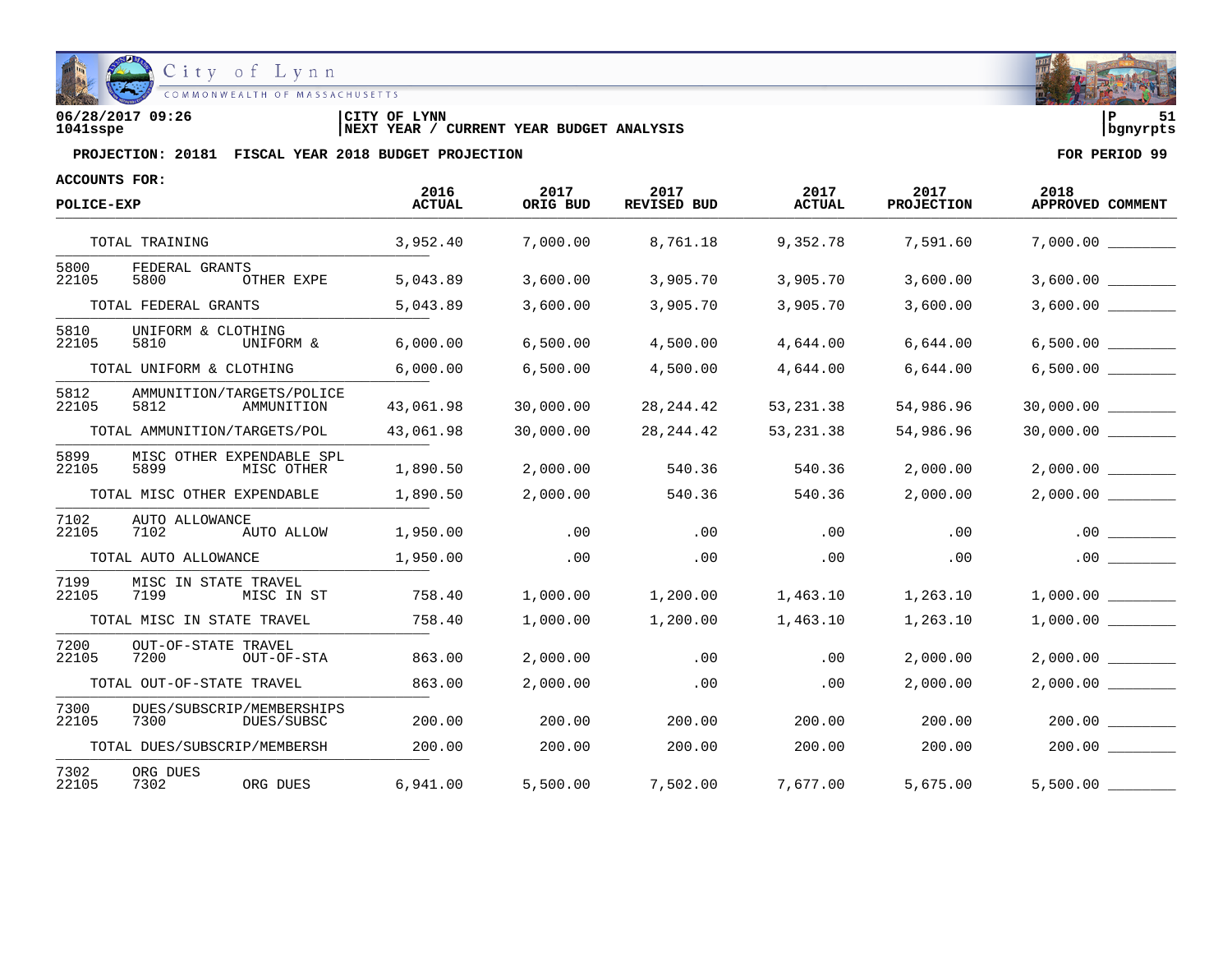

| 06/28/2017 09:26 | CITY OF LYNN                                      | ם ו      | - - |
|------------------|---------------------------------------------------|----------|-----|
| 1041sspe         | CURRENT YEAR BUDGET ANALYSIS<br><b>INEXT YEAR</b> | banvrpts |     |

| ACCOUNTS FOR:<br>POLICE-EXP |                                                  | 2016          | 2017<br>ORIG BUD | 2017<br><b>REVISED BUD</b> | 2017          | 2017<br><b>PROJECTION</b> | 2018             |
|-----------------------------|--------------------------------------------------|---------------|------------------|----------------------------|---------------|---------------------------|------------------|
|                             |                                                  | <b>ACTUAL</b> |                  |                            | <b>ACTUAL</b> |                           | APPROVED COMMENT |
|                             | TOTAL ORG DUES                                   | 6,941.00      | 5,500.00         | 7,502.00                   | 7,677.00      | 5,675.00                  | 5,500.00         |
| 7306<br>22105               | PERIODICAL SUBSCRIPTION<br>7306<br>PERIODICAL    | .00           | 150.00           | .00                        | .00           | 150.00                    |                  |
|                             | TOTAL PERIODICAL SUBSCRIPTIO                     | .00           | 150.00           | .00                        | .00           | 150.00                    | 150.00           |
| 7406<br>22105               | LIFE INSURANCE<br>7406<br>LIFE INSUR             | 8,278.20      | 8,207.00         | 8,436.96                   | 8,436.96      | 8,207.00                  | 8,207.00         |
|                             | TOTAL LIFE INSURANCE                             | 8,278.20      | 8,207.00         | 8,436.96                   | 8,436.96      | 8,207.00                  | 8,207.00         |
| 7600<br>22105               | JUDGMENTS & AWARDS<br>7600<br>JUDGMENTS          | 81,371.66     | .00              | .00                        | .00           | .00                       | .00              |
|                             | TOTAL JUDGMENTS & AWARDS                         | 81,371.66     | .00              | .00                        | .00           | .00                       | .00              |
| 7801<br>22105               | <b>AGENCY FUNDS</b><br><b>AGENCY FUN</b><br>7801 | 806.04        | 600.00           | 476.52                     | 1,147.33      | 1,270.81                  | 600.00           |
|                             | TOTAL AGENCY FUNDS                               | 806.04        | 600.00           | 476.52                     | 1,147.33      | 1,270.81                  | 600.00           |
| 7802<br>22105               | <b>OVERTIME MEALS</b><br>OVERTIME M<br>7802      | 565.00        | .00              | .00                        | .00           | .00                       | .00              |
|                             | TOTAL OVERTIME MEALS                             | 565.00        | .00              | .00                        | .00           | .00                       | .00              |
| 7899<br>22105               | OFFICER REIMBURSEMENT<br>7899<br>OFFICER RE      | 195.00        | 250.00           | .00                        | .00           | 250.00                    | 250.00           |
|                             | TOTAL OFFICER REIMBURSEMENT                      | 195.00        | 250.00           | .00                        | .00           | 250.00                    |                  |
| 8500<br>22105               | ADDITIONAL EOUIPMENT<br>8500<br>ADDITIONAL       | 190.00        | 5,000.00         | .00                        | 20, 143. 18   | 25, 143. 18               | 5,000.00         |
|                             | TOTAL ADDITIONAL EQUIPMENT                       | 190.00        | 5,000.00         | .00                        | 20, 143. 18   | 25, 143. 18               | 5,000.00         |
| 8509<br>22105               | VEHICLE LEASES<br>8509<br>VEHC LEASE             | .00           | 138,736.00       | 136,313.17                 | 272,626.34    | 275,049.17                | 138,736.00       |
|                             | TOTAL VEHICLE LEASES                             | .00           | 138,736.00       | 136,313.17                 | 272,626.34    | 275,049.17                | 138,736.00       |
| 8709<br>22105               | VEHICLES<br>8709<br>VEHICLES                     | 184,486.22    | .00              | 956.95                     | 956.95        | .00                       | .00              |

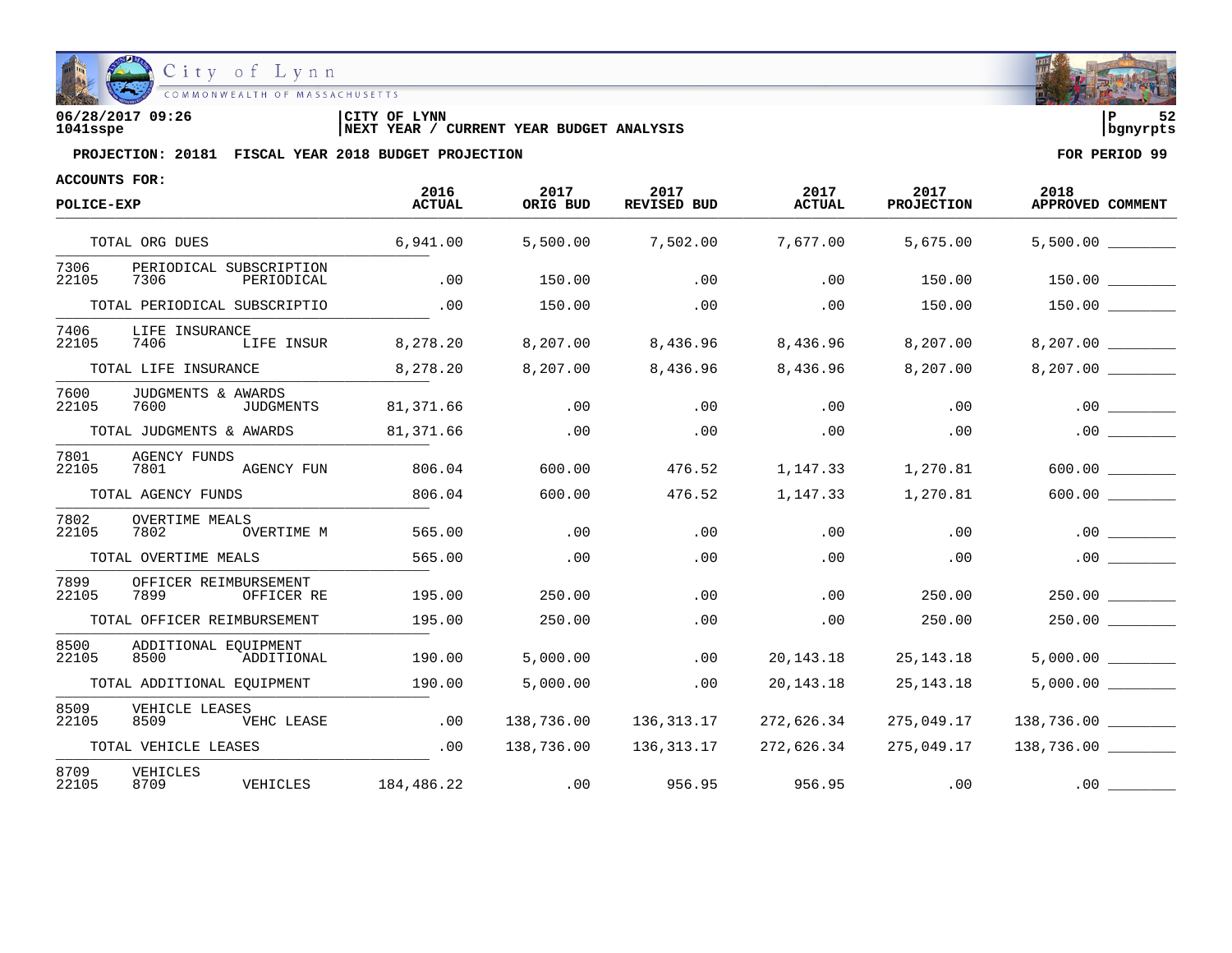

| 06/28/2017 09:26 | CITY OF LYNN                                        | l P      | $ -$ |
|------------------|-----------------------------------------------------|----------|------|
| 1041sspe         | ' CURRENT YEAR BUDGET ANALYSIS<br><b>INEXT YEAR</b> | banvrpts |      |

| ACCOUNTS FOR:<br>POLICE-EXP |                                                  |                          |                        |                     |                       |                           |                          |
|-----------------------------|--------------------------------------------------|--------------------------|------------------------|---------------------|-----------------------|---------------------------|--------------------------|
|                             |                                                  | 2016<br><b>ACTUAL</b>    | 2017<br>ORIG BUD       | 2017<br>REVISED BUD | 2017<br><b>ACTUAL</b> | 2017<br><b>PROJECTION</b> | 2018<br>APPROVED COMMENT |
|                             | TOTAL VEHICLES                                   | 184,486.22               | .00                    | 956.95              | 956.95                | .00                       | $.00 \,$                 |
| 8712<br>22105               | COMPUTER TECHNOLOGY<br>8712<br>TECHNOLOGY        | (CRUISERS)<br>1,175.00   | 2,500.00               | .00                 | .00                   | 2,500.00                  | 2,500.00                 |
|                             | TOTAL COMPUTER TECHNOLOGY (C<br>TOTAL POLICE-EXP | 1,175.00<br>1,147,711.83 | 2,500.00<br>902,023.00 | .00<br>915,990.78   | .00<br>1,151,117.23   | 2,500.00<br>1,139,363.20  | 2,500.00<br>668,023.00   |

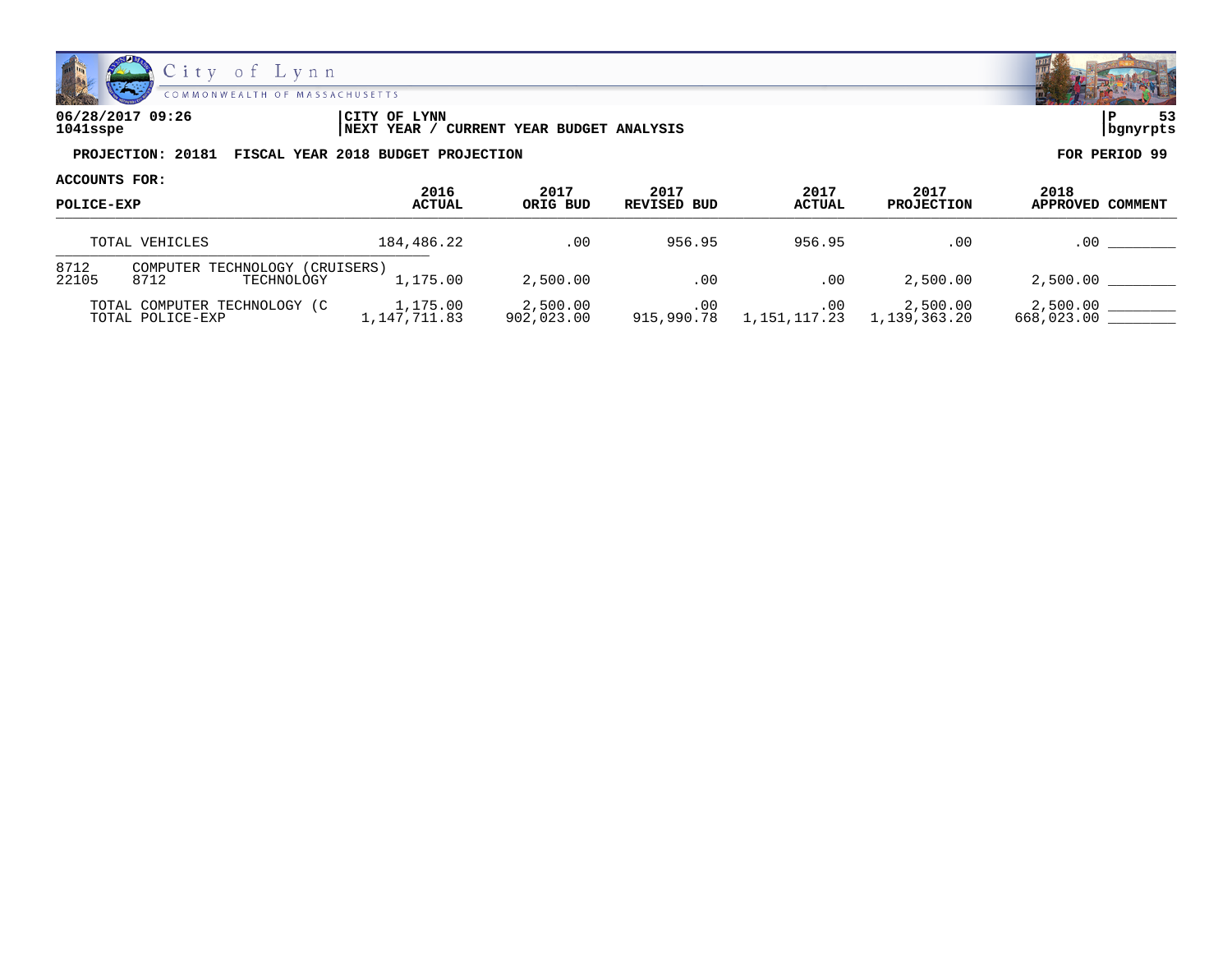

| 06/28/2017 09:26 | LYNN<br>'CITY OF                              | l P        |  |
|------------------|-----------------------------------------------|------------|--|
| 1041sspe         | YEAR BUDGET ANALYSIS<br>CURRENT<br>'NEXT YEAR | l banvrpts |  |

| <b>ACCOUNTS FOR:</b> |                                                 | 2016          |                  | 2017               |                       |                           | 2018                                                                                                                                                                                                     |
|----------------------|-------------------------------------------------|---------------|------------------|--------------------|-----------------------|---------------------------|----------------------------------------------------------------------------------------------------------------------------------------------------------------------------------------------------------|
| FIRE-PYRLL           |                                                 | <b>ACTUAL</b> | 2017<br>ORIG BUD | <b>REVISED BUD</b> | 2017<br><b>ACTUAL</b> | 2017<br><b>PROJECTION</b> | APPROVED COMMENT                                                                                                                                                                                         |
|                      |                                                 |               |                  |                    |                       |                           |                                                                                                                                                                                                          |
| 0700<br>22404        | SICK TIME BUY BACK/RETIRE<br>0700<br>SICK LEAVE | 28,038.56     | .00              | 27,773.08          | 27,773.08             | .00                       | .00                                                                                                                                                                                                      |
|                      | TOTAL SICK TIME BUY BACK/RET                    | 28,038.56     | .00              | 27,773.08          | 27,773.08             | .00                       | .00                                                                                                                                                                                                      |
| 0701<br>22404        | ANNUAL SICK BUY BACK<br>0701<br>ANNUAL SIC      | 13,537.42     | 200,900.00       | 227,718.05         | 227,718.05            | 200,900.00                |                                                                                                                                                                                                          |
|                      | TOTAL ANNUAL SICK BUY BACK                      | 13,537.42     | 200,900.00       | 227,718.05         | 227,718.05            | 200,900.00                |                                                                                                                                                                                                          |
| 0702<br>22404        | ANNUAL PERSONAL BUY BACK<br>0702<br>PERSNL BB   | 71,129.18     | 86,400.00        | 69,520.13          | 69,520.13             | 86,400.00                 | 76,285.00                                                                                                                                                                                                |
|                      | TOTAL ANNUAL PERSONAL BUY BA                    | 71,129.18     | 86,400.00        | 69,520.13          | 69,520.13             | 86,400.00                 | 76,285.00                                                                                                                                                                                                |
| 0800<br>22404        | LONGEVITY<br>0800<br>LONGEVITY                  | 888,090.20    | 853,700.00       | 955,930.33         | 955,930.33            | 853,700.00                | 912,307.00                                                                                                                                                                                               |
|                      | TOTAL LONGEVITY                                 | 888,090.20    | 853,700.00       | 955,930.33         | 955,930.33            | 853,700.00                |                                                                                                                                                                                                          |
| 0900<br>22404        | OVERTIME<br>0900<br>OVERTIME                    | 1,199,427.39  | 628,300.00       | 1,248,436.31       | 1,213,420.51          | 628,300.00                |                                                                                                                                                                                                          |
|                      | TOTAL OVERTIME                                  | 1,199,427.39  | 628,300.00       | 1,248,436.31       | 1,213,420.51          | 628,300.00                |                                                                                                                                                                                                          |
| 1000<br>22404        | PAYROLL SALARIES<br>1000<br>PAYROLL SA          |               |                  |                    |                       |                           | 13,927,279.77 14,741,028.00 15,540,186.02 15,509,224.24 14,767,028.00 14,774,316.00                                                                                                                      |
|                      | TOTAL PAYROLL SALARIES                          |               |                  |                    |                       |                           | $13,927,279.77 \quad 14,741,028.00 \quad 15,540,186.02 \quad 15,509,224.24 \quad 14,767,028.00 \quad 14,774,316.00 \quad \underbrace{\qquad \qquad }_{\qquad \qquad }_{\qquad \qquad }_{\qquad \qquad }$ |
| 1113<br>22404        | STIPENDS<br>1113<br>CAR ALLOW                   | 1,950.00      | 3,900.00         | 3,900.00           | 3,900.00              | 7,800.00                  | 7,800.00                                                                                                                                                                                                 |
|                      | TOTAL STIPENDS                                  | 1,950.00      | 3,900.00         | 3,900.00           | 3,900.00              | 7,800.00                  | $7,800.00$ _________                                                                                                                                                                                     |
| 1907<br>22404        | UNIFORM MAINT. ALLOWANCE<br>1907<br>UNIFORM MA  | .00           | 95,000.00        | 88,000.00          | 88,000.00             | 95,000.00                 | 84,500.00                                                                                                                                                                                                |
|                      | TOTAL UNIFORM MAINT. ALLOWAN                    | .00           | 95,000.00        | 88,000.00          | 88,000.00             | 95,000.00                 | 84,500.00                                                                                                                                                                                                |
| 1908<br>22404        | MEAL ALLOWANCE<br>1908<br>MEAL ALLOW            | 690.00        | 3,000.00         | 2,160.00           | 2,070.00              | 3,000.00                  |                                                                                                                                                                                                          |

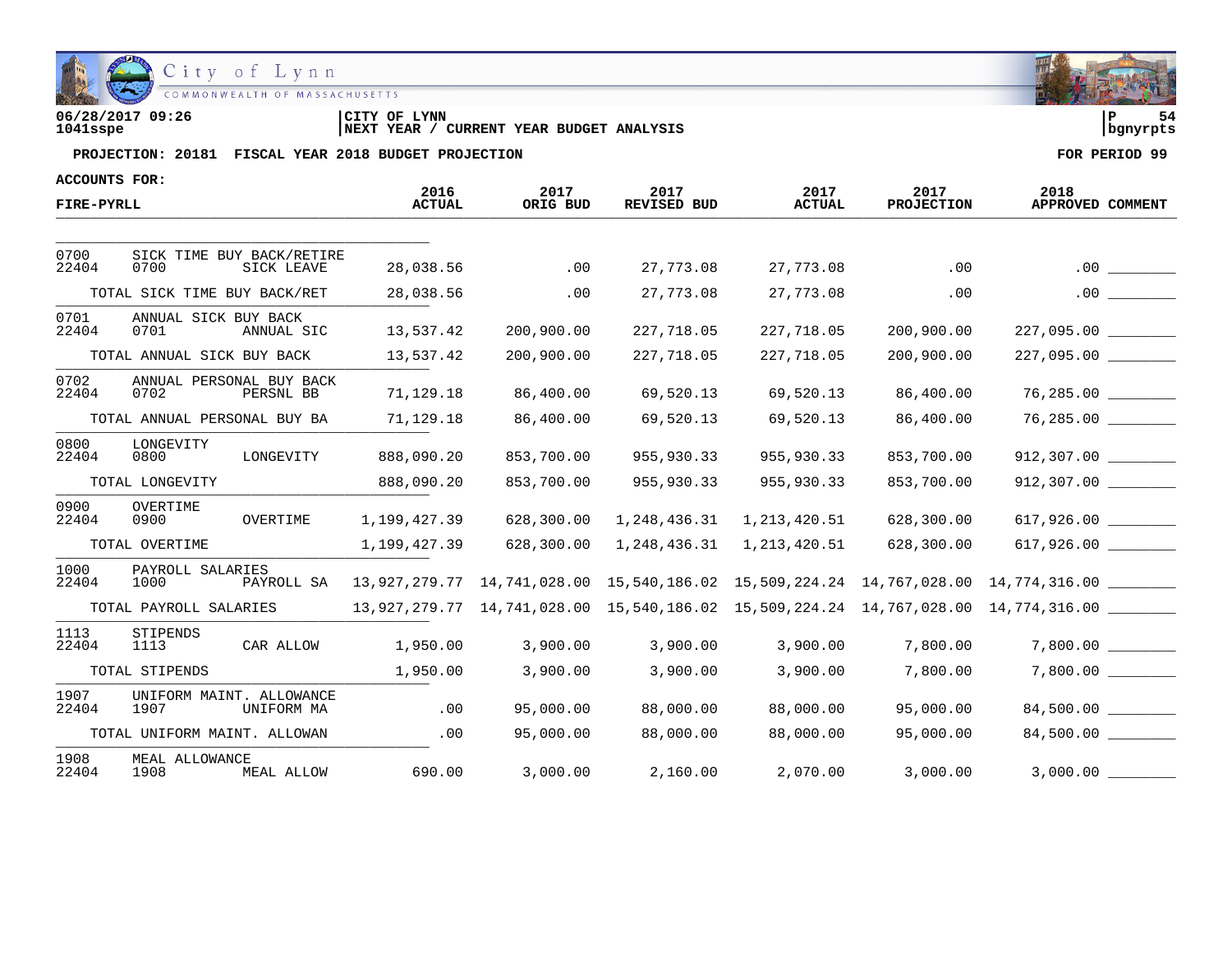



| 06/28/2017 09:26 | CITY OF LYNN                                         | 55            |
|------------------|------------------------------------------------------|---------------|
| 1041sspe         | NEXT YEAR / CURRENT YEAR BUDGET ANALYSIS             | bgnyrpts      |
|                  | PROJECTION: 20181 FISCAL YEAR 2018 BUDGET PROJECTION | FOR PERIOD 99 |

|               | 2017<br>ORIG BUD | 2017<br>REVISED BUD |               | 2017<br><b>PROJECTION</b> |                                                                           |
|---------------|------------------|---------------------|---------------|---------------------------|---------------------------------------------------------------------------|
| <b>ACTUAL</b> |                  |                     | <b>ACTUAL</b> |                           | 2018<br><b>APPROVED</b><br>COMMENT                                        |
|               |                  |                     |               |                           |                                                                           |
|               |                  |                     |               |                           | 3,000.00                                                                  |
|               | 2016<br>690.00   | 3,000.00            | 2,160.00      | 2017<br>2,070.00          | 3,000.00<br>16,612,228.00<br>16,642,128.00 16,703,229.00<br>16.130.142.52 |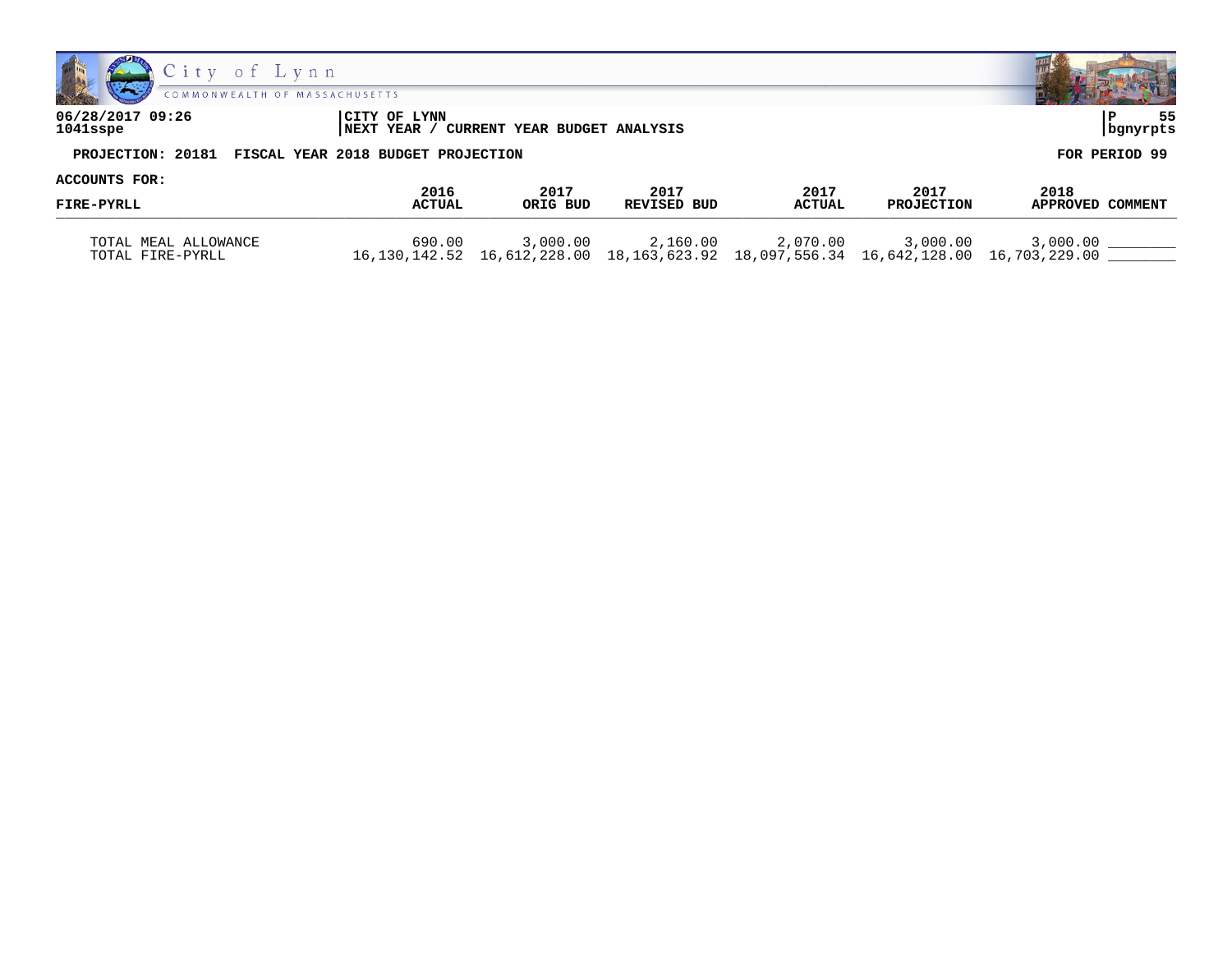

| 06/28/2017 09:26 | 'CITY OF<br><b>LYNN</b>                           | l P        | - - |
|------------------|---------------------------------------------------|------------|-----|
| 1041sspe         | CURRENT YEAR BUDGET ANALYSIS<br><b>INEXT YEAR</b> | l banvrpts |     |

| ACCOUNTS FOR: |                                                       |                       |                  |                            |                       |                           | 2018                  |
|---------------|-------------------------------------------------------|-----------------------|------------------|----------------------------|-----------------------|---------------------------|-----------------------|
| FIRE-EXP      |                                                       | 2016<br><b>ACTUAL</b> | 2017<br>ORIG BUD | 2017<br><b>REVISED BUD</b> | 2017<br><b>ACTUAL</b> | 2017<br><b>PROJECTION</b> | APPROVED COMMENT      |
|               |                                                       |                       |                  |                            |                       |                           |                       |
| 1902<br>22405 | IN SERVICE TRAINING<br>1902<br>IN SERVICE             | 16,034.06             | 12,000.00        | 16,460.07                  | 17,468.52             | 13,067.32                 |                       |
|               | TOTAL IN SERVICE TRAINING                             | 16,034.06             | 12,000.00        | 16,460.07                  | 17,468.52             | 13,067.32                 |                       |
| 1905<br>22405 | UNIFORM ALLOWANCE<br>1905<br>UNIFORM AL               | 92,387.50             | 100,000.00       | 91,175.20                  | 91,115.00             | 100,000.00                |                       |
|               | TOTAL UNIFORM ALLOWANCE                               | 92,387.50             | 100,000.00       | 91,175.20                  | 91,115.00             | 100,000.00                | 81,300.00             |
| 1907<br>22405 | UNIFORM MAINT. ALLOWANCE<br>1907<br>UNIFORM MA        | 91,000.00             | .00              | .00                        | .00                   | .00                       | .00                   |
|               | TOTAL UNIFORM MAINT. ALLOWAN                          | 91,000.00             | .00              | .00                        | .00                   | .00                       | $.00$ $\qquad \qquad$ |
| 2400<br>22405 | GEN REPAIR/MAINT OUTSIDE<br>2400<br><b>GEN REPAIR</b> | 4,398.42              | 5,000.00         | 3,000.00                   | 3,732.96              | 5,844.23                  | 5,000.00              |
|               | TOTAL GEN REPAIR/MAINT OUTSI                          | 4,398.42              | 5,000.00         | 3,000.00                   | 3,732.96              | 5,844.23                  |                       |
| 2402<br>22405 | BUILDING R&M<br>2402<br>BUILDING R                    | 12,312.06             | 16,000.00        | 18,000.00                  | 23, 259. 25           | 21, 259. 25               | $15,000.00$ _________ |
|               | TOTAL BUILDING R&M                                    | 12,312.06             | 16,000.00        | 18,000.00                  | 23, 259. 25           | 21,259.25                 |                       |
| 2405<br>22405 | HVAC REPAIR & MAINT.<br>2405<br>HVAC REPAI            | 6,168.00              | 6,000.00         | 5,000.00                   | 8,332.00              | 9,332.00                  | 5,000.00              |
|               | TOTAL HVAC REPAIR & MAINT.                            | 6,168.00              | 6,000.00         | 5,000.00                   | 8,332.00              | 9,332.00                  | 5,000.00              |
| 2409<br>22405 | VEHICLES R&M<br>2409<br>VEHICLES R                    | 70,450.35             | 50,000.00        | 55,458.25                  | 154,856.06            | 173,134.68                | .00                   |
|               | TOTAL VEHICLES R&M                                    | 70,450.35             | 50,000.00        | 55,458.25                  | 154,856.06            | 173, 134.68               | .00                   |
| 2600<br>22405 | OUTSIDE SVS R&M/OTHER<br>2600<br>OUTSIDE SV           | 28, 147. 48           | 30,000.00        | 63,665.45                  | 65,316.67             | 32,081.44                 |                       |
|               | TOTAL OUTSIDE SVS R&M/OTHER                           | 28, 147. 48           | 30,000.00        | 63,665.45                  | 65,316.67             | 32,081.44                 |                       |
| 2704<br>22405 | COMPUTER EOUIP RENT/LEASE<br>2704<br>COMPUTER E       | 1,780.50              | .00              | .00                        | .00                   | .00                       | .00                   |

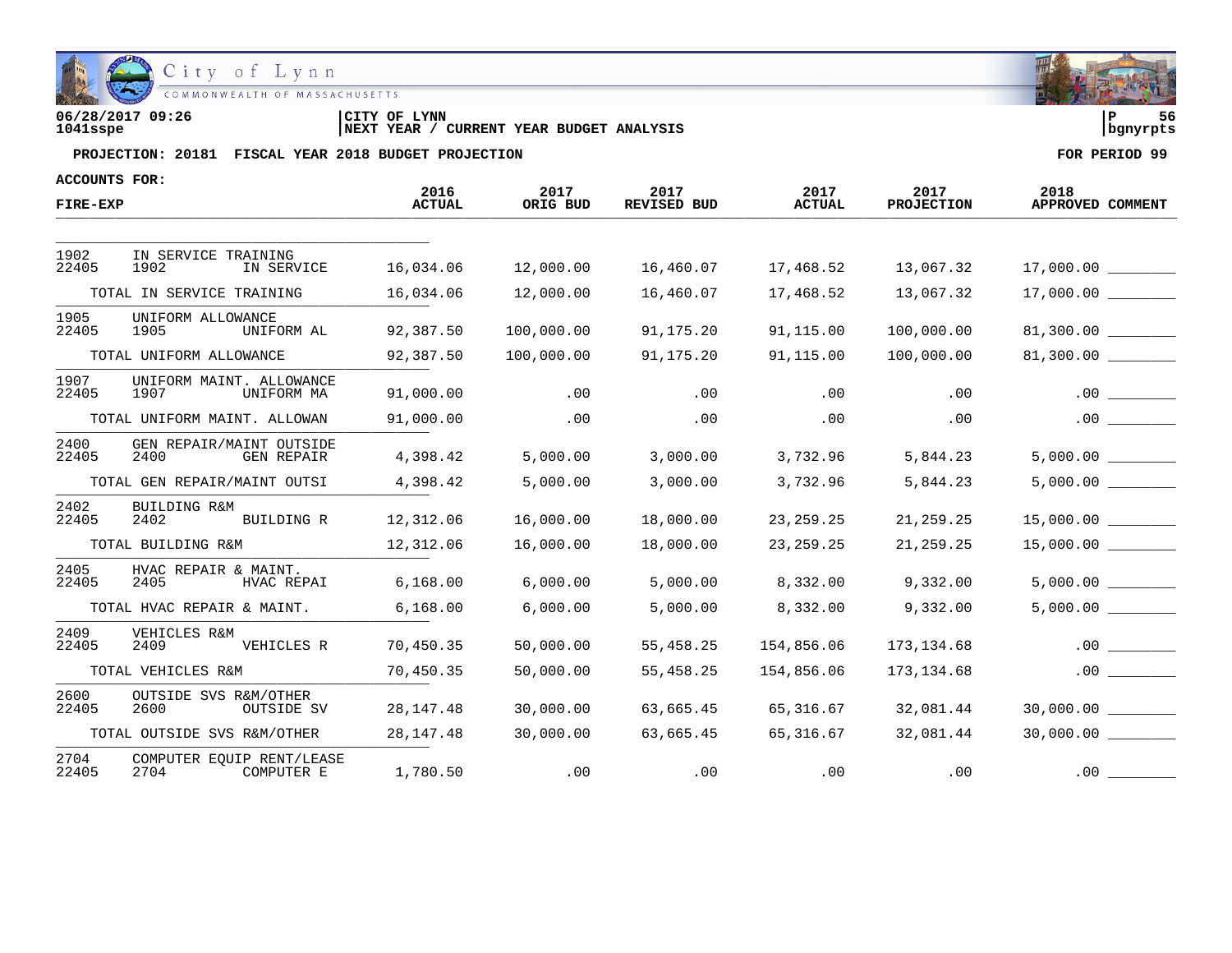

| 06/28/2017 09:26 | CITY OF LYNN                                      | l P      | -- |
|------------------|---------------------------------------------------|----------|----|
| 1041sspe         | CURRENT YEAR BUDGET ANALYSIS<br><b>INEXT YEAR</b> | banvrpts |    |

| ACCOUNTS FOR: |                                                    | 2016          | 2017      | 2017               | 2017          | 2017              | 2018             |
|---------------|----------------------------------------------------|---------------|-----------|--------------------|---------------|-------------------|------------------|
| FIRE-EXP      |                                                    | <b>ACTUAL</b> | ORIG BUD  | <b>REVISED BUD</b> | <b>ACTUAL</b> | <b>PROJECTION</b> | APPROVED COMMENT |
|               | TOTAL COMPUTER EQUIP RENT/LE                       | 1,780.50      | .00       | .00                | .00           | .00               | .00              |
| 2707<br>22405 | COMMUNICA. EOUIP RENT/LSE<br>2707<br>COMMUNICA.    | 2,806.00      | 5,000.00  | 3,376.30           | 3,526.30      | 5,150.00          |                  |
|               | TOTAL COMMUNICA.EOUIP RENT/L                       | 2,806.00      | 5,000.00  | 3,376.30           | 3,526.30      | 5,150.00          |                  |
| 3003<br>22405 | LEGAL SERVICES<br>3003<br>LEGAL SERV               | .00           | .00       | 275.00             | 275.00        | .00               | .00              |
|               | TOTAL LEGAL SERVICES                               | .00           | .00       | 275.00             | 275.00        | .00               | .00              |
| 3102<br>22405 | EMPLOYEE PHYSICALS<br>3102<br>EMPLOYEE P           | 540.00        | 2,500.00  | .00                | 260.00        | 2,760.00          | 2,000.00         |
|               | TOTAL EMPLOYEE PHYSICALS                           | 540.00        | 2,500.00  | .00                | 260.00        | 2,760.00          |                  |
| 3103<br>22405 | DOCTOR/DENTIST SERVICES<br>3103<br>DOCTOR/DEN      | 85,509.30     | 50,000.00 | 25,000.00          | 17,742.11     | 61,000.17         | 20,000.00        |
|               | TOTAL DOCTOR/DENTIST SERVICE                       | 85,509.30     | 50,000.00 | 25,000.00          | 17,742.11     | 61,000.17         |                  |
| 3104<br>22405 | HOSPITAL & CLINIC<br>3104<br>HOSPITAL &            | 77,489.67     | 75,000.00 | 79,552.62          | 92,220.41     | 106,503.82        | 75,000.00        |
|               | TOTAL HOSPITAL & CLINIC                            | 77,489.67     | 75,000.00 | 79,552.62          | 92,220.41     | 106,503.82        |                  |
| 3105<br>22405 | PHARMACY<br>PHARMACY<br>3105                       | 314.84        | 1,500.00  | 1,500.00           | 1,685.16      | 1,685.16          |                  |
|               | TOTAL PHARMACY                                     | 314.84        | 1,500.00  | 1,500.00           | 1,685.16      | 1,685.16          | 1,500.00         |
| 3107<br>22405 | PHYSICAL THERAPY SERVICES<br>3107<br>PHYSICAL T    | 8,973.66      | 25,000.00 | 42,000.00          | 34, 253.57    | 26,553.57         | 25,000.00        |
|               | TOTAL PHYSICAL THERAPY SERVI                       | 8,973.66      | 25,000.00 | 42,000.00          | 34, 253.57    | 26,553.57         | 25,000.00        |
| 3115<br>22405 | REIMB MED/POLICE & FIRE<br>3115<br>REIMB MED/      | 639.63        | 1,000.00  | 1,000.00           | 358.17        | 1,040.00          | 1,000.00         |
|               | TOTAL REIMB MED/POLICE & FIR                       | 639.63        | 1,000.00  | 1,000.00           | 358.17        | 1,040.00          | 1,000.00         |
| 3116<br>22405 | REIMB RETIREE CO-PAY MEDICAL<br>3116<br>REIM RETIR | 6,600.00      | 7,000.00  | 10,000.00          | 13,497.19     | 11,737.19         |                  |

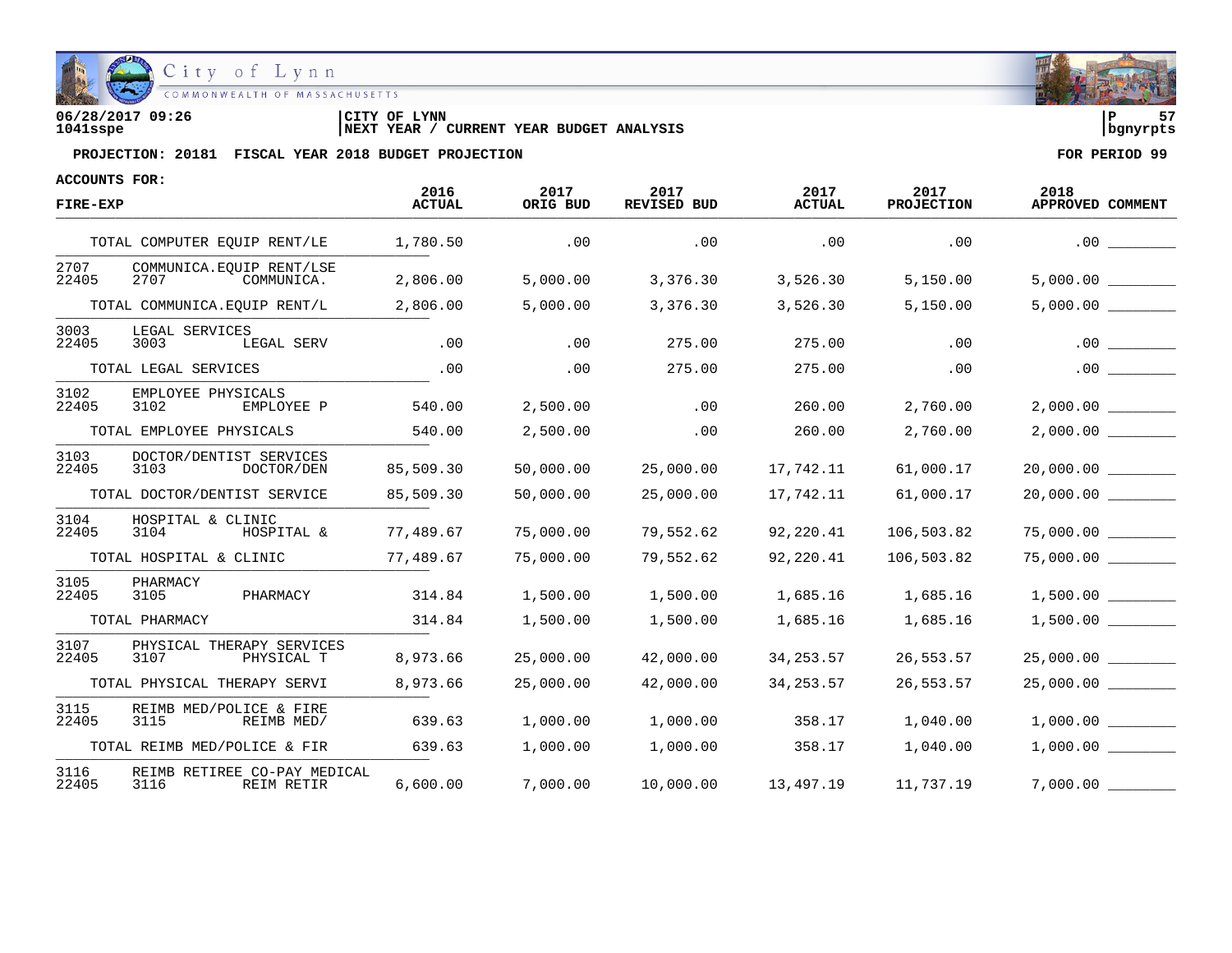

| 06/28/2017 09:26 | CITY OF LYNN                                      | 58<br>l P  |  |
|------------------|---------------------------------------------------|------------|--|
| 1041sspe         | CURRENT YEAR BUDGET ANALYSIS<br><b>INEXT YEAR</b> | l banvrpts |  |

| <b>ACCOUNTS FOR:</b> |                                               |                       |                  |                            |                       |                    |                          |
|----------------------|-----------------------------------------------|-----------------------|------------------|----------------------------|-----------------------|--------------------|--------------------------|
| FIRE-EXP             |                                               | 2016<br><b>ACTUAL</b> | 2017<br>ORIG BUD | 2017<br><b>REVISED BUD</b> | 2017<br><b>ACTUAL</b> | 2017<br>PROJECTION | 2018<br>APPROVED COMMENT |
|                      | TOTAL REIMB RETIREE CO-PAY M                  | 6,600.00              | 7,000.00         | 10,000.00                  | 13,497.19             | 11,737.19          |                          |
| 3117<br>22405        | EMPLOYEE ASSISTANCE PROGRAM<br>3117<br>EAP    | 4,750.00              | 5,000.00         | 5,000.00                   | 5,000.00              | 5,000.00           | 5,500.00                 |
|                      | TOTAL EMPLOYEE ASSISTANCE PR                  | 4,750.00              | 5,000.00         | 5,000.00                   | 5,000.00              | 5,000.00           | $5,500.00$ ________      |
| 3200<br>22405        | OUTSIDE-TUITION<br>3200<br>OUTSIDE-TU         | 163, 107. 73          | 150,000.00       | 107,528.84                 | 100,645.89            | 150,000.00         |                          |
|                      | TOTAL OUTSIDE-TUITION                         | 163,107.73            | 150,000.00       | 107,528.84                 | 100,645.89            | 150,000.00         |                          |
| 3400<br>22405        | ADVERTISING<br>3400<br>OUTSIDE-CO             | 360.19                | 500.00           | 500.00                     | 639.81                | 639.81             |                          |
|                      | TOTAL ADVERTISING                             | 360.19                | 500.00           | 500.00                     | 639.81                | 639.81             |                          |
| 3405<br>22405        | PRINTING & REPRODUCTION<br>3405<br>TRANSPO/RA | 35,392.53             | 32,000.00        | 33,000.00                  | 38,109.35             | 37,109.35          | 30,000.00                |
|                      | TOTAL PRINTING & REPRODUCTIO                  | 35,392.53             | 32,000.00        | 33,000.00                  | 38,109.35             | 37,109.35          | 30,000.00 _________      |
| 3409<br>22405        | 911 & RADIO IMPROVEMENTS<br>3409<br>COMMI     | 624.38                | 3,000.00         | .00                        | 2,460.50              | 5,460.50           | 3,000.00                 |
|                      | TOTAL 911 & RADIO IMPROVEMEN                  | 624.38                | 3,000.00         | .00                        | 2,460.50              | 5,460.50           | 3,000.00                 |
| 3411<br>22405        | COMPUTER SOFTWARE<br>3411<br>COMSOFTWAR       | 10,638.56             | 12,000.00        | 12,849.80                  | 13,191.80             | 12,342.00          | 15,700.00                |
|                      | TOTAL COMPUTER SOFTWARE                       | 10,638.56             | 12,000.00        | 12,849.80                  | 13,191.80             | 12,342.00          | 15,700.00                |
| 4101<br>22405        | DIESEL FUEL<br>4101<br>DIESEL FUE             | 50,000.00             | 54,000.00        | 52,000.00                  | 50,000.00             | 54,000.00          | .00                      |
|                      | TOTAL DIESEL FUEL                             | 50,000.00             | 54,000.00        | 52,000.00                  | 50,000.00             | 54,000.00          | .00                      |
| 4102<br>22405        | <b>GASOLINE</b><br>4102<br>GASOLINE           | 12,000.00             | 14,400.00        | 14,400.00                  | 12,000.00             | 14,400.00          | . 00                     |
|                      | TOTAL GASOLINE                                | 12,000.00             | 14,400.00        | 14,400.00                  | 12,000.00             | 14,400.00          | .00                      |
| 4200<br>22405        | GENERAL OFFICE SUPPLIES<br>4200<br>GENERAL OF | 16,681.67             | 17,000.00        | 13,462.60                  | 16,523.88             | 20,099.76          | 15,000.00 _____          |

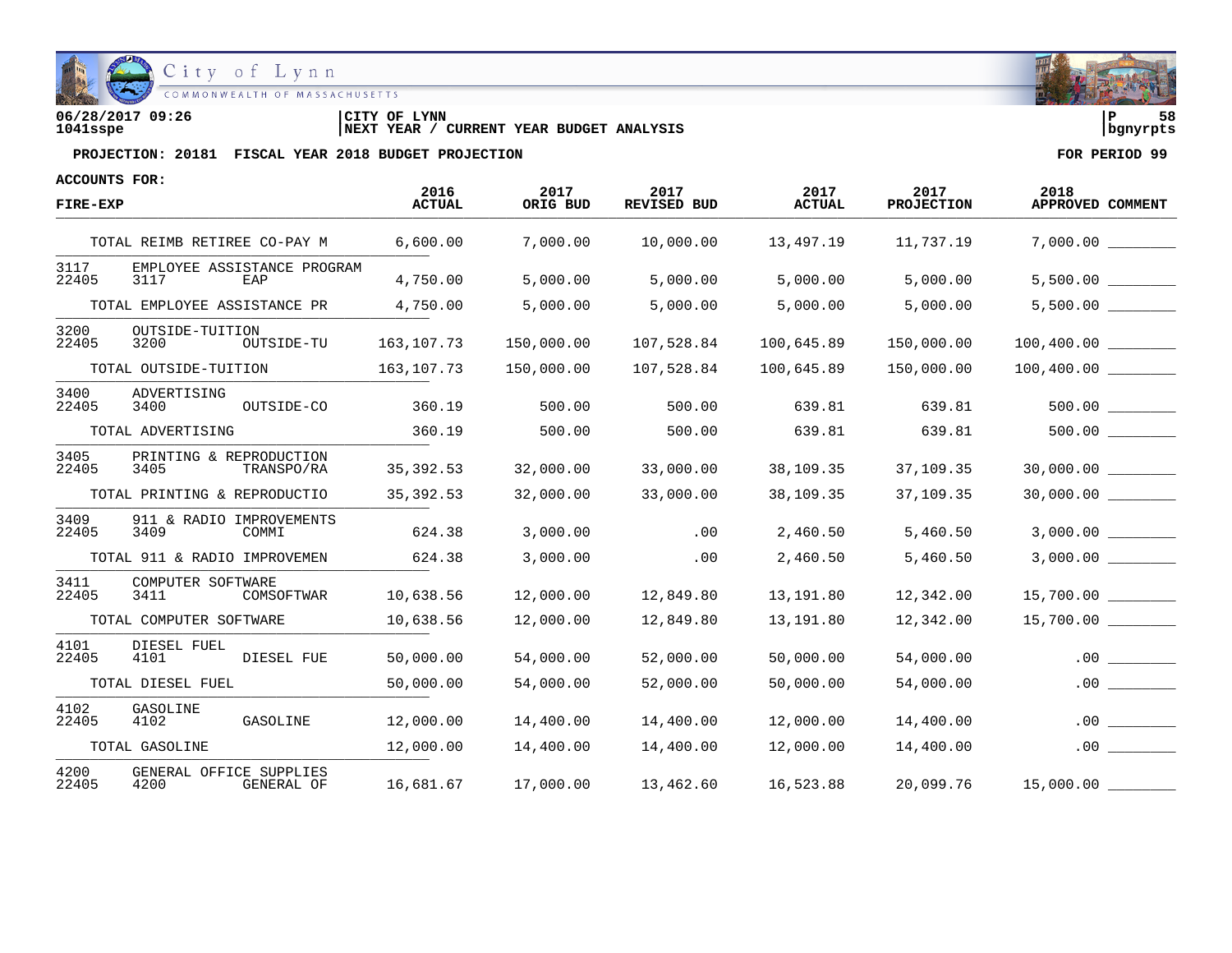

**06/28/2017 09:26 |CITY OF LYNN |P 59 1041sspe |NEXT YEAR / CURRENT YEAR BUDGET ANALYSIS |bgnyrpts**

| ACCOUNTS FOR: |                                                      | 2016          | 2017      | 2017        | 2017          | 2017              | 2018                 |
|---------------|------------------------------------------------------|---------------|-----------|-------------|---------------|-------------------|----------------------|
| FIRE-EXP      |                                                      | <b>ACTUAL</b> | ORIG BUD  | REVISED BUD | <b>ACTUAL</b> | <b>PROJECTION</b> | APPROVED COMMENT     |
|               | TOTAL GENERAL OFFICE SUPPLIE                         | 16,681.67     | 17,000.00 | 13,462.60   | 16,523.88     | 20,099.76         | 15,000.00            |
| 4204<br>22405 | PRINTING SERVICES<br>4204<br>PRINTING S              | 323.25        | 500.00    | 890.00      | 889.76        | 500.00            |                      |
|               | TOTAL PRINTING SERVICES                              | 323.25        | 500.00    | 890.00      | 889.76        | 500.00            | 1,000.00             |
| 4500<br>22405 | CUSTD & HSEKPPNG SUPPLIES<br>4500<br>CUSTD & HS      | 17,393.95     | 14,000.00 | 15,500.00   | 16,593.71     | 15,128.76         | 14,000.00            |
|               | TOTAL CUSTD & HSEKPPNG SUPPL                         | 17,393.95     | 14,000.00 | 15,500.00   | 16,593.71     | 15,128.76         | 14,000.00            |
| 4800<br>22405 | VEHICULAR SUPPLIES<br>4800<br>VEHICULAR              | 60,146.66     | 65,000.00 | 65,000.00   | 80,862.61     | 86,242.01         | .00                  |
|               | TOTAL VEHICULAR SUPPLIES                             | 60,146.66     | 65,000.00 | 65,000.00   | 80,862.61     | 86,242.01         | .00                  |
| 5000<br>22405 | MEDICAL & SURGICAL SUPP.<br>5000<br>MEDICAL &        | 64,769.62     | 55,000.00 | 66,035.25   | 66,250.75     | 55,983.32         | 65,000.00            |
|               | TOTAL MEDICAL & SURGICAL SUP                         | 64,769.62     | 55,000.00 | 66,035.25   | 66,250.75     | 55,983.32         | 65,000.00            |
| 5003<br>22405 | OUTSIDE PROF/AMBULANCE BILLING<br>5003<br>$0/S$ PROF | 31,939.46     | 34,000.00 | 34,000.00   | 39,413.05     | 39, 413.05        | 38,000.00            |
|               | TOTAL OUTSIDE PROF/AMBULANCE                         | 31,939.46     | 34,000.00 | 34,000.00   | 39,413.05     | 39, 413.05        | 38,000.00 __________ |
| 5800<br>22405 | FEDERAL GRANTS<br>5800<br>OTHER EXPE                 | 2,625.61      | 1,500.00  | 1,500.00    | 1,935.25      | 1,935.25          |                      |
|               | TOTAL FEDERAL GRANTS                                 | 2,625.61      | 1,500.00  | 1,500.00    | 1,935.25      | 1,935.25          | 1,500.00             |
| 5804<br>22405 | FIREFIGHTING SUPPLIES<br>5804<br>FIRE SUPPL          | 53,425.05     | 50,000.00 | 57,500.00   | 66,724.59     | 60,538.47         | 53,500.00            |
|               | TOTAL FIREFIGHTING SUPPLIES                          | 53,425.05     | 50,000.00 | 57,500.00   | 66,724.59     | 60,538.47         | 53,500.00            |
| 5810<br>22405 | UNIFORM & CLOTHING<br>5810<br>PERSONAL               | 9,933.75      | 20,000.00 | 12,500.00   | 12,566.25     | 20,066.25         | 13,000.00            |
|               | TOTAL UNIFORM & CLOTHING                             | 9,933.75      | 20,000.00 | 12,500.00   | 12,566.25     | 20,066.25         | 13,000.00            |
| 6900<br>22405 | INTERGOVERNMENTAL<br>INTERGOVER<br>6900              | 4,500.00      | 5,000.00  | 5,000.00    | 4,500.00      | 5,000.00          | 5,000.00             |

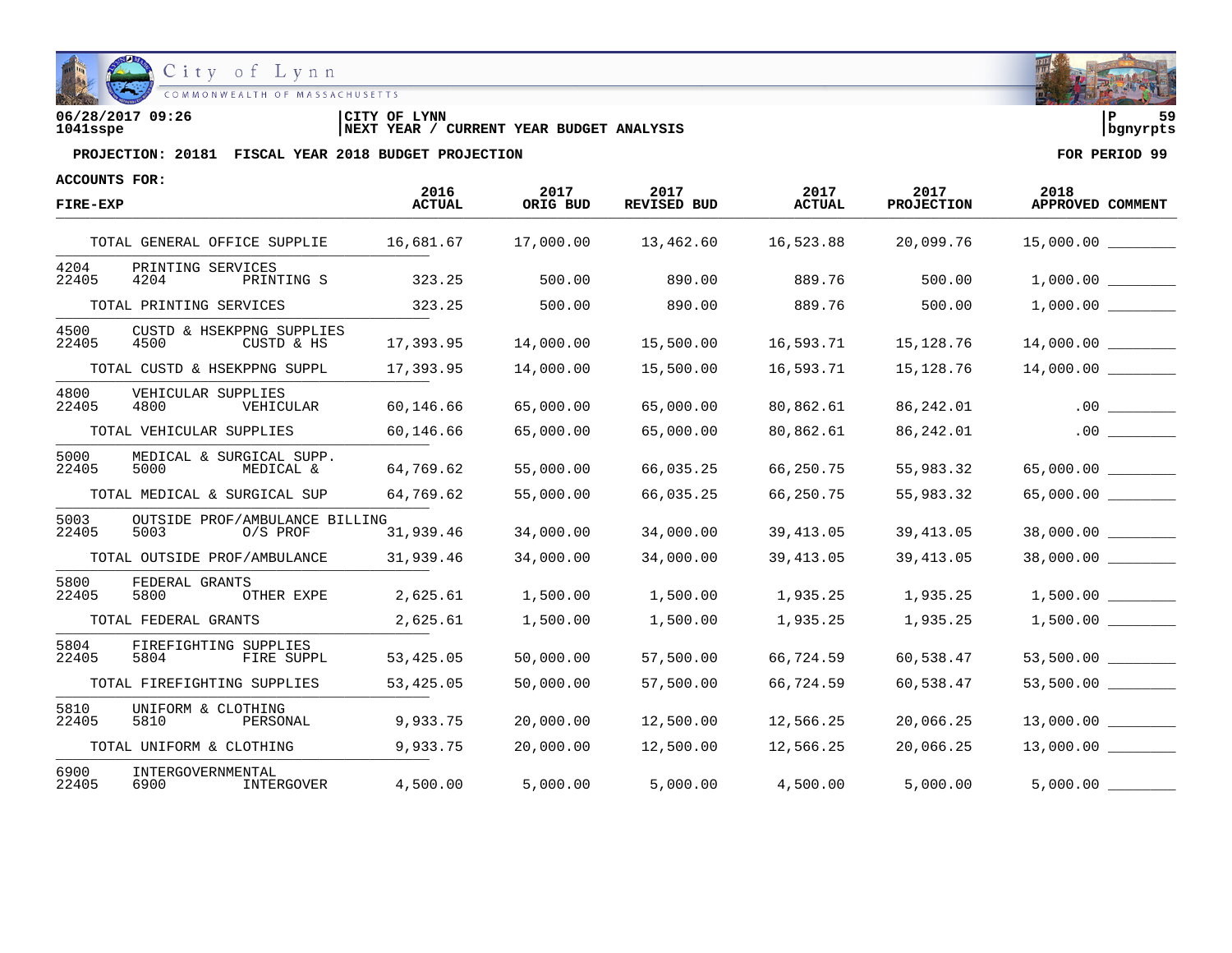

**06/28/2017 09:26 |CITY OF LYNN |P 60 1041sspe |NEXT YEAR / CURRENT YEAR BUDGET ANALYSIS |bgnyrpts**

| ACCOUNTS FOR: |                                                 | 2016          | 2017       | 2017               | 2017          | 2017              | 2018             |
|---------------|-------------------------------------------------|---------------|------------|--------------------|---------------|-------------------|------------------|
| FIRE-EXP      |                                                 | <b>ACTUAL</b> | ORIG BUD   | <b>REVISED BUD</b> | <b>ACTUAL</b> | <b>PROJECTION</b> | APPROVED COMMENT |
|               | TOTAL INTERGOVERNMENTAL                         | 4,500.00      | 5,000.00   | 5,000.00           | 4,500.00      | 5,000.00          | 5,000.00         |
| 7100<br>22405 | IN-STATE TRAVEL<br>7100<br>IN-STATE T           | 967.05        | 1,000.00   | 1,000.00           | 1,182.15      | 1,182.15          | 1,000.00         |
|               | TOTAL IN-STATE TRAVEL                           | 967.05        | 1,000.00   | 1,000.00           | 1,182.15      | 1,182.15          | 1,000.00         |
| 7102<br>22405 | AUTO ALLOWANCE<br>7102<br>AUTO ALLOW            | 1,950.00      | .00        | .00                | .00           | .00               | .00              |
|               | TOTAL AUTO ALLOWANCE                            | 1,950.00      | .00        | .00                | .00           | .00               | .00              |
| 7200<br>22405 | OUT-OF-STATE TRAVEL<br>7200<br>OUT-OF-STA       | .00           | 500.00     | 126.00             | .00           | 500.00            | 500.00           |
|               | TOTAL OUT-OF-STATE TRAVEL                       | .00           | 500.00     | 126.00             | .00           | 500.00            |                  |
| 7300<br>22405 | DUES/SUBSCRIP/MEMBERSHIPS<br>7300<br>DUES/SUBSC | 4,670.00      | 4,000.00   | 4,355.00           | 4,150.00      | 4,000.00          |                  |
|               | TOTAL DUES/SUBSCRIP/MEMBERSH                    | 4,670.00      | 4,000.00   | 4,355.00           | 4,150.00      | 4,000.00          |                  |
| 7301<br>22405 | ORG CONFERENCE<br>7301<br>ORG CONFER            | 1,510.00      | 2,000.00   | 1,645.00           | 1,003.80      | 2,183.80          | 1,077.00         |
|               | TOTAL ORG CONFERENCE                            | 1,510.00      | 2,000.00   | 1,645.00           | 1,003.80      | 2,183.80          | 1,077.00         |
| 7400<br>22405 | INSURANCE PREMIUMS<br>7400<br>INSURANCE         | 11,152.40     | 13,000.00  | 12,000.00          | 12,237.52     | 13,237.52         | 11,000.00        |
|               | TOTAL INSURANCE PREMIUMS                        | 11,152.40     | 13,000.00  | 12,000.00          | 12,237.52     | 13,237.52         | 11,000.00        |
| 7802<br>22405 | <b>OVERTIME MEALS</b><br>7802<br>OVERTIME M     | 950.00        | .00        | .00                | .00           | .00               | .00              |
|               | TOTAL OVERTIME MEALS                            | 950.00        | .00        | .00                | .00           | .00               | .00              |
| 8500<br>22405 | ADDITIONAL EOUIPMENT<br>8500<br>ADDITIONAL      | .00           | .00.       | 5,471.16           | 5,471.16      | .00               | .00              |
|               | TOTAL ADDITIONAL EQUIPMENT                      | .00           | .00        | 5,471.16           | 5,471.16      | .00               | .00              |
| 8509<br>22405 | VEHICLE LEASES<br>VEHC LEASE<br>8509            | 174,624.35    | 396,675.00 | .00                | .00           | 396,675.00        | 402,098.00       |

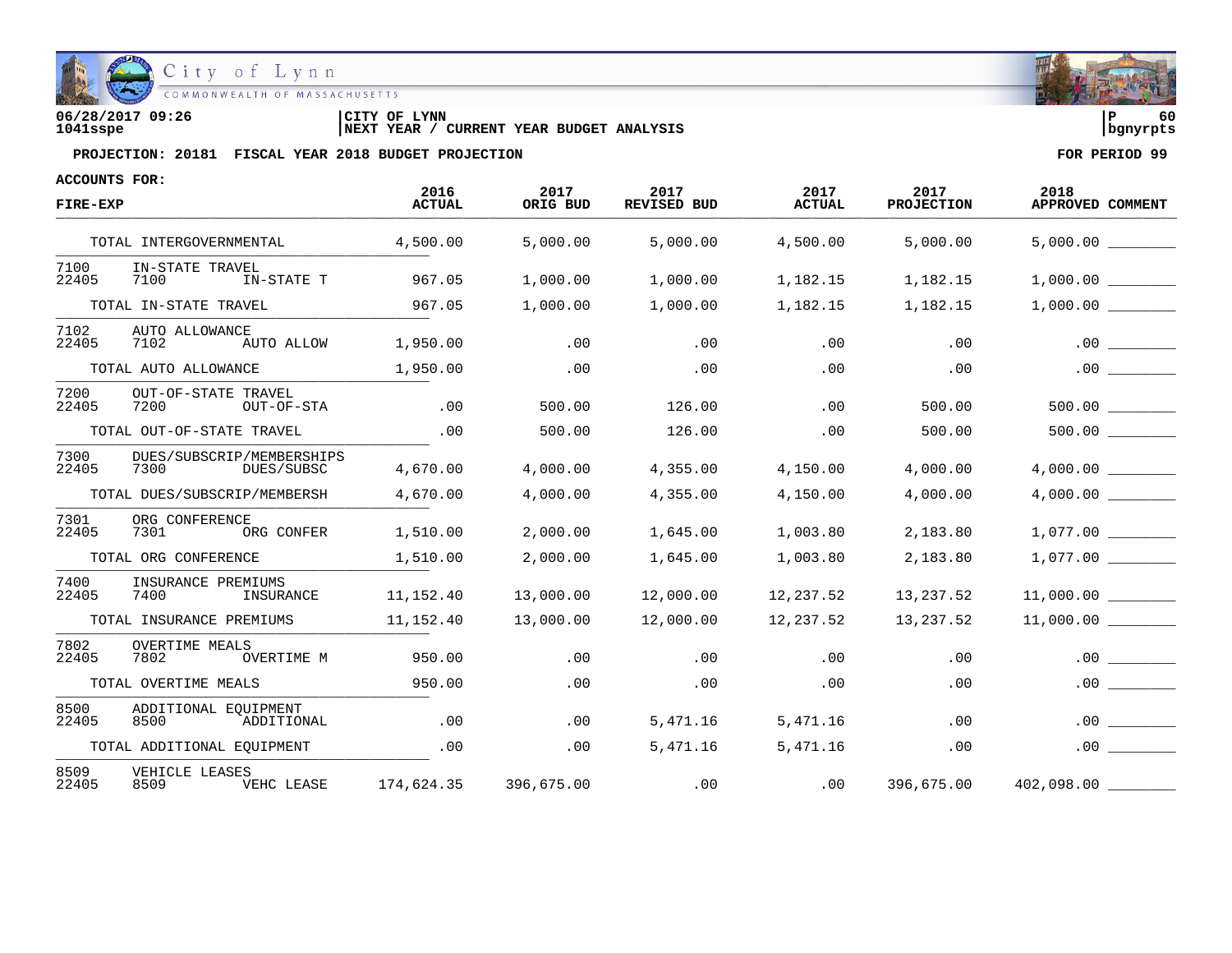

**06/28/2017 09:26 |CITY OF LYNN |P 61 1041sspe |NEXT YEAR / CURRENT YEAR BUDGET ANALYSIS |bgnyrpts**

| ACCOUNTS FOR:<br><b>FIRE-EXP</b> |                                               |                           |                     |                     |                       |                           |                          |
|----------------------------------|-----------------------------------------------|---------------------------|---------------------|---------------------|-----------------------|---------------------------|--------------------------|
|                                  |                                               | 2016<br><b>ACTUAL</b>     | 2017<br>ORIG BUD    | 2017<br>REVISED BUD | 2017<br><b>ACTUAL</b> | 2017<br><b>PROJECTION</b> | 2018<br>APPROVED COMMENT |
|                                  | TOTAL VEHICLE LEASES                          | 174,624.35                | 396,675.00          | .00                 | .00                   | 396,675.00                | 402,098.00               |
| 8700<br>22405                    | REPLACEMENT EOUIPMENT<br>8700<br>REPLACEMEN   | 33,756.40                 | .00                 | .00                 | .00                   | .00                       | .00                      |
|                                  | TOTAL REPLACEMENT EOUIPMENT<br>TOTAL FIRE-EXP | 33,756.40<br>1,273,744.08 | .00<br>1,336,075.00 | .00<br>936,726.54   | .00<br>1,080,250.20   | .00<br>1,572,785.83       | $.00 \,$<br>1,070,575.00 |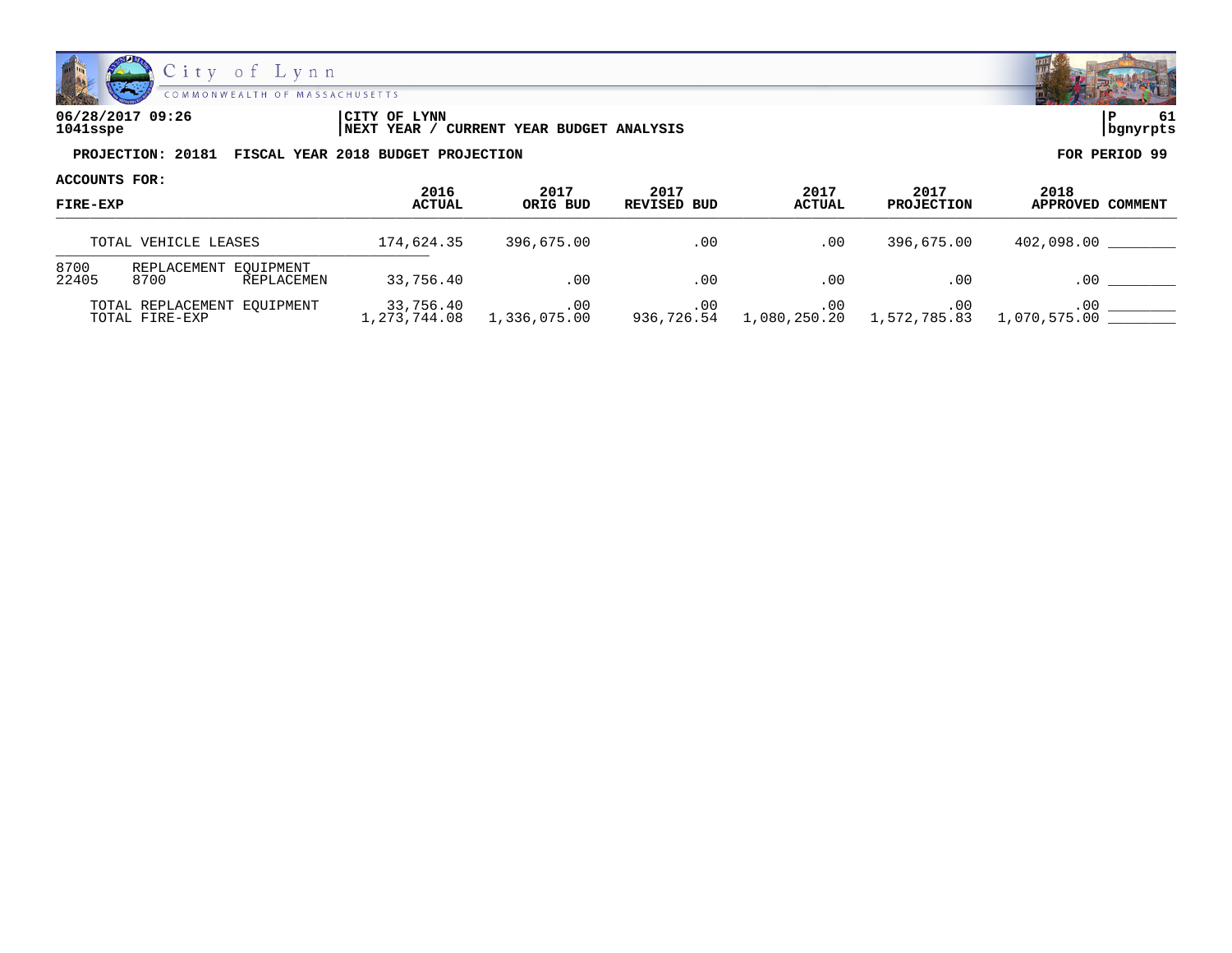

| 06/28/2017 09:26 | LYNN<br>CITY OF                               | ם         |  |
|------------------|-----------------------------------------------|-----------|--|
| 1041sspe         | YEAR BUDGET ANALYSIS<br>CURRENT<br>'NEXT YEAR | Ibanvrpts |  |

| ACCOUNTS FOR: |                                                             |                            |                          |                         |                            |                            |                          |
|---------------|-------------------------------------------------------------|----------------------------|--------------------------|-------------------------|----------------------------|----------------------------|--------------------------|
|               | STREET LIGHTING - EXP                                       | 2016<br><b>ACTUAL</b>      | 2017<br>ORIG BUD         | 2017<br>REVISED BUD     | 2017<br><b>ACTUAL</b>      | 2017<br><b>PROJECTION</b>  | 2018<br>APPROVED COMMENT |
|               |                                                             |                            |                          |                         |                            |                            |                          |
| 2104<br>22525 | STREET LIGHTS<br>2104<br>STREET LIG                         | 841,506.98                 | 700,000.00               | 760,612.77              | 770,172.73                 | 709,559.96                 | 700,000.00               |
|               | TOTAL STREET LIGHTS                                         | 841,506.98                 | 700,000.00               | 760,612.77              | 770,172.73                 | 709,559.96                 | 700,000.00               |
| 2412<br>22525 | PLANT OP./MAINT.SVC.CONTR<br>2412<br>PLANT OP./             | 173, 111.52                | 110,000.00               | 115, 115. 21            | 116,979.63                 | 111,864.42                 | 110,000.00               |
|               | TOTAL PLANT OP./MAINT.SVC.CO                                | 173, 111.52                | 110,000.00               | 115, 115. 21            | 116,979.63                 | 111,864.42                 | 110,000.00               |
| 2600<br>22525 | OUTSIDE SVS R&M/OTHER<br>2600<br>OUTSIDE SV                 | 12, 137.67                 | 30,000.00                | 11,288.78               | 11,288.78                  | 30,000.00                  | 30,000.00                |
|               | TOTAL OUTSIDE SVS R&M/OTHER                                 | 12,137.67                  | 30,000.00                | 11,288.78               | 11,288.78                  | 30,000.00                  | 30,000.00                |
| 2607<br>22525 | TRAFFIC CONTROL REPAIRS<br>2607<br>TRAFFIC CO               | 104,231.24                 | 140,000.00               | 92,983.24               | 101,592.00                 | 148,608.76                 | 140,000.00               |
|               | TOTAL TRAFFIC CONTROL REPAIR<br>TOTAL STREET LIGHTING - EXP | 104,231.24<br>1,130,987.41 | 140,000.00<br>980,000.00 | 92,983.24<br>980,000.00 | 101,592.00<br>1,000,033.14 | 148,608.76<br>1,000,033.14 | 140,000.00<br>980,000.00 |

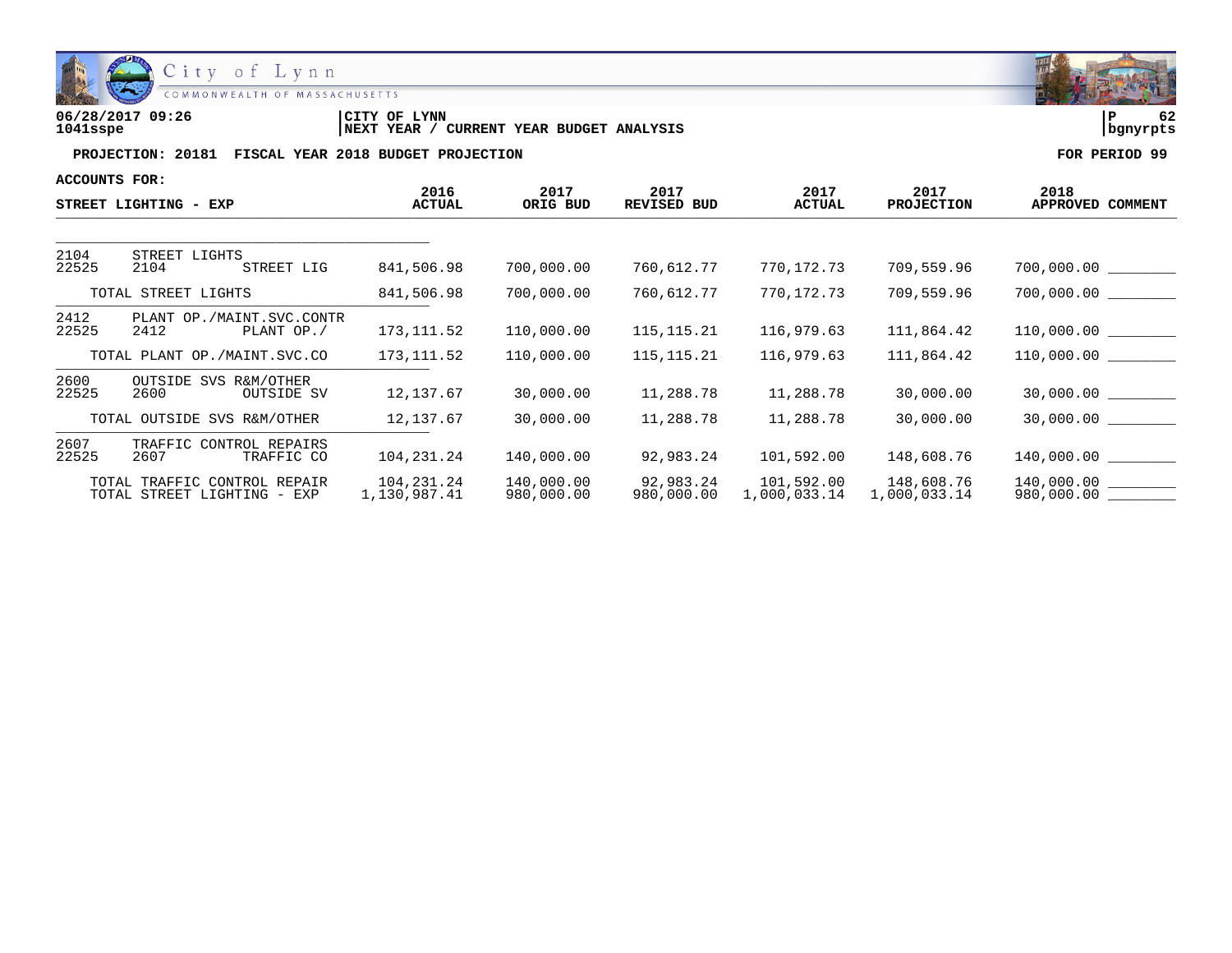

| 06/28/2017 09:26 | LYNN<br>CITY OF                               | ם ו       | - - |
|------------------|-----------------------------------------------|-----------|-----|
| 1041sspe         | YEAR BUDGET ANALYSIS<br>'NEXT YEAR<br>CURRENT | Ibanvrpts |     |

| ACCOUNTS FOR:                |                                                        |                        |                        |                            |                        |                           |                          |
|------------------------------|--------------------------------------------------------|------------------------|------------------------|----------------------------|------------------------|---------------------------|--------------------------|
|                              | EMERGENCY MGMT - PYRLL                                 | 2016<br><b>ACTUAL</b>  | 2017<br>ORIG BUD       | 2017<br><b>REVISED BUD</b> | 2017<br><b>ACTUAL</b>  | 2017<br><b>PROJECTION</b> | 2018<br>APPROVED COMMENT |
|                              |                                                        |                        |                        |                            |                        |                           |                          |
| 0701<br>22604                | ANNUAL SICK BUY BACK<br>0701<br>ANN SICK               | .00                    | .00                    | .00                        | .00                    | .00                       | 1,725.00                 |
|                              | TOTAL ANNUAL SICK BUY BACK                             | .00                    | .00                    | .00                        | .00                    | .00                       | 1,725.00                 |
| 0702<br>22604                | ANNUAL PERSONAL BUY BACK<br>0702<br>PERSNL BB          | .00                    | .00                    | .00                        | .00                    | .00                       |                          |
| TOTAL ANNUAL PERSONAL BUY BA |                                                        | .00                    | .00                    | .00                        | .00                    | .00                       | 725.00                   |
| 0800<br>22604                | LONGEVITY<br>0800<br>LONGEVITY                         | 5,777.75               | 8,205.00               | 9,275.19                   | 9,275.19               | 8,205.00                  | 8,944.00                 |
|                              | TOTAL LONGEVITY                                        | 5,777.75               | 8,205.00               | 9,275.19                   | 9,275.19               | 8,205.00                  | 8,944.00                 |
| 0900<br>22604                | OVERTIME<br>OVERTIME<br>0900                           | 6,805.11               | 2,500.00               | 1,904.06                   | 2,393.20               | 2,500.00                  |                          |
|                              | TOTAL OVERTIME                                         | 6,805.11               | 2,500.00               | 1,904.06                   | 2,393.20               | 2,500.00                  | 2,500.00                 |
| 1000<br>22604                | PAYROLL SALARIES<br>1000<br>PAYROLL SA                 | 72,904.81              | 80,000.00              | 82,496.75                  | 82,623.75              | 80,000.00                 | 78,383.00                |
|                              | TOTAL PAYROLL SALARIES<br>TOTAL EMERGENCY MGMT - PYRLL | 72,904.81<br>85,487.67 | 80,000.00<br>90,705.00 | 82,496.75<br>93,676.00     | 82,623.75<br>94,292.14 | 80,000.00<br>90,705.00    | 78,383.00<br>92,277.00   |

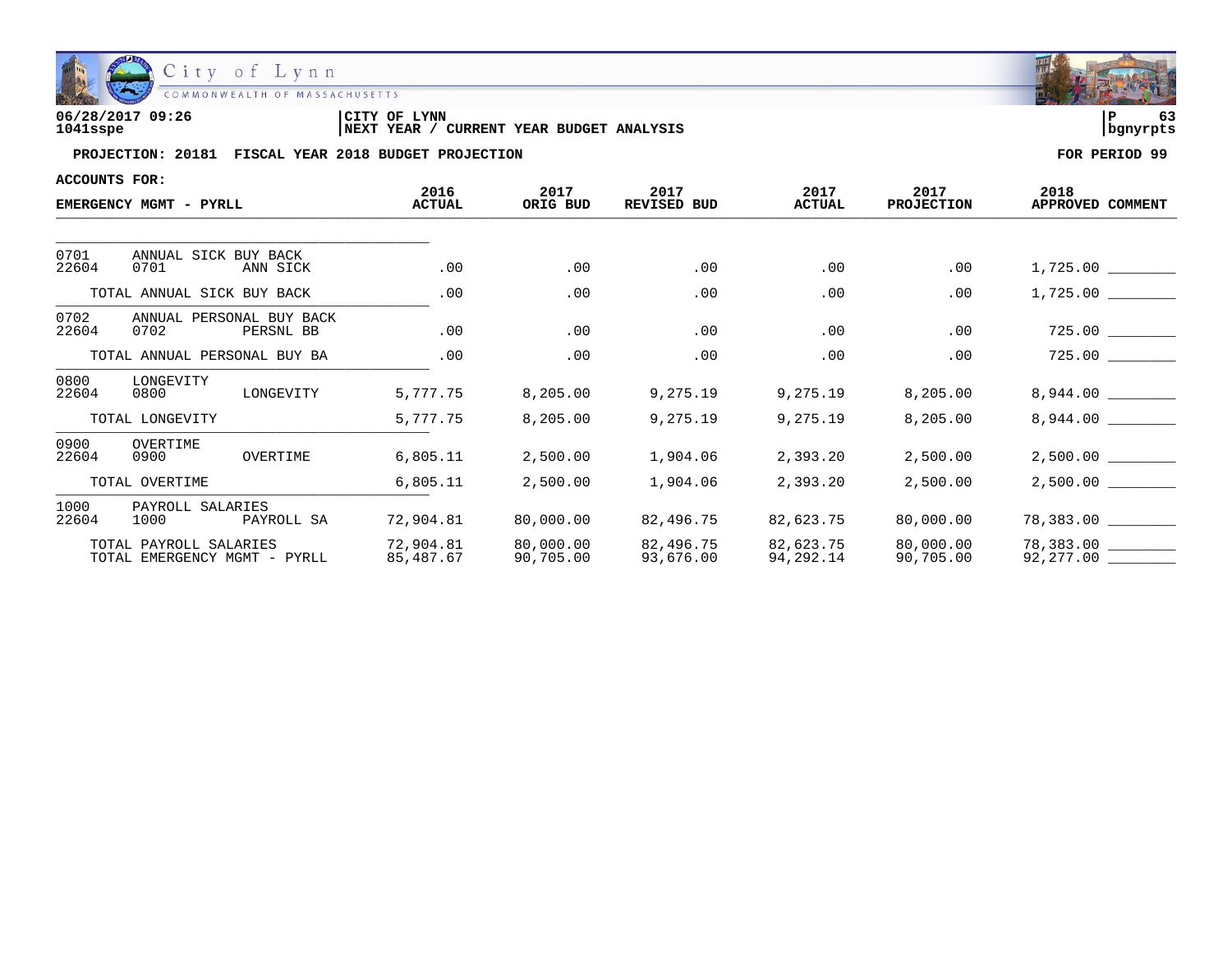

| 06/28/2017 09:26 | <b>CITY OF LYNN</b>                                      |            |  |
|------------------|----------------------------------------------------------|------------|--|
| 1041sspe         | <b>CURRENT YEAR BUDGET ANALYSIS</b><br><b>INEXT YEAR</b> | l banvrpts |  |

| <b>ACCOUNTS FOR:</b> |                                                            |                      |                    |                            |                       |                                      |                                 |
|----------------------|------------------------------------------------------------|----------------------|--------------------|----------------------------|-----------------------|--------------------------------------|---------------------------------|
|                      | EMERGENCY MGMT - EXP                                       | 2016<br>ACTUAL       | 2017<br>ORIG BUD   | 2017<br><b>REVISED BUD</b> | 2017<br><b>ACTUAL</b> | 2017<br><b>PROJECTION</b>            | 2018<br>APPROVED COMMENT        |
|                      |                                                            |                      |                    |                            |                       |                                      |                                 |
| 3405<br>22605        | PRINTING & REPRODUCTION<br>3405<br>TRANSPO./R              | .00                  | 500.00             | 500.00                     | 500.00                | 500.00                               |                                 |
|                      | TOTAL PRINTING & REPRODUCTIO                               | .00                  | 500.00             | 500.00                     | 500.00                | 500.00                               | 500.00                          |
| 3499<br>22605        | MISC OUTSD COMMUN/MEDIA<br>3499<br>MISC OUTSD              | .00                  | 5,000.00           | 5,000.00                   | 5,000.00              | 5,000.00                             | 6,400.00                        |
|                      | TOTAL MISC OUTSD COMMUN/MEDI                               | .00                  | 5,000.00           | 5,000.00                   | 5,000.00              | 5,000.00                             | 6,400.00                        |
| 4200<br>22605        | GENERAL OFFICE SUPPLIES<br>4200<br>GENERAL OF              | .00                  | 300.00             | 550.00                     | 550.00                | 300.00                               | 300.00                          |
|                      | TOTAL GENERAL OFFICE SUPPLIE                               | .00                  | 300.00             | 550.00                     | 550.00                | 300.00                               | 300.00                          |
| 7300<br>22605        | DUES/SUBSCRIP/MEMBERSHIPS<br>7300<br>DUES / SUBSC          | .00                  | 185.00             | .00                        | .00                   | 185.00                               | 185.00                          |
|                      | TOTAL DUES/SUBSCRIP/MEMBERSH                               | .00                  | 185.00             | .00                        | .00                   | 185.00                               | 185.00                          |
| 7800<br>22605        | OTHERWISE UNCLASSIFIED<br>7800<br>OTHERWISE                | 2,018.65             | 750.00             | 1,125.00                   | 1,366.34              | 991.34                               |                                 |
|                      | TOTAL OTHERWISE UNCLASSIFIED<br>TOTAL EMERGENCY MGMT - EXP | 2,018.65<br>2,018.65 | 750.00<br>6,735.00 | 1,125.00<br>7,175.00       |                       | 1,366.34 991.34<br>7,416.34 6,976.34 | $750.00$ __________<br>8,135.00 |

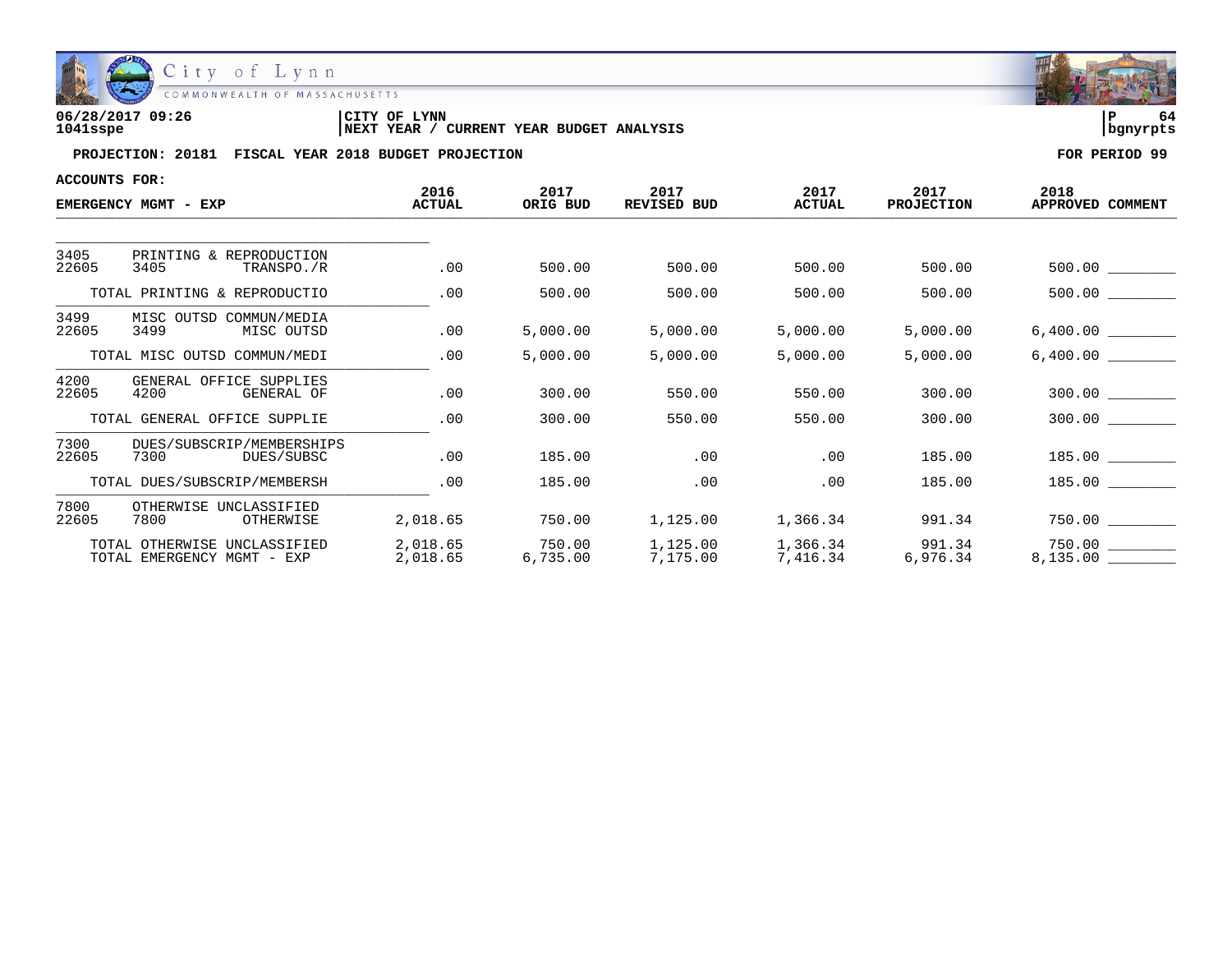

| 06/28/2017 09:26<br>1041sspe |                                                      | CITY OF LYNN<br>CURRENT YEAR BUDGET ANALYSIS<br><b>INEXT YEAR /</b> |               |  |  |
|------------------------------|------------------------------------------------------|---------------------------------------------------------------------|---------------|--|--|
|                              | PROJECTION: 20181 FISCAL YEAR 2018 BUDGET PROJECTION |                                                                     | FOR PERIOD 99 |  |  |

| ACCOUNTS FOR:                                      |                          |                      |                       |                      |                      |                       |                           |                          |
|----------------------------------------------------|--------------------------|----------------------|-----------------------|----------------------|----------------------|-----------------------|---------------------------|--------------------------|
| <b>HARBORMASTER-PYRLL</b>                          |                          |                      | 2016<br><b>ACTUAL</b> | 2017<br>ORIG BUD     | 2017<br>REVISED BUD  | 2017<br><b>ACTUAL</b> | 2017<br><b>PROJECTION</b> | 2018<br>APPROVED COMMENT |
|                                                    |                          |                      |                       |                      |                      |                       |                           |                          |
| 1000<br>22904                                      | PAYROLL SALARIES<br>1000 | PAYROLL SA           | 2,100.00              | 3,900.00             | 3,900.00             | 1,750.00              | 3,900.00                  | 3,900.00                 |
| TOTAL PAYROLL SALARIES<br>TOTAL HARBORMASTER-PYRLL |                          | 2,100.00<br>2,100.00 | 3,900.00<br>3,900.00  | 3,900.00<br>3,900.00 | 1,750.00<br>1,750.00 | 3,900.00<br>3,900.00  | 3,900,00<br>3,900,00      |                          |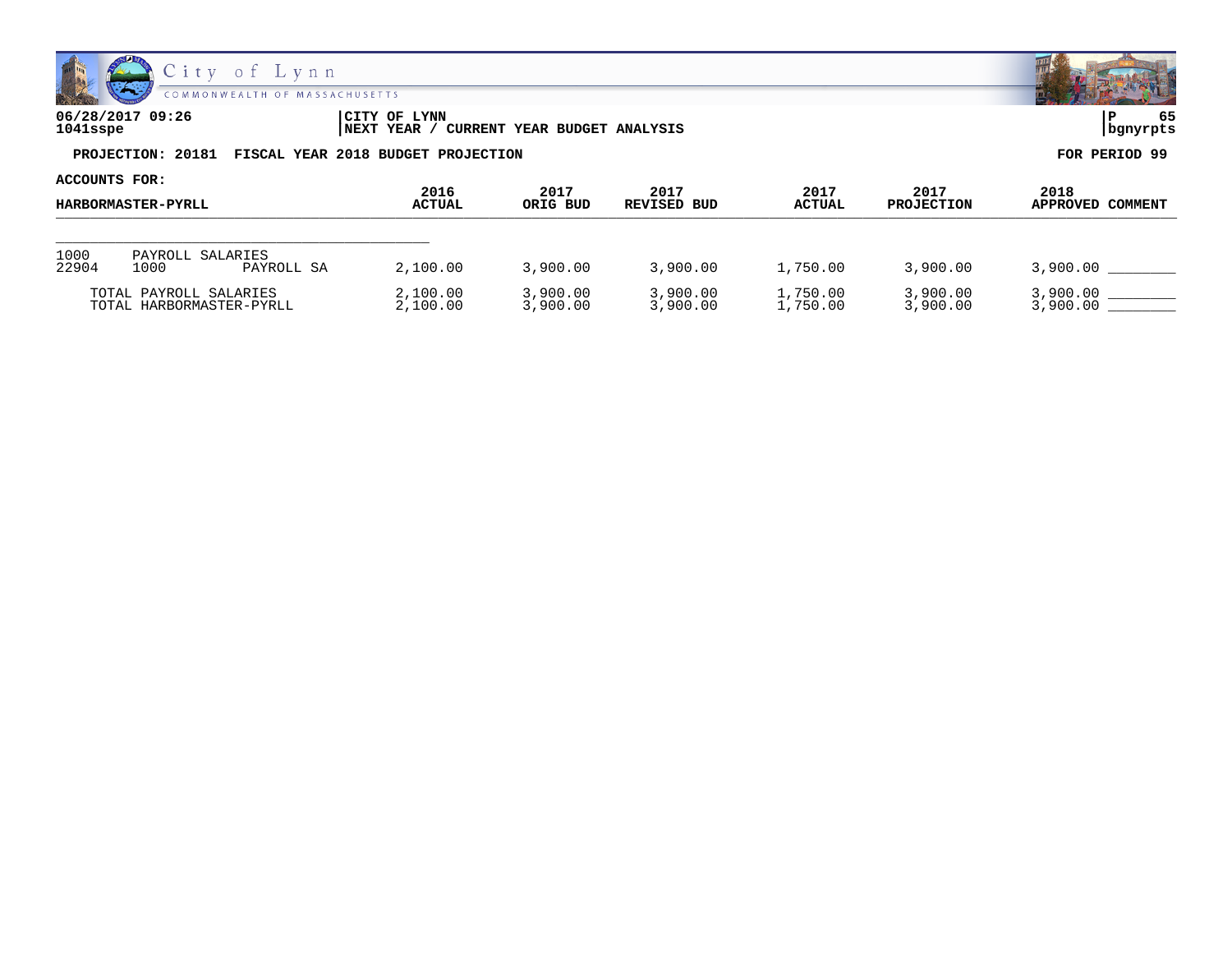

| 06/28/2017 09:26 | 'CITY OF<br>LYNN                                     | ם ו      | - -<br>66 |
|------------------|------------------------------------------------------|----------|-----------|
| 1041sspe         | YEAR BUDGET ANALYSIS<br>CURRENT<br><b>INEXT YEAR</b> | banvrpts |           |

| ACCOUNTS FOR:                                          |                                                |                       |                    |                            |                    |                           |                          |
|--------------------------------------------------------|------------------------------------------------|-----------------------|--------------------|----------------------------|--------------------|---------------------------|--------------------------|
|                                                        | <b>HARBORMASTER-EXP</b>                        | 2016<br><b>ACTUAL</b> | 2017<br>ORIG BUD   | 2017<br><b>REVISED BUD</b> | 2017<br>ACTUAL     | 2017<br><b>PROJECTION</b> | 2018<br>APPROVED COMMENT |
|                                                        |                                                |                       |                    |                            |                    |                           |                          |
| 2400<br>22905                                          | GEN REPAIR/MAINT OUTSIDE<br>2400<br>GEN REPAIR | 2,420.58              | 3,500.00           | 3,500.00                   | 6,851.21           | 8,154.00                  |                          |
| TOTAL GEN REPAIR/MAINT OUTSI                           |                                                | 2,420.58              | 3,500.00           | 3,500.00                   | 6,851.21           | 8,154.00                  | 3,500.00                 |
| 3400<br>22905                                          | ADVERTISING<br>3400<br>OUTSIDE-CO              | 1,697.73              | 1,753.00           | 1,753.00                   | 1,841.73           | 1,891.94                  | 1,753.00                 |
|                                                        | TOTAL ADVERTISING                              | 1,697.73              | 1,753.00           | 1,753.00                   | 1,841.73           | 1,891.94                  | 1,753.00                 |
| 4100<br>22905                                          | ENERGY & FUEL SUPPLIES<br>4100<br>ENERGY & F   | .00                   | 700.00             | 700.00                     | 700.00             | 700.00                    | 700.00                   |
| TOTAL ENERGY & FUEL SUPPLIES<br>TOTAL HARBORMASTER-EXP |                                                | .00<br>4,118.31       | 700.00<br>5,953.00 | 700.00<br>5,953.00         | 700.00<br>9,392.94 | 700.00<br>10,745.94       | 5,953.00                 |

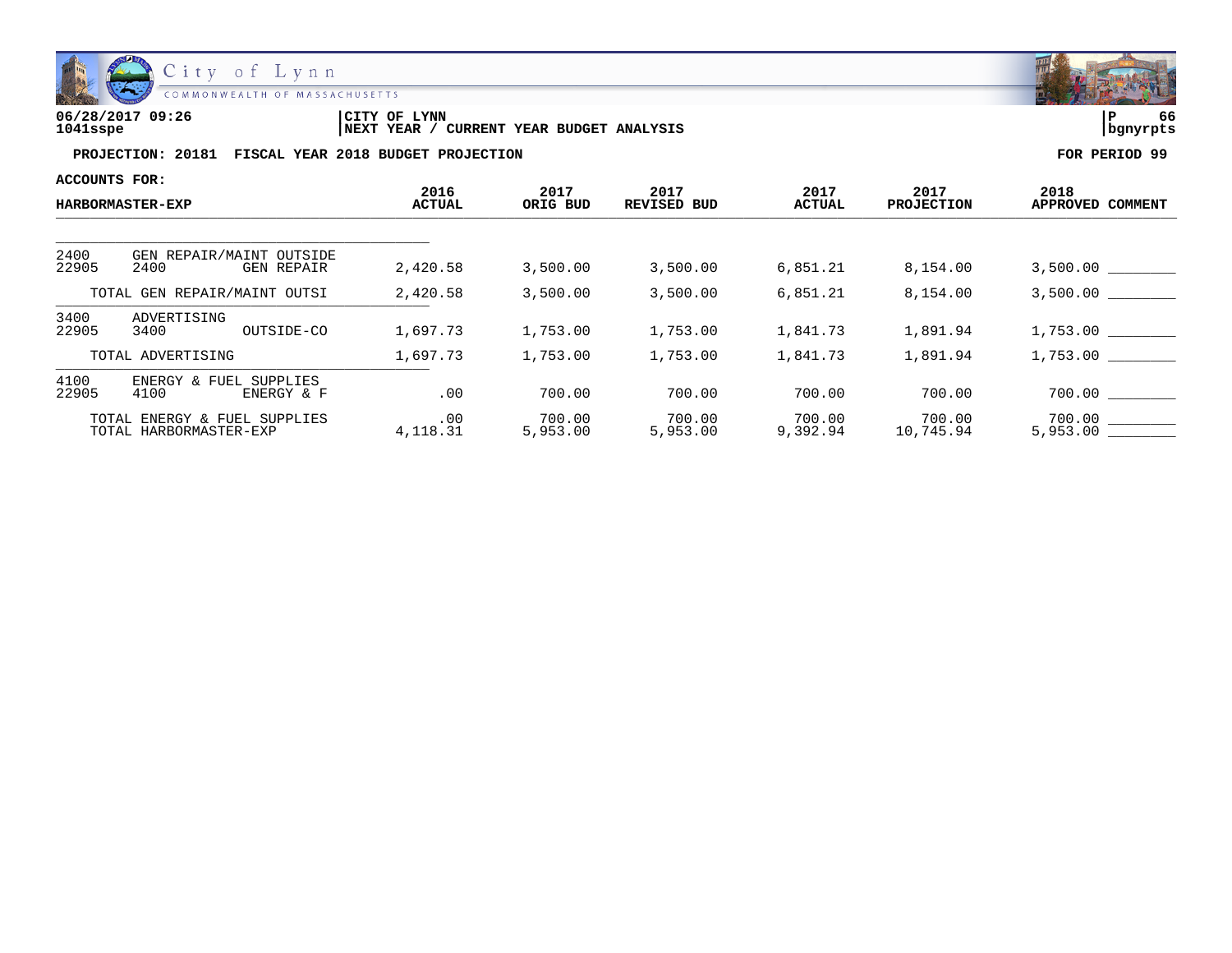

| 06/28/2017 09:26 | LYNN<br>CITY OF                               | ם         | -- |
|------------------|-----------------------------------------------|-----------|----|
| 1041sspe         | YEAR BUDGET ANALYSIS<br>CURRENT<br>'NEXT YEAR | Ibanvrpts |    |

| ACCOUNTS FOR:                | CARE OF DOGS - PYRLL                                 | 2016<br><b>ACTUAL</b>  | 2017<br>ORIG BUD       | 2017<br>REVISED BUD    | 2017<br><b>ACTUAL</b>  | 2017<br><b>PROJECTION</b> | 2018<br>APPROVED COMMENT |
|------------------------------|------------------------------------------------------|------------------------|------------------------|------------------------|------------------------|---------------------------|--------------------------|
|                              |                                                      |                        |                        |                        |                        |                           |                          |
| 0702<br>43904                | ANNUAL<br>PERSONAL BUY BACK<br>0702<br>PERSNL BB     | 119.81                 | .00                    | $.00 \,$               | .00                    | .00                       | .00                      |
| TOTAL ANNUAL PERSONAL BUY BA |                                                      | 119.81                 | .00                    | .00                    | .00                    | .00                       | .00.                     |
| 0800<br>43904                | LONGEVITY<br>0800<br>LONGEVITY                       | .00                    | .00                    | .00                    | .00                    | .00                       | 2,375.00 _________       |
|                              | TOTAL LONGEVITY                                      | .00                    | .00                    | .00                    | .00                    | .00                       | 2,375.00                 |
| 0900<br>43904                | OVERTIME<br>0900<br>OVERTIME                         | 1,221.38               | 3,000.00               | 157.07                 | 157.07                 | 3,000.00                  | 3,000.00                 |
|                              | TOTAL OVERTIME                                       | 1,221.38               | 3,000.00               | 157.07                 | 157.07                 | 3,000.00                  | 3,000.00                 |
| 1000<br>43904                | PAYROLL SALARIES<br>1000<br>PAYROLL SA               | 56,441.82              | 55,377.00              | 81,815.93              | 87,008.26              | 55,377.00                 | 61,877.00                |
|                              | TOTAL PAYROLL SALARIES<br>TOTAL CARE OF DOGS - PYRLL | 56,441.82<br>57,783.01 | 55,377.00<br>58,377.00 | 81,815.93<br>81,973.00 | 87,008.26<br>87,165.33 | 55,377.00<br>58,377.00    | 61,877.00 ________       |

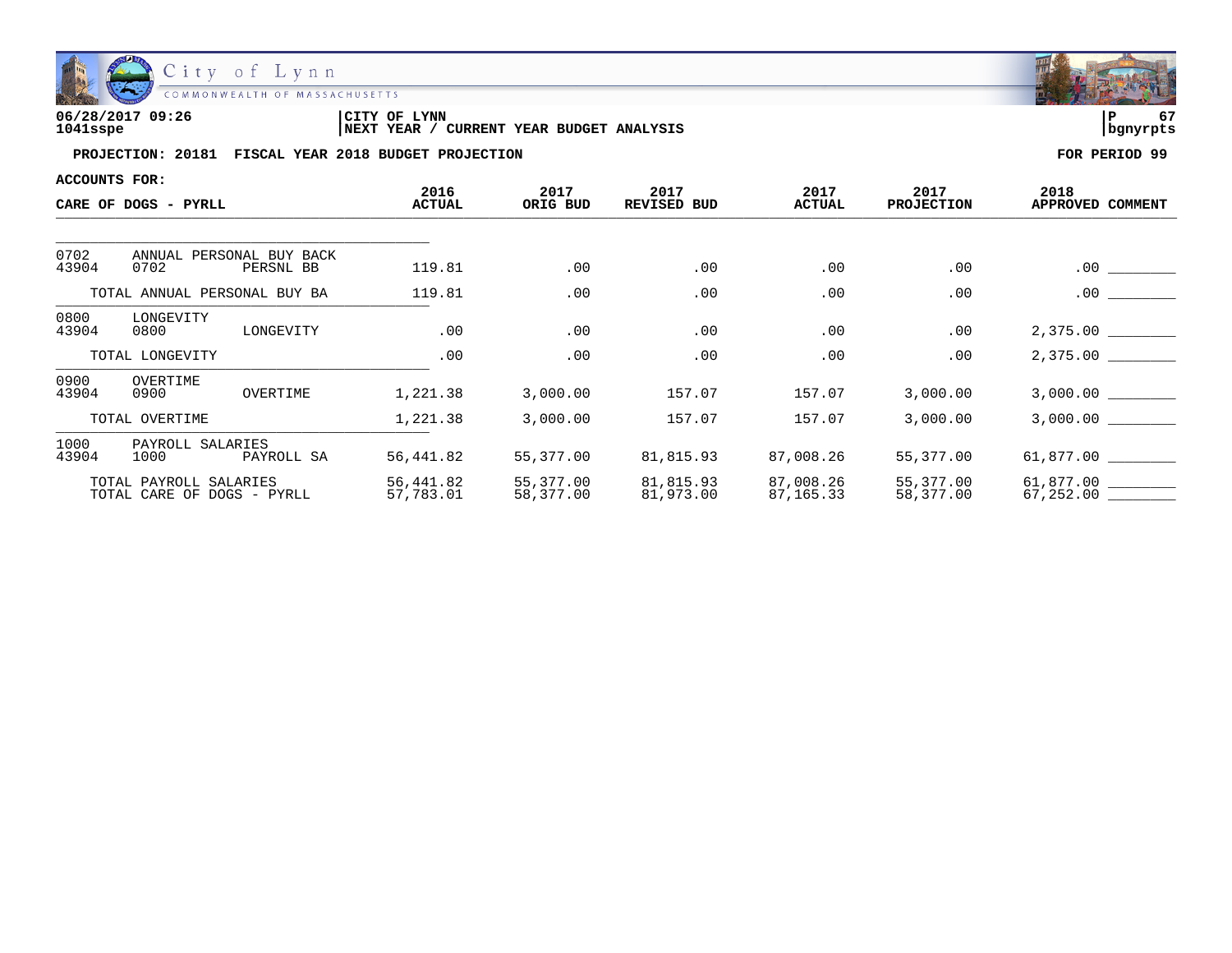

| 06/28/2017 09:26 | 'CITY OF<br>LYNN                              | ם ו      | 68 |
|------------------|-----------------------------------------------|----------|----|
| 1041sspe         | YEAR BUDGET ANALYSIS<br>CURRENT<br>'NEXT YEAR | banvrpts |    |

| <b>ACCOUNTS FOR:</b> |                                                  |                       |                     |                            |                       |                           |                          |
|----------------------|--------------------------------------------------|-----------------------|---------------------|----------------------------|-----------------------|---------------------------|--------------------------|
|                      | CARE OF DOGS - EXP                               | 2016<br><b>ACTUAL</b> | 2017<br>ORIG BUD    | 2017<br><b>REVISED BUD</b> | 2017<br><b>ACTUAL</b> | 2017<br><b>PROJECTION</b> | 2018<br>APPROVED COMMENT |
|                      |                                                  |                       |                     |                            |                       |                           |                          |
| 2400<br>43905        | GEN REPAIR/MAINT OUTSIDE<br>2400<br>GEN REPAIR   | .00                   | 100.00              | 100.00                     | $\overline{00}$       | 100.00                    |                          |
|                      | TOTAL GEN REPAIR/MAINT OUTSI                     | .00                   | 100.00              | 100.00                     | .00                   | 100.00                    | $100.00$ ________        |
| 3100<br>43905        | OUTSDE PROF/TECH-MEDICAL<br>3100<br>OUTSDE PRO   | 33,185.91             | 52,000.00           | 51,890.00                  | 43,696.36             | 53,813.36                 | 40,325.00                |
|                      | TOTAL OUTSDE PROF/TECH-MEDIC                     | 33,185.91             | 52,000.00           | 51,890.00                  | 43,696.36             | 53,813.36                 | 40,325.00                |
| 3400<br>43905        | ADVERTISING<br>3400<br>OUTSIDE-CO                | 6, 174.25             | 1,800.00            | 1,800.00                   | 4,454.78              | 4,600.75                  | 4,600.00                 |
|                      | TOTAL ADVERTISING                                | 6,174.25              | 1,800.00            | 1,800.00                   | 4,454.78              | 4,600.75                  | 4,600.00                 |
| 4200<br>43905        | GENERAL OFFICE SUPPLIES<br>4200<br>GENERAL OF    | 125.00                | 300.00              | 300.00                     | .00                   | 300.00                    | 210.00                   |
|                      | TOTAL GENERAL OFFICE SUPPLIE                     | 125.00                | 300.00              | 300.00                     | .00                   | 300.00                    | $210.00$ ________        |
| 4800<br>43905        | VEHICULAR SUPPLIES<br>4800<br>VEHICULAR          | 555.31                | 1,200.00            | 1,200.00                   | 837.32                | 1,581.32                  | 1,200.00                 |
|                      | TOTAL VEHICULAR SUPPLIES                         | 555.31                | 1,200.00            | 1,200.00                   | 837.32                | 1,581.32                  | 1,200.00                 |
| 4803<br>43905        | ENGINE REPAIR<br>4803<br>ENGINE REP              | .00                   | 100.00              | 100.00                     | .00                   | 100.00                    | 100.00                   |
| TOTAL ENGINE REPAIR  |                                                  | .00                   | 100.00              | 100.00                     | .00                   | 100.00                    | 100.00                   |
| 5800<br>43905        | FEDERAL GRANTS<br>OTHER EXPE<br>5800             | 799.99                | 800.00              | 800.00                     | 800.01                | 800.01                    |                          |
|                      | TOTAL FEDERAL GRANTS<br>TOTAL CARE OF DOGS - EXP | 799.99<br>40,840.46   | 800.00<br>56,300.00 | $800.00$<br>56,190.00 49,  | 800.01<br>49,788.47   | 800.01<br>61,295.44       | 800.00<br>47,335.00      |

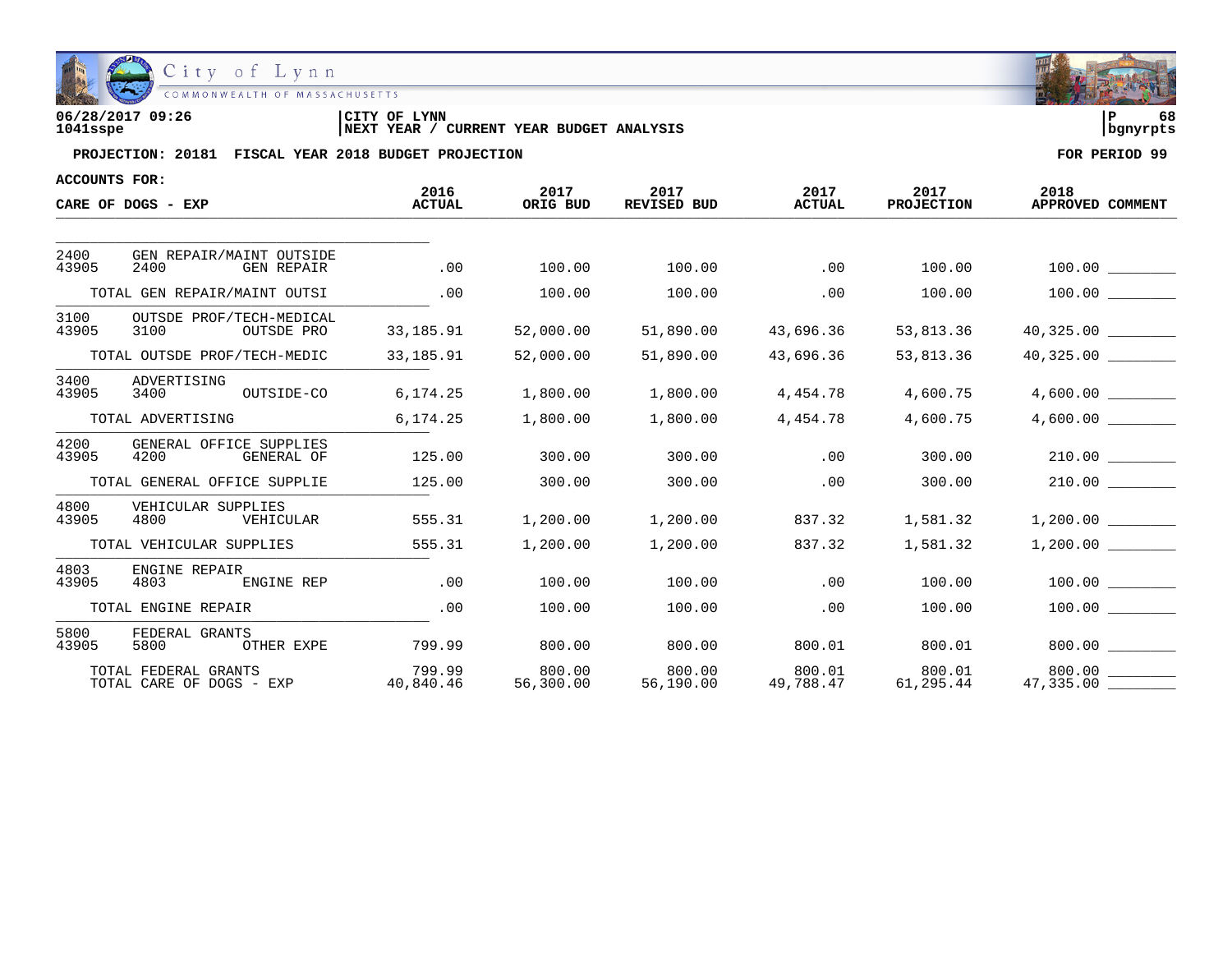

| 06/28/2017 09:26 | LYNN<br>CITY OF                               | ם ו       | 69 |
|------------------|-----------------------------------------------|-----------|----|
| 1041sspe         | YEAR BUDGET ANALYSIS<br>CURRENT<br>'NEXT YEAR | Ibanvrpts |    |

| ACCOUNTS FOR:                                   |                                                        |            |                        |                        |                        |                        |                           |                          |
|-------------------------------------------------|--------------------------------------------------------|------------|------------------------|------------------------|------------------------|------------------------|---------------------------|--------------------------|
|                                                 | <b>PKG-ABAND'VEHICLES-PYRLL</b>                        |            | 2016<br><b>ACTUAL</b>  | 2017<br>ORIG BUD       | 2017<br>REVISED BUD    | 2017<br><b>ACTUAL</b>  | 2017<br><b>PROJECTION</b> | 2018<br>APPROVED COMMENT |
|                                                 |                                                        |            |                        |                        |                        |                        |                           |                          |
| 0702<br>43914                                   | ANNUAL PERSONAL BUY BACK<br>0702                       | PERSNL BB  | 250.24                 | .00                    | 213.67                 | 213.67                 | .00                       | .00                      |
| TOTAL ANNUAL PERSONAL BUY BA                    |                                                        | 250.24     | .00                    | 213.67                 | 213.67                 | .00                    | .00                       |                          |
| 0800<br>LONGEVITY<br>43914<br>0800<br>LONGEVITY |                                                        | 3,579.30   | 3,580.00               | 4,284.30               | 4,284.30               | 3,580.00               | .00                       |                          |
|                                                 | TOTAL LONGEVITY                                        |            | 3,579.30               | 3,580.00               | 4,284.30               | 4,284.30               | 3,580.00                  | $.00 \,$                 |
| 0900<br>43914                                   | OVERTIME<br>0900                                       | OVERTIME   | .00                    | .00                    | 343.12                 | 343.73                 | .00                       | .00                      |
|                                                 | TOTAL OVERTIME                                         |            | .00                    | .00                    | 343.12                 | 343.73                 | .00                       | $.00 \,$                 |
| 1000<br>43914                                   | PAYROLL SALARIES<br>1000                               | PAYROLL SA | 33,156.70              | 32,540.00              | 33,946.23              | 34,125.44              | 32,540.00                 | .00                      |
|                                                 | TOTAL PAYROLL SALARIES<br>TOTAL PKG-ABAND'VEHICLES-PYR |            | 33,156.70<br>36,986.24 | 32,540.00<br>36,120.00 | 33,946.23<br>38,787.32 | 34,125.44<br>38,967.14 | 32,540.00<br>36,120.00    | .00<br>.00               |

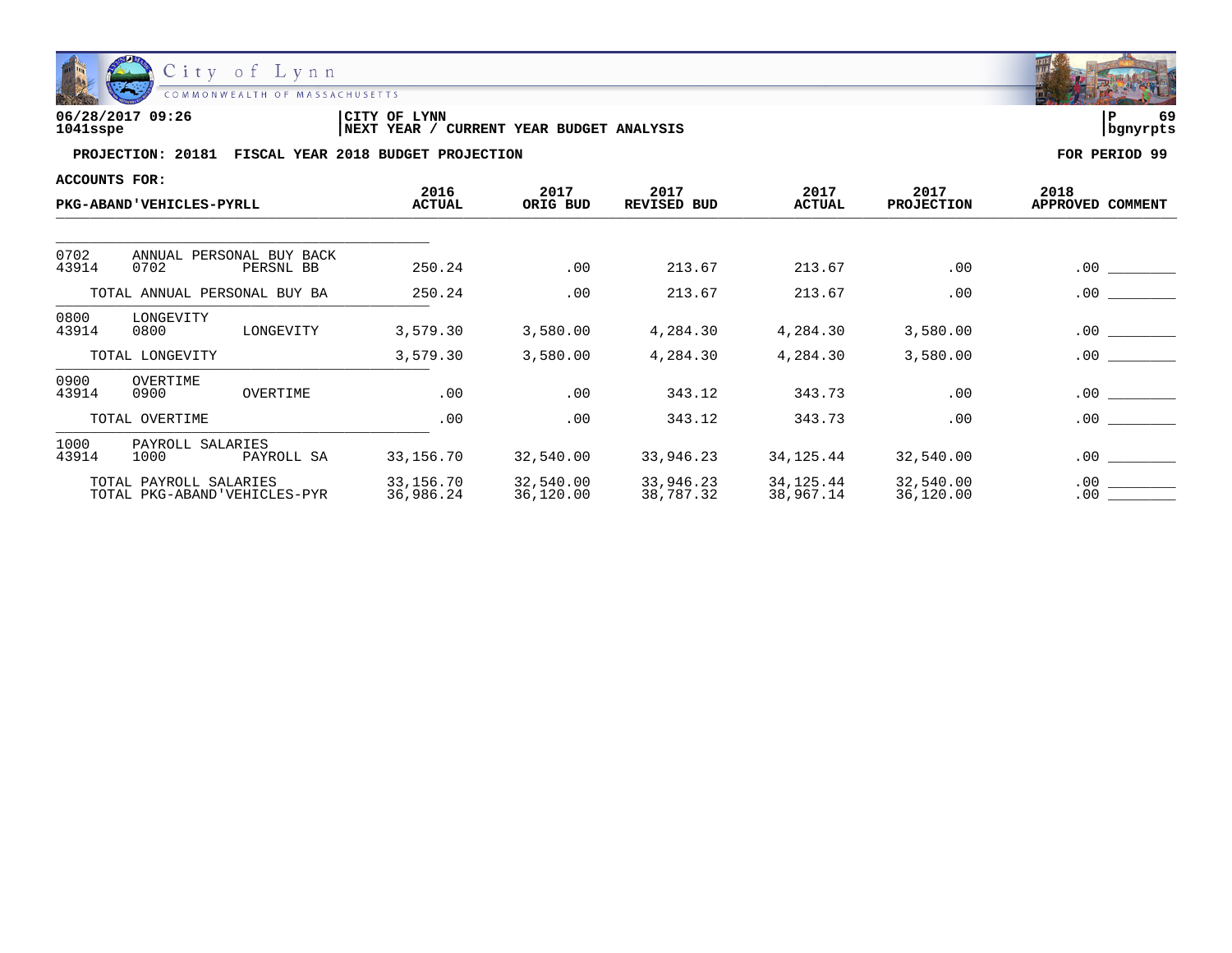

| 06/28/2017 09:26 | CITY OF LYNN                                             | 70         |  |
|------------------|----------------------------------------------------------|------------|--|
| 1041sspe         | <b>CURRENT YEAR BUDGET ANALYSIS</b><br><b>INEXT YEAR</b> | l banvrpts |  |

| ACCOUNTS FOR:                |                                                              |                        |                        |                            |                        |                           |                                               |
|------------------------------|--------------------------------------------------------------|------------------------|------------------------|----------------------------|------------------------|---------------------------|-----------------------------------------------|
|                              | <b>PKG-ABAND'VEHICLES/EXPENS</b>                             | 2016<br><b>ACTUAL</b>  | 2017<br>ORIG BUD       | 2017<br><b>REVISED BUD</b> | 2017<br><b>ACTUAL</b>  | 2017<br><b>PROJECTION</b> | 2018<br>APPROVED COMMENT                      |
|                              |                                                              |                        |                        |                            |                        |                           |                                               |
| 2100<br>43915                | OUTSIDE-ENERGY UTILITIES<br>2100<br>OUTSIDE-EN               | 2,421.94               | 4,832.00               | 4,832.00                   | .00                    | 4,832.00                  | $.00 \,$                                      |
|                              | TOTAL OUTSIDE-ENERGY UTILITI                                 | 2,421.94               | 4,832.00               | 4,832.00                   | .00                    | 4,832.00                  | .00                                           |
| 2400<br>43915                | GEN REPAIR/MAINT OUTSIDE<br>2400<br><b>GEN REPAIR</b>        | 11,784.21              | 100.00                 | 100.00                     | .00                    | 100.00                    | $.00 \,$                                      |
| TOTAL GEN REPAIR/MAINT OUTSI |                                                              | 11,784.21              | 100.00                 | 100.00                     | .00                    | 100.00                    | $.00 \,$                                      |
| 2700<br>43915                | RENT & LEASE<br>2700<br>RENT & LEA                           | 83.25                  | 220.00                 | 220.00                     | 2.00                   | 222.00                    | $.00 \,$                                      |
|                              | TOTAL RENT & LEASE                                           | 83.25                  | 220.00                 | 220.00                     | 2.00                   | 222.00                    | $.00 \,$                                      |
| 2799<br>43915                | MISC RENT/LEASE<br>2799<br>MISC RENT/                        | 346.29                 | 500.00                 | 500.00                     | 3.71                   | 503.71                    | $.00 \,$<br>$\sim 10^{11}$ and $\sim 10^{11}$ |
|                              | TOTAL MISC RENT/LEASE                                        | 346.29                 | 500.00                 | 500.00                     | 3.71                   | 503.71                    | .00                                           |
| 4608<br>43915                | CRUSHED VEHICLES<br>TOW AND<br>4608<br>TOW CRUSH             | 11,575.00              | 12,000.00              | 12,000.00                  | 12,000.00              | 12,000.00                 | .00                                           |
|                              | TOTAL TOW AND CRUSHED VEHICL<br>TOTAL PKG-ABAND'VEHICLES/EXP | 11,575.00<br>26,210.69 | 12,000.00<br>17,652.00 | 12,000.00<br>17,652.00     | 12,000.00<br>12,005.71 | 12,000.00<br>17,657.71    | .00<br>.00                                    |

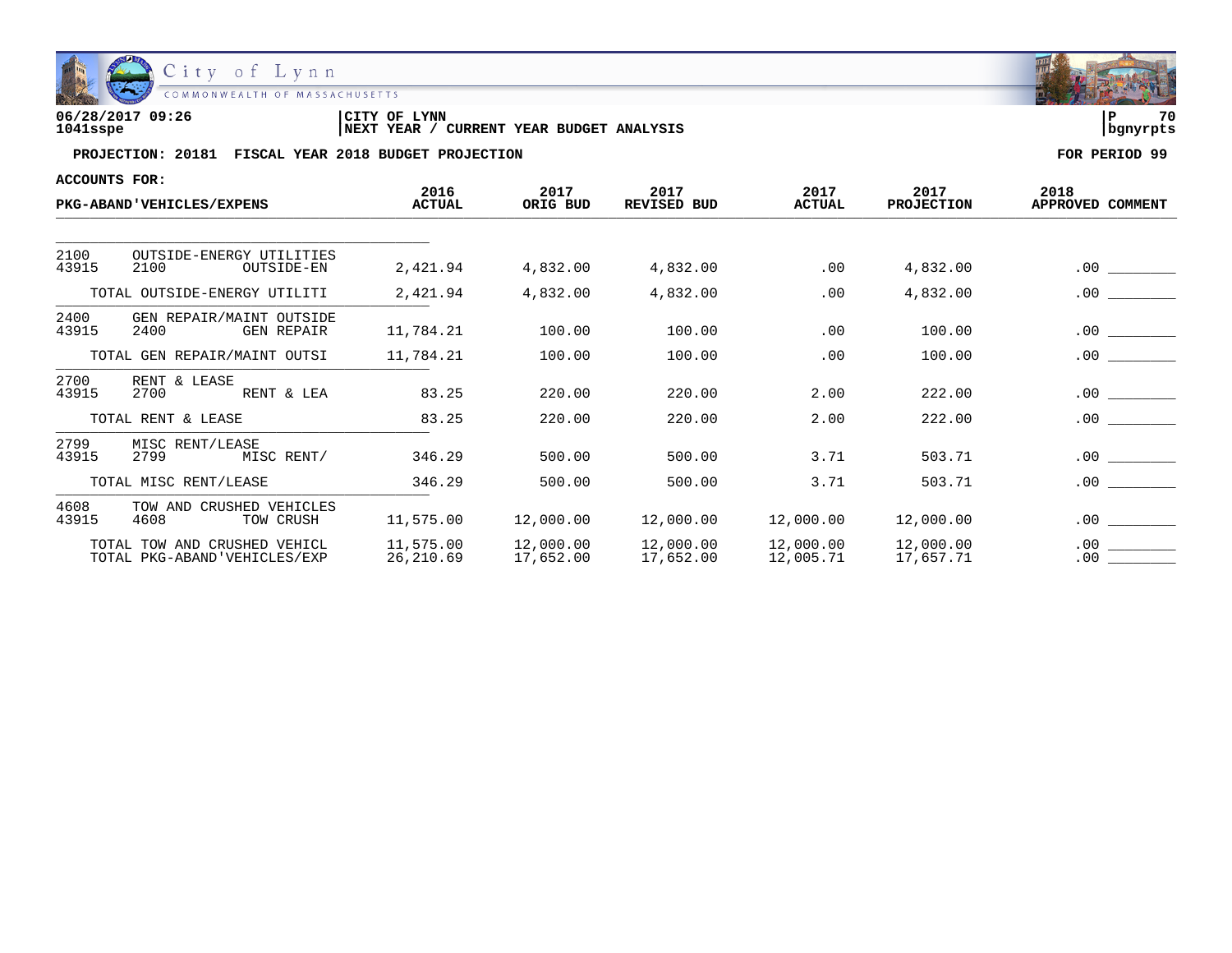

| 06/28/2017 09:26 | CITY OF<br><b>LYNN</b>                           |          | 71 |
|------------------|--------------------------------------------------|----------|----|
| 1041sspe         | 'YEAR BUDGET ANALYSIS<br>YEAR<br>CURRENT<br>NEXT | banvrpts |    |

| ACCOUNTS FOR:                                |                                  |                         |                        |                            |                        |                           |                          |                      |
|----------------------------------------------|----------------------------------|-------------------------|------------------------|----------------------------|------------------------|---------------------------|--------------------------|----------------------|
| PARKING DEPT - PYRLL                         |                                  | 2016<br><b>ACTUAL</b>   | 2017<br>ORIG BUD       | 2017<br><b>REVISED BUD</b> | 2017<br><b>ACTUAL</b>  | 2017<br><b>PROJECTION</b> | 2018<br>APPROVED COMMENT |                      |
|                                              |                                  |                         |                        |                            |                        |                           |                          |                      |
| 0701<br>43924                                | ANNUAL SICK BUY BACK<br>0701     | ANNUAL SIC              | 1,704.24               | .00                        | 1,967.26               | 1,967.26                  | .00                      | .00                  |
|                                              | TOTAL ANNUAL SICK BUY BACK       |                         | 1,704.24               | .00                        | 1,967.26               | 1,967.26                  | .00                      | .00                  |
| 0702<br>43924                                | ANNUAL PERSONAL BUY BACK<br>0702 | PERSNL BB               | 2,729.80               | .00                        | 763.42                 | 763.42                    | .00                      | $.00 \,$             |
| TOTAL ANNUAL PERSONAL BUY BA                 |                                  |                         | 2,729.80               | .00                        | 763.42                 | 763.42                    | .00                      | .00                  |
| 0800<br>43924                                | LONGEVITY<br>0800                | LONGEVITY               | 34,969.87              | 20,000.00                  | 24,564.92              | 24,564.92                 | 20,000.00                | $21,137.00$ ________ |
| TOTAL LONGEVITY                              |                                  |                         | 34,969.87              | 20,000.00                  | 24,564.92              | 24,564.92                 | 20,000.00                | 21,137.00            |
| 0900<br>43924                                | OVERTIME<br>0900                 | OVERTIME                | 8,038.96               | 6,000.00                   | 17,235.44              | 17,827.16                 | 6,000.00                 |                      |
| TOTAL OVERTIME                               |                                  |                         | 8,038.96               | 6,000.00                   | 17,235.44              | 17,827.16                 | 6,000.00                 |                      |
| 1000<br>43924                                | PAYROLL SALARIES<br>1000         | PAYROLL SA              | 513,849.79             | 454,896.00                 | 440,423.85             | 440,428.89                | 454,896.00               | 481,879.00           |
| TOTAL PAYROLL SALARIES                       |                                  | 513,849.79              | 454,896.00             | 440, 423.85                | 440,428.89             | 454,896.00                | 481,879.00               |                      |
| 1113<br>43924                                | STIPENDS<br>1113                 | CAR ALLOW               | 1,950.00               | 3,900.00                   | 3,900.00               | 3,900.00                  | 3,900.00                 | 3,900.00             |
| TOTAL STIPENDS<br>TOTAL PARKING DEPT - PYRLL |                                  | 1,950.00<br>563, 242.66 | 3,900.00<br>484,796.00 | 3,900.00<br>488,854.89     | 3,900.00<br>489,451.65 | 3,900.00<br>484,796.00    | 3,900.00                 |                      |

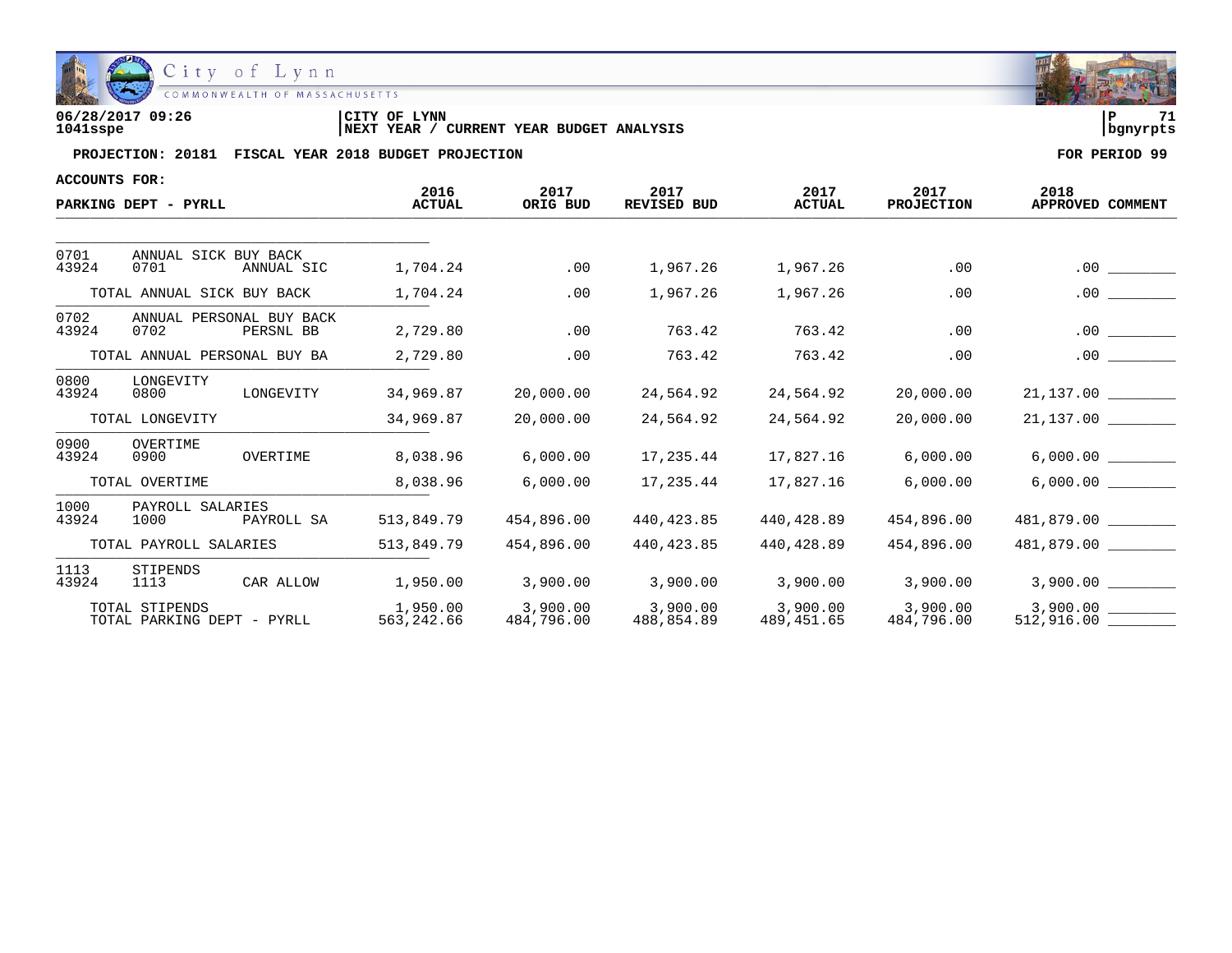

| 06/28/2017 09:26 | CITY OF LYNN                                      |            | $\sim$ |
|------------------|---------------------------------------------------|------------|--------|
| 1041sspe         | CURRENT YEAR BUDGET ANALYSIS<br><b>INEXT YEAR</b> | l banvrpts |        |

| ACCOUNTS FOR:          |                                                       |                       |                  |                            |                       |                           |                          |
|------------------------|-------------------------------------------------------|-----------------------|------------------|----------------------------|-----------------------|---------------------------|--------------------------|
|                        | PARKING DEPT.-EXP                                     | 2016<br><b>ACTUAL</b> | 2017<br>ORIG BUD | 2017<br><b>REVISED BUD</b> | 2017<br><b>ACTUAL</b> | 2017<br><b>PROJECTION</b> | 2018<br>APPROVED COMMENT |
|                        |                                                       |                       |                  |                            |                       |                           |                          |
| 2100<br>43925          | OUTSIDE-ENERGY UTILITIES<br>2100<br>OUTSIDE-EN        | 12,667.17             | 12,000.00        | 11,616.80                  | 11,616.80             | 12,000.00                 |                          |
|                        | TOTAL OUTSIDE-ENERGY UTILITI                          | 12,667.17             | 12,000.00        | 11,616.80                  | 11,616.80             | 12,000.00                 | $12,000.00$ ________     |
| 2400<br>43925          | GEN REPAIR/MAINT OUTSIDE<br>2400<br><b>GEN REPAIR</b> | 1,698.00              | 2,000.00         | 2,336.00                   | 2,226.00              | 2,000.00                  | 2,000.00                 |
|                        | TOTAL GEN REPAIR/MAINT OUTSI                          | 1,698.00              | 2,000.00         | 2,336.00                   | 2,226.00              | 2,000.00                  | $2,000.00$ _________     |
| 2700<br>43925          | RENT & LEASE<br>2700<br>RENT & LEA                    | 39.00                 | .00              | .00                        | .00                   | .00                       | $.00 \,$                 |
|                        | TOTAL RENT & LEASE                                    | 39.00                 | .00              | .00                        | .00                   | .00                       | .00                      |
| 2999<br>43925          | MISC OTHER OUTSIDE SVS<br>2999<br>MISC OTHER          | .00                   | .00              | .00                        | .00                   | .00                       |                          |
|                        | TOTAL MISC OTHER OUTSIDE SVS                          | .00                   | .00              | .00                        | .00                   | .00                       | 20,000.00                |
| 3000<br>43925          | OUTSDE PROF/TECH-GENERAL<br>3000<br>OUTSDE PRO        | 141,684.76            | 64,966.00        | 120,823.43                 | 115,019.16            | 66,763.56                 | 64,965.00                |
|                        | TOTAL OUTSDE PROF/TECH-GENER                          | 141,684.76            | 64,966.00        | 120,823.43                 | 115,019.16            | 66,763.56                 | 64,965.00                |
| 3400<br>43925          | ADVERTISING<br>3400<br>OUTSIDE-CO                     | 4,483.11              | 2,000.00         | 4,935.20                   | 4,547.55              | 2,000.00                  |                          |
| TOTAL ADVERTISING      |                                                       | 4,483.11              | 2,000.00         | 4,935.20                   | 4,547.55              | 2,000.00                  |                          |
| 3406<br>43925          | VERIZON WIRELESS<br>3406<br>VERIZ WIRE                | 453.46                | .00              | .00                        | 243.81                | 243.81                    | .00                      |
| TOTAL VERIZON WIRELESS |                                                       | 453.46                | .00              | .00                        | 243.81                | 243.81                    | .00                      |
| 4102<br>43925          | GASOLINE<br>4102<br>GASOLINE                          | 4,500.00              | 5,000.00         | 5,000.00                   | 4,000.00              | 5,000.00                  |                          |
|                        | TOTAL GASOLINE                                        | 4,500.00              | 5,000.00         | 5,000.00                   | 4,000.00              | 5,000.00                  | 5,000.00                 |
| 4200<br>43925          | GENERAL OFFICE SUPPLIES<br>4200<br>GENERAL OF         | 1,189.95              | 2,200.00         | 2,189.50                   | 1,879.00              | 2,200.00                  | 1,540.00                 |

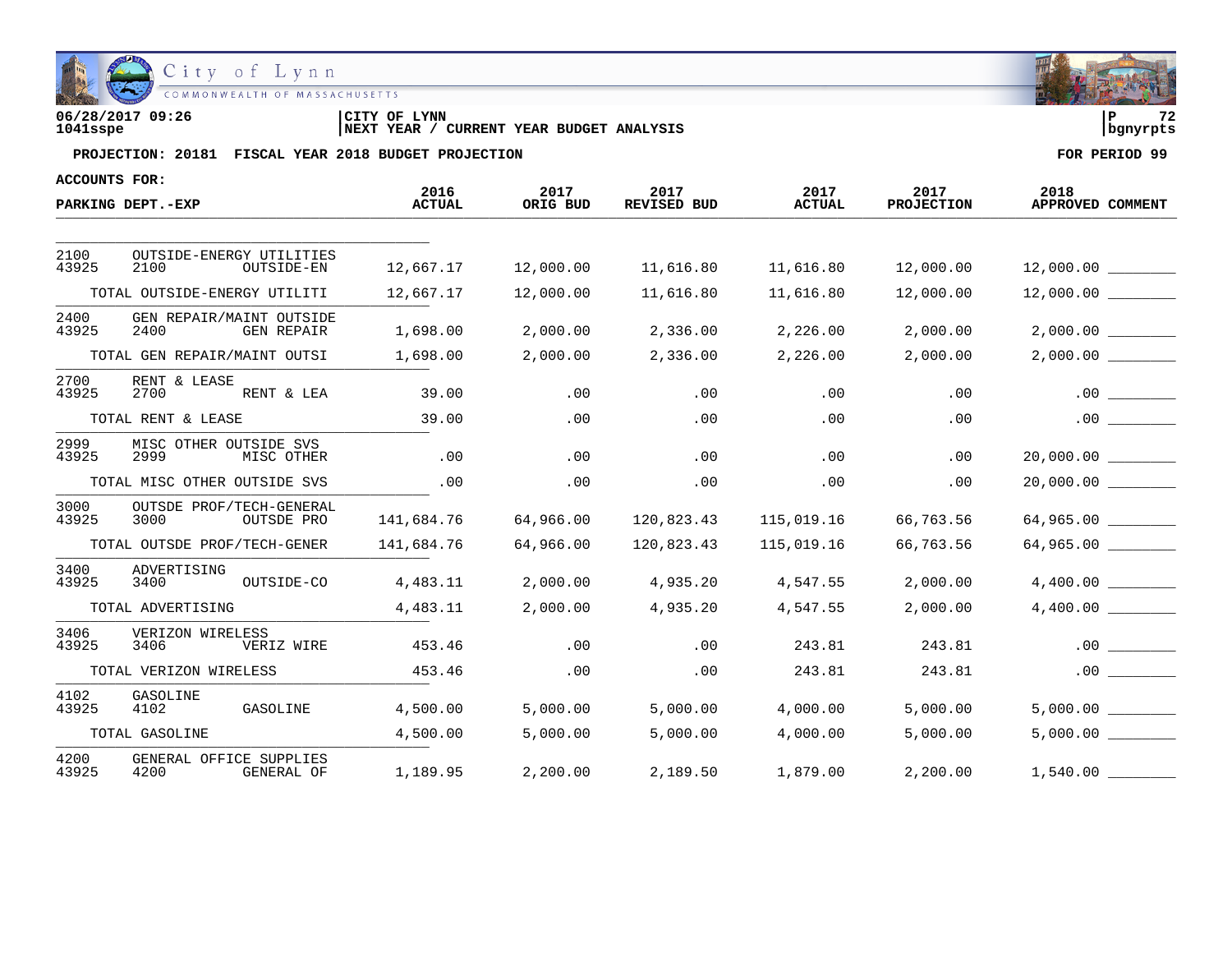

| 06/28/2017 09:26 | LYNN<br>'CITY OF                              | <br>ם ו    |  |
|------------------|-----------------------------------------------|------------|--|
| 1041sspe         | YEAR BUDGET ANALYSIS<br>CURRENT<br>'NEXT YEAR | l banvrpts |  |

| <b>ACCOUNTS FOR:</b> |                                                   |                         |                  |                     |                       |                           |                          |
|----------------------|---------------------------------------------------|-------------------------|------------------|---------------------|-----------------------|---------------------------|--------------------------|
|                      | PARKING DEPT.-EXP                                 | 2016<br><b>ACTUAL</b>   | 2017<br>ORIG BUD | 2017<br>REVISED BUD | 2017<br><b>ACTUAL</b> | 2017<br><b>PROJECTION</b> | 2018<br>APPROVED COMMENT |
|                      | TOTAL GENERAL OFFICE SUPPLIE                      | 1,189.95                | 2,200.00         | 2,189.50            | 1,879.00              | 2,200.00                  | 1,540.00                 |
| 4600<br>43925        | SUPPLIES-GROUNDSKEEPING<br>4600<br>SUPPLIES-G     | .00                     | 1,700.00         | 1,364.00            | 450.62                | 1,700.00                  | 700.00                   |
|                      | TOTAL SUPPLIES-GROUNDSKEEPIN                      | .00                     | 1,700.00         | 1,364.00            | 450.62                | 1,700.00                  | 700.00                   |
| 4800<br>43925        | VEHICULAR SUPPLIES<br>4800<br>VEHICULAR           | 133.07                  | 1,700.00         | 1,700.00            | .00                   | 1,700.00                  | 700.00                   |
|                      | TOTAL VEHICULAR SUPPLIES                          | 133.07                  | 1,700.00         | 1,700.00            | .00                   | 1,700.00                  | 700.00                   |
| 5800<br>43925        | FEDERAL GRANTS<br>5800<br>OTHER EXPE              | .00                     | .00              | .00                 | .00                   | .00                       | 5,652.00                 |
|                      | TOTAL FEDERAL GRANTS                              | .00                     | .00              | .00                 | .00                   | .00                       | $5,652.00$ _________     |
| 7102<br>43925        | AUTO ALLOWANCE<br>7102<br>AUTO ALLOW              | 1,950.00                | .00              | .00                 | .00                   | .00                       | .00                      |
|                      | TOTAL AUTO ALLOWANCE                              | 1,950.00                | .00              | .00                 | .00                   | .00                       | .00                      |
| 7300<br>43925        | DUES/SUBSCRIP/MEMBERSHIPS<br>7300<br>DUES/SUBSC   | .00                     | 400.00           | 400.00              | .00                   | 400.00                    | .00                      |
|                      | TOTAL DUES/SUBSCRIP/MEMBERSH                      | .00                     | 400.00           | 400.00              | .00                   | 400.00                    | .00                      |
| 7800<br>43925        | OTHERWISE UNCLASSIFIED<br>7800<br>OTHERWISE       | 526.08                  | 800.00           | 918.00              | 918.12                | 800.89                    | 800.00                   |
|                      | TOTAL OTHERWISE UNCLASSIFIED                      | 526.08                  | 800.00           | 918.00              | 918.12                | 800.89                    | $800.00$ $-$             |
| 8400<br>43925        | SITE IMPROVEMENT<br>8400<br>SITE IMPRO            | 70,062.19               | .00              | .00                 | .00                   | .00                       | .00                      |
|                      | TOTAL SITE IMPROVEMENT<br>TOTAL PARKING DEPT.-EXP | 70,062.19<br>239,386.79 | .00<br>92,766.00 | .00<br>151,282.93   | .00<br>140,901.06     | .00<br>94,808.26          | .00<br>$117,757.00$ __   |

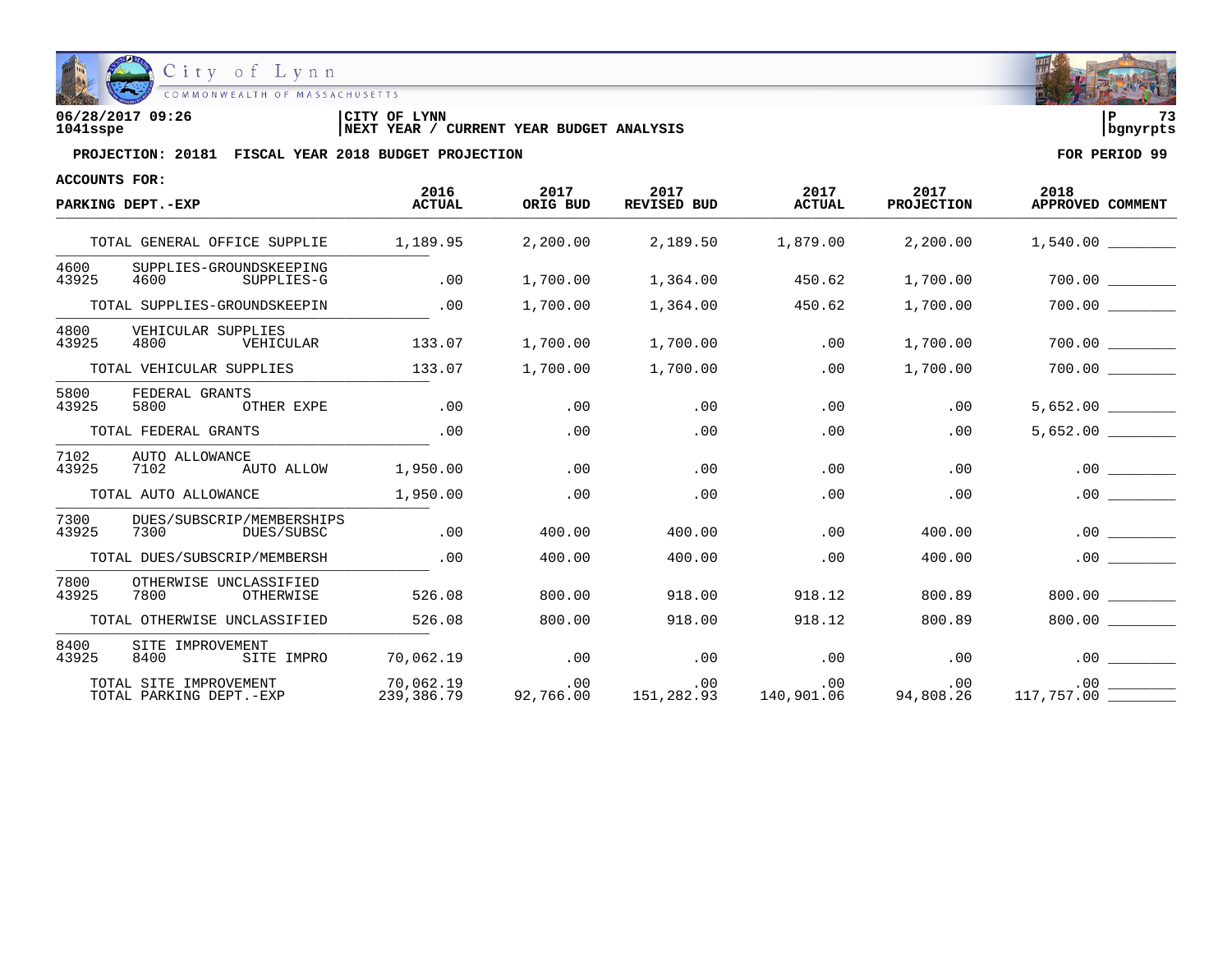

| 06/28/2017 09:26 | <b>LYNN</b><br>'CITY OF                    | 74<br>l P |
|------------------|--------------------------------------------|-----------|
| 1041sspe         | CURRENT YEAR BUDGET ANALYSIS<br>'NEXT YEAR | banvrpts  |

| <b>ACCOUNTS FOR:</b> |                                                 |                        |                  |                                       |                       |                           |                          |
|----------------------|-------------------------------------------------|------------------------|------------------|---------------------------------------|-----------------------|---------------------------|--------------------------|
| DPW PYRLL            |                                                 | 2016<br><b>ACTUAL</b>  | 2017<br>ORIG BUD | 2017<br><b>REVISED BUD</b>            | 2017<br><b>ACTUAL</b> | 2017<br><b>PROJECTION</b> | 2018<br>APPROVED COMMENT |
|                      |                                                 |                        |                  |                                       |                       |                           |                          |
| 0700<br>44004        | SICK TIME BUY BACK/RETIRE<br>0700<br>SICK LEAVE | .00                    | .00              | 1,703.26                              | 1,703.26              | .00                       | .00                      |
|                      | TOTAL SICK TIME BUY BACK/RET                    | .00                    | .00              | 1,703.26                              | 1,703.26              | .00                       | $.00$ $\qquad \qquad$    |
| 0701<br>44004        | ANNUAL SICK BUY BACK<br>0701<br>ANNUAL SIC      | 5,467.53               | .00              | 8,720.75                              | 8,720.75              | .00                       | .00                      |
|                      | TOTAL ANNUAL SICK BUY BACK                      | 5,467.53               | .00              | 8,720.75                              | 8,720.75              | .00                       | $.00$ $\qquad \qquad$    |
| 0702<br>44004        | ANNUAL PERSONAL BUY BACK<br>0702<br>PERSNL BB   | 7,879.75               | .00              | 9,283.04                              | 9,283.04              | .00                       | .00                      |
|                      | TOTAL ANNUAL PERSONAL BUY BA                    | 7,879.75               | .00              | 9,283.04                              | 9,283.04              | .00                       | .00                      |
| 0800<br>44004        | LONGEVITY<br>0800<br>LONGEVITY                  | 166,229.07             | 197,609.00       | 174,774.12                            | 174,774.12            | 197,609.00                |                          |
|                      | TOTAL LONGEVITY                                 | 166,229.07             | 197,609.00       | 174,774.12                            | 174,774.12            | 197,609.00                |                          |
| 0900<br>44004        | OVERTIME<br>0900<br>OVERTIME                    | 151,337.78             | 130,000.00       | 158,886.64                            | 160,854.61            | 130,000.00                |                          |
|                      | TOTAL OVERTIME                                  | 151,337.78             | 130,000.00       | 158,886.64                            | 160,854.61            | 130,000.00                |                          |
| 1000<br>44004        | PAYROLL SALARIES<br>1000<br>PAYROLL SA          | 2,602,803.27           | 2,644,998.00     | 2,805,573.34                          | 2,807,062.77          | 2,644,998.00              |                          |
|                      | TOTAL PAYROLL SALARIES                          | 2,602,803.27           | 2,644,998.00     | 2,805,573.34                          | 2,807,062.77          | 2,644,998.00              | 2,806,777.00 ________    |
| 1113<br>44004        | STIPENDS<br>STIPENDS<br>1113                    | .00                    | .00              | .00                                   | .00                   | .00                       | 3,900.00                 |
|                      | TOTAL STIPENDS                                  | .00                    | .00              | .00                                   | .00                   | .00                       | 3,900.00                 |
| 1909<br>44004        | TOOL ALLOWANCE<br>1909<br>TOOL ALLOW            | 200.00                 | .00              | 1,200.00                              | .00                   | .00                       | .00                      |
|                      | TOTAL TOOL ALLOWANCE<br>TOTAL DPW - PYRLL       | 200.00<br>2,933,917.40 | $.00 \,$         | 1,200.00<br>2,972,607.00 3,160,141.15 | .00<br>3, 162, 398.55 | .00<br>2,972,607.00       |                          |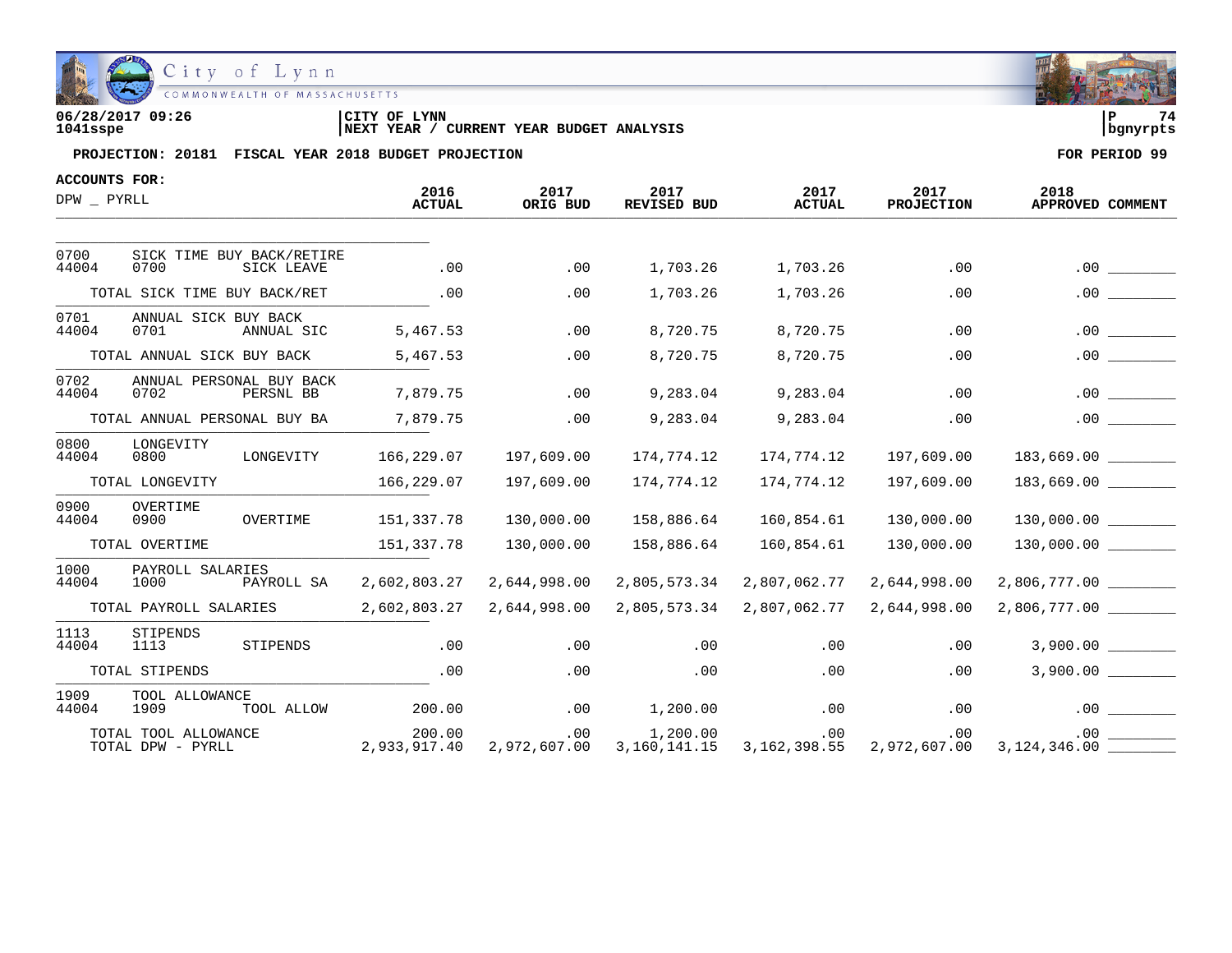

| 06/28/2017 09:26 | CITY OF LYNN                                      | 75         |  |
|------------------|---------------------------------------------------|------------|--|
| 1041sspe         | CURRENT YEAR BUDGET ANALYSIS<br><b>INEXT YEAR</b> | l banvrpts |  |

| ACCOUNTS FOR: |                                                 | 2016          | 2017     |                            | 2017          |                           |                          |
|---------------|-------------------------------------------------|---------------|----------|----------------------------|---------------|---------------------------|--------------------------|
|               | DPW/ADMINSTRA - EXP                             | <b>ACTUAL</b> | ORIG BUD | 2017<br><b>REVISED BUD</b> | <b>ACTUAL</b> | 2017<br><b>PROJECTION</b> | 2018<br>APPROVED COMMENT |
|               |                                                 |               |          |                            |               |                           |                          |
| 2499<br>44005 | MISC REPAIR & MAINT<br>2499<br>MISC REPAI       | 125.20        | 2,400.00 | 200.00                     | 2,374.80      | 4,574.80                  | 2,400.00                 |
|               | TOTAL MISC REPAIR & MAINT                       | 125.20        | 2,400.00 | 200.00                     | 2,374.80      | 4,574.80                  | 2,400.00                 |
| 3000<br>44005 | OUTSDE PROF/TECH-GENERAL<br>3000<br>OUTSDE PRO  | $-1,095.00$   | .00      | 500.00                     | 1,595.00      | 1,095.00                  | .00                      |
|               | TOTAL OUTSDE PROF/TECH-GENER                    | $-1,095.00$   | .00      | 500.00                     | 1,595.00      | 1,095.00                  | .00                      |
| 3400<br>44005 | ADVERTISING<br>OUTSIDE-CO<br>3400               | .00           | 1,051.00 | 1,051.00                   | 1,370.00      | 1,551.00                  | 1,051.00                 |
|               | TOTAL ADVERTISING                               | .00           | 1,051.00 | 1,051.00                   | 1,370.00      | 1,551.00                  | 1,051.00                 |
| 3401<br>44005 | ADVERTISING<br>3401<br>ADVERTISIN               | .00           | 500.00   | 500.00                     | 470.25        | 500.00                    |                          |
|               | TOTAL ADVERTISING                               | .00           | 500.00   | 500.00                     | 470.25        | 500.00                    | 500.00                   |
| 4200<br>44005 | GENERAL OFFICE SUPPLIES<br>4200<br>GENERAL OF   | 8,181.93      | 5,685.00 | 10,747.04                  | 11,245.10     | 6,185.07                  | 3,980.00                 |
|               | TOTAL GENERAL OFFICE SUPPLIE                    | 8,181.93      | 5,685.00 | 10,747.04                  | 11,245.10     | 6, 185.07                 |                          |
| 4299<br>44005 | MISC OFFICE SUPPLIES<br>4299<br>MISC OFFIC      | 2,262.23      | .00      | .00                        | .00           | .00                       | .00                      |
|               | TOTAL MISC OFFICE SUPPLIES                      | 2,262.23      | .00      | .00                        | .00           | .00                       | .00                      |
| 5899<br>44005 | MISC OTHER EXPENDABLE SPL<br>5899<br>MISC OTHER | 1,743.00      | 2,100.00 | 750.00                     | 1,062.05      | 2,416.25                  |                          |
|               | TOTAL MISC OTHER EXPENDABLE                     | 1,743.00      | 2,100.00 | 750.00                     | 1,062.05      | 2,416.25                  | 2,100.00                 |
| 7300<br>44005 | DUES/SUBSCRIP/MEMBERSHIPS<br>7300<br>DUES/SUBSC | 750.00        | 900.00   | 900.00                     | 900.00        | 900.00                    | 900.00                   |
|               | TOTAL DUES/SUBSCRIP/MEMBERSH                    | 750.00        | 900.00   | 900.00                     | 900.00        | 900.00                    | 900.00                   |
| 7805<br>44005 | LICENSES PURCH FROM STATE<br>LICENSES P<br>7805 | .00           | 331.00   | 331.00                     | 331.00        | 331.00                    | 331.00                   |

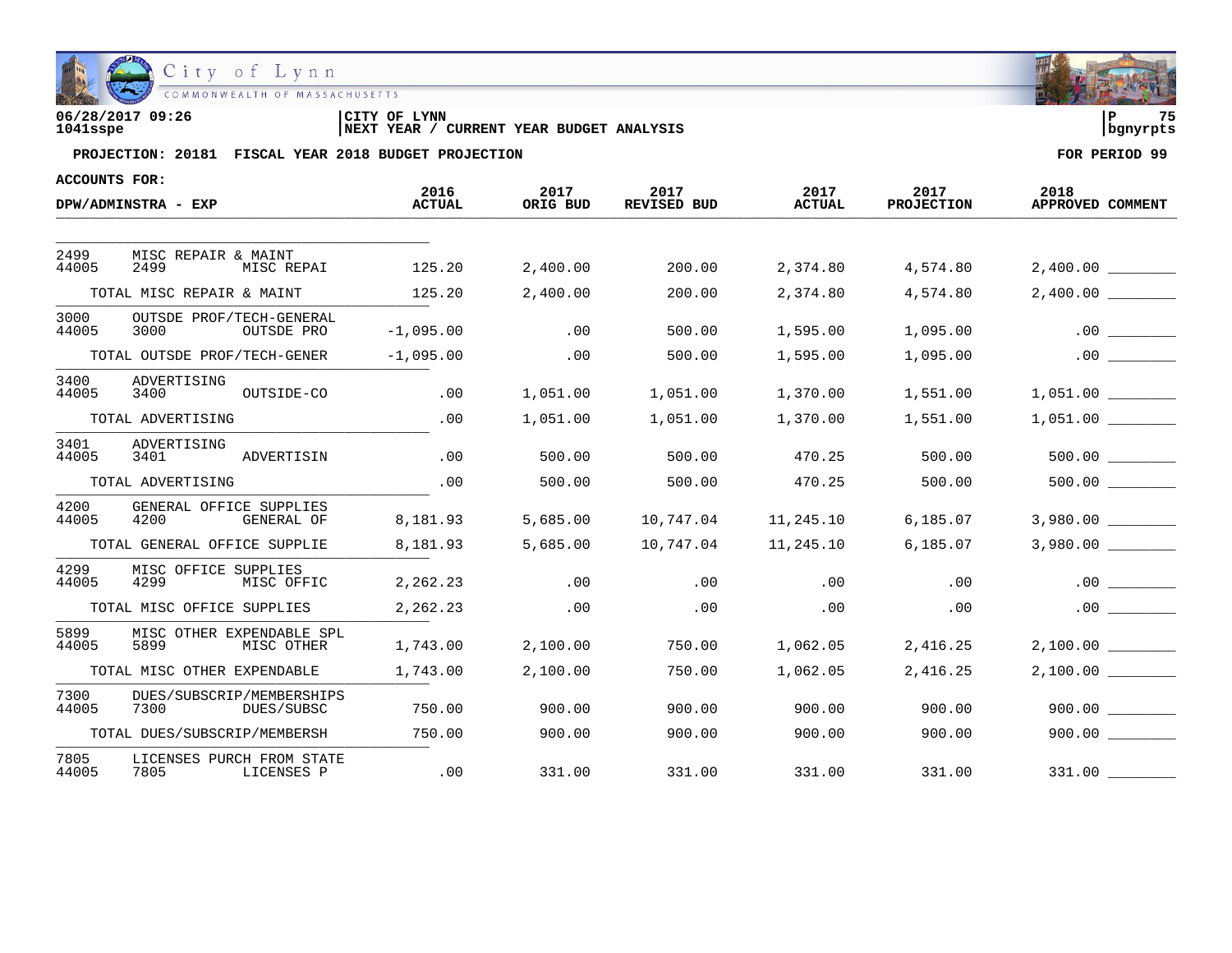

| 06/28/2017 09:26 | CITY OF LYNN                                        |            | 76 |
|------------------|-----------------------------------------------------|------------|----|
| 1041sspe         | / CURRENT YEAR BUDGET ANALYSIS<br><b>INEXT YEAR</b> | l banvrpts |    |

| ACCOUNTS FOR:<br>DPW/ADMINSTRA - EXP |                                                          |                  |                       | 2017             | 2017             | 2017                  |                          |
|--------------------------------------|----------------------------------------------------------|------------------|-----------------------|------------------|------------------|-----------------------|--------------------------|
|                                      |                                                          | 2016<br>ACTUAL   | 2017<br>ORIG BUD      | REVISED BUD      | <b>ACTUAL</b>    | <b>PROJECTION</b>     | 2018<br>APPROVED COMMENT |
|                                      | TOTAL LICENSES PURCH FROM ST                             | .00              | 331.00                | 331.00           | 331.00           | 331.00                | 331.00                   |
| 8700<br>44005                        | REPLACEMENT EOUIPMENT<br>8700<br>REPLACEMEN              | .00              | 2,500.00              | .00              | .00              | 2,500.00              | 2,500.00                 |
|                                      | TOTAL REPLACEMENT EOUIPMENT<br>TOTAL DPW/ADMINSTRA - EXP | .00<br>11,967.36 | 2,500.00<br>15,467.00 | .00<br>14,979.04 | .00<br>19,348.20 | 2,500.00<br>20,053.12 | 2,500.00<br>13,762.00    |

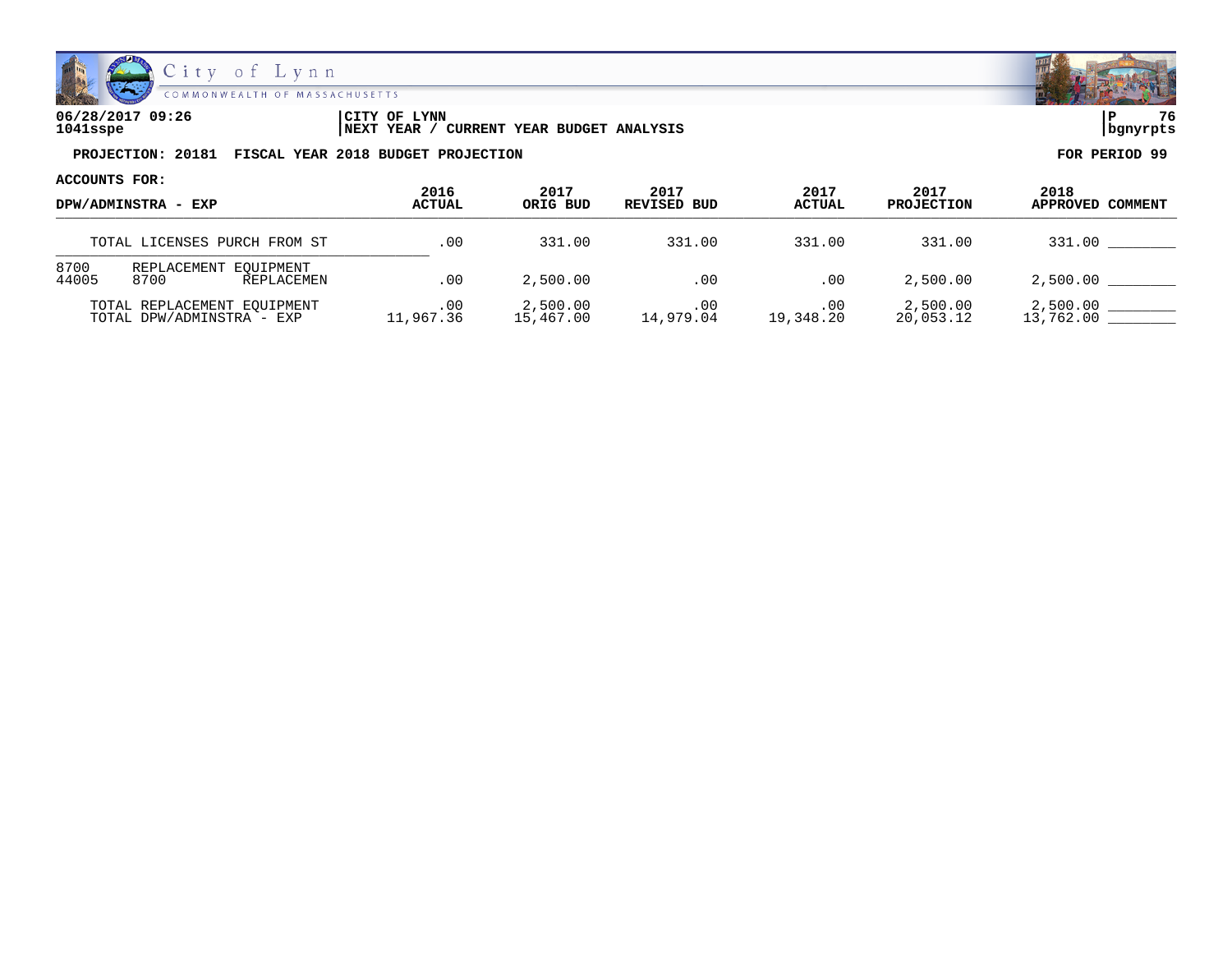

| 06/28/2017 09:26 | LYNN<br>'CITY OF                              | l P        | -- |
|------------------|-----------------------------------------------|------------|----|
| 1041sspe         | YEAR BUDGET ANALYSIS<br>CURRENT<br>'NEXT YEAR | l banvrpts |    |

| <b>ACCOUNTS FOR:</b> |                                                            |                       |                     |                            |                       |                           |                          |
|----------------------|------------------------------------------------------------|-----------------------|---------------------|----------------------------|-----------------------|---------------------------|--------------------------|
|                      | DPW/FACILITIES - EXP                                       | 2016<br><b>ACTUAL</b> | 2017<br>ORIG BUD    | 2017<br><b>REVISED BUD</b> | 2017<br><b>ACTUAL</b> | 2017<br><b>PROJECTION</b> | 2018<br>APPROVED COMMENT |
|                      |                                                            |                       |                     |                            |                       |                           |                          |
| 2102<br>44025        | NATURAL GAS<br>NATURAL GA<br>2102                          | 12,160.21             | 16,051.00           | 16,051.00                  | 18,148.74             | 18,148.74                 |                          |
|                      | TOTAL NATURAL GAS                                          | 12,160.21             | 16,051.00           | 16,051.00                  | 18,148.74             | 18,148.74                 |                          |
| 2707<br>44025        | COMMUNICA.EQUIP RENT/LSE<br>2707<br>COMMUNICA.             | 2,286.21              | 2,232.00            | 2,232.00                   | 2,242.79              | 2,242.79                  | 2,232.00                 |
|                      | TOTAL COMMUNICA.EQUIP RENT/L                               | 2,286.21              | 2,232.00            | 2,232.00                   | 2,242.79              | 2,242.79                  |                          |
| 3404<br>44025        | TELEPHONE - LOCAL<br>3404<br>TELEPHONE                     | 11,557.15             | 13,849.00           | 12,711.50                  | 12,575.91             | 13,925.91                 | $13,849.00$ _________    |
|                      | TOTAL TELEPHONE - LOCAL                                    | 11,557.15             | 13,849.00           | 12,711.50                  | 12,575.91             | 13,925.91                 |                          |
| 4300<br>44025        | BUILDING R&M SUPPLIES<br>4300<br>BUILDING R                | 249.50                | 1,000.00            | 1,000.00                   | 995.14                | 1,000.50                  |                          |
|                      | TOTAL BUILDING R&M SUPPLIES                                | 249.50                | 1,000.00            | 1,000.00                   | 995.14                | 1,000.50                  |                          |
| 4500<br>44025        | CUSTD & HSEKPPNG SUPPLIES<br>4500<br>CUSTD & HS            | 175.00                | 500.00              | 500.00                     | 625.00                | 625.00                    |                          |
|                      | TOTAL CUSTD & HSEKPPNG SUPPL<br>TOTAL DPW/FACILITIES - EXP | 175.00<br>26,428.07   | 500.00<br>33,632.00 | 500.00<br>32,494.50        | 625.00<br>34,587.58   | 625.00<br>35,942.94       | 33,632.00 _________      |

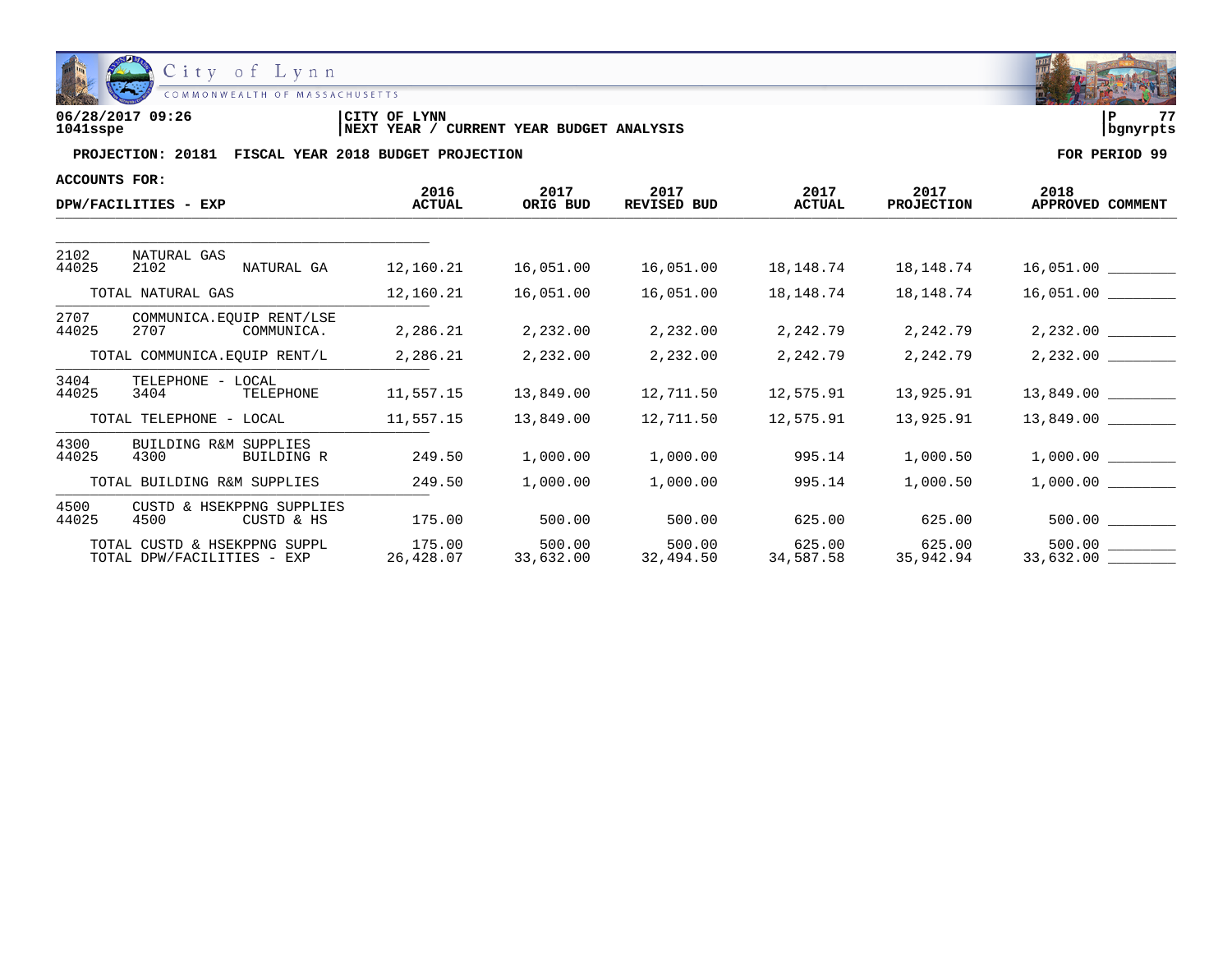

| 06/28/2017 09:26 | CITY OF LYNN                                      |          | 78 |
|------------------|---------------------------------------------------|----------|----|
| 1041sspe         | CURRENT YEAR BUDGET ANALYSIS<br><b>INEXT YEAR</b> | banvrpts |    |

| ACCOUNTS FOR:  |                                                |                       |                  |                            |                       |                           |                          |
|----------------|------------------------------------------------|-----------------------|------------------|----------------------------|-----------------------|---------------------------|--------------------------|
|                | DPW/MAINT OF EQUIP. - EXP                      | 2016<br><b>ACTUAL</b> | 2017<br>ORIG BUD | 2017<br><b>REVISED BUD</b> | 2017<br><b>ACTUAL</b> | 2017<br><b>PROJECTION</b> | 2018<br>APPROVED COMMENT |
|                |                                                |                       |                  |                            |                       |                           |                          |
| 2409<br>44045  | <b>VEHICLES R&amp;M</b><br>2409<br>VEHICLES R  | 8,056.13              | 12,000.00        | 9,046.70                   | 9,046.70              | 12,000.00                 | .00                      |
|                | TOTAL VEHICLES R&M                             | 8,056.13              | 12,000.00        | 9,046.70                   | 9,046.70              | 12,000.00                 | .00                      |
| 2409D<br>44045 | VEHICLES R&M / DPW<br>2409D<br>VEHRM DPW       | .00                   | .00              | .00                        | .00                   | .00                       | 12,000.00                |
|                | TOTAL VEHICLES R&M / DPW                       | .00                   | .00              | .00                        | .00                   | .00                       | 12,000.00                |
| 2409F<br>44045 | VEHICLES R&M / FIRE<br>2409F<br>VEHRM FIRE     | .00                   | .00              | .00                        | .00                   | .00                       |                          |
|                | TOTAL VEHICLES R&M / FIRE                      | .00                   | .00              | .00                        | .00                   | .00                       |                          |
| 2409I<br>44045 | VEHICLES R&M / ISD<br>2409I<br>VEHRM ISD       | .00                   | .00              | .00                        | .00                   | $.00 \,$                  | 5,000.00                 |
|                | TOTAL VEHICLES R&M / ISD                       | .00                   | .00              | .00                        | .00                   | .00                       | 5,000.00                 |
| 2409P<br>44045 | VEHICLES R&M / POLICE<br>2409P<br>VEHRMPOLIC   | .00                   | .00              | .00                        | .00                   | .00                       | 9,000.00                 |
|                | TOTAL VEHICLES R&M / POLICE                    | .00                   | .00              | .00                        | .00                   | .00                       | 9,000.00                 |
| 2499<br>44045  | MISC REPAIR & MAINT<br>2499<br>MISC REPAI      | 4,078.40              | 3,600.00         | 460.00                     | 460.00                | 3,600.00                  | 3,600.00                 |
|                | TOTAL MISC REPAIR & MAINT                      | 4,078.40              | 3,600.00         | 460.00                     | 460.00                | 3,600.00                  | 3,600.00                 |
| 2706<br>44045  | VEHICULAR RENTAL/LEASE<br>2706<br>VEHICULAR    | 4,261.85              | 4,500.00         | .00                        | .00                   | 4,500.00                  | 4,500.00                 |
|                | TOTAL VEHICULAR RENTAL/LEASE                   | 4,261.85              | 4,500.00         | .00                        | .00                   | 4,500.00                  | 4,500.00                 |
| 2799<br>44045  | MISC RENT/LEASE<br>MISC RENT/<br>2799          | 6,742.14              | 5,200.00         | 10,060.22                  | 10,060.22             | 5,200.00                  | 5.200.00                 |
|                | TOTAL MISC RENT/LEASE                          | 6,742.14              | 5,200.00         | 10,060.22                  | 10,060.22             | 5,200.00                  | 5,200.00                 |
| 3800<br>44045  | OUTSDE-OTHER PURCH SERV.<br>3800<br>OUTSDE-OTH | 425.40                | 500.00           | 447.40                     | 447.40                | 500.00                    | 500.00                   |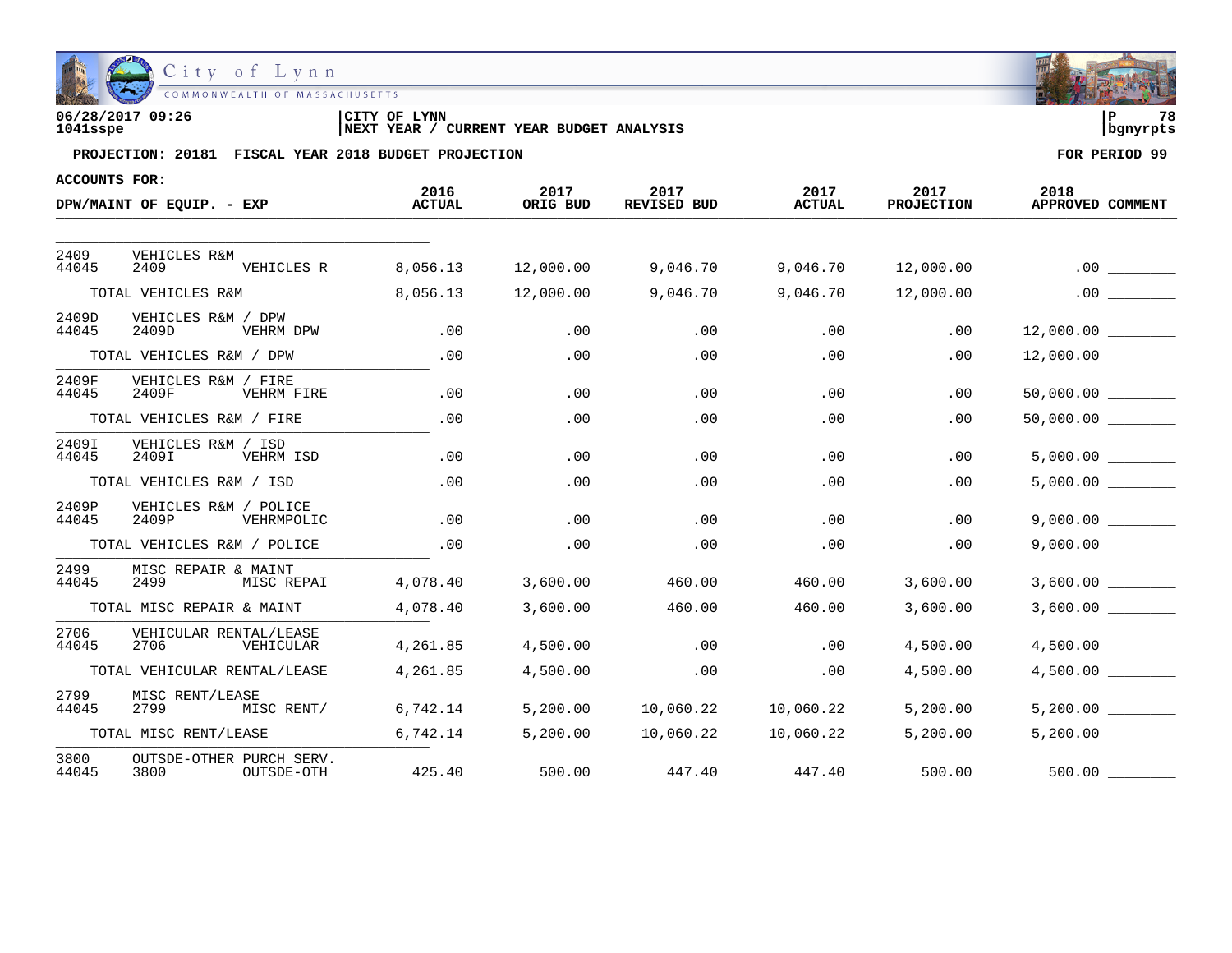

| 06/28/2017 09:26 | <b>CITY OF LYNN</b>                                      | 70         |
|------------------|----------------------------------------------------------|------------|
| 1041sspe         | <b>CURRENT YEAR BUDGET ANALYSIS</b><br><b>INEXT YEAR</b> | l banvrpts |

| ACCOUNTS FOR:  |                                                   | 2016          | 2017      | 2017         | 2017          | 2017              | 2018                 |
|----------------|---------------------------------------------------|---------------|-----------|--------------|---------------|-------------------|----------------------|
|                | DPW/MAINT OF EQUIP. - EXP                         | <b>ACTUAL</b> | ORIG BUD  | REVISED BUD  | <b>ACTUAL</b> | <b>PROJECTION</b> | APPROVED COMMENT     |
|                | TOTAL OUTSDE-OTHER PURCH SER                      | 425.40        | 500.00    | 447.40       | 447.40        | 500.00            |                      |
| 4101<br>44045  | DIESEL FUEL<br>4101<br>DIESEL FUE                 | 46,297.90     | 30,000.00 | 30,000.00    | 30,000.00     | 30,000.00         | 84,000.00            |
|                | TOTAL DIESEL FUEL                                 | 46,297.90     | 30,000.00 | 30,000.00    | 30,000.00     | 30,000.00         | 84,000.00            |
| 4102<br>44045  | GASOLINE<br>4102<br>GASOLINE                      | $-71,417.34$  | 38,700.00 | $-19,652.09$ | $-19,723.85$  | 38,700.00         |                      |
|                | TOTAL GASOLINE                                    | $-71, 417.34$ | 38,700.00 | $-19,652.09$ | $-19,723.85$  | 38,700.00         | 254,100.00           |
| 4199<br>44045  | MISC ENERGY/FUEL SUPPLIES<br>4199<br>MISC ENERG   | 4,098.98      | 6,000.00  | 2,898.00     | 2,898.00      | 6,000.00          | 6,000.00             |
|                | TOTAL MISC ENERGY/FUEL SUPPL                      | 4,098.98      | 6,000.00  | 2,898.00     | 2,898.00      | 6,000.00          |                      |
| 4800F<br>44045 | VEHICULAR SUPPLIES / FIRE<br>4800F<br>VEHSUP FIR  | .00           | .00       | $.00 \,$     | .00           | $.00 \,$          | $61,500.00$ ________ |
|                | TOTAL VEHICULAR SUPPLIES / F                      | .00           | $.00 \,$  | .00          | .00           | .00               | 61,500.00 ________   |
| 4801<br>44045  | <b>BATTERIES</b><br>4801<br>BATTERIES             | 792.38        | 1,200.00  | 2,847.25     | 2,847.25      | 1,200.00          | 1,200.00             |
|                | TOTAL BATTERIES                                   | 792.38        | 1,200.00  | 2,847.25     | 2,847.25      | 1,200.00          | 1,200.00             |
| 4899<br>44045  | MISC VEHICLE SUPPLIES<br>4899<br>MISC VEHIC       | 73,450.94     | 70,773.00 | 68,932.70    | 71,908.94     | 75,022.56         | 52,624.00            |
|                | TOTAL MISC VEHICLE SUPPLIES                       | 73,450.94     | 70,773.00 | 68,932.70    | 71,908.94     | 75,022.56         | 52,624.00            |
| 4899P<br>44045 | MISC VEHICULAR SUPP/POLICE<br>4899P<br>MISC POLIC | .00           | .00       | .00          | .00           | .00               | 35,000.00            |
|                | TOTAL MISC VEHICULAR SUPP/PO                      | .00           | .00       | .00          | .00           | .00               | 35,000.00            |
| 7802<br>44045  | <b>OVERTIME MEALS</b><br>7802<br>OVERTIME M       | 3,558.00      | 50.00     | 2,250.00     | 2,250.00      | 50.00             | 50.00                |
|                | TOTAL OVERTIME MEALS                              | 3,558.00      | 50.00     | 2,250.00     | 2,250.00      | 50.00             | 50.00                |
| 7804<br>44045  | TOOL/UNIFORM ALLOWANCE<br>7804 TOOL ALLOW         | 1,000.00      | 477.00    | 1,200.00     | 1,200.00      | 477.00            | 477.00               |

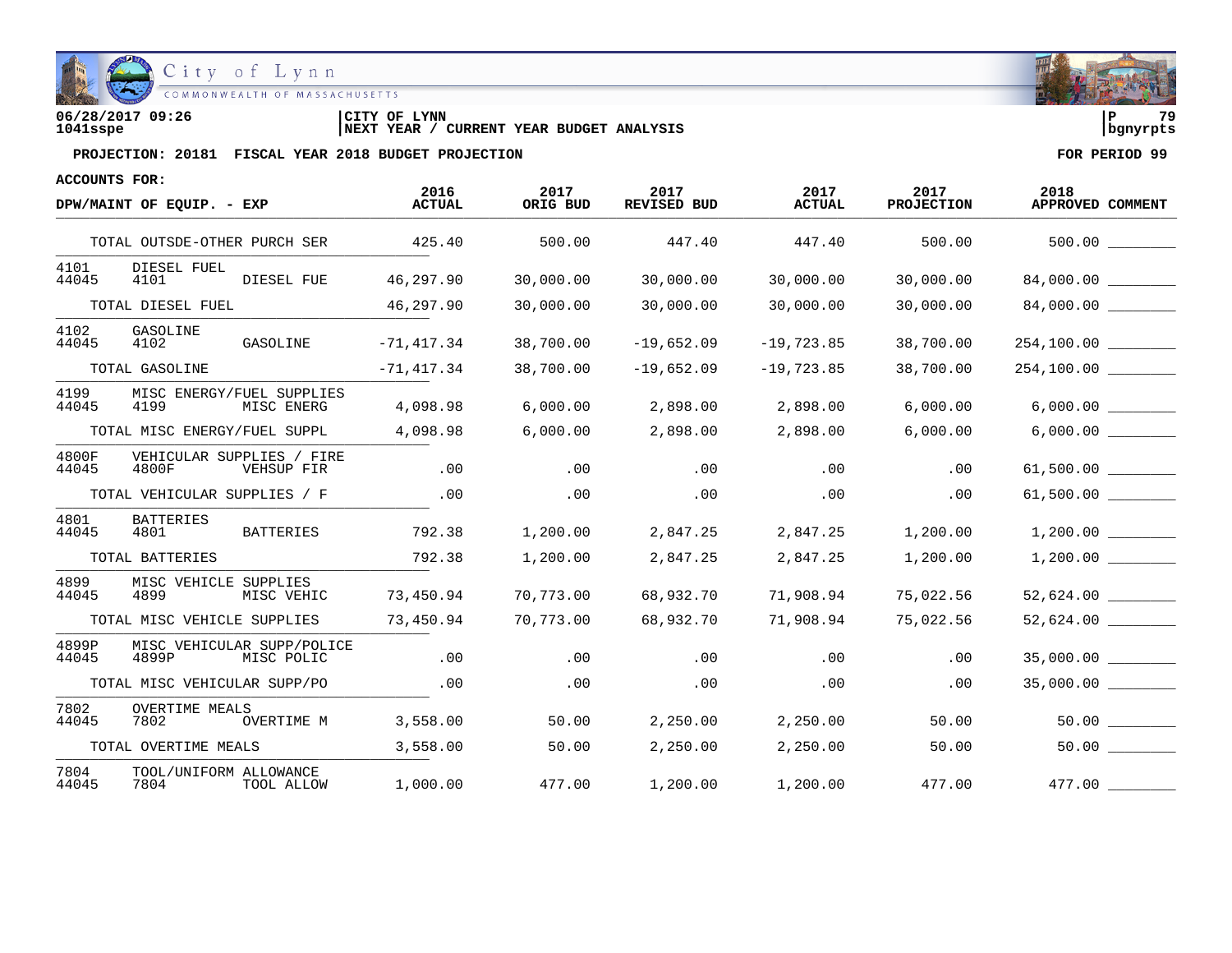

| 06/28/2017 09:26 | LYNN<br>'CITY OF                                    | ם ו        | 80 |
|------------------|-----------------------------------------------------|------------|----|
| 1041sspe         | YEAR BUDGET ANALYSIS<br>CURRENT<br><b>NEXT YEAR</b> | l banvrpts |    |

| ACCOUNTS FOR:                                             |                                            |                          |                            |                                        |                                   |                                     |                                    |
|-----------------------------------------------------------|--------------------------------------------|--------------------------|----------------------------|----------------------------------------|-----------------------------------|-------------------------------------|------------------------------------|
| DPW/MAINT OF EOUIP. - EXP<br>TOTAL TOOL/UNIFORM ALLOWANCE |                                            | 2016<br><b>ACTUAL</b>    | 2017<br>ORIG BUD<br>477.00 | 2017<br><b>REVISED BUD</b><br>1,200.00 | 2017<br><b>ACTUAL</b><br>1,200.00 | 2017<br><b>PROJECTION</b><br>477.00 | 2018<br><b>APPROVED</b><br>COMMENT |
|                                                           |                                            | 1,000.00                 |                            |                                        |                                   |                                     | 477.00                             |
| 8500<br>44045                                             | ADDITIONAL EQUIPMENT<br>8500<br>ADDITIONAL | 1,152.50                 | 500.00                     | 1,763.81                               | 1,623.81                          | 500.00                              | 500.00                             |
| TOTAL ADDITIONAL EOUIPMENT                                |                                            | 1,152.50                 | 500.00                     | 1,763.81                               | 1,623.81                          | 500.00                              | 500.00                             |
| 8509<br>44045                                             | VEHICLE LEASES<br>8509<br>VEHC LEASE       | 201,842.79               | 181,209.00                 | 199,557.84                             | 199.557.84                        | 181,209.00                          | 199,359.00                         |
| TOTAL VEHICLE LEASES<br>TOTAL DPW/MAINT OF EOUIP. -       |                                            | 201,842.79<br>284,340.07 | 181,209.00<br>354,709.00   | 199,557.84<br>309,811.83               | 199,557.84<br>312,576.31          | 181,209.00<br>358,958.56            | 199,359.00<br>784,610.00           |

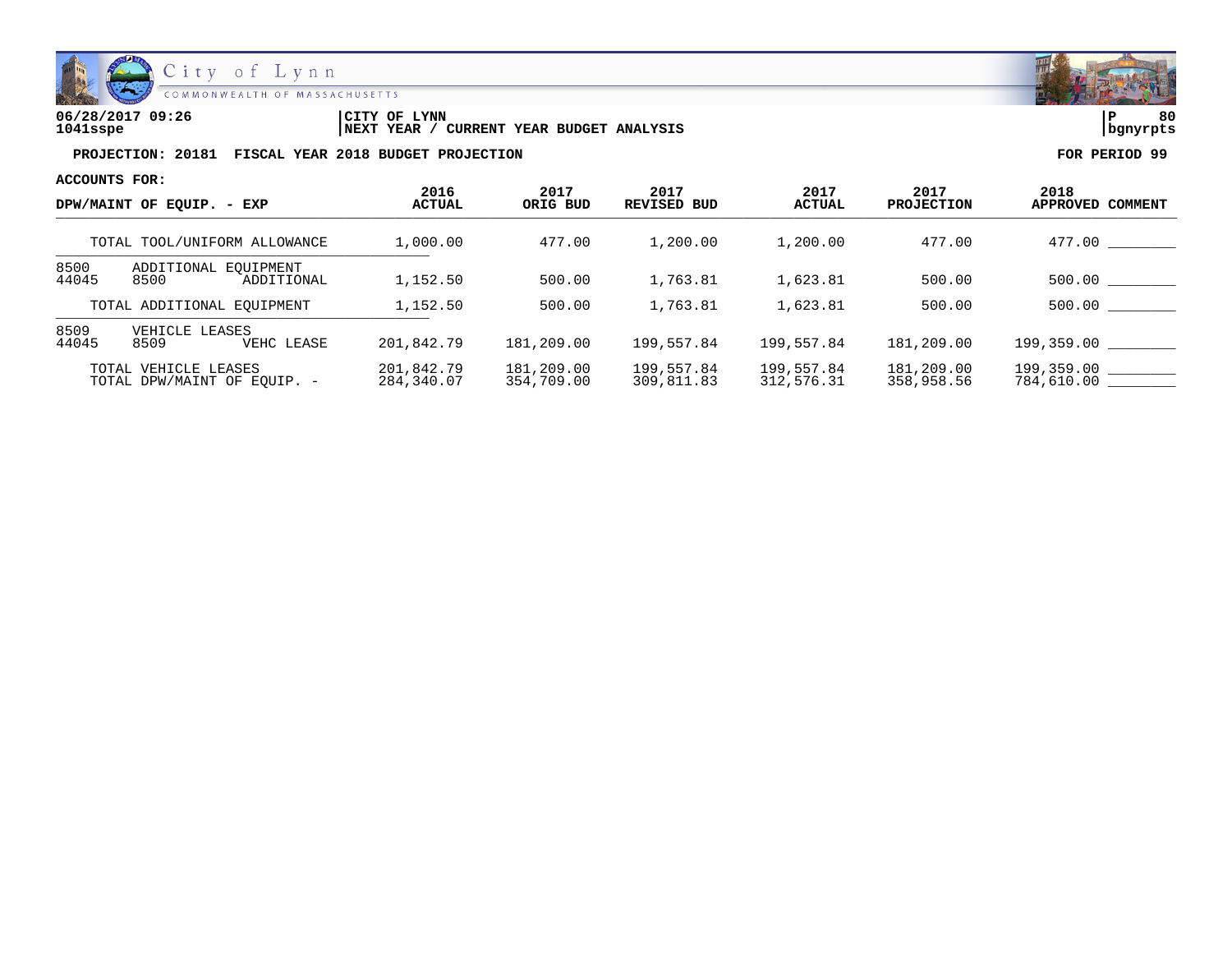

| 06/28/2017 09:26 | <b>LYNN</b><br>CITY OF                            |          | o۱ |
|------------------|---------------------------------------------------|----------|----|
| 1041sspe         | CURRENT YEAR BUDGET ANALYSIS<br><b>INEXT YEAR</b> | banvrpts |    |

| ACCOUNTS FOR: |                                                      |                       |                  |                     |                       |                           | 2018                                       |
|---------------|------------------------------------------------------|-----------------------|------------------|---------------------|-----------------------|---------------------------|--------------------------------------------|
|               | DPW/HIGHWAY - EXP                                    | 2016<br><b>ACTUAL</b> | 2017<br>ORIG BUD | 2017<br>REVISED BUD | 2017<br><b>ACTUAL</b> | 2017<br><b>PROJECTION</b> | APPROVED COMMENT                           |
|               |                                                      |                       |                  |                     |                       |                           |                                            |
| 2499<br>44065 | MISC REPAIR & MAINT<br>2499<br>MISC REPAI            | 5,148.00              | .00              | 9,729.00            | 9,729.00              | .00                       | .00                                        |
|               | TOTAL MISC REPAIR & MAINT                            | 5,148.00              | .00              | 9,729.00            | 9,729.00              | .00                       |                                            |
| 2503<br>44065 | DPW CHAPT 127 #38061 (ENG SVS)<br>2503<br>DPW R&M MI | 98,884.00             | 102,686.00       | 122,318.80          | 148,617.80            | 128,985.00                | 102,686.00                                 |
|               | TOTAL DPW CHAPT 127 #38061 (                         | 98,884.00             | 102,686.00       | 122,318.80          | 148,617.80            | 128,985.00                |                                            |
| 3000<br>44065 | OUTSDE PROF/TECH-GENERAL<br>3000<br>OUTSDE PRO       | 41,707.82             | 21,000.00        | 18,796.00           | 15,123.38             | 22,827.38                 | 21,000.00                                  |
|               | TOTAL OUTSDE PROF/TECH-GENER                         | 41,707.82             | 21,000.00        | 18,796.00           | 15, 123.38            | 22,827.38                 | 21,000.00                                  |
| 4199<br>44065 | MISC ENERGY/FUEL SUPPLIES<br>4199<br>MISC ENERG      | 469.60                | 1,000.00         | .00                 | 485.40                | 1,485.40                  | 1,000.00                                   |
|               | TOTAL MISC ENERGY/FUEL SUPPL                         | 469.60                | 1,000.00         | .00                 | 485.40                | 1,485.40                  | 1,000.00                                   |
| 5402<br>44065 | BITUMINOUS PRODUCT<br>5402<br>BITUMINOUS             | 95,924.33             | 100,000.00       | 72,011.69           | 90,462.14             | 118,450.45                | 100,000.00                                 |
|               | TOTAL BITUMINOUS PRODUCT                             | 95,924.33             | 100,000.00       | 72,011.69           | 90,462.14             | 118,450.45                | 100,000.00                                 |
| 5405<br>44065 | TOOLS ALLOWANCE<br>5405<br>CONSTRUCTI                | 500.00                | 478.00           | .00                 | .00                   | 478.00                    | 478.00                                     |
|               | TOTAL TOOLS ALLOWANCE                                | 500.00                | 478.00           | .00                 | .00                   | 478.00                    |                                            |
| 5415<br>44065 | SIGN PAINTING<br>5415<br>SIGN PAINT                  | 27,069.04             | 6,000.00         | 8,246.81            | 8,246.81              | 6,000.00                  | 6,000.00                                   |
|               | TOTAL SIGN PAINTING                                  | 27,069.04             | 6,000.00         | 8,246.81            | 8,246.81              | 6,000.00                  | 6,000.00                                   |
| 5417<br>44065 | OTHER SUPPLIES-MISC<br>5417<br>OTHER SUPP            | 3,601.54              | .00              | .00                 | 398.46                | 398.46                    | .00                                        |
|               | TOTAL OTHER SUPPLIES-MISC                            | 3,601.54              | .00              | .00                 | 398.46                | 398.46                    | .00                                        |
| 7800<br>44065 | OTHERWISE UNCLASSIFIED<br>7800<br>OTHERWISE          | 29,033.32             | 39,157.00        | 48,318.92           |                       |                           | 54,365.36  45,208.20  39,157.00    _______ |

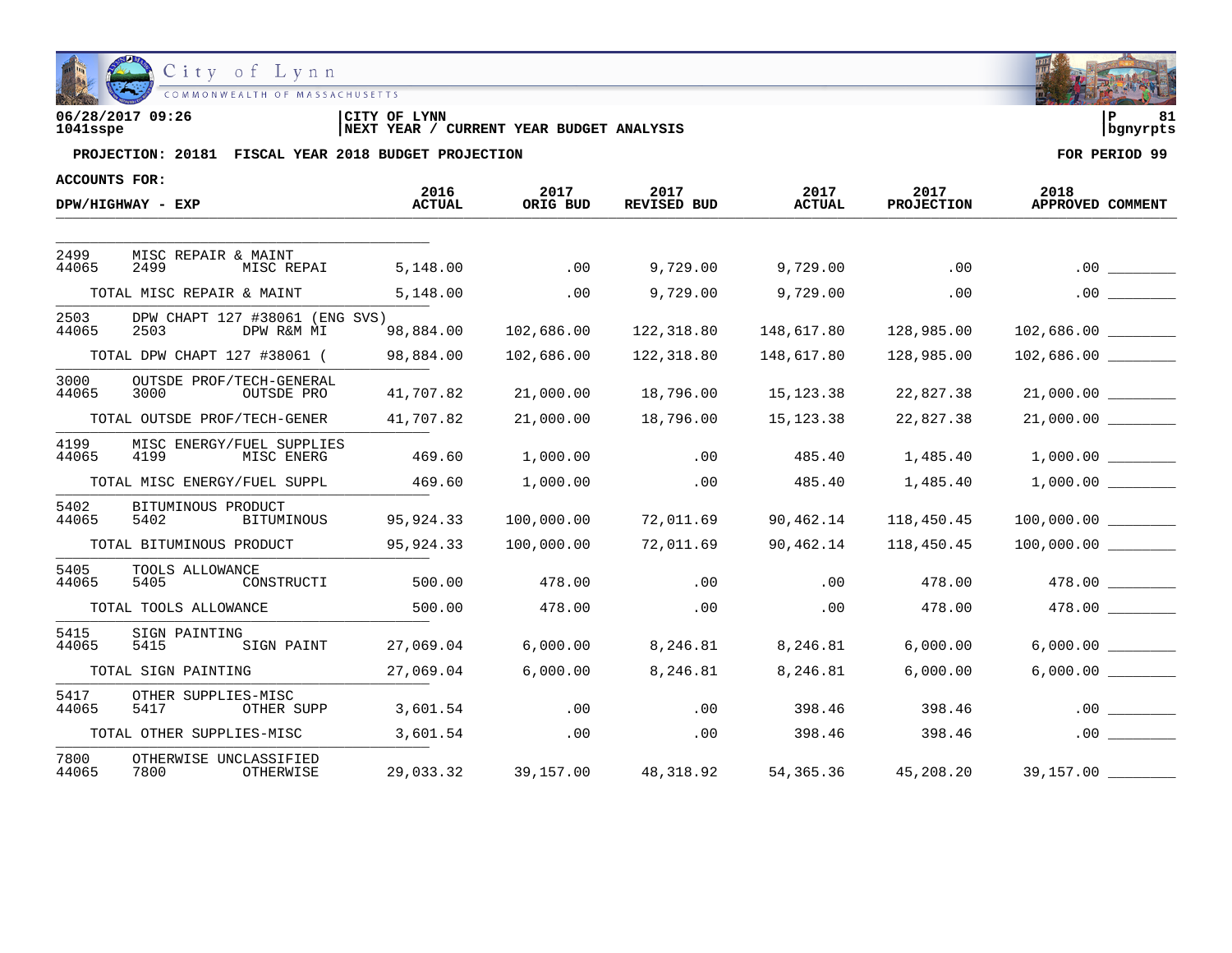

| 06/28/2017 09:26 | LYNN<br>CITY OF                               | ם ו       | $\sim$ |
|------------------|-----------------------------------------------|-----------|--------|
| 1041sspe         | YEAR BUDGET ANALYSIS<br>CURRENT<br>'NEXT YEAR | Ibanvrpts |        |

| ACCOUNTS FOR:<br>DPW/HIGHWAY - EXP<br>TOTAL OTHERWISE UNCLASSIFIED |                                      |                         |                        |                        |                        |                           |                          |
|--------------------------------------------------------------------|--------------------------------------|-------------------------|------------------------|------------------------|------------------------|---------------------------|--------------------------|
|                                                                    |                                      | 2016<br>ACTUAL          | 2017<br>ORIG BUD       | 2017<br>REVISED BUD    | 2017<br><b>ACTUAL</b>  | 2017<br><b>PROJECTION</b> | 2018<br>APPROVED COMMENT |
|                                                                    |                                      | 29,033.32               | 39,157.00              | 48,318.92              | 54,365.36              | 45,208.20                 | 39,157.00                |
| 7802<br>44065                                                      | OVERTIME MEALS<br>7802<br>OVERTIME M | 13,885.66               | 2,500.00               | 8,210.00               | 8,210.00               | 2,500.00                  | 2,500.00                 |
| TOTAL OVERTIME MEALS<br>TOTAL DPW/HIGHWAY - EXP                    |                                      | 13,885.66<br>316,223.31 | 2,500.00<br>272,821.00 | 8,210.00<br>287,631.22 | 8,210.00<br>335,638.35 | 2,500.00<br>326,332.89    | 2,500.00<br>272,821.00   |

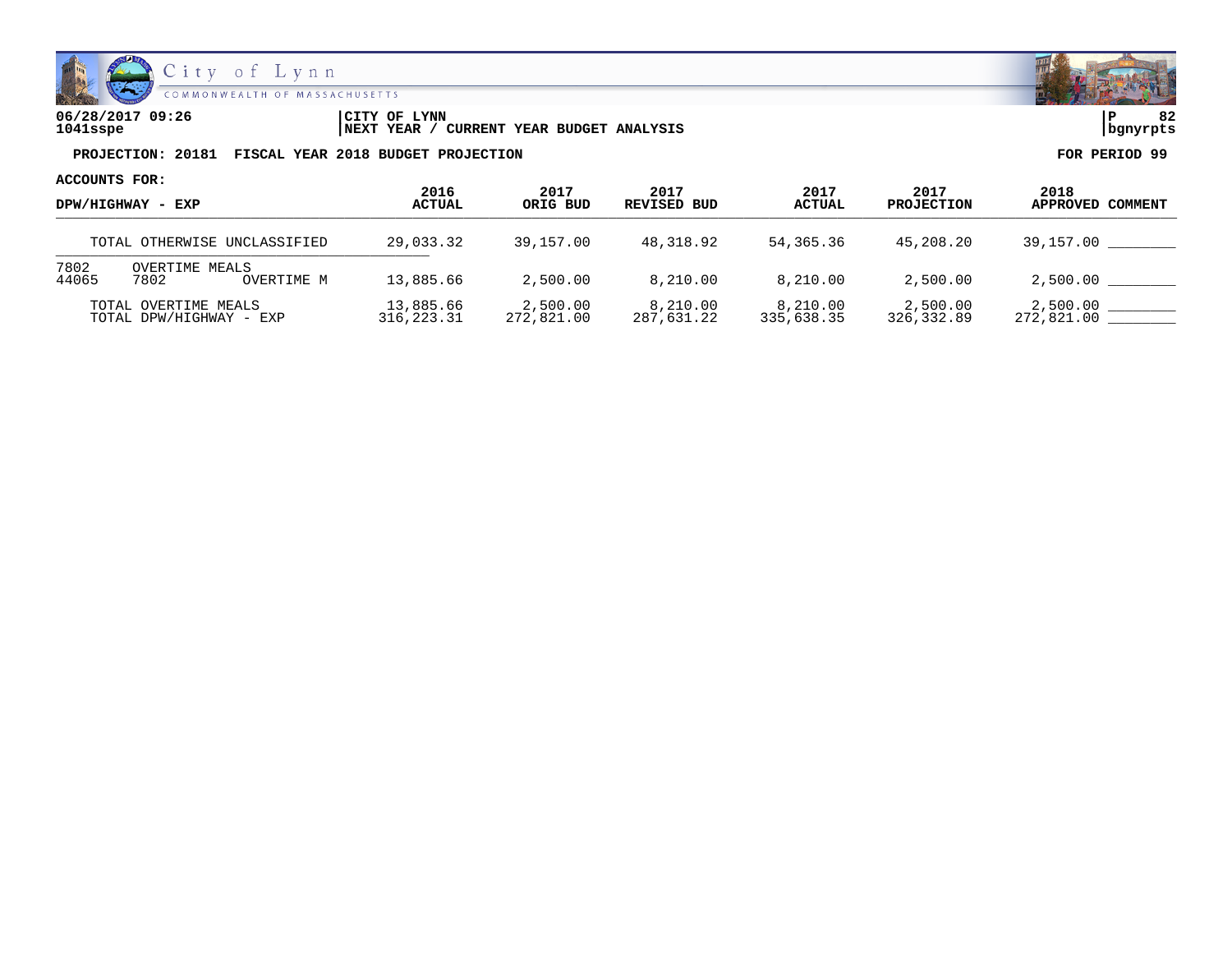

| 06/28/2017 09:26<br>$1041$ sspe | <b>CITY OF LYNN</b><br>NEXT YEAR / CURRENT YEAR BUDGET ANALYSIS | 83<br>  bgnyrpts |
|---------------------------------|-----------------------------------------------------------------|------------------|
|                                 | PROJECTION: 20181 FISCAL YEAR 2018 BUDGET PROJECTION            | FOR PERIOD 99    |
| ACCOUNTS FOR:                   |                                                                 |                  |

| DPW/SNOW REMOVAL - PYRLL |                  | 2016<br>ACTUAL               | 2017<br>ORIG BUD         | 2017<br>REVISED BUD      | 2017<br><b>ACTUAL</b>    | 2017<br><b>PROJECTION</b> | 2018<br>APPROVED COMMENT |                          |
|--------------------------|------------------|------------------------------|--------------------------|--------------------------|--------------------------|---------------------------|--------------------------|--------------------------|
|                          |                  |                              |                          |                          |                          |                           |                          |                          |
| 0900<br>44084            | OVERTIME<br>0900 | OVERTIME                     | 245,849.99               | 160,000.00               | 160,000.00               | 292.521.15                | 160,000.00               | 160,000.00               |
|                          | TOTAL OVERTIME   | TOTAL DPW/SNOW REMOVAL - PYR | 245,849.99<br>245,849.99 | 160,000.00<br>160,000.00 | 160,000.00<br>160,000.00 | 292,521.15<br>292,521.15  | 160,000.00<br>160,000.00 | 160,000.00<br>160,000.00 |

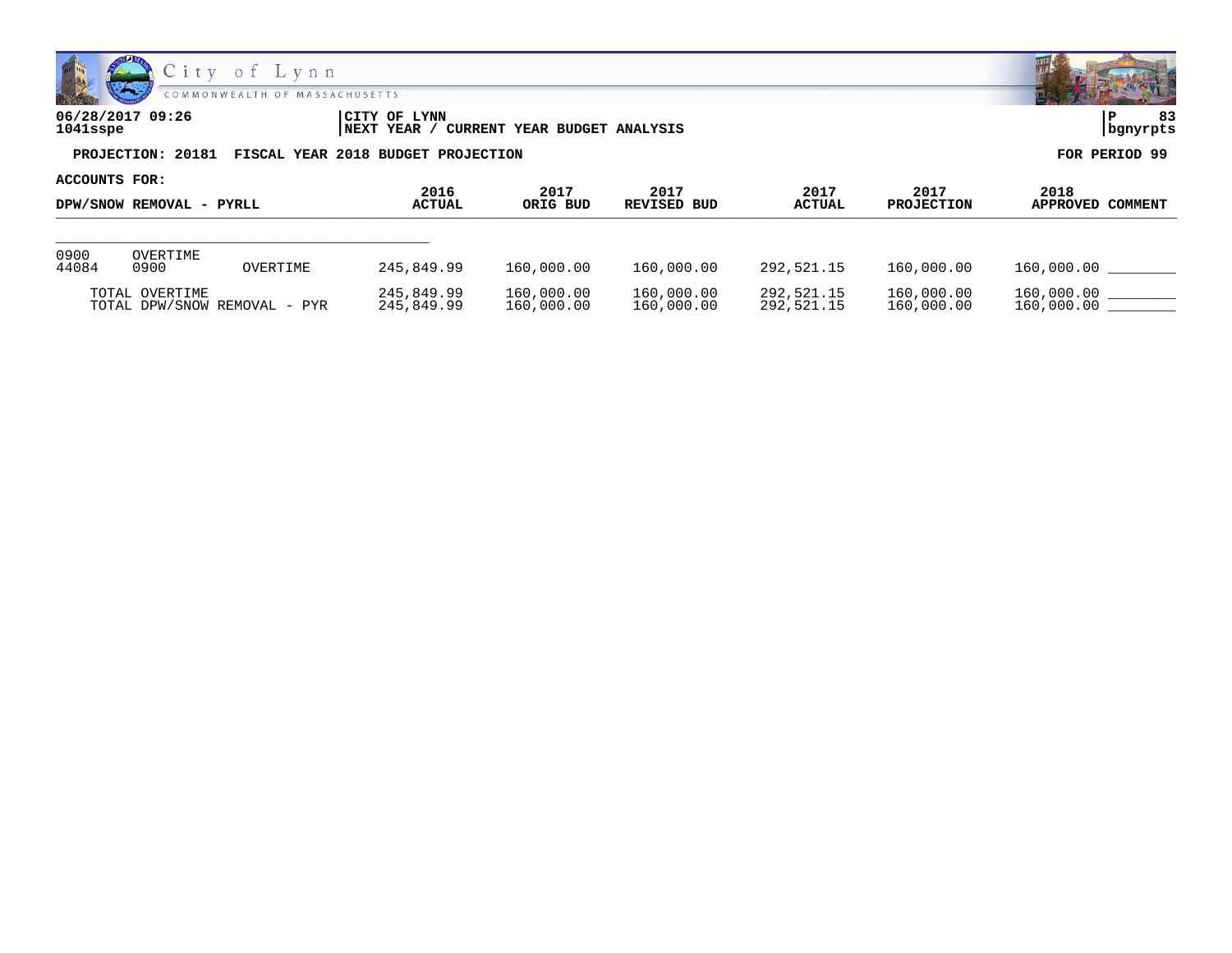

| 06/28/2017 09:26 | LYNN<br>CITY OF                                        | ם ו      |  |
|------------------|--------------------------------------------------------|----------|--|
| 1041sspe         | YEAR BUDGET ANALYSIS<br>CURRENT<br><b>YEAR</b><br>NEXT | banvrpts |  |

| ACCOUNTS FOR: |                                                              |                           |                          |                            |                          |                           |                                   |
|---------------|--------------------------------------------------------------|---------------------------|--------------------------|----------------------------|--------------------------|---------------------------|-----------------------------------|
|               | DPW/SNOW REMOVAL - EXP                                       | 2016<br><b>ACTUAL</b>     | 2017<br>ORIG BUD         | 2017<br><b>REVISED BUD</b> | 2017<br><b>ACTUAL</b>    | 2017<br><b>PROJECTION</b> | 2018<br>APPROVED COMMENT          |
|               |                                                              |                           |                          |                            |                          |                           |                                   |
| 2904<br>44085 | <b>OUTSIDE SNOW</b><br>REMOVAL SERV<br>2904<br>OUTSIDE SN    | 677,729.50                | 69,345.00                | 69,345.00                  | 1,145,567.75             | 69,345.00                 | 69,345.00                         |
|               | TOTAL OUTSIDE SNOW REMOVAL S                                 | 677,729.50                | 69,345.00                | 69,345.00                  | 1,145,567.75             | 69,345.00                 | 69,345.00                         |
| 3800<br>44085 | OUTSDE-OTHER PURCH SERV.<br>3800<br>OUTSDE-OTH               | .00                       | 1,000.00                 | 1,000.00                   | .00                      | 1,000.00                  | 1,000.00                          |
|               | TOTAL OUTSDE-OTHER PURCH SER                                 | .00                       | 1,000.00                 | 1,000.00                   | .00                      | 1,000.00                  | 1,000.00                          |
| 5499<br>44085 | MISC DPW HIGHWAY SUPPLIES<br>5499<br>MISC DPW H              | 601,932.75                | 51,000.00                | 51,000.00                  | 702,851.05               | 51,000.00                 | 51,000.00                         |
|               | TOTAL MISC DPW HIGHWAY SUPPL                                 | 601,932.75                | 51,000.00                | 51,000.00                  | 702,851.05               | 51,000.00                 | 51,000.00                         |
| 7800<br>44085 | OTHERWISE<br>UNCLASSIFIED<br>7800<br>OTHERWISE               | 20,384.00                 | 503,817.00               | 503,817.00                 | 7,945.76                 | 503,817.00                | 503,817.00                        |
|               | TOTAL OTHERWISE UNCLASSIFIED<br>TOTAL DPW/SNOW REMOVAL - EXP | 20,384.00<br>1,300,046.25 | 503,817.00<br>625,162.00 | 503,817.00<br>625,162.00   | 7,945.76<br>1,856,364.56 | 503,817.00<br>625,162.00  | 503,817.00 ________<br>625,162.00 |

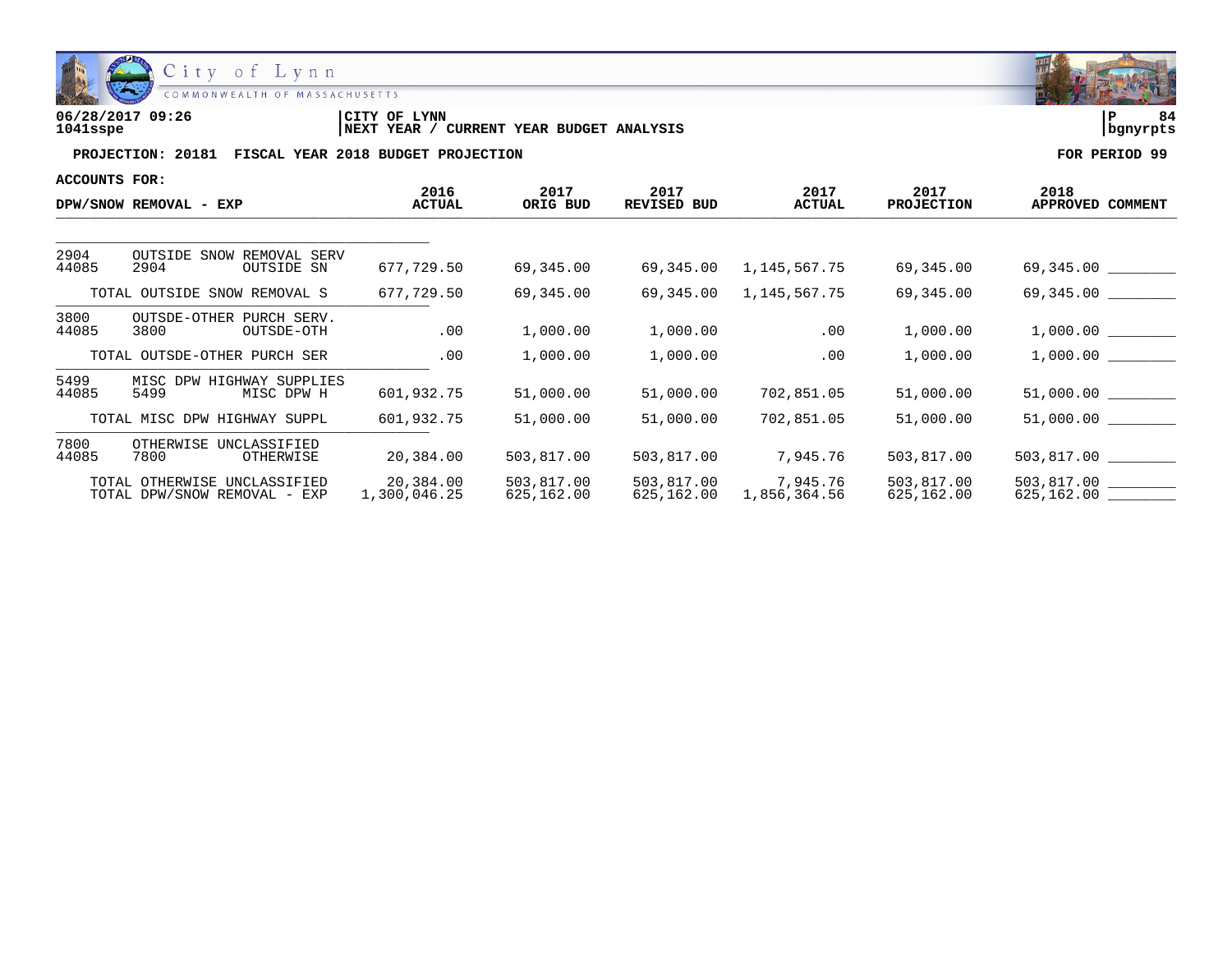



**06/28/2017 09:26 |CITY OF LYNN |P 85 1041sspe |NEXT YEAR / CURRENT YEAR BUDGET ANALYSIS |bgnyrpts PROJECTION: 20181 FISCAL YEAR 2018 BUDGET PROJECTION FOR PERIOD 99 ACCOUNTS FOR:**

| DPW/SANITATION - EXP |                                                | 2016          | 2017         | 2017         | 2017          | 2017              | 2018             |
|----------------------|------------------------------------------------|---------------|--------------|--------------|---------------|-------------------|------------------|
|                      |                                                | <b>ACTUAL</b> | ORIG BUD     | REVISED BUD  | <b>ACTUAL</b> | <b>PROJECTION</b> | APPROVED COMMENT |
| 2905<br>44105        | SOLID WASTE REMOVAL SERV<br>2905<br>SOLID WAST | 4,981,727.57  | 5,699,860.00 | 5,574,860.00 | 5,834,061.64  | 6,092,240.93      | 5,380,537.00     |
|                      | TOTAL SOLID WASTE REMOVAL SE                   | 4,981,727.57  | 5,699,860.00 | 5,574,860.00 | 5,834,061.64  | 6,092,240.93      | 5,380,537.00     |
|                      | TOTAL DPW/SANITATION - EXP                     | 4,981,727.57  | 5,699,860.00 | 5,574,860.00 | 5,834,061.64  | 6,092,240.93      | 5,380,537.00     |

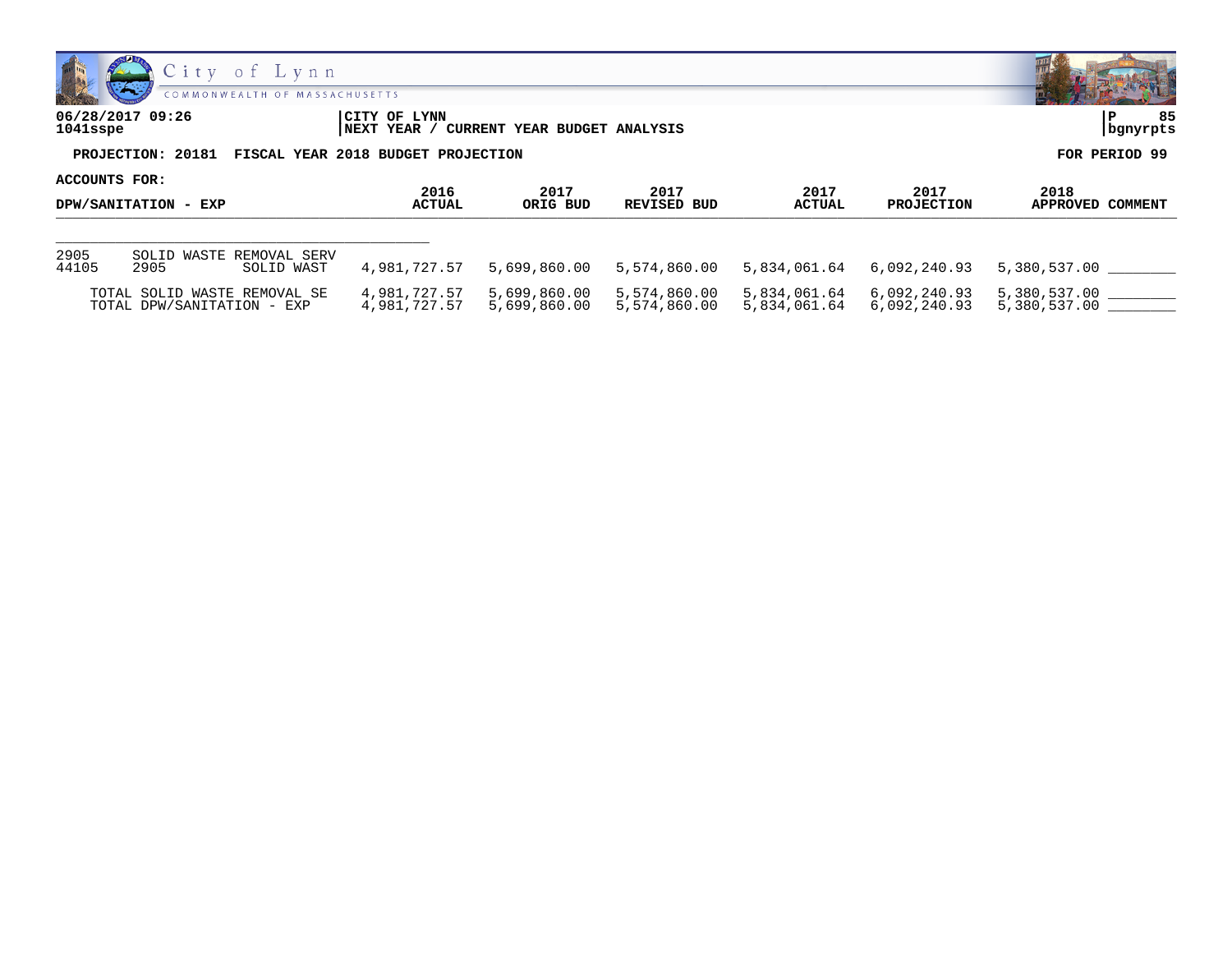

| 06/28/2017 09:26 | CITY OF LYNN                                      | ם ו        | 86 |
|------------------|---------------------------------------------------|------------|----|
| 1041sspe         | CURRENT YEAR BUDGET ANALYSIS<br><b>INEXT YEAR</b> | l banvrpts |    |

| <b>ACCOUNTS FOR:</b> |                                                |                       |                  |                            |                       |                           |                          |
|----------------------|------------------------------------------------|-----------------------|------------------|----------------------------|-----------------------|---------------------------|--------------------------|
|                      | DPW/PARKS - EXP                                | 2016<br><b>ACTUAL</b> | 2017<br>ORIG BUD | 2017<br><b>REVISED BUD</b> | 2017<br><b>ACTUAL</b> | 2017<br><b>PROJECTION</b> | 2018<br>APPROVED COMMENT |
|                      |                                                |                       |                  |                            |                       |                           |                          |
| 2101<br>44125        | ELECTRICITY<br>ELECTRICIT<br>2101              | 39,020.64             | 34,273.00        | 39,968.91                  | 40,477.60             | 34,781.69                 | 34,273.00                |
|                      | TOTAL ELECTRICITY                              | 39,020.64             | 34,273.00        | 39,968.91                  | 40,477.60             | 34,781.69                 | 34,273.00                |
| 2401<br>44125        | GROUNDS MAINTENANCE<br>2401<br>GROUNDS MA      | 67,998.24             | 85,000.00        | 85,000.00                  | 102,660.00            | 102,660.00                | 85,000.00                |
|                      | TOTAL GROUNDS MAINTENANCE                      | 67,998.24             | 85,000.00        | 85,000.00                  | 102,660.00            | 102,660.00                | 85,000.00                |
| 2409<br>44125        | VEHICLES R&M<br>2409<br>VEHICLES R             | 149.08                | 1,000.00         | 1,315.57                   | 1,316.49              | 1,000.92                  |                          |
|                      | TOTAL VEHICLES R&M                             | 149.08                | 1,000.00         | 1,315.57                   | 1,316.49              | 1,000.92                  | 1,000.00                 |
| 2499<br>44125        | MISC REPAIR & MAINT<br>2499<br>MISC REPAI      | $-572.67$             | .00              | .00                        | 813.98                | 813.98                    | .00                      |
|                      | TOTAL MISC REPAIR & MAINT                      | $-572.67$             | .00              | .00                        | 813.98                | 813.98                    | .00                      |
| 2700<br>44125        | RENT & LEASE<br>2700<br>RENT & LEA             | 3,722.30              | 1,910.00         | 2,509.70                   | 2,509.70              | 1,910.00                  | 1,910.00                 |
|                      | TOTAL RENT & LEASE                             | 3,722.30              | 1,910.00         | 2,509.70                   | 2,509.70              | 1,910.00                  | 1,910.00                 |
| 3800<br>44125        | OUTSDE-OTHER PURCH SERV.<br>3800<br>OUTSDE-OTH | 7,928.42              | 7,500.00         | 7,500.00                   | 7,352.00              | 7,500.00                  | $7,500.00$ _________     |
|                      | TOTAL OUTSDE-OTHER PURCH SER                   | 7,928.42              | 7,500.00         | 7,500.00                   | 7,352.00              | 7,500.00                  | 7,500.00                 |
| 4600<br>44125        | SUPPLIES-GROUNDSKEEPING<br>4600<br>SUPPLIES-G  | 10,127.03             | 7,737.00         | 9,737.00                   | 9,737.14              | 7,737.14                  |                          |
|                      | TOTAL SUPPLIES-GROUNDSKEEPIN                   | 10,127.03             | 7,737.00         | 9,737.00                   | 9,737.14              | 7,737.14                  | 7,737.00                 |
| 4899<br>44125        | MISC VEHICLE SUPPLIES<br>4899<br>MISC VEHIC    | 94.13                 | 150.00           | .00                        | 5.97                  | 155.97                    | 150.00                   |
|                      | TOTAL MISC VEHICLE SUPPLIES                    | 94.13                 | 150.00           | .00                        | 5.97                  | 155.97                    | 150.00                   |
| 5800<br>44125        | FEDERAL GRANTS<br>5800<br>OTHER EXPE           | 2,257.03              | 5,000.00         | 5,000.00                   | 6,367.92              | 6,367.92                  | 5,000.00                 |

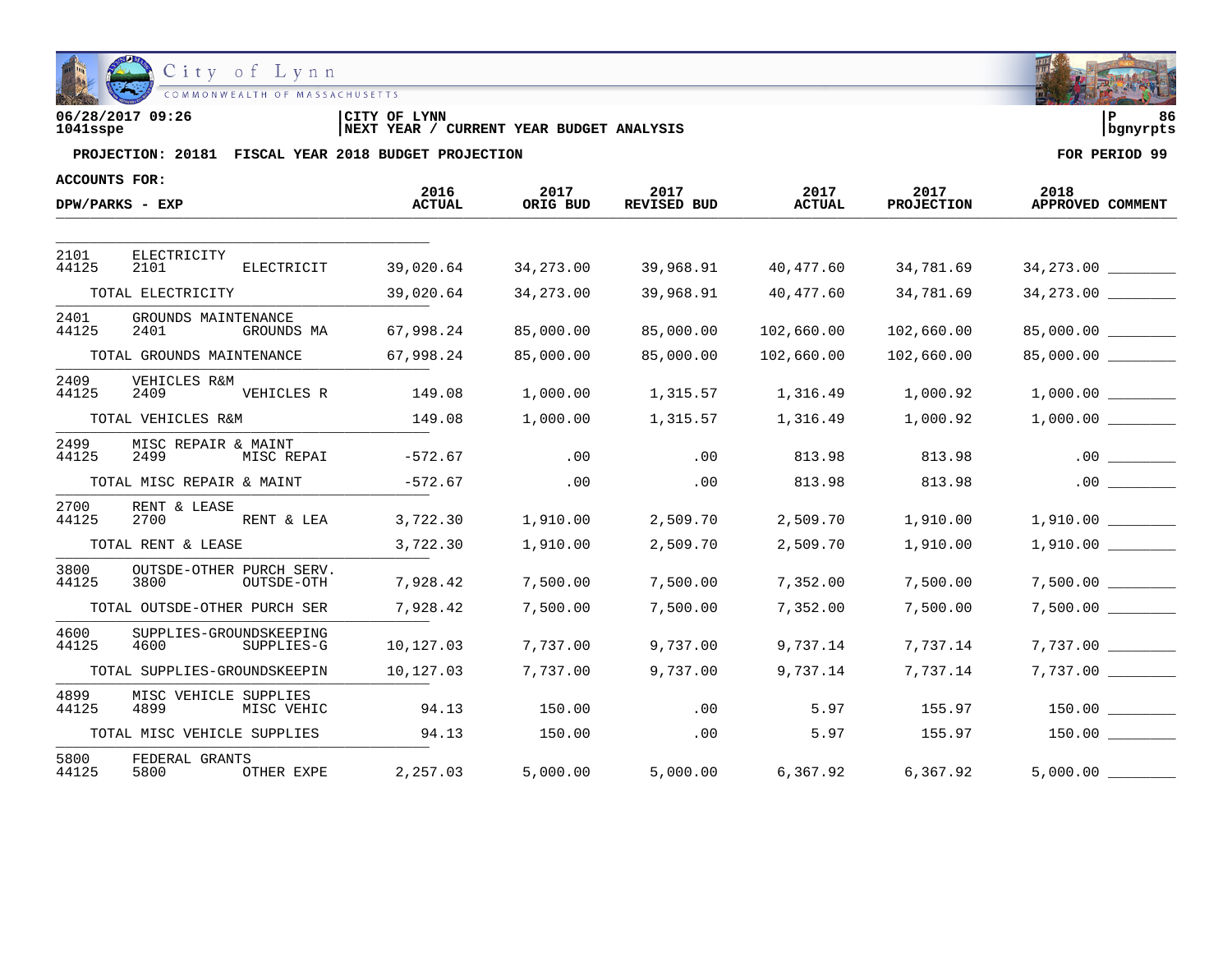

**06/28/2017 09:26 |CITY OF LYNN |P 87 1041sspe |NEXT YEAR / CURRENT YEAR BUDGET ANALYSIS |bgnyrpts**

**PROJECTION: 20181 FISCAL YEAR 2018 BUDGET PROJECTION FOR PERIOD 99**

**ACCOUNTS FOR:**

| DPW/PARKS - EXP<br>TOTAL FEDERAL GRANTS |                                                          | 2016<br><b>ACTUAL</b>   | 2017<br>ORIG BUD        | 2017<br>REVISED BUD    | 2017<br><b>ACTUAL</b>  | 2017<br><b>PROJECTION</b> | 2018<br>APPROVED COMMENT |
|-----------------------------------------|----------------------------------------------------------|-------------------------|-------------------------|------------------------|------------------------|---------------------------|--------------------------|
|                                         |                                                          | 2,257.03                | 5,000.00                | 5,000.00               | 6,367.92               | 6,367.92                  | 5,000.00                 |
| 8700<br>44125                           | REPLACEMENT EOUIPMENT<br>12,440.01<br>8700<br>REPLACEMEN |                         | 14,000.00               | 5,309.66               | 9,403.00               | 18,093.34                 | 14,000.00                |
|                                         | TOTAL REPLACEMENT EOUIPMENT<br>TOTAL DPW/PARKS - EXP     | 12,440.01<br>143,164.21 | 14,000.00<br>156,570.00 | 5,309.66<br>156,340.84 | 9,403.00<br>180,643.80 | 18,093.34<br>181,020.96   | 14,000.00<br>156,570.00  |

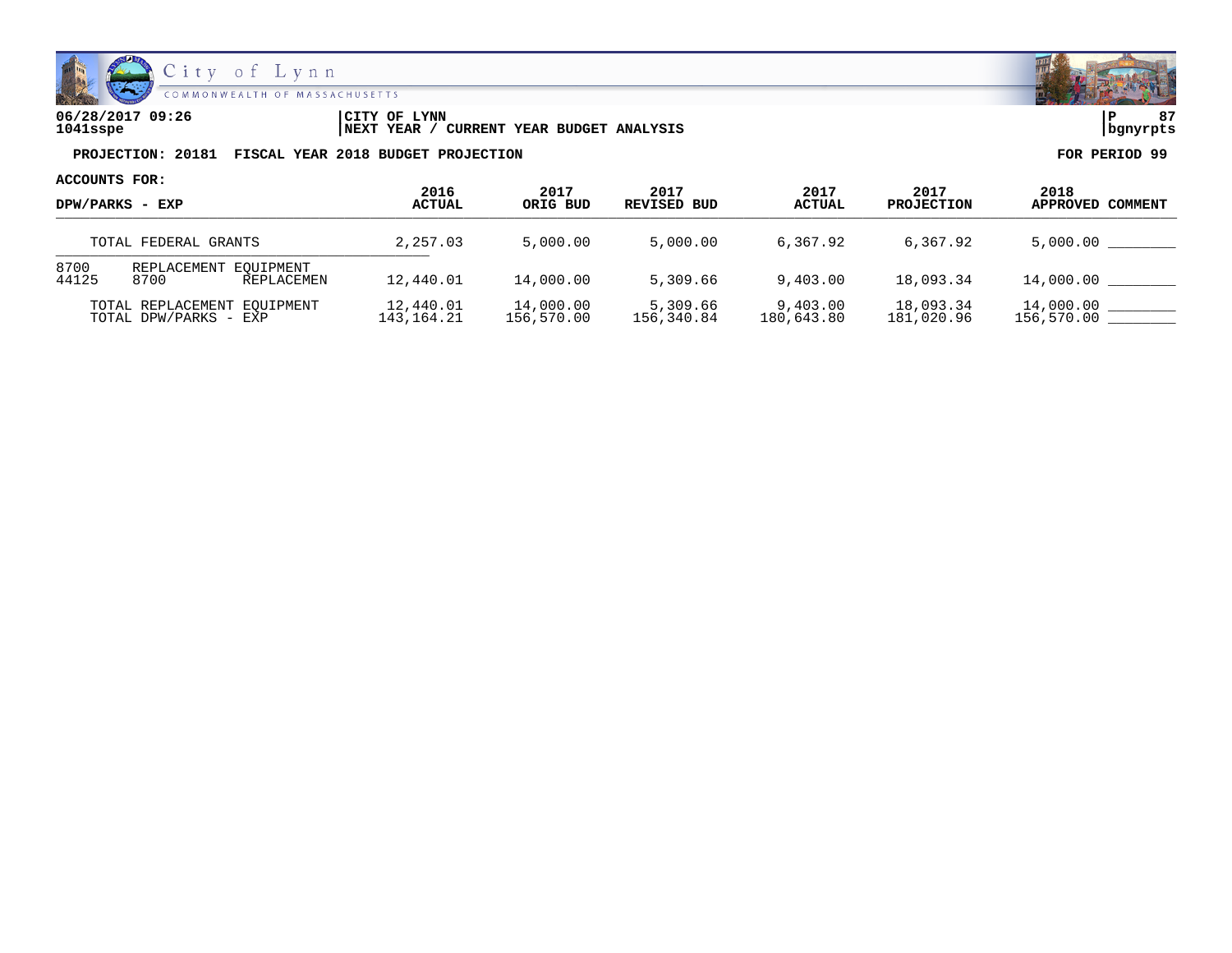

| 06/28/2017 09:26<br>1041sspe | ICITY OF LYNN<br>' CURRENT YEAR BUDGET ANALYSIS<br>INEXT YEAR / | 88<br>  bgnyrpts |
|------------------------------|-----------------------------------------------------------------|------------------|
|                              | PROJECTION: 20181 FISCAL YEAR 2018 BUDGET PROJECTION            | FOR PERIOD 99    |
| ACCOUNTS FOR:                | - - - -<br>- - - -<br>- - - -<br>- - - -                        | - - - -<br>----- |

| DPW/STADIUM - EXP |                                                | 2016          | 2017     | 2017        | 2017          | 2017              | 2018             |
|-------------------|------------------------------------------------|---------------|----------|-------------|---------------|-------------------|------------------|
|                   |                                                | <b>ACTUAL</b> | ORIG BUD | REVISED BUD | <b>ACTUAL</b> | <b>PROJECTION</b> | APPROVED COMMENT |
| 2400<br>44145     | GEN REPAIR/MAINT OUTSIDE<br>2400<br>GEN REPAIR | 8,989.11      | 9,083,00 | 8,408.07    | 8,413.42      | 9,088.35          | 9,083.00         |
|                   | TOTAL GEN REPAIR/MAINT OUTSI                   | 8,989.11      | 9,083.00 | 8,408.07    | 8,413.42      | 9,088.35          | 9,083.00         |
|                   | TOTAL DPW/STADIUM - EXP                        | 8,989.11      | 9,083.00 | 8,408.07    | 8,413.42      | 9,088.35          | 9,083.00         |

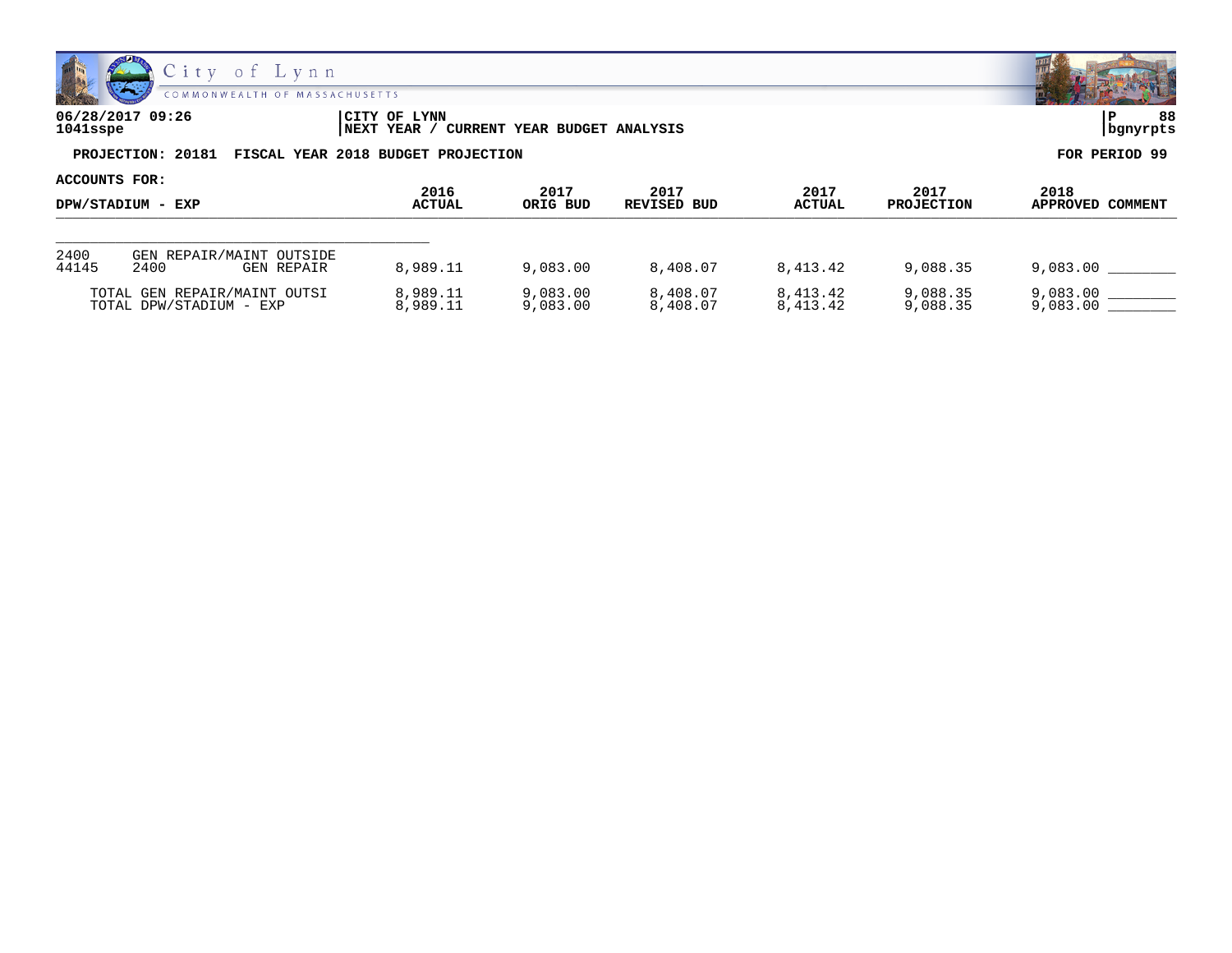

| 06/28/2017 09:26                                     | <b>CITY OF LYNN</b>                      | 89            |
|------------------------------------------------------|------------------------------------------|---------------|
| 1041sspe                                             | NEXT YEAR / CURRENT YEAR BUDGET ANALYSIS | bgnyrpts      |
| PROJECTION: 20181 FISCAL YEAR 2018 BUDGET PROJECTION |                                          | FOR PERIOD 99 |

| ACCOUNTS FOR:       |                                              |                       |                      |                      |                       |                           |                          |                      |
|---------------------|----------------------------------------------|-----------------------|----------------------|----------------------|-----------------------|---------------------------|--------------------------|----------------------|
| DPW/DUTCH ELM - EXP |                                              | 2016<br><b>ACTUAL</b> | 2017<br>ORIG BUD     | 2017<br>REVISED BUD  | 2017<br><b>ACTUAL</b> | 2017<br><b>PROJECTION</b> | 2018<br>APPROVED COMMENT |                      |
| 3804                | DUTCH ELM                                    |                       |                      |                      |                       |                           |                          |                      |
| 44205               | 3804                                         | DUTCH ELM             | 9,008.00             | 9,008.00             | 8,509.04              | 8,015.61                  | 9,008,00                 | 9,008.00             |
|                     | TOTAL DUTCH ELM<br>TOTAL DPW/DUTCH ELM - EXP |                       | 9,008.00<br>9,008.00 | 9,008.00<br>9,008.00 | 8,509.04<br>8,509.04  | 8,015.61<br>8,015.61      | 9,008.00<br>9,008.00     | 9,008.00<br>9,008.00 |

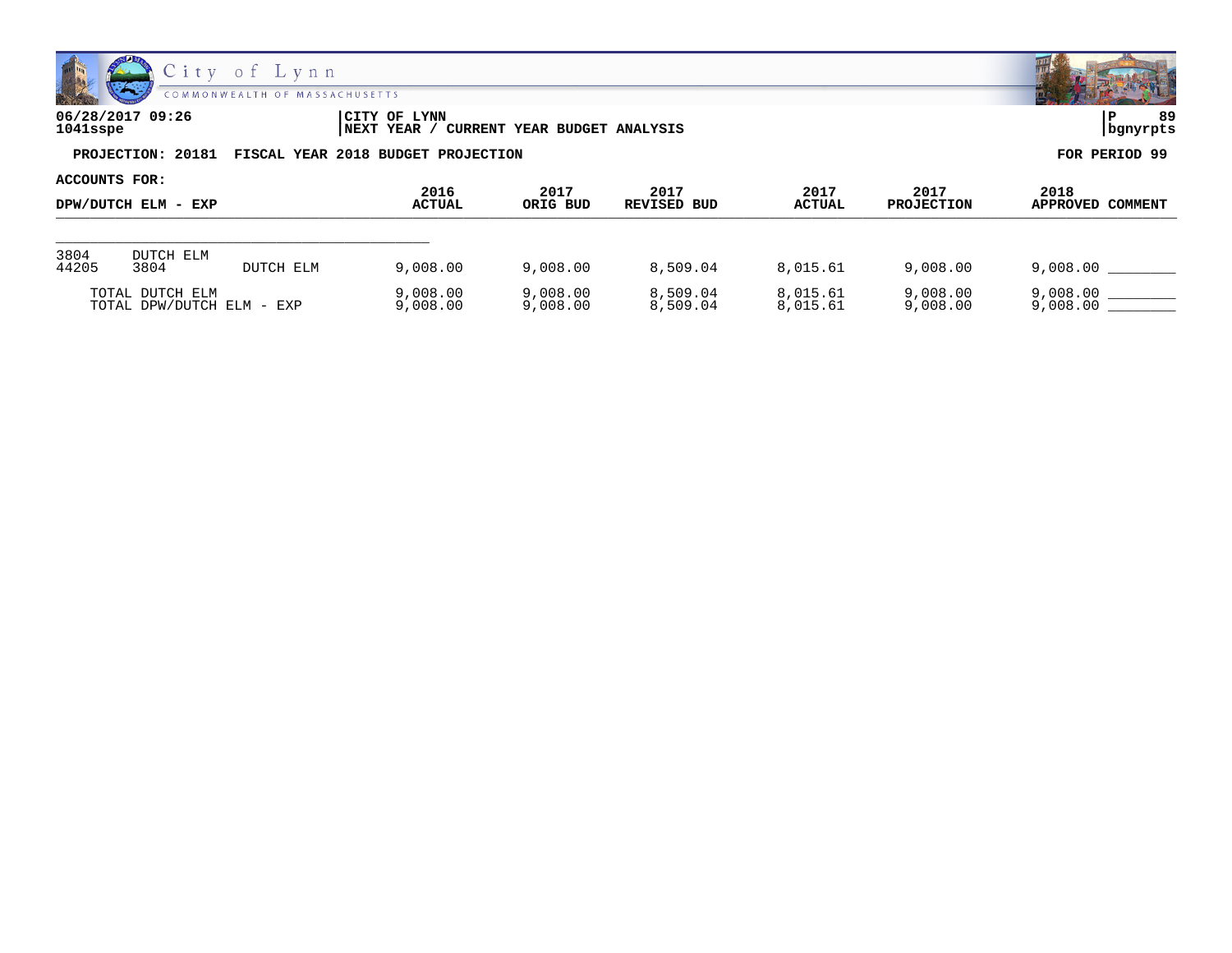

| 06/28/2017 09:26 | CITY OF<br><b>LYNN</b>                            |            | 90 |
|------------------|---------------------------------------------------|------------|----|
| 1041sspe         | CURRENT YEAR BUDGET ANALYSIS<br><b>INEXT YEAR</b> | l banvrpts |    |

| ACCOUNTS FOR: |                                                        | 2016          | 2017     | 2017               | 2017          | 2017              | 2018                |
|---------------|--------------------------------------------------------|---------------|----------|--------------------|---------------|-------------------|---------------------|
|               | DPW/CEMETERY - EXP                                     | <b>ACTUAL</b> | ORIG BUD | <b>REVISED BUD</b> | <b>ACTUAL</b> | <b>PROJECTION</b> | APPROVED COMMENT    |
|               |                                                        |               |          |                    |               |                   |                     |
| 2400<br>44245 | GEN REPAIR/MAINT OUTSIDE<br>2400<br><b>GEN REPAIR</b>  | .00           | 500.00   | 500.00             | 500.00        | 500.00            | 500.00              |
|               | TOTAL GEN REPAIR/MAINT OUTSI                           | .00           | 500.00   | 500.00             | 500.00        | 500.00            |                     |
| 2409<br>44245 | VEHICLES R&M<br>2409<br>VEHICLES R                     | 89.96         | 300.00   | .00                | .00           | 300.00            | 300.00              |
|               | TOTAL VEHICLES R&M                                     | 89.96         | 300.00   | .00                | .00           | 300.00            | 300.00              |
| 4199<br>44245 | MISC ENERGY/FUEL SUPPLIES<br>4199<br>MISC ENERG        | 1,083.00      | .00      | .00                | .00           | .00               | .00                 |
|               | TOTAL MISC ENERGY/FUEL SUPPL                           | 1,083.00      | .00      | .00                | .00           | .00               |                     |
| 4200<br>44245 | GENERAL OFFICE SUPPLIES<br>4200<br>GENERAL OF          | .00           | 300.00   | .00                | .00           | 300.00            | 210.00              |
|               | TOTAL GENERAL OFFICE SUPPLIE                           | .00           | 300.00   | .00                | .00           | 300.00            | 210.00              |
| 4300<br>44245 | <b>BUILDING R&amp;M SUPPLIES</b><br>4300<br>BUILDING R | 748.50        | 900.00   | 873.25             | 873.75        | 900.50            | 900.00              |
|               | TOTAL BUILDING R&M SUPPLIES                            | 748.50        | 900.00   | 873.25             | 873.75        | 900.50            | 900.00              |
| 4602<br>44245 | FLOWER MAINTENANCE SUPPLIES<br>4602<br>FLOWER/PLA      | 5,082.66      | 4,000.00 | 4,000.00           | 4,562.34      | 4,562.34          | 4,000.00            |
|               | TOTAL FLOWER MAINTENANCE SUP                           | 5,082.66      | 4,000.00 | 4,000.00           | 4,562.34      | 4,562.34          | 4,000.00            |
| 4603<br>44245 | HAND TOOLS/HARDWARE<br>4603<br>HAND TOOLS              | .19           | 750.00   | 1,853.75           | 1,853.75      | 750.00            | 750.00              |
|               | TOTAL HAND TOOLS/HARDWARE                              | .19           | 750.00   | 1,853.75           | 1,853.75      | 750.00            | 750.00              |
| 4609<br>44245 | REPAIRS<br>PLANT OP./<br>4609                          | .00           | 2,000.00 | 2,000.00           | 2,000.00      | 2,000.00          | $2,000.00$ ________ |
|               | TOTAL REPAIRS                                          | .00           | 2,000.00 | 2,000.00           | 2,000.00      | 2,000.00          | 2,000.00            |
| 4610<br>44245 | PLANT/GROUNDS, POOL SUPPLS<br>4610<br>PLANT/GROU       | 161.70        | .00      | .00                | .00           | .00               | .00                 |

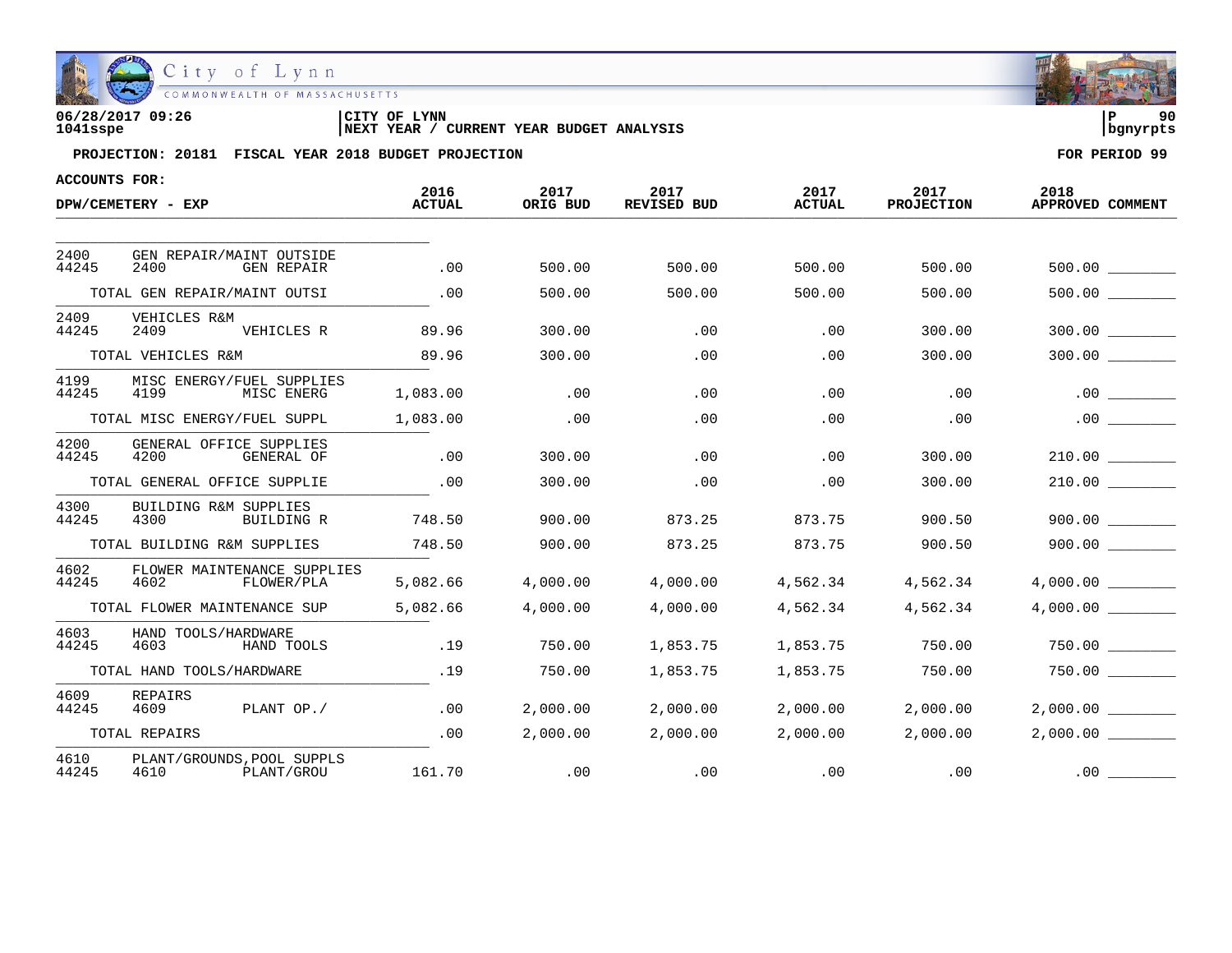

| 06/28/2017 09:26 | LYNN<br>'CITY OF                              | l P        | 01 |
|------------------|-----------------------------------------------|------------|----|
| 1041sspe         | YEAR BUDGET ANALYSIS<br>CURRENT<br>'NEXT YEAR | l banvrpts |    |

| ACCOUNTS FOR:                 |                                                      |                       |                     |                            |                       |                           |                          |
|-------------------------------|------------------------------------------------------|-----------------------|---------------------|----------------------------|-----------------------|---------------------------|--------------------------|
| DPW/CEMETERY - EXP            |                                                      | 2016<br><b>ACTUAL</b> | 2017<br>ORIG BUD    | 2017<br><b>REVISED BUD</b> | 2017<br><b>ACTUAL</b> | 2017<br><b>PROJECTION</b> | 2018<br>APPROVED COMMENT |
| TOTAL PLANT/GROUNDS, POOL SUP |                                                      | 161.70                | .00                 | .00                        | .00                   | .00                       | $.00 \,$                 |
| 4699<br>44245                 | MISC GRNDKEEP SUPPLIES<br>4699<br>MISC GRNDK         | 1,681.65              | 2,000.00            | 2,000.00                   | 2,433.35              | 2,436.22                  | 2,000.00                 |
|                               | TOTAL MISC GRNDKEEP SUPPLIES                         | 1,681.65              | 2,000.00            | 2,000.00                   | 2,433.35              | 2,436.22                  | 2,000.00                 |
| 4800<br>44245                 | VEHICULAR SUPPLIES<br>4800<br>VEHICULAR              | .00                   | 477.00              | .00                        | .00                   | 477.00                    | 477.00                   |
|                               | TOTAL VEHICULAR SUPPLIES<br>TOTAL DPW/CEMETERY - EXP | $.00 \,$<br>8,847.66  | 477.00<br>11,227.00 | .00<br>11,227.00           | .00<br>12,223.19      | 477.00<br>12,226.06       | 477.00<br>11,137.00      |

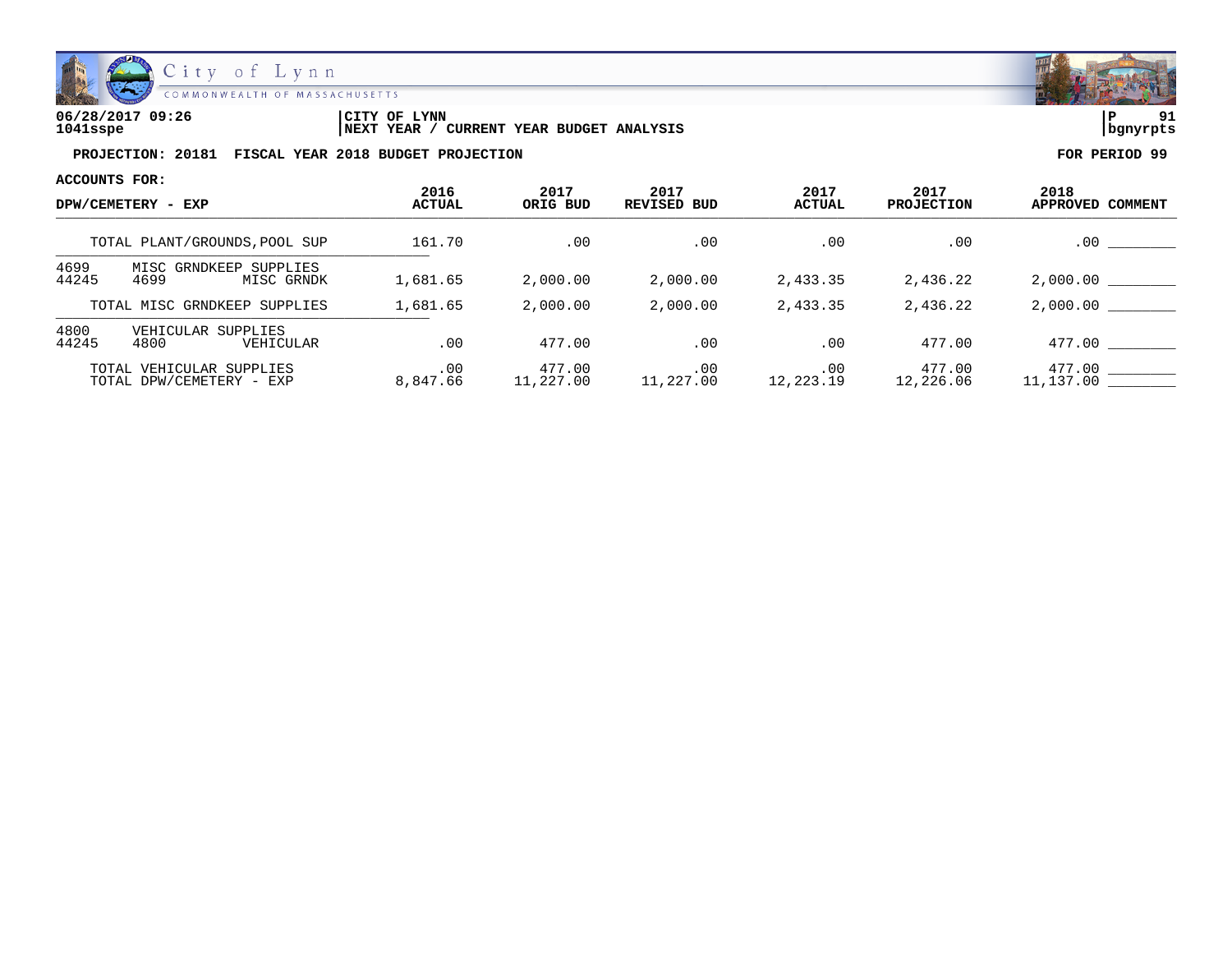

| 06/28/2017 09:26 | 'CITY OF<br><b>LYNN</b>                           | l P        | ດາ |
|------------------|---------------------------------------------------|------------|----|
| 1041sspe         | CURRENT YEAR BUDGET ANALYSIS<br><b>INEXT YEAR</b> | l banvrpts |    |

| ACCOUNTS FOR:        |                                                            |                         |                         |                         |                         |                           |                          |
|----------------------|------------------------------------------------------------|-------------------------|-------------------------|-------------------------|-------------------------|---------------------------|--------------------------|
| COUNCIL FOR THE AGED |                                                            | 2016<br><b>ACTUAL</b>   | 2017<br>ORIG BUD        | 2017<br>REVISED<br>BUD  | 2017<br><b>ACTUAL</b>   | 2017<br><b>PROJECTION</b> | 2018<br>APPROVED COMMENT |
| 3400                 | ADVERTISING                                                |                         |                         |                         |                         |                           |                          |
| 65325                | 3400<br>OUTSIDE-CO                                         | 15,000.00               | 15,000.00               | 15,000.00               | 15,000.00               | 15,000.00                 | 15,000.00                |
| TOTAL ADVERTISING    |                                                            | 15,000.00               | 15,000.00               | 15,000.00               | 15,000.00               | 15,000.00                 | 15,000.00                |
| 3890<br>65325        | OPERATION<br>SENIOR CENTER<br>3890<br>OP SR CENT           | 143,500.00              | 143,500.00              | 143,500.00              | 143,500.00              | 143,500.00                | 143,500.00               |
|                      | TOTAL OPERATION SENIOR CENTE                               | 143,500.00              | 143,500.00              | 143,500.00              | 143,500.00              | 143,500.00                | 143,500.00               |
| 7800<br>65325        | OTHERWISE<br>UNCLASSIFIED<br>7800<br>MEAL DEL.             | 13,000.00               | 13,000.00               | 13,000.00               | 13,000.00               | 13,000.00                 | 13,000.00                |
|                      | TOTAL OTHERWISE UNCLASSIFIED<br>TOTAL COUNCIL FOR THE AGED | 13,000.00<br>171,500.00 | 13,000.00<br>171,500.00 | 13,000.00<br>171,500.00 | 13,000.00<br>171,500.00 | 13,000.00<br>171,500.00   | 13,000.00<br>171,500.00  |

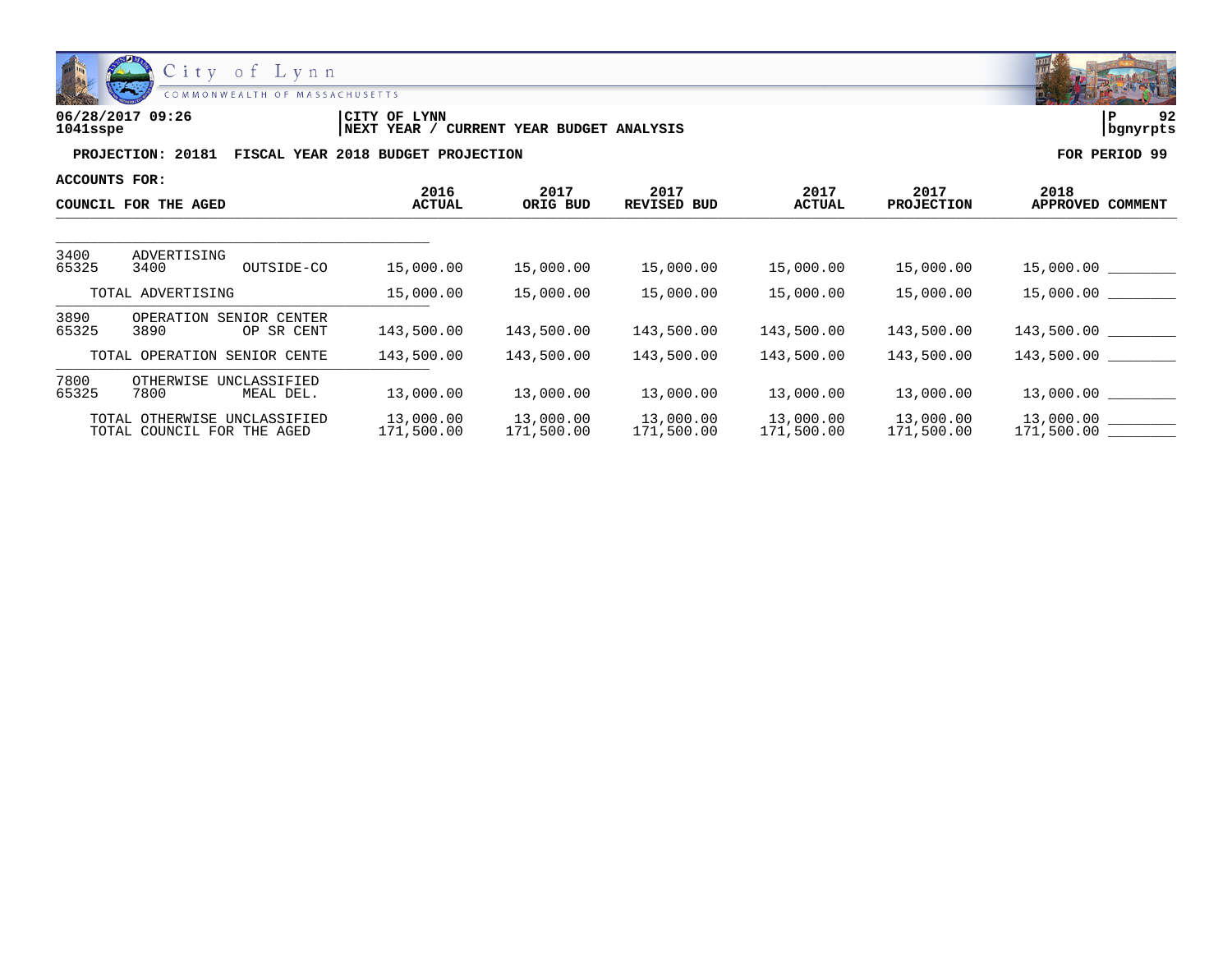

| 06/28/2017 09:26 | CITY OF LYNN                                           |          |  |
|------------------|--------------------------------------------------------|----------|--|
| 1041sspe         | YEAR BUDGET ANALYSIS<br>YEAR<br>CURRENT<br><b>NEXT</b> | banvrpts |  |

| ACCOUNTS FOR: |                                               |                            |                   |                                           |                       |                           |                          |
|---------------|-----------------------------------------------|----------------------------|-------------------|-------------------------------------------|-----------------------|---------------------------|--------------------------|
|               | OFFICE OF VETERANS' PAYROLL                   | 2016<br><b>ACTUAL</b>      | 2017<br>ORIG BUD  | 2017<br><b>REVISED BUD</b>                | 2017<br><b>ACTUAL</b> | 2017<br><b>PROJECTION</b> | 2018<br>APPROVED COMMENT |
|               |                                               |                            |                   |                                           |                       |                           |                          |
| 0701<br>65824 | ANNUAL SICK BUY BACK<br>0701<br>ANN SICK      | 1,875.72                   | .00               | 1,971.20                                  | 1,971.20              | .00                       | .00                      |
|               | TOTAL ANNUAL SICK BUY BACK                    | 1,875.72                   | .00               | 1,971.20                                  | 1,971.20              | .00                       | .00                      |
| 0702<br>65824 | ANNUAL PERSONAL BUY BACK<br>0702<br>PERSNL BB | 1,434.28                   | .00               | 764.95                                    | 764.95                | .00                       | .00                      |
|               | TOTAL ANNUAL PERSONAL BUY BA                  | 1,434.28                   | .00               | 764.95                                    | 764.95                | .00                       | .00                      |
| 0800<br>65824 | LONGEVITY<br>LONGEVITY<br>0800                | 13,917.39                  | 13,918.00         | 18,387.94                                 | 18,387.94             | 13,918.00                 |                          |
|               | TOTAL LONGEVITY                               | 13,917.39                  | 13,918.00         | 18,387.94                                 | 18,387.94             | 13,918.00                 |                          |
| 0900<br>65824 | OVERTIME<br>0900<br>OVERTIME                  | 593.91                     | .00               | 350.15                                    | 350.15                | .00                       | .00                      |
|               | TOTAL OVERTIME                                | 593.91                     | .00               | 350.15                                    | 350.15                | .00                       | .00                      |
| 1000<br>65824 | PAYROLL SALARIES<br>1000<br>PAYROLL SA        | 192,730.42                 | 189,041.00        | 207,571.48                                | 207,570.66            | 189,041.00                | 202,637.00               |
|               | TOTAL PAYROLL SALARIES                        | 192,730.42                 | 189,041.00        | 207,571.48                                | 207,570.66            | 189,041.00                |                          |
| 1113<br>65824 | STIPENDS<br>CAR ALLOW<br>1113                 | 3,900.00                   | 7,800.00          | 7,800.00                                  | 7,800.00              | 7,800.00                  | 7,800.00                 |
|               | TOTAL STIPENDS                                | 3,900.00                   | 7,800.00          | 7,800.00                                  | 7,800.00              | 7,800.00                  | 7,800.00                 |
| 7700<br>65824 | FINES<br>VET BENF<br>7700                     | $-10,687.42$               | .00               | .00                                       | .00                   | .00                       | .00                      |
|               | TOTAL FINES<br>TOTAL OFFICE OF VETERANS' PA   | $-10,687.42$<br>203,764.30 | .00<br>210,759.00 | .00<br>$236,845.\overline{72}$ 236,844.90 | .00                   | .00<br>210,759.00         | $.00 \,$<br>230, 453.00  |

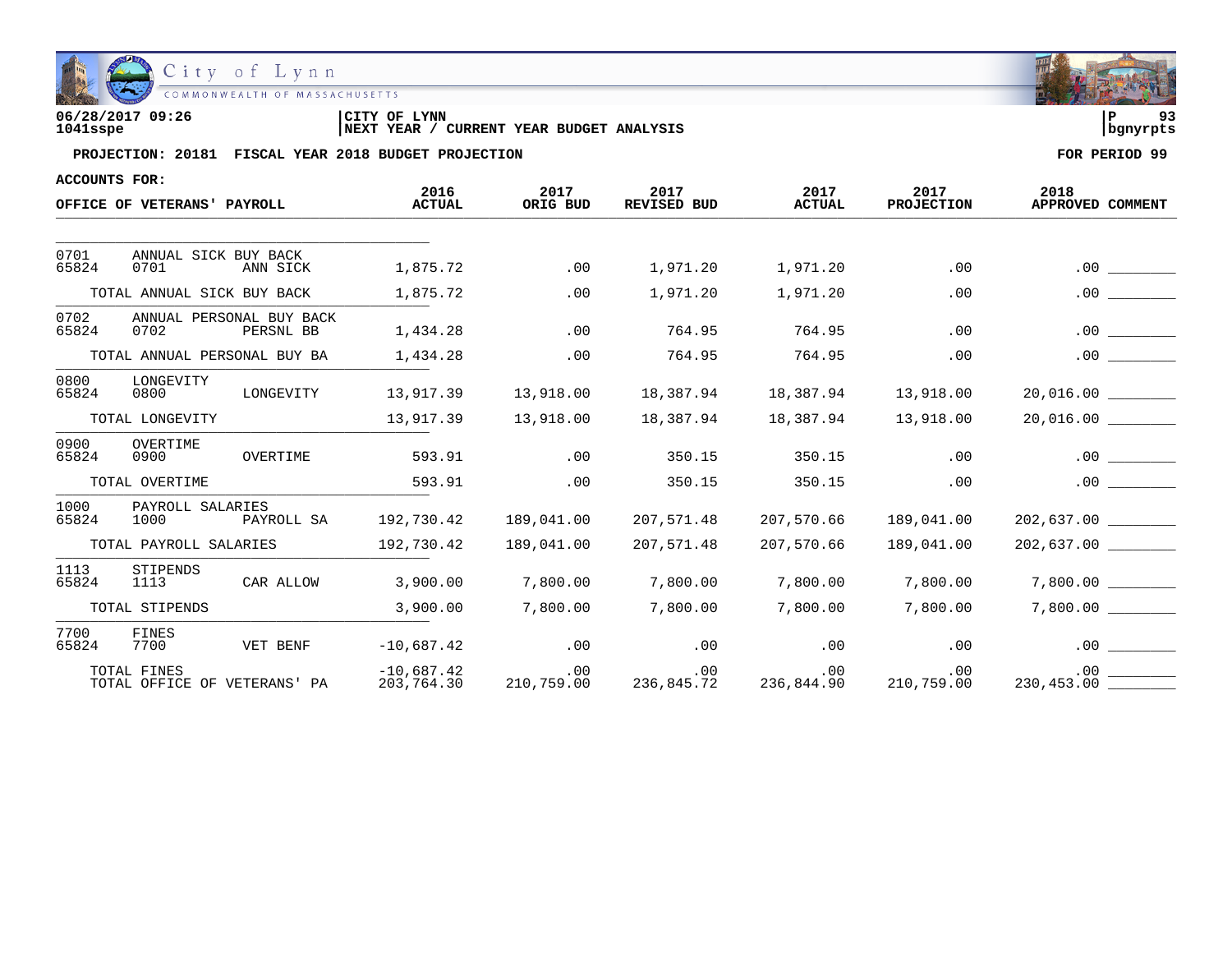

| 06/28/2017 09:26 | CITY OF LYNN                                      |            | ۹4 |
|------------------|---------------------------------------------------|------------|----|
| 1041sspe         | CURRENT YEAR BUDGET ANALYSIS<br><b>INEXT YEAR</b> | l banvrpts |    |

| <b>ACCOUNTS FOR:</b> |                                                       |                           |                          |                            |                          |                           |                                |
|----------------------|-------------------------------------------------------|---------------------------|--------------------------|----------------------------|--------------------------|---------------------------|--------------------------------|
|                      | OFFICE OF VETERANS EXPENSE                            | 2016<br><b>ACTUAL</b>     | 2017<br>ORIG BUD         | 2017<br><b>REVISED BUD</b> | 2017<br><b>ACTUAL</b>    | 2017<br><b>PROJECTION</b> | 2018<br>APPROVED COMMENT       |
|                      |                                                       |                           |                          |                            |                          |                           |                                |
| 3103<br>65825        | DOCTOR/DENTIST SERVICES<br>3103<br>DOCTOR/DEN         | 27,034.16                 | 2,000.00                 | 25, 343.45                 | 29, 234.87               | 30,891.42                 | .00                            |
|                      | TOTAL DOCTOR/DENTIST SERVICE                          | 27,034.16                 | 2,000.00                 | 25, 343.45                 | 29, 234.87               | 30,891.42                 | .00                            |
| 3104<br>65825        | HOSPITAL & CLINIC<br>3104<br>HOSPITAL &               | .00                       | 1,745.00                 | .00                        | .00                      | 1,745.00                  | .00                            |
|                      | TOTAL HOSPITAL & CLINIC                               | .00                       | 1,745.00                 | .00                        | .00                      | 1,745.00                  | .00                            |
| 3105<br>65825        | PHARMACY<br>3105<br>PHARMACY                          | 5,291.19                  | 3,000.00                 | 2,329.23                   | 3,354.33                 | 4,025.10                  | .00                            |
|                      | TOTAL PHARMACY                                        | 5,291.19                  | 3,000.00                 | 2,329.23                   | 3,354.33                 | 4,025.10                  | .00.                           |
| 3500<br>65825        | OUTSIDE-RECREATIONAL<br>3500<br><b>RECREATION</b>     | 11,641.09                 | 7,200.00                 | 17,010.26                  | 21,562.33                | 13,722.98                 | .00                            |
|                      | TOTAL OUTSIDE-RECREATIONAL                            | 11,641.09                 | 7,200.00                 | 17,010.26                  | 21,562.33                | 13,722.98                 | .00                            |
| 3800<br>65825        | OUTSDE-OTHER PURCH SERV.<br>3800<br><b>OUTSDE-PUR</b> | 3,376.89                  | 4,121.00                 | 4,036.74                   | 5,820.35                 | 5,904.61                  | .00                            |
|                      | TOTAL OUTSDE-OTHER PURCH SER                          | 3,376.89                  | 4,121.00                 | 4,036.74                   | 5,820.35                 | 5,904.61                  | .00.                           |
| 4600<br>65825        | SUPPLIES-GROUNDSKEEPING<br>4600<br>GRNDSKEEP          | 3,400.00                  | 4,000.00                 | 3,274.00                   | 3,274.00                 | 4,000.00                  | .00                            |
|                      | TOTAL SUPPLIES-GROUNDSKEEPIN                          | 3,400.00                  | 4,000.00                 | 3,274.00                   | 3,274.00                 | 4,000.00                  | .00.                           |
| 7102<br>65825        | AUTO ALLOWANCE<br>7102<br>AUTO ALLOW                  | 3,900.00                  | .00                      | .00                        | .00                      | .00                       | .00.                           |
|                      | TOTAL AUTO ALLOWANCE                                  | 3,900.00                  | .00                      | .00                        | .00                      | .00                       | .00                            |
| 7700<br>65825        | FINES<br>7700<br>VETBENEFIT                           | 870,704.07                | 940,000.00               | 906,857.97                 | 875,859.99               | 915,000.00                | 942,372.00                     |
|                      | TOTAL FINES<br>TOTAL OFFICE OF VETERANS EXP           | 870,704.07<br>925, 347.40 | 940,000.00<br>962,066.00 | 906,857.97<br>958,851.65   | 875,859.99<br>939,105.87 | 915,000.00<br>975, 289.11 | 942,372.00<br>942,372.00 _____ |

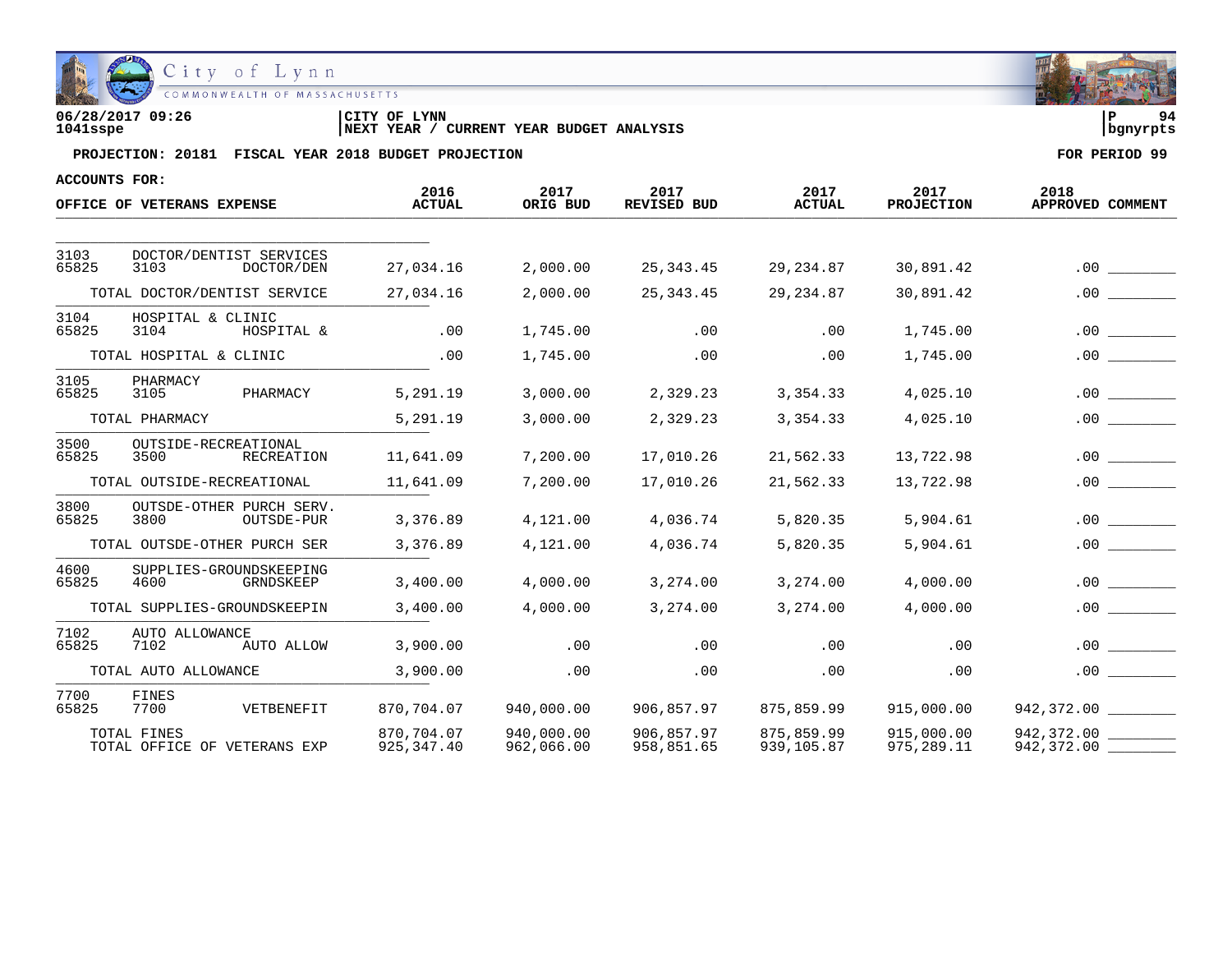

| 06/28/2017 09:26 | CITY OF LYNN                                      | l P        | $\Omega$ |
|------------------|---------------------------------------------------|------------|----------|
| 1041sspe         | CURRENT YEAR BUDGET ANALYSIS<br><b>INEXT YEAR</b> | l banvrpts |          |

| ACCOUNTS FOR: |                                         |                                       |                        |                        |                            |                        |                           |                          |
|---------------|-----------------------------------------|---------------------------------------|------------------------|------------------------|----------------------------|------------------------|---------------------------|--------------------------|
|               | LIBRARY - PYRLL                         |                                       | 2016<br><b>ACTUAL</b>  | 2017<br>ORIG BUD       | 2017<br><b>REVISED BUD</b> | 2017<br><b>ACTUAL</b>  | 2017<br><b>PROJECTION</b> | 2018<br>APPROVED COMMENT |
|               |                                         |                                       |                        |                        |                            |                        |                           |                          |
| 0701<br>76104 | ANNUAL SICK BUY BACK<br>0701            | ANN SICK                              | 1,426.79               | .00                    | 1,156.89                   | 1,156.89               | .00                       | 2,988.00                 |
|               | TOTAL ANNUAL SICK BUY BACK              |                                       | 1,426.79               | .00                    | 1,156.89                   | 1,156.89               | .00                       | 2,988.00                 |
| 0702<br>76104 | 0702                                    | ANNUAL PERSONAL BUY BACK<br>PERSNL BB | 975.71                 | .00                    | .00                        | .00                    | .00                       | .00                      |
|               | TOTAL ANNUAL PERSONAL BUY BA            |                                       | 975.71                 | .00                    | .00                        | .00                    | .00                       | .00                      |
| 0800<br>76104 | LONGEVITY<br>0800                       | LONGEVITY                             | 7,625.26               | 7,626.00               | 8,310.81                   | 8,310.81               | 7,626.00                  | 8,174.00                 |
|               | TOTAL LONGEVITY                         |                                       | 7,625.26               | 7,626.00               | 8,310.81                   | 8,310.81               | 7,626.00                  | 8,174.00                 |
| 0900<br>76104 | OVERTIME<br>0900                        | OVERTIME                              | 1,285.66               | 3,800.00               | 3,800.00                   | 2,726.46               | 3,800.00                  |                          |
|               | TOTAL OVERTIME                          |                                       | 1,285.66               | 3,800.00               | 3,800.00                   | 2,726.46               | 3,800.00                  | 3,400.00                 |
| 1000<br>76104 | PAYROLL SALARIES<br>1000                | PAYROLL SA                            | 857,624.90             | 928,764.00             | 932,693.64                 | 912,614.07             | 928,764.00                | 923,477.00               |
|               | TOTAL PAYROLL SALARIES                  |                                       | 857,624.90             | 928,764.00             | 932,693.64                 | 912,614.07             | 928,764.00                | 923,477.00               |
| 1113<br>76104 | STIPENDS<br>1113                        | CAR ALLOW                             | 1,950.00               | 3,900.00               | 3,900.00                   | 3,900.00               | 3,900.00                  | 3,900.00                 |
|               | TOTAL STIPENDS<br>TOTAL LIBRARY - PYRLL |                                       | 1,950.00<br>870,888.32 | 3,900.00<br>944,090.00 | 3,900,00<br>949,861.34     | 3,900.00<br>928,708.23 | 3,900.00<br>944,090.00    | 3,900.00<br>941,939.00   |

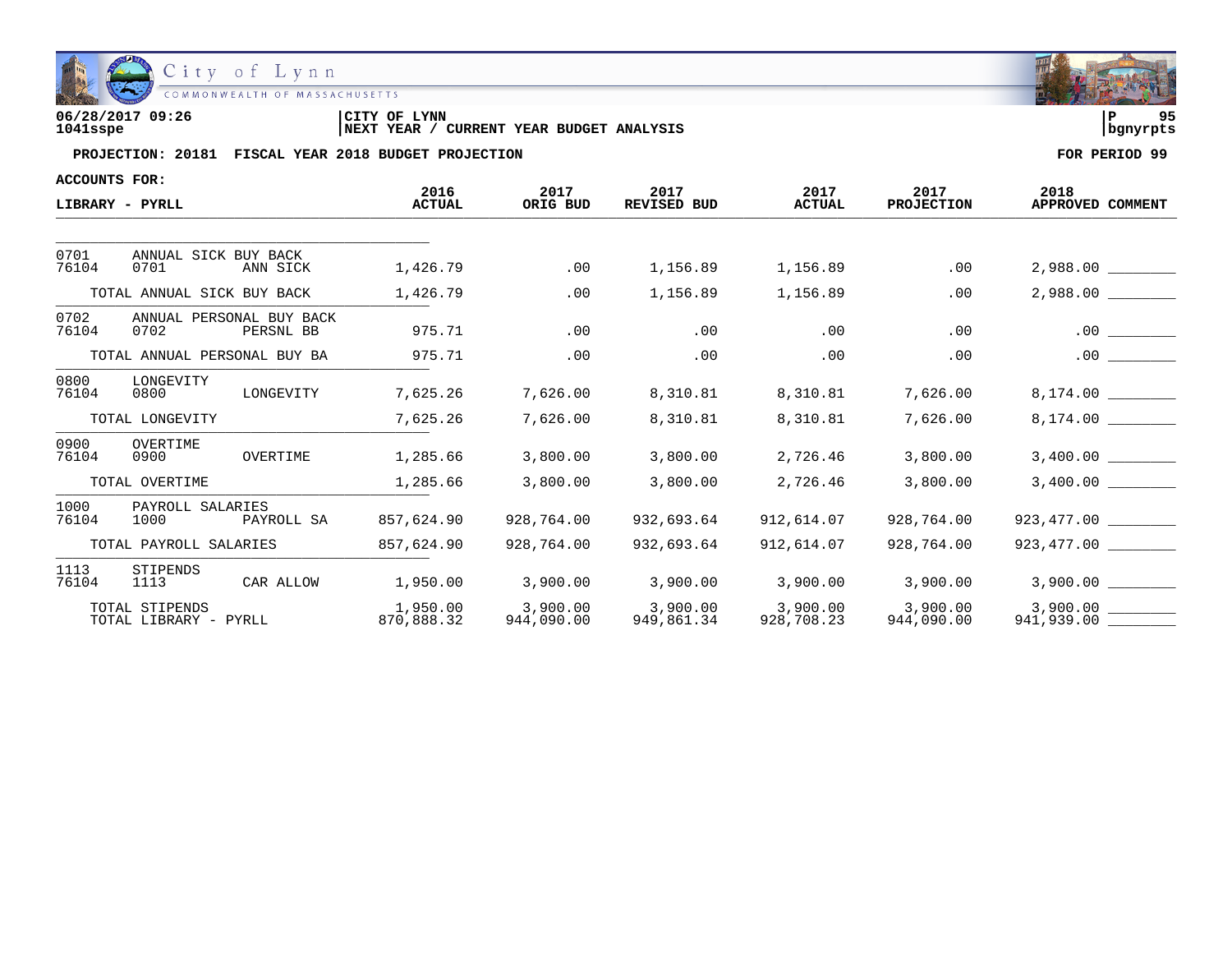

| 06/28/2017 09:26 | <b>LYNN</b><br>'CITY OF                    | i P      | 96 |
|------------------|--------------------------------------------|----------|----|
| 1041sspe         | CURRENT YEAR BUDGET ANALYSIS<br>'NEXT YEAR | banvrpts |    |

| <b>ACCOUNTS FOR:</b>         |                                             |                       |                              |                            |                       |                           |                              |
|------------------------------|---------------------------------------------|-----------------------|------------------------------|----------------------------|-----------------------|---------------------------|------------------------------|
| LIBRARY - EXP                |                                             | 2016<br><b>ACTUAL</b> | 2017<br>ORIG BUD             | 2017<br><b>REVISED BUD</b> | 2017<br><b>ACTUAL</b> | 2017<br><b>PROJECTION</b> | 2018<br>APPROVED COMMENT     |
| 2602                         | COMPUTER EOUIPMENT R&M                      |                       |                              |                            |                       |                           |                              |
| 76105                        | 2602<br>COMPUTER E                          | 67,619.00             | 77,240.00                    | 66,037.00                  | 66,037.00             | 77,240.00                 | 91,391.00 _________          |
| TOTAL COMPUTER EOUIPMENT R&M |                                             | 67,619.00             | 77,240.00                    | 66,037.00                  | 66,037.00             | 77,240.00                 | 91,391.00                    |
| 5304<br>76105                | LIBRARY BOOKS<br>LIBRARY BO<br>5304         | 30,393.59             | 54,000.00                    | 66,716.15                  | 66,716.15             | 54,000.00                 |                              |
|                              | TOTAL LIBRARY BOOKS                         | 30,393.59             | 54,000.00                    | 66,716.15                  | 66,716.15             | 54,000.00                 | 40,000.00                    |
| 5305<br>76105                | PERIODICALS<br>PERIODICAL<br>5305           | 6,573.40              | 7,000.00                     | 5,486.85                   | 5,486.85              | 7,000.00                  |                              |
|                              | TOTAL PERIODICALS                           | 6,573.40              | 7,000.00                     | 5,486.85                   | 5,486.85              | 7,000.00                  | 10,000.00                    |
| 7102<br>76105                | AUTO ALLOWANCE<br>7102<br>AUTO ALLOW        | 1,950.00              | .00                          | .00                        | .00                   | .00                       | $.00$ $\qquad \qquad \qquad$ |
|                              | TOTAL AUTO ALLOWANCE<br>TOTAL LIBRARY - EXP | 1,950.00              | .00<br>106,535.99 138,240.00 | $.00\,$                    | .00                   | $.00 \,$                  |                              |

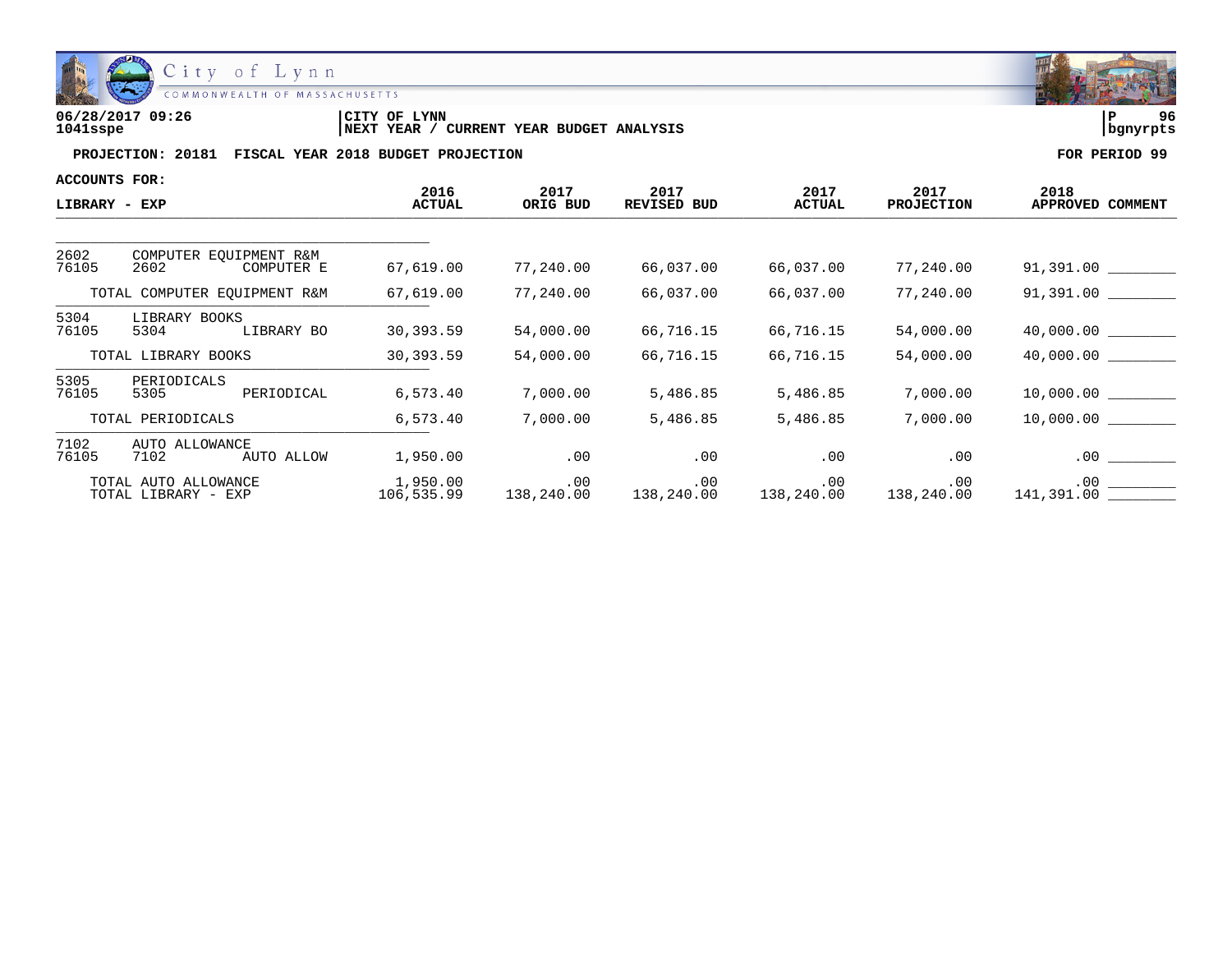

| 06/28/2017 09:26 | CITY OF LYNN                                         | 97            |
|------------------|------------------------------------------------------|---------------|
| 1041sspe         | NEXT YEAR / CURRENT YEAR BUDGET ANALYSIS             | bgnyrpts      |
|                  | PROJECTION: 20181 FISCAL YEAR 2018 BUDGET PROJECTION | FOR PERIOD 99 |

| <b>ACCOUNTS FOR:</b><br><b>CELEBRATIONS</b> |                                                    |                        |                        |                        |                        |                           |                          |
|---------------------------------------------|----------------------------------------------------|------------------------|------------------------|------------------------|------------------------|---------------------------|--------------------------|
|                                             |                                                    | 2016<br><b>ACTUAL</b>  | 2017<br>ORIG BUD       | 2017<br>REVISED BUD    | 2017<br><b>ACTUAL</b>  | 2017<br><b>PROJECTION</b> | 2018<br>APPROVED COMMENT |
|                                             |                                                    |                        |                        |                        |                        |                           |                          |
| 7800<br>76335                               | OTHERWISE UNCLASSIFIED<br>7800<br>OTHERWISE        | 10,500.00              | 10,500.00              | 10,500.00              | 10,500.00              | 10,500.00                 | 10,500.00                |
|                                             | TOTAL OTHERWISE UNCLASSIFIED<br>TOTAL CELEBRATIONS | 10,500.00<br>10,500.00 | 10,500.00<br>10,500.00 | 10,500.00<br>10,500.00 | 10,500.00<br>10,500.00 | 10,500.00<br>10,500.00    | 10,500.00<br>10,500.00   |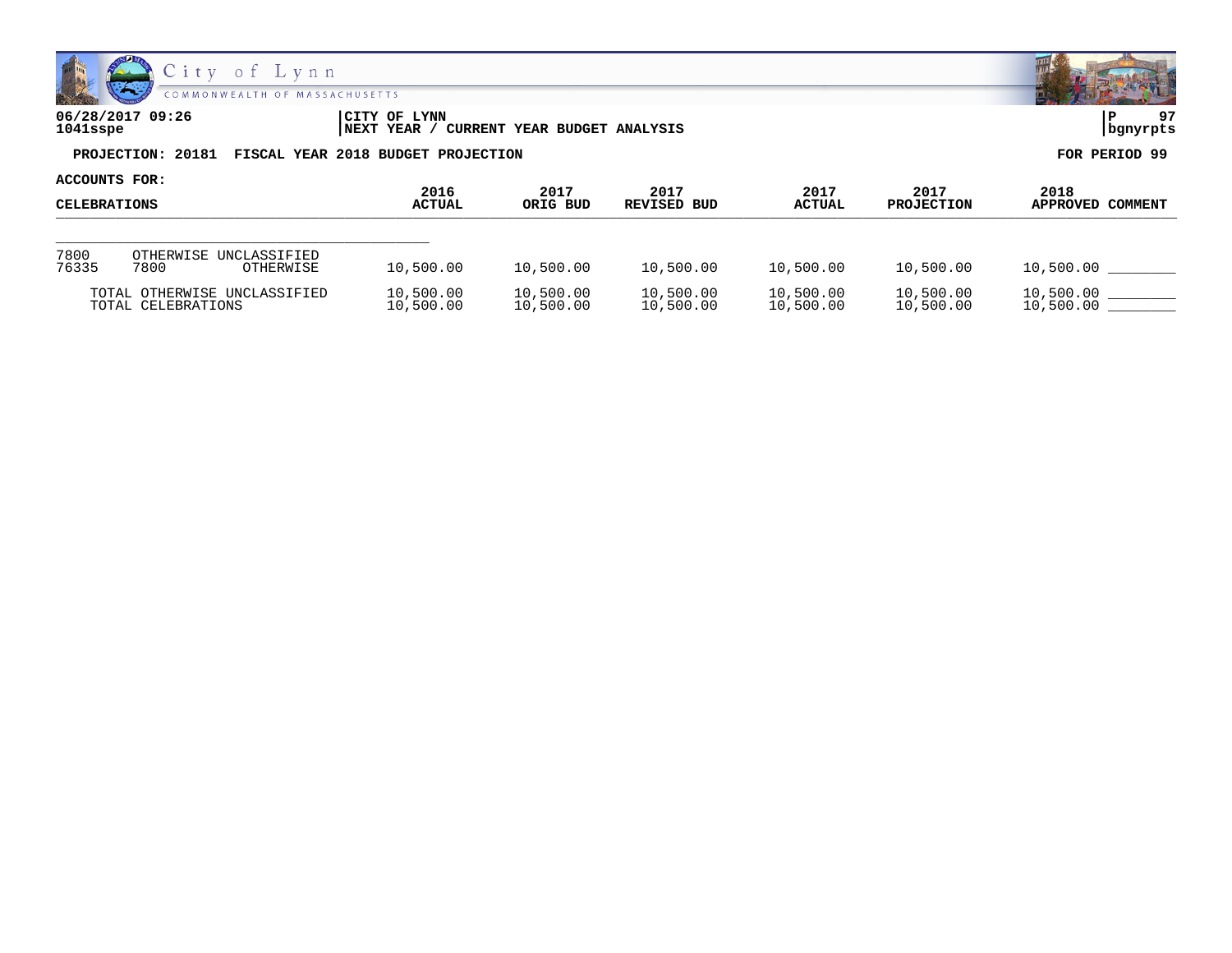

| 06/28/2017 09:26 | <b>LYNN</b>                                          | 98       |  |
|------------------|------------------------------------------------------|----------|--|
|                  | CITY OF                                              | ם י      |  |
| 1041sspe         | YEAR BUDGET ANALYSIS<br><b>INEXT YEAR</b><br>CURRENT | banvrpts |  |

| ACCOUNTS FOR:<br>GRAND ARMY OF REPUB-PYRLL |                                                        |                        | 2017<br>ORIG BUD       | 2017<br>REVISED BUD    | 2017<br><b>ACTUAL</b>  | 2017<br><b>PROJECTION</b> |                          |
|--------------------------------------------|--------------------------------------------------------|------------------------|------------------------|------------------------|------------------------|---------------------------|--------------------------|
|                                            |                                                        | 2016<br><b>ACTUAL</b>  |                        |                        |                        |                           | 2018<br>APPROVED COMMENT |
|                                            |                                                        |                        |                        |                        |                        |                           |                          |
| 0701<br>76424                              | ANNUAL SICK BUY BACK<br>0701<br>ANN SICK               | .00                    | .00                    | 1,082.88               | 1,082.88               | .00                       | $.00 \,$                 |
|                                            | TOTAL ANNUAL SICK BUY BACK                             | .00                    | .00                    | 1,082.88               | 1,082.88               | .00                       | .00                      |
| 0702<br>76424                              | ANNUAL PERSONAL BUY BACK<br>0702<br>PERSNL BB          | 412.16                 | .00                    | 433.15                 | 433.15                 | .00                       | .00                      |
|                                            | TOTAL ANNUAL PERSONAL BUY BA                           | 412.16                 | .00                    | 433.15                 | 433.15                 | .00                       | .00                      |
| 0800<br>76424                              | LONGEVITY<br>0800<br>LONGEVITY                         | 8,573.00               | 8,574.00               | 9,352.45               | 9,352.45               | 8,574.00                  |                          |
|                                            | TOTAL LONGEVITY                                        | 8,573.00               | 8,574.00               | 9,352.45               | 9,352.45               | 8,574.00                  | 9,190.00                 |
| 0900<br>76424                              | OVERTIME<br>OVERTIME<br>0900                           | .00                    | .00                    | 32.97                  | 32.97                  | .00                       | .00                      |
|                                            | TOTAL OVERTIME                                         | .00                    | .00                    | 32.97                  | 32.97                  | .00                       | .00                      |
| 1000<br>76424                              | PAYROLL SALARIES<br>1000<br>PAYROLL SA                 | 54,612.26              | 53,582.00              | 58,700.28              | 58,699.61              | 53,582.00                 | 57,436.00                |
|                                            | TOTAL PAYROLL SALARIES<br>TOTAL GRAND ARMY OF REPUB-PY | 54,612.26<br>63,597.42 | 53,582.00<br>62,156.00 | 58,700.28<br>69,601.73 | 58,699.61<br>69,601.06 | 53,582.00<br>62,156.00    | 57,436.00<br>66,626.00   |

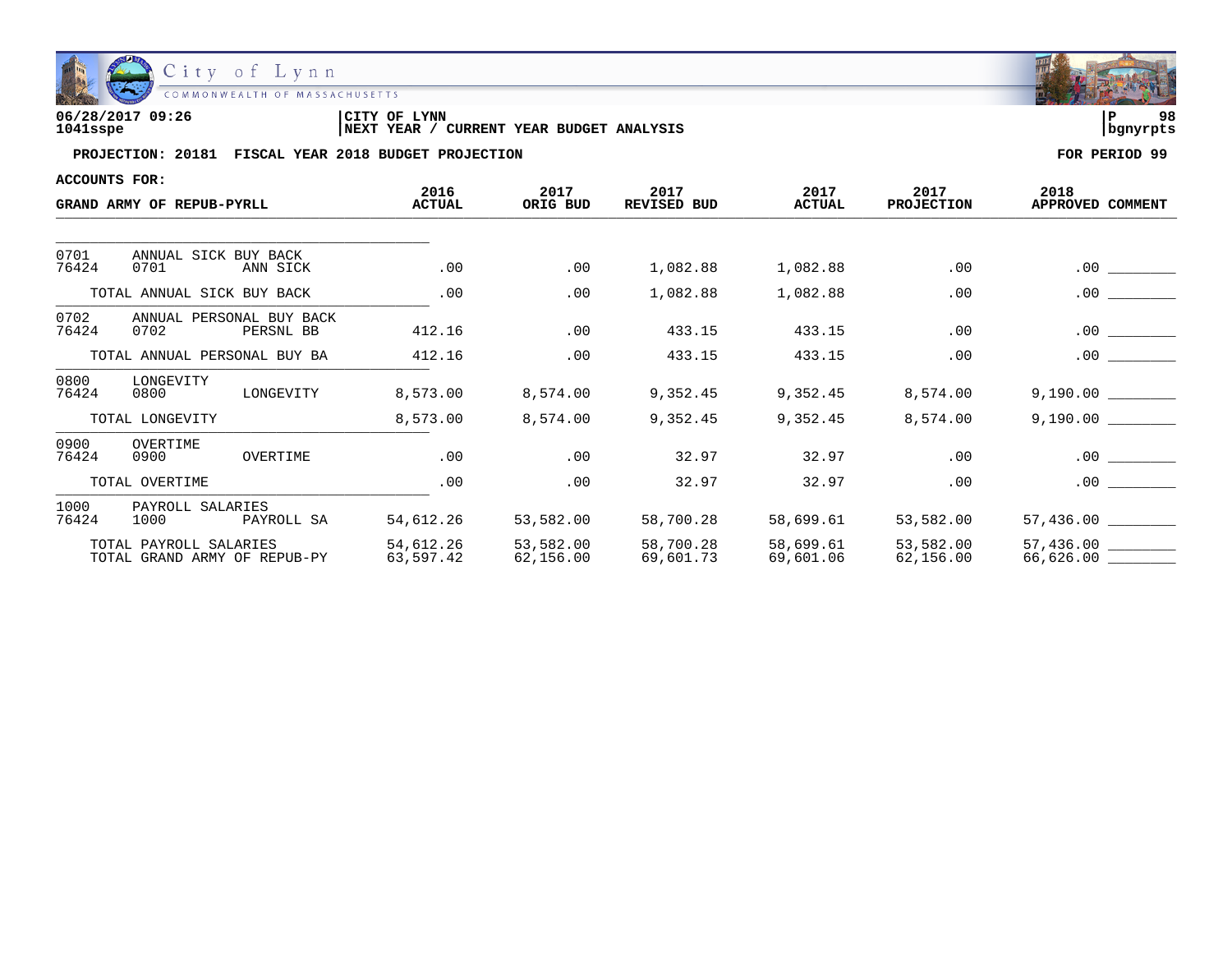

| 06/28/2017 09:26 | CITY OF LYNN                                      |            | ه ه |
|------------------|---------------------------------------------------|------------|-----|
| 1041sspe         | CURRENT YEAR BUDGET ANALYSIS<br><b>INEXT YEAR</b> | l banvrpts |     |

| ACCOUNTS FOR: |                                                        |                       |                  |                            |                       |                           |                          |
|---------------|--------------------------------------------------------|-----------------------|------------------|----------------------------|-----------------------|---------------------------|--------------------------|
|               | GRAND ARMY OF REPUBLIC                                 | 2016<br><b>ACTUAL</b> | 2017<br>ORIG BUD | 2017<br><b>REVISED BUD</b> | 2017<br><b>ACTUAL</b> | 2017<br><b>PROJECTION</b> | 2018<br>APPROVED COMMENT |
| 2101          | ELECTRICITY                                            |                       |                  |                            |                       |                           |                          |
| 76425         | 2101<br>ELECTRICIT                                     | .00                   | 300.00           | 300.00                     | .00                   | 300.00                    |                          |
|               | TOTAL ELECTRICITY                                      | .00                   | 300.00           | 300.00                     | .00                   | 300.00                    |                          |
| 2400<br>76425 | GEN REPAIR/MAINT OUTSIDE<br>2400<br>GEN REPAIR         | 1,900.00              | 120.00           | 120.00                     | .00                   | 120.00                    | 120.00                   |
|               | TOTAL GEN REPAIR/MAINT OUTSI                           | 1,900.00              | 120.00           | 120.00                     | .00                   | 120.00                    |                          |
| 2405<br>76425 | HVAC REPAIR & MAINT.<br>2405<br>HVAC REPAI             | .00                   | 200.00           | 200.00                     | .00                   | 200.00                    | 100.00                   |
|               | TOTAL HVAC REPAIR & MAINT.                             | .00                   | 200.00           | 200.00                     | .00                   | 200.00                    |                          |
| 2710<br>76425 | WATER COOLER RENTAL/LEASE<br>2710<br>WATER COOL        | 60.00                 | 187.00           | 187.00                     | 237.00                | 237.00                    |                          |
|               | TOTAL WATER COOLER RENTAL/LE                           | 60.00                 | 187.00           | 187.00                     | 237.00                | 237.00                    | 187.00                   |
| 4103<br>76425 | #2 HEATING OIL<br>#2 HEATING<br>4103                   | 5,537.09              | 14,287.00        | 11,287.00                  | 12,036.91             | 15,036.91                 |                          |
|               | TOTAL #2 HEATING OIL                                   | 5,537.09              | 14,287.00        | 11,287.00                  | 12,036.91             | 15,036.91                 | 11,407.00                |
| 4200<br>76425 | GENERAL OFFICE SUPPLIES<br>4200<br>GENERAL OF          | 674.79                | 375.00           | 3,375.00                   | 10,888.68             | 8,369.68                  | 263.00                   |
|               | TOTAL GENERAL OFFICE SUPPLIE                           | 674.79                | 375.00           | 3,375.00                   | 10,888.68             | 8,369.68                  | 263.00                   |
| 4300<br>76425 | <b>BUILDING R&amp;M SUPPLIES</b><br>4300<br>BUILDING R | 540.00                | 540.00           | 540.00                     | .00                   | 540.00                    | 100.00                   |
|               | TOTAL BUILDING R&M SUPPLIES                            | 540.00                | 540.00           | 540.00                     | .00                   | 540.00                    |                          |
| 4500<br>76425 | CUSTD & HSEKPPNG SUPPLIES<br>4500<br>CUSTD & HS        | 498.15                | 500.00           | 500.00                     | 498.70                | 500.00                    | 250.00                   |
|               | TOTAL CUSTD & HSEKPPNG SUPPL                           | 498.15                | 500.00           | 500.00                     | 498.70                | 500.00                    | 250.00                   |
| 7306<br>76425 | PERIODICAL SUBSCRIPTION<br>7306<br>PERIODICAL          | .00                   | 38.00            | 38.00                      | .00                   | 38.00                     | 38.00                    |

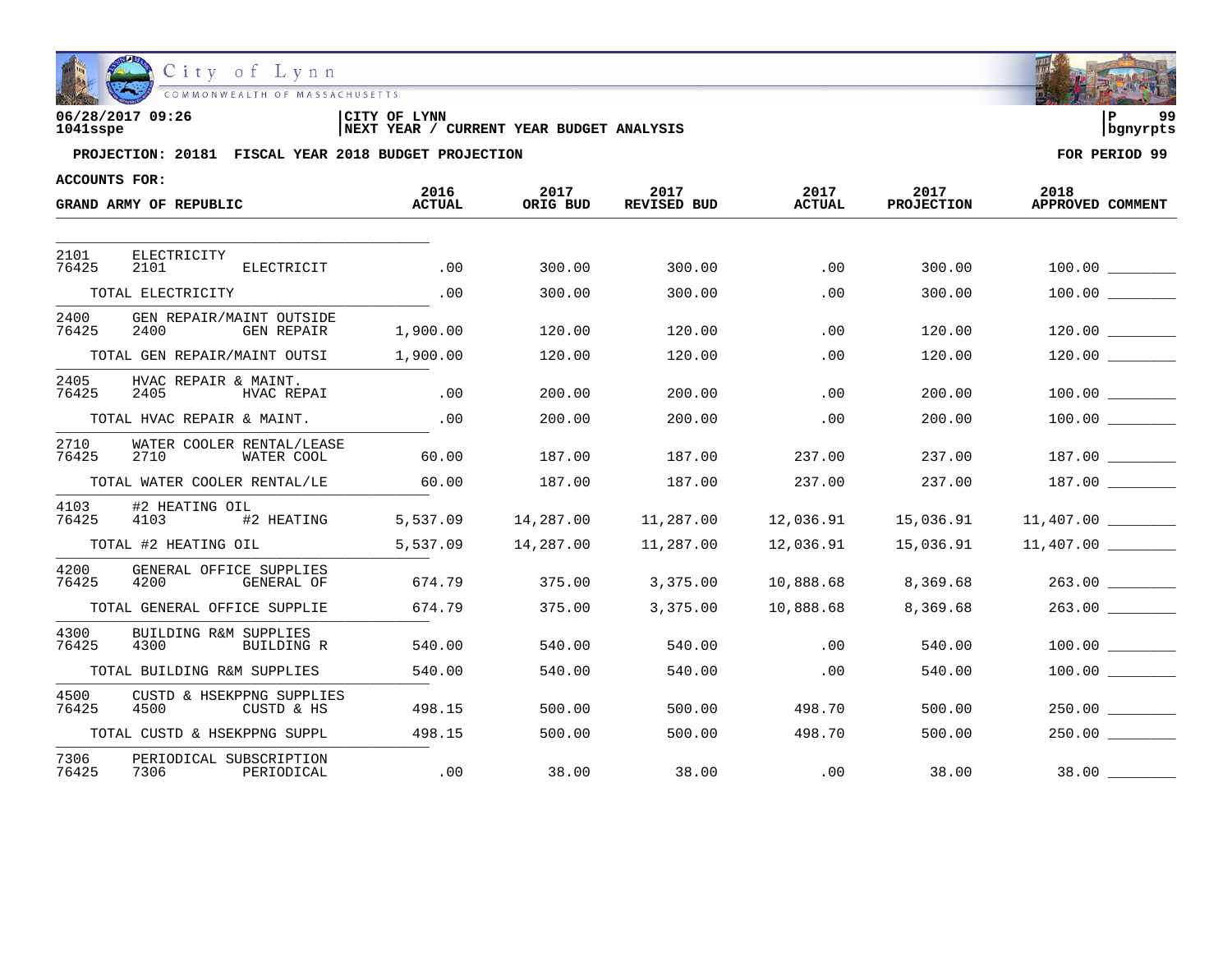

| 06/28/2017 09:26 | 'CITY OF<br><b>LYNN</b>                                  | 100<br>∣P  |
|------------------|----------------------------------------------------------|------------|
| 1041sspe         | <b>CURRENT YEAR BUDGET ANALYSIS</b><br><b>INEXT YEAR</b> | l banvrpts |

| ACCOUNTS FOR:                                                | 2016                | 2017                | 2017                | 2017                | 2017                |                          |
|--------------------------------------------------------------|---------------------|---------------------|---------------------|---------------------|---------------------|--------------------------|
| GRAND ARMY OF REPUBLIC                                       | <b>ACTUAL</b>       | ORIG BUD            | REVISED BUD         | <b>ACTUAL</b>       | <b>PROJECTION</b>   | 2018<br>APPROVED COMMENT |
| TOTAL PERIODICAL SUBSCRIPTIO                                 | .00                 | 38.00               | 38.00               | .00                 | 38.00               | 38.00                    |
| 7800<br>OTHERWISE UNCLASSIFIED<br>76425<br>7800<br>OTHERWISE | 792.00              | 800.00              | 800.00              | 800.00              | 800.00              | 200.00                   |
| TOTAL OTHERWISE UNCLASSIFIED<br>TOTAL GRAND ARMY OF REPUBLIC | 792.00<br>10,002.03 | 800.00<br>17,347.00 | 800.00<br>17,347.00 | 800.00<br>24,461.29 | 800.00<br>26,141.59 | 200.00<br>12,765.00      |

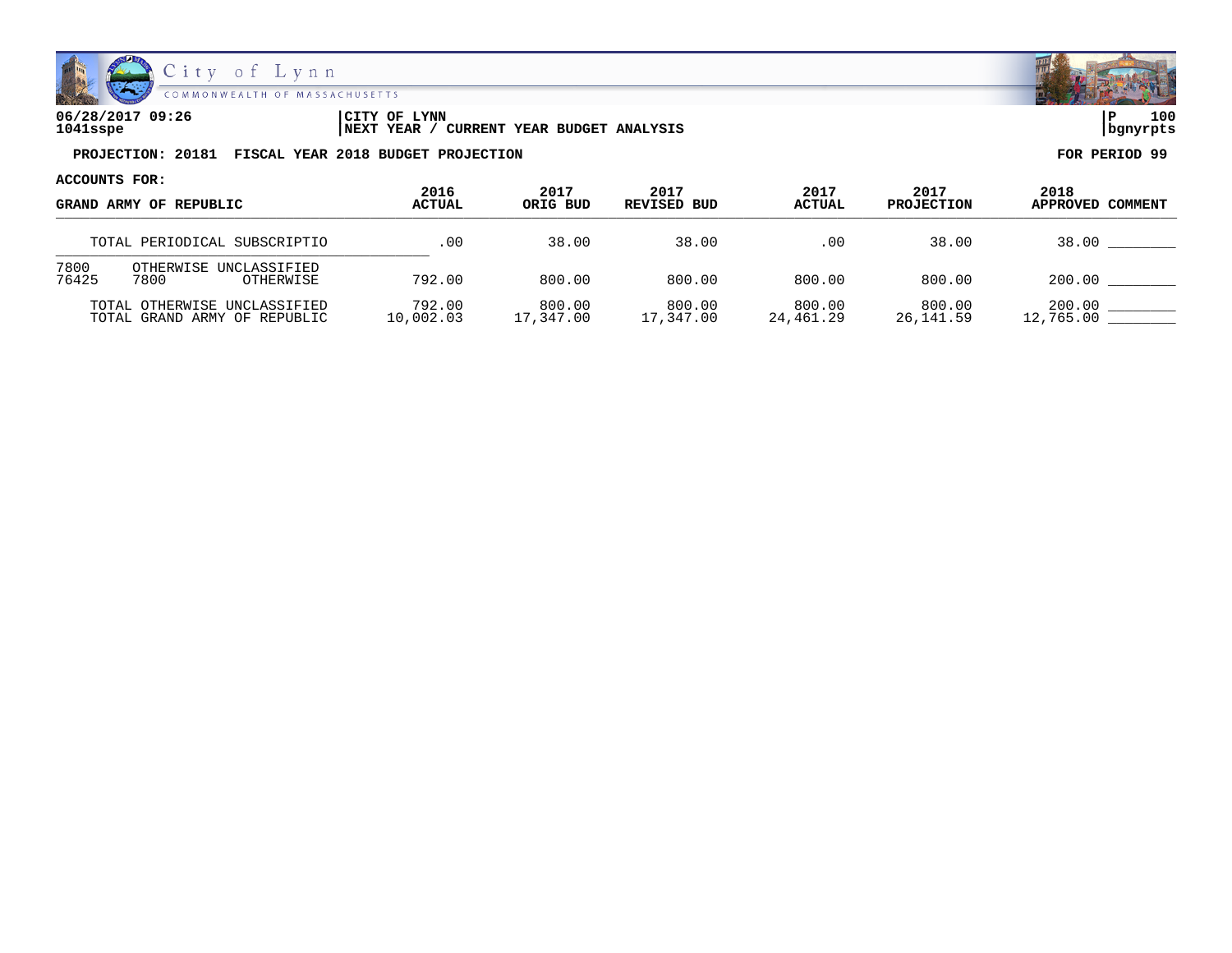



**06/28/2017 09:26 |CITY OF LYNN |P 101**

**1041sspe |NEXT YEAR / CURRENT YEAR BUDGET ANALYSIS |bgnyrpts**

| ACCOUNTS FOR:<br>CONTRIBUTORY PENSIONS-EXP |                                                              |                       |                  |                     |                       |                                                                                                                                                                            |                          |
|--------------------------------------------|--------------------------------------------------------------|-----------------------|------------------|---------------------|-----------------------|----------------------------------------------------------------------------------------------------------------------------------------------------------------------------|--------------------------|
|                                            |                                                              | 2016<br><b>ACTUAL</b> | 2017<br>ORIG BUD | 2017<br>REVISED BUD | 2017<br><b>ACTUAL</b> | 2017<br><b>PROJECTION</b>                                                                                                                                                  | 2018<br>APPROVED COMMENT |
|                                            |                                                              |                       |                  |                     |                       |                                                                                                                                                                            |                          |
| 7800<br>89505                              | OTHERWISE UNCLASSIFIED<br>7800<br>OTHERWISE                  |                       |                  |                     |                       | 25,968,343.59 27,227,177.00 27,227,177.00 27,226,465.28 27,227,177.00 28,138,864.00                                                                                        |                          |
|                                            | TOTAL OTHERWISE UNCLASSIFIED<br>TOTAL CONTRIBUTORY PENSIONS- |                       |                  |                     |                       | 25,968,343.59 27,227,177.00 27,227,177.00 27,226,465.28 27,227,177.00 28,138,864.00<br>25,968,343.59 27,227,177.00 27,227,177.00 27,226,465.28 27,227,177.00 28,138,864.00 |                          |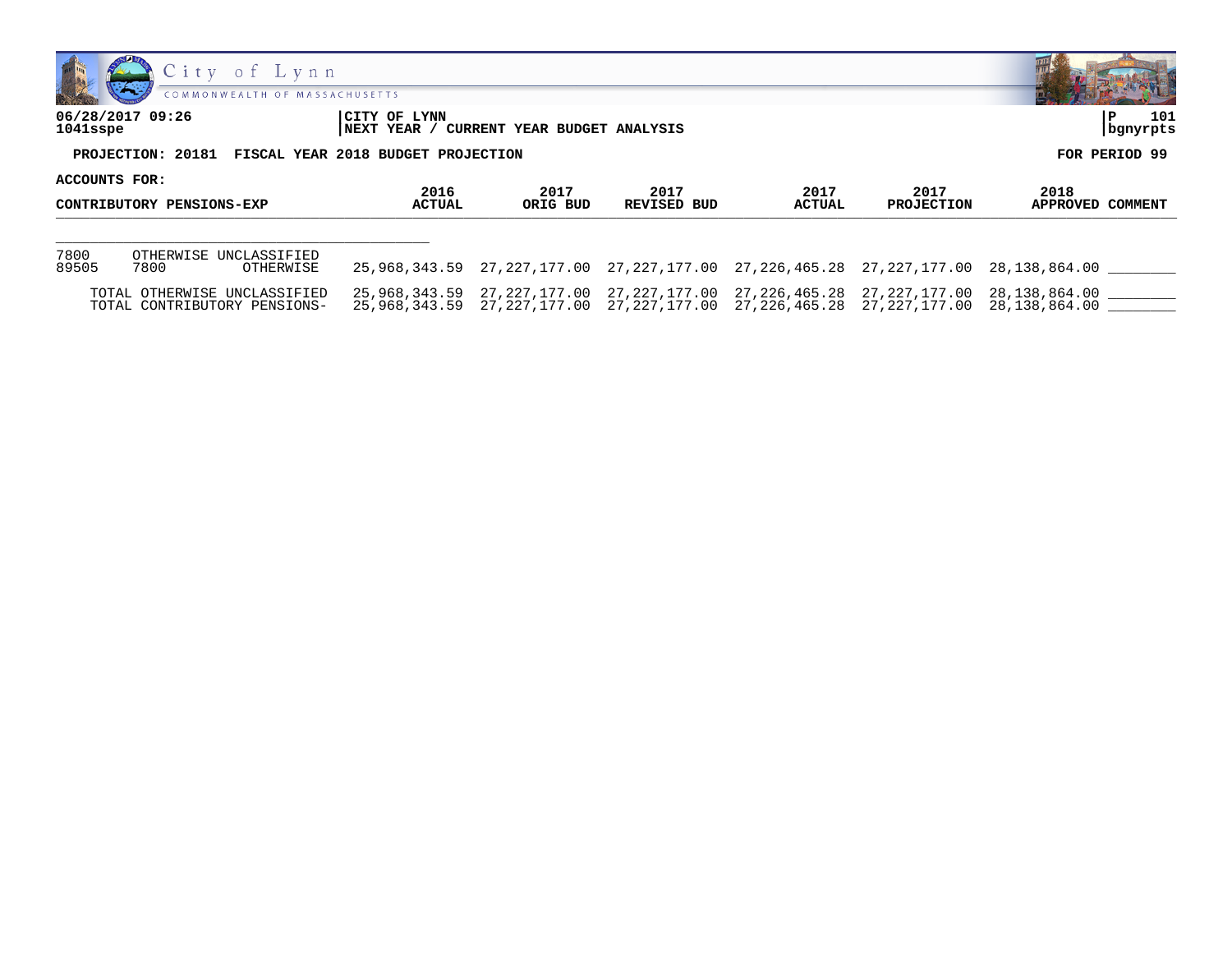

| 06/28/2017 09:26 | CITY OF LYNN                                         |          | 102 |
|------------------|------------------------------------------------------|----------|-----|
| 1041sspe         | / CURRENT YEAR BUDGET ANALYSIS<br><b>NEXT YEAR</b> / | bgnyrpts |     |
|                  |                                                      |          |     |

| ACCOUNTS FOR:         |                                                |                |                  |                     |                |                           |                                                                                                  |
|-----------------------|------------------------------------------------|----------------|------------------|---------------------|----------------|---------------------------|--------------------------------------------------------------------------------------------------|
| <b>INTEREST - EXP</b> |                                                | 2016<br>ACTUAL | 2017<br>ORIG BUD | 2017<br>REVISED BUD | 2017<br>ACTUAL | 2017<br><b>PROJECTION</b> | 2018<br>APPROVED COMMENT                                                                         |
|                       |                                                |                |                  |                     |                |                           |                                                                                                  |
| 9911<br>91505         | INSIDE DEBT LIMIT<br>9911<br>INTEREST -        | 2,801,737.76   | 2,673,726.00     | 2,673,726.00        | 2,008,828.26   | 2,673,726.00              | 2,311,378.00                                                                                     |
|                       | TOTAL INSIDE DEBT LIMIT                        | 2,801,737.76   | 2,673,726.00     | 2,673,726.00        |                | 2,008,828.26 2,673,726.00 | 2,311,378.00                                                                                     |
| 9913<br>91505         | REVENUE NOTES<br>9913<br>INTEREST -            | .00            | 100,000.00       | .00                 | $.00 \,$       | 100,000.00                | 100,000.00                                                                                       |
|                       | TOTAL REVENUE NOTES                            | .00            | 100,000.00       | .00                 | .00            | 100,000.00                | 100,000.00                                                                                       |
| 9940<br>91505         | INTEREST EXPENSE<br>9940<br>INT EXP            | .00            | 5,000.00         | 5,000.00            | $.00 \,$       | 5,000.00                  | 5,000.00                                                                                         |
|                       | TOTAL INTEREST EXPENSE<br>TOTAL INTEREST - EXP | .00            | 5,000.00         | 5,000.00            | .00            | 5,000.00                  | $2,801,737.76$ $2,778,726.00$ $2,678,726.00$ $2,008,828.26$ $2,778,726.00$ $2,416,378.00$ $\_\_$ |

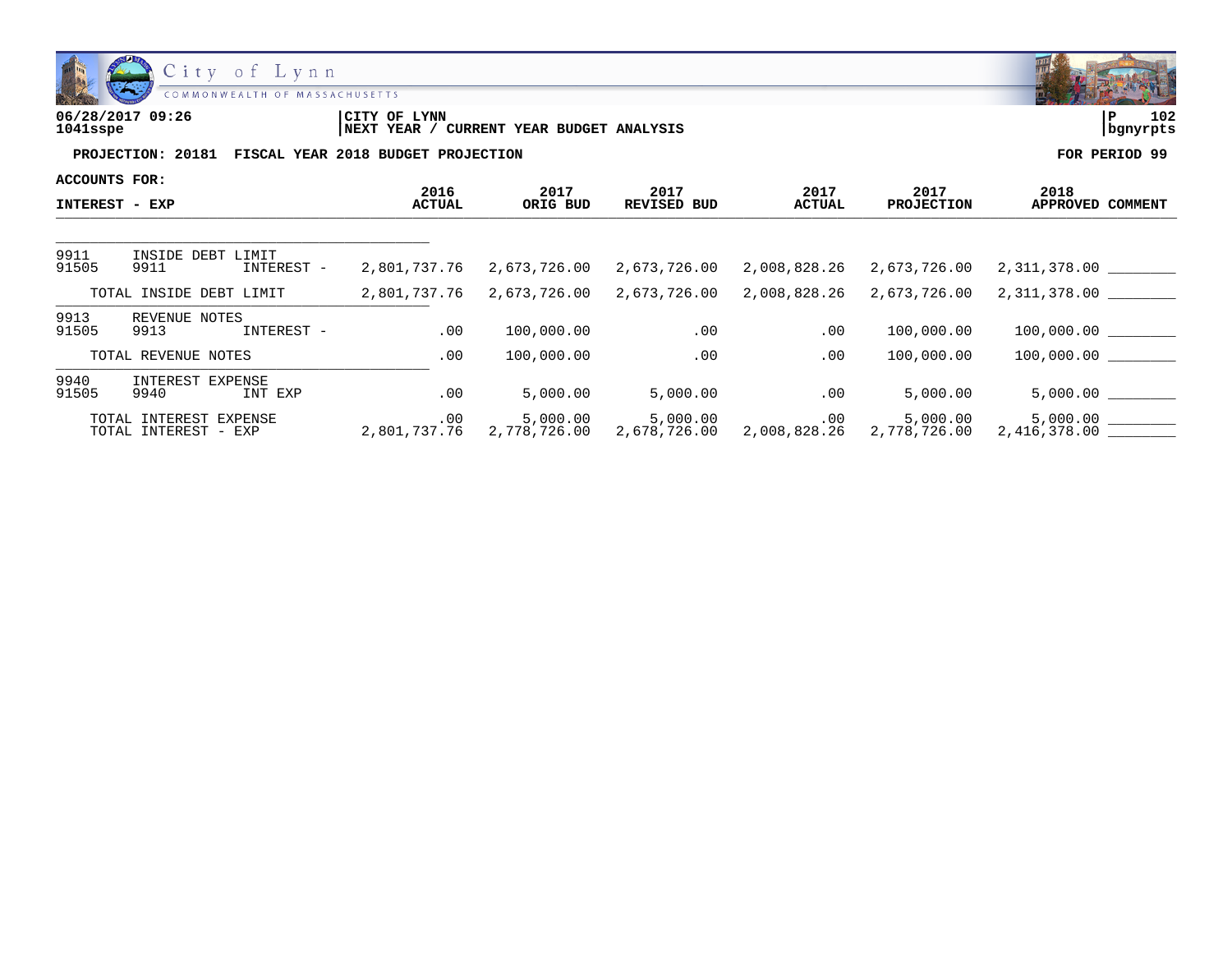



| 06/28/2017 09:26 | CITY OF LYNN                                         | CURRENT YEAR BUDGET ANALYSIS | 103           |
|------------------|------------------------------------------------------|------------------------------|---------------|
| 1041sspe         | <b>INEXT YEAR</b>                                    |                              | bgnyrpts      |
|                  | PROJECTION: 20181 FISCAL YEAR 2018 BUDGET PROJECTION |                              | FOR PERIOD 99 |

| <b>ACCOUNTS FOR:</b> |                                              |                       | 2017                                            | 2017        | 2017          | 2017                                                                                          |                              |
|----------------------|----------------------------------------------|-----------------------|-------------------------------------------------|-------------|---------------|-----------------------------------------------------------------------------------------------|------------------------------|
| <b>LOANS - EXP</b>   |                                              | 2016<br><b>ACTUAL</b> | ORIG BUD                                        | REVISED BUD | <b>ACTUAL</b> | <b>PROJECTION</b>                                                                             | 2018<br>APPROVED COMMENT     |
|                      |                                              |                       |                                                 |             |               |                                                                                               |                              |
| 9911<br>91605        | INSIDE DEBT LIMIT<br>9911<br>SERIAL LOA      |                       |                                                 |             |               | $10,025,000.00$ $10,140,000.00$ $10,140,000.00$ $9,795,000.00$ $10,140,000.00$ $6,150,000.00$ |                              |
|                      | TOTAL INSIDE DEBT LIMIT<br>TOTAL LOANS - EXP |                       | $10,025,000.00$ $10,140,000.00$ $10,140,000.00$ |             |               | 9,795,000.00 10,140,000.00                                                                    | 6,150,000.00<br>6,150,000.00 |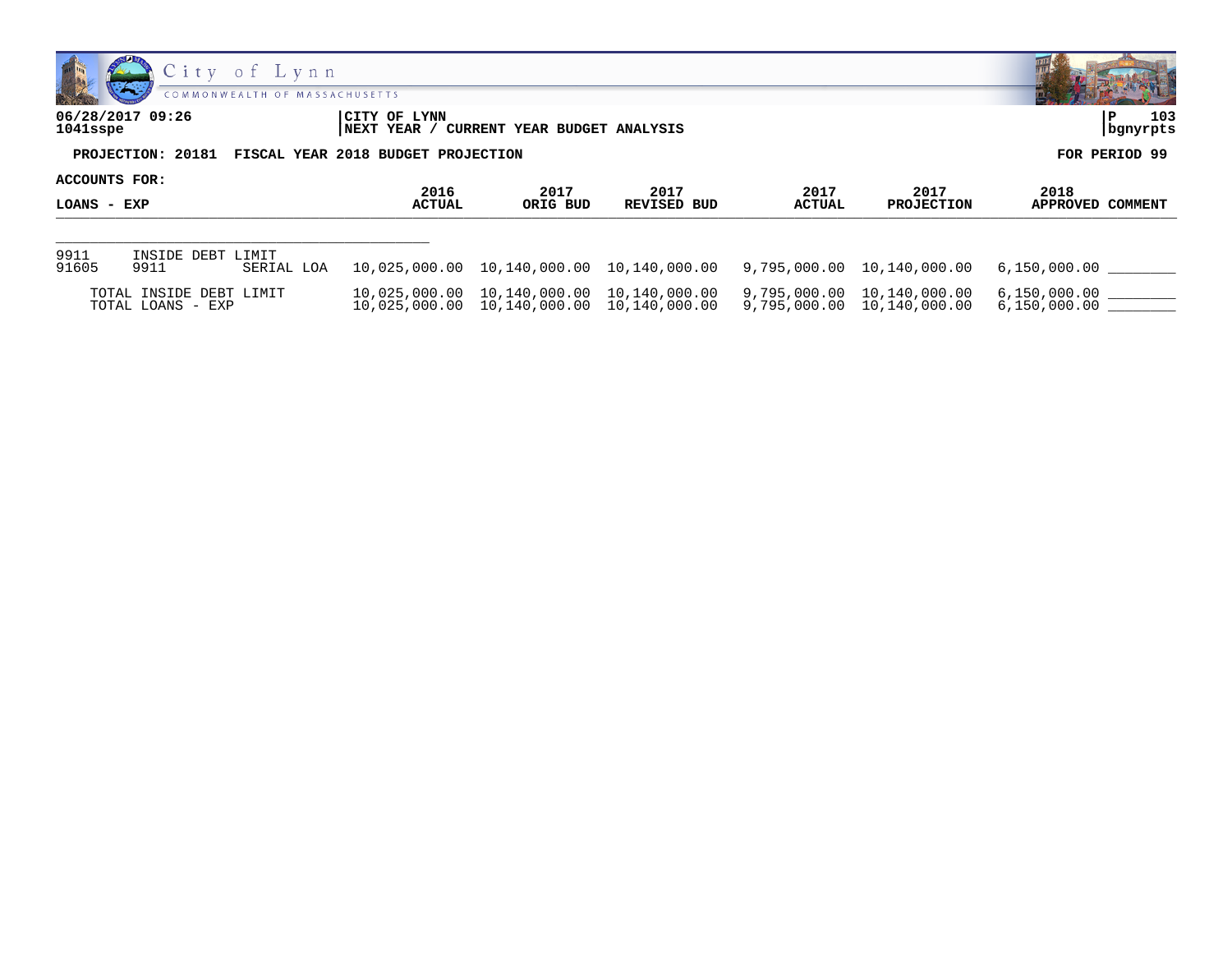

| 06/28/2017 09:26 | CITY OF LYNN                                         |          | 104 |
|------------------|------------------------------------------------------|----------|-----|
| 1041sspe         | / CURRENT YEAR BUDGET ANALYSIS<br><b>NEXT YEAR</b> / | bgnyrpts |     |
|                  |                                                      |          |     |

| ACCOUNTS FOR:          |                                                        |                             |                          |                            |                          |                           |                             |
|------------------------|--------------------------------------------------------|-----------------------------|--------------------------|----------------------------|--------------------------|---------------------------|-----------------------------|
| <b>INSURANCE - EXP</b> |                                                        | 2016<br><b>ACTUAL</b>       | 2017<br>ORIG BUD         | 2017<br><b>REVISED BUD</b> | 2017<br><b>ACTUAL</b>    | 2017<br><b>PROJECTION</b> | 2018<br>APPROVED<br>COMMENT |
|                        |                                                        |                             |                          |                            |                          |                           |                             |
| 7400<br>98005          | INSURANCE PREMIUMS<br>7400<br>INSURANCE                | 1,114,642.96                | 1,320,000.00             | 1,070,000.00               | 1,020,711.08             | 1,320,000.00              | 1,398,410.00                |
|                        | TOTAL INSURANCE PREMIUMS                               | 1,114,642.96                | 1,320,000.00             | 1,070,000.00               | 1,020,711.08             | 1,320,000.00              | 1,398,410.00                |
| 7409<br>98005          | INSURANCE PREM.<br>BOND<br>7409<br><b>BOND INSUR</b>   | 1,590.00                    | 1,590.00                 | 1,590.00                   | 1,590.00                 | 1,590.00                  | 1,590.00                    |
|                        | INSURANCE PREM.<br>TOTAL BOND<br>TOTAL INSURANCE - EXP | 1,590.00<br>1, 116, 232, 96 | 1,590.00<br>1,321,590.00 | 1,590.00<br>1,071,590.00   | 1,590.00<br>1,022,301.08 | 1,590.00<br>1,321,590.00  | 1,590.00<br>1,400,000.00    |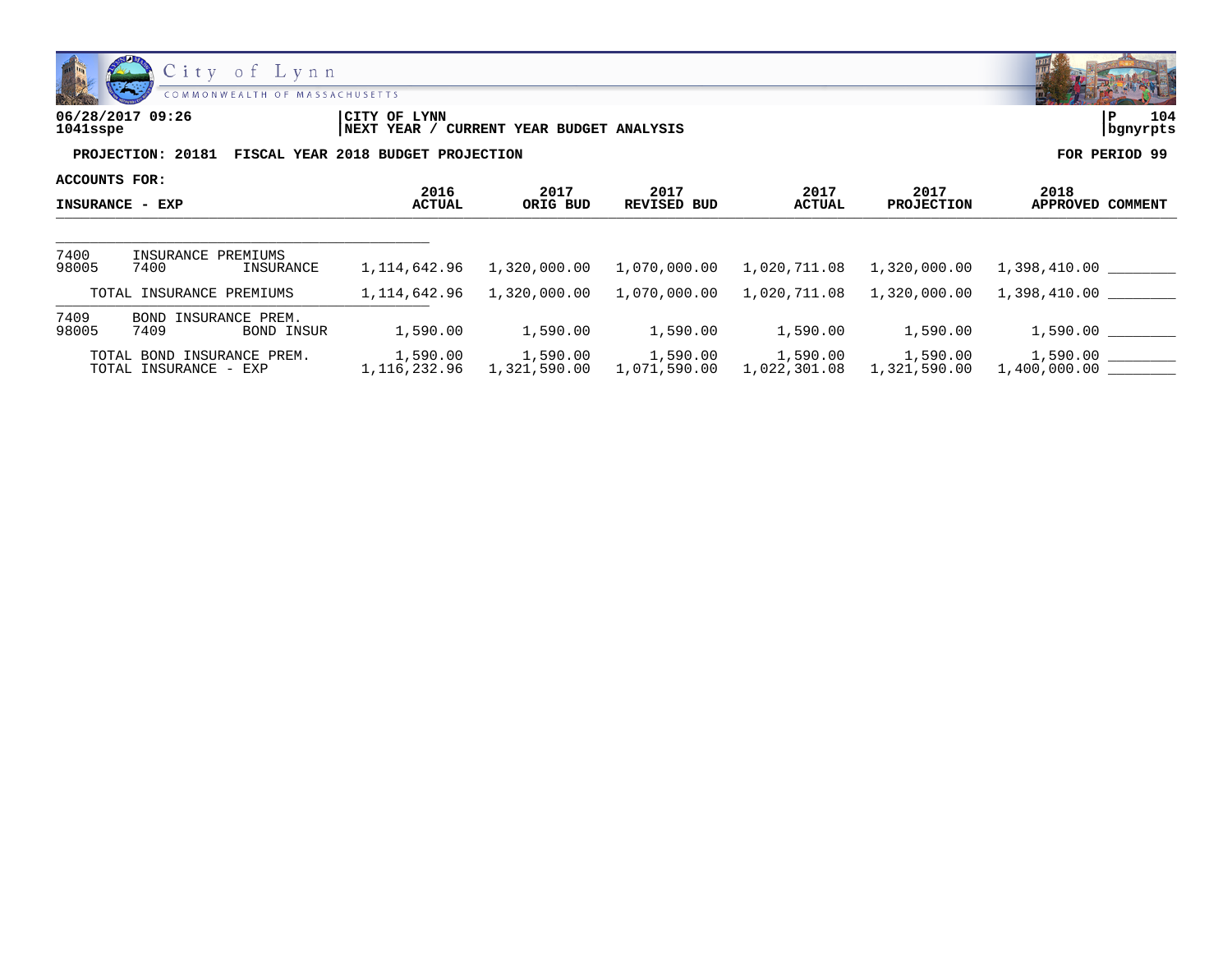



| 06/28/2017 09:26<br>$1041$ sspe |                                    | CITY OF LYNN<br>CURRENT YEAR BUDGET ANALYSIS<br><b>INEXT YEAR</b> |               |  |
|---------------------------------|------------------------------------|-------------------------------------------------------------------|---------------|--|
| PROJECTION: 20181               | FISCAL YEAR 2018 BUDGET PROJECTION |                                                                   | FOR PERIOD 99 |  |

| FOR PERIOD 99 |  |
|---------------|--|

| ACCOUNTS FOR:          |                                                          |                       |                                              |                     |                                                            |                             |                          |
|------------------------|----------------------------------------------------------|-----------------------|----------------------------------------------|---------------------|------------------------------------------------------------|-----------------------------|--------------------------|
| HEALTH INSURANCE - EXP |                                                          | 2016<br><b>ACTUAL</b> | 2017<br>ORIG BUD                             | 2017<br>REVISED BUD | 2017<br>ACTUAL                                             | 2017<br><b>PROJECTION</b>   | 2018<br>APPROVED COMMENT |
|                        |                                                          |                       |                                              |                     |                                                            |                             |                          |
| 7406<br>98015          | LIFE INSURANCE<br>7406<br>INSUR<br>LIFE                  | 269,990.98            | 370,000.00                                   | 277.132.00          | 276,482.00                                                 | 370,000.00                  | 280,000.00               |
|                        | TOTAL LIFE INSURANCE                                     | 269,990.98            | 370,000.00                                   | 277.132.00          | 276,482.00                                                 | 370,000.00                  | 280,000.00               |
| 9959<br>98015          | OTHER FINANCE USES<br>9959<br>FIN USES                   |                       | 34,300,000.00 37,300,000.00                  |                     | 39,197,909.00 39,197,909.00                                | 37,300,000.00 40,300,000.00 |                          |
|                        | TOTAL OTHER FINANCE USES<br>TOTAL HEALTH INSURANCE - EXP | 34,569,990.98         | 34,300,000.00 37,300,000.00<br>37,670,000.00 |                     | 39,197,909.00 39,197,909.00<br>39,475,041.00 39,474,391.00 | 37,300,000.00               | 40,300,000.00            |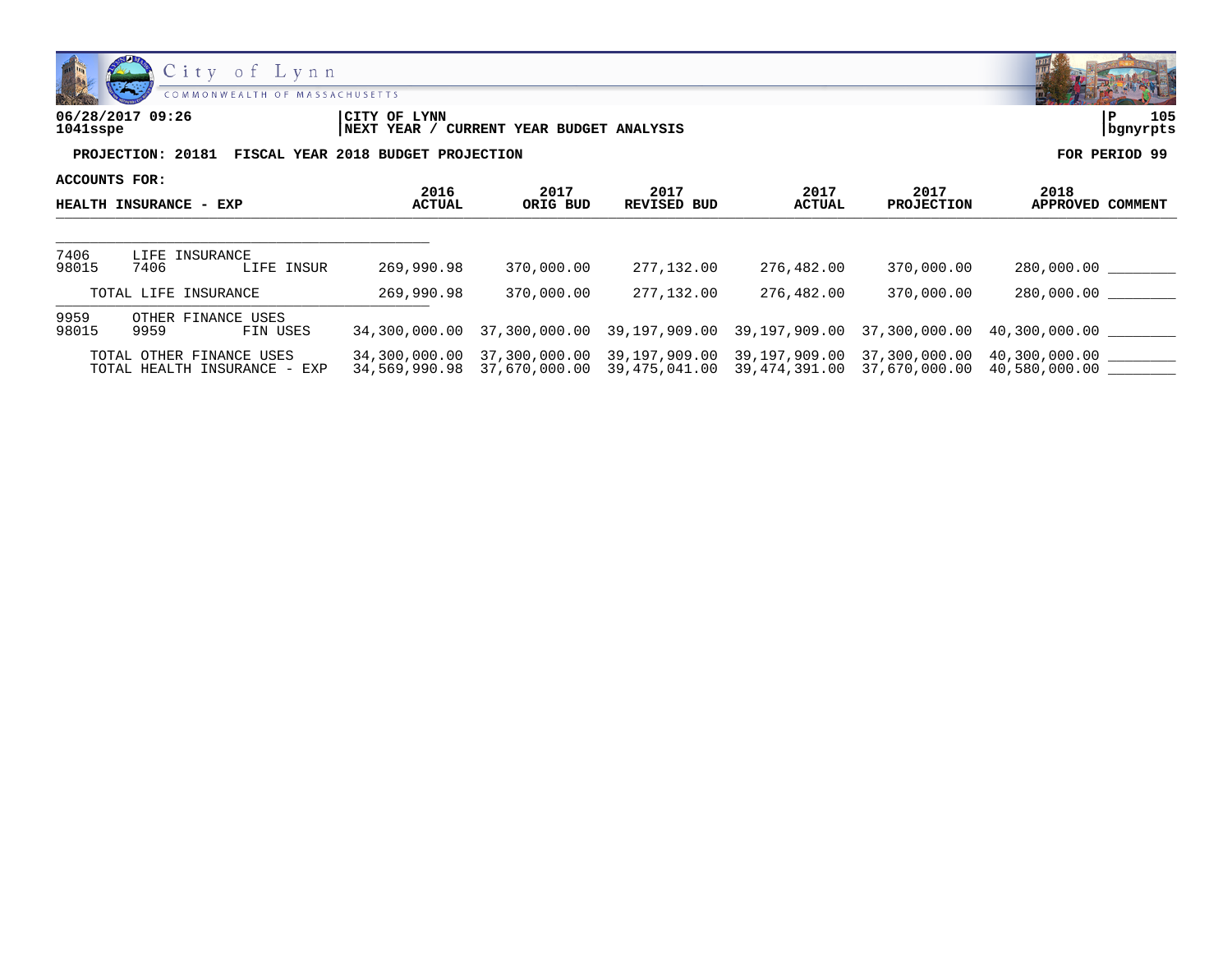

| 06/28/2017 09:26 | CITY OF LYNN                                      | 106<br>ם ו |
|------------------|---------------------------------------------------|------------|
| 1041sspe         | CURRENT YEAR BUDGET ANALYSIS<br><b>INEXT YEAR</b> | l banvrpts |

| <b>ACCOUNTS FOR:</b> |                                                     |                       |                  |                     |                       |                           |                          |  |
|----------------------|-----------------------------------------------------|-----------------------|------------------|---------------------|-----------------------|---------------------------|--------------------------|--|
|                      | UNPAID BILLS - EXP                                  | 2016<br><b>ACTUAL</b> | 2017<br>ORIG BUD | 2017<br>REVISED BUD | 2017<br><b>ACTUAL</b> | 2017<br><b>PROJECTION</b> | 2018<br>APPROVED COMMENT |  |
|                      |                                                     |                       |                  |                     |                       |                           |                          |  |
| 1111<br>98025        | BUY BACK SICK<br>1111<br>INCIDENTAL                 | .00                   | .00              | 950.00              | .00                   | .00                       | .00.                     |  |
|                      | TOTAL BUY BACK SICK                                 | .00                   | .00              | 950.00              | .00                   | .00                       | .00.                     |  |
| 1140<br>98025        | UNPAID BILLS TREASURERS<br>1140<br>UNPAID BIL       | 494.46                | .00              | .00                 | .00                   | .00                       | .00                      |  |
|                      | TOTAL UNPAID BILLS TREASURER                        | 494.46                | .00              | .00                 | .00                   | .00                       | .00                      |  |
| 1145<br>98025        | UNPAID BILLS COLLECTOR<br>1145<br>UNPD BILLS        | .00                   | .00              | 183.21              | 183.21                | .00                       | .00                      |  |
|                      | TOTAL UNPAID BILLS COLLECTOR                        | .00                   | .00              | 183.21              | 183.21                | .00                       | .00                      |  |
| 1160<br>98025        | CITY CLERK UNPAID BILLS PRIOR<br>1160<br>PR YR UNPD | 1,600.25              | .00              | 10,280.04           | 10,280.04             | .00.                      | .00                      |  |
|                      | TOTAL CITY CLERK UNPAID BILL                        | 1,600.25              | .00              | 10,280.04           | 10,280.04             | .00                       | . 00                     |  |
| 1172<br>98025        | DATA PROCESSING UNPD BILL<br>1172<br>UNPAID BIL     | .00                   | .00              | 6,258.60            | 6,258.60              | .00                       | .00                      |  |
|                      | TOTAL DATA PROCESSING UNPD B                        | .00                   | .00              | 6,258.60            | 6,258.60              | .00                       | .00                      |  |
| 1191<br>98025        | UNPAID BILLS LAW DEPT.<br>1191<br>UNPAID BIL        | .00                   | .00              | 212.77              | 212.77                | .00                       | . 00                     |  |
|                      | TOTAL UNPAID BILLS LAW DEPT.                        | .00                   | .00              | 212.77              | 212.77                | .00                       | .00                      |  |
| 1193<br>98025        | ISD UNPD BILLS PY<br>1193<br>BLDG. UNPD             | 45,135.00             | .00              | 8,100.63            | 8,100.24              | .00                       | .00.                     |  |
|                      | TOTAL ISD UNPD BILLS PY                             | 45,135.00             | .00              | 8,100.63            | 8,100.24              | .00                       | . 00                     |  |
| 2210<br>98025        | UNPAID BILLS POLICE DEPT.<br>2210<br>UNPAID BIL     | 33,860.27             | .00              | 24,322.62           | 24, 224.89            | .00                       | .00.                     |  |
|                      | TOTAL UNPAID BILLS POLICE DE                        | 33,860.27             | .00              | 24,322.62           | 24, 224.89            | .00                       | .00                      |  |
| 2240<br>98025        | UNPAID BILLS FIRE DEPT.<br>2240<br>UNPAID BIL       | 5,170.08              | .00              | 2,673.46            | 2,673.46              | .00                       | .00.                     |  |

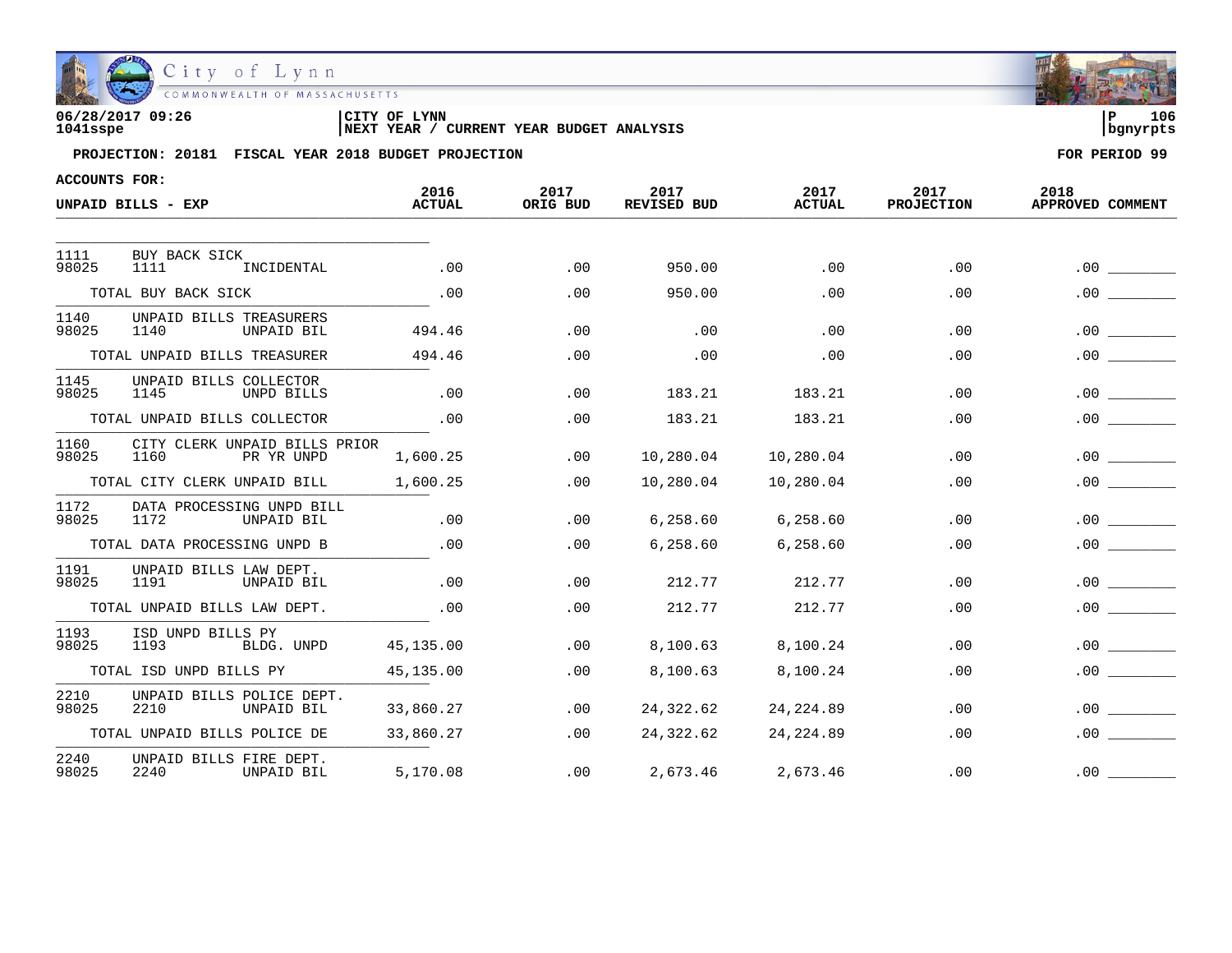

| 06/28/2017 09:26 | CITY OF<br>LYNN                                       | 107      |
|------------------|-------------------------------------------------------|----------|
| 1041sspe         | 'YEAR BUDGET ANALYSIS<br><b>INEXT YEAR</b><br>CURRENT | bqnyrpts |

| <b>ACCOUNTS FOR:</b>       |                                                         |                        |                  |                            |                       |                           |                          |
|----------------------------|---------------------------------------------------------|------------------------|------------------|----------------------------|-----------------------|---------------------------|--------------------------|
|                            | UNPAID BILLS - EXP                                      | 2016<br><b>ACTUAL</b>  | 2017<br>ORIG BUD | 2017<br><b>REVISED BUD</b> | 2017<br><b>ACTUAL</b> | 2017<br><b>PROJECTION</b> | 2018<br>APPROVED COMMENT |
|                            | TOTAL UNPAID BILLS FIRE DEPT                            | 5,170.08               | .00              | 2,673.46                   | 2,673.46              | .00                       | .00.                     |
| 2252<br>98025              | STREET LIGHTING<br>2252<br>STREET LIG                   | 6,245.13               | .00              | .00                        | .00                   | .00                       | .00                      |
|                            | TOTAL STREET LIGHTING                                   | 6,245.13               | .00              | .00                        | .00                   | .00                       | .00                      |
| 4392<br>98025              | UNPAID BILLS PARKING<br>4392<br>UNPAID BIL              | .00                    | .00              | 1,593.07                   | 1,483.07              | .00                       | .00                      |
| TOTAL UNPAID BILLS PARKING |                                                         | .00                    | .00              | 1,593.07                   | 1,483.07              | .00                       | .00                      |
| 4400<br>98025              | DPW ADMIN. P.Y. BILLS<br>DPW/ADMIN.<br>4400             | 8,670.69               | .00              | 986.92                     | 986.92                | .00                       | .00                      |
|                            | TOTAL DPW ADMIN. P.Y. BILLS                             | 8,670.69               | .00              | 986.92                     | 986.92                | .00                       | .00                      |
| 4406<br>98025              | UNPAID BILLS DPW/HIGHWAY<br>4406<br>UNPAID BIL          | 126.50                 | .00              | .00                        | .00                   | .00                       | .00                      |
|                            | TOTAL UNPAID BILLS DPW/HIGHW                            | 126.50                 | .00              | .00                        | .00                   | .00                       | .00                      |
| 4412<br>98025              | DPW PARK & REC PY BILLS<br>4412<br>UNPD BILL            | 7,414.68               | .00              | 904.09                     | 904.39                | .30                       | .00                      |
|                            | TOTAL DPW PARK & REC PY BILL                            | 7,414.68               | .00              | 904.09                     | 904.39                | .30                       | .00                      |
| 4424<br>98025              | DPW CEMETERY/UNPD BILL PY<br>4424<br>DPW CEMETE         | 1,015.80               | .00              | .00                        | .00                   | .00                       | .00.                     |
|                            | TOTAL DPW CEMETERY/UNPD BILL                            | 1,015.80               | .00              | .00                        | .00                   | .00                       | .00                      |
| 6582<br>98025              | VETERANS OFFICE PRIOR YR BILLS<br>6582<br>VETS P/Y      | 4,388.58               | .00              | 411.35                     | 394.86                | .00                       | .00                      |
|                            | TOTAL VETERANS OFFICE PRIOR<br>TOTAL UNPAID BILLS - EXP | 4,388.58<br>114,121.44 | .00<br>.00       | 411.35<br>56,876.76        | 394.86<br>55,702.45   | .00<br>.30                | .00<br>.00               |

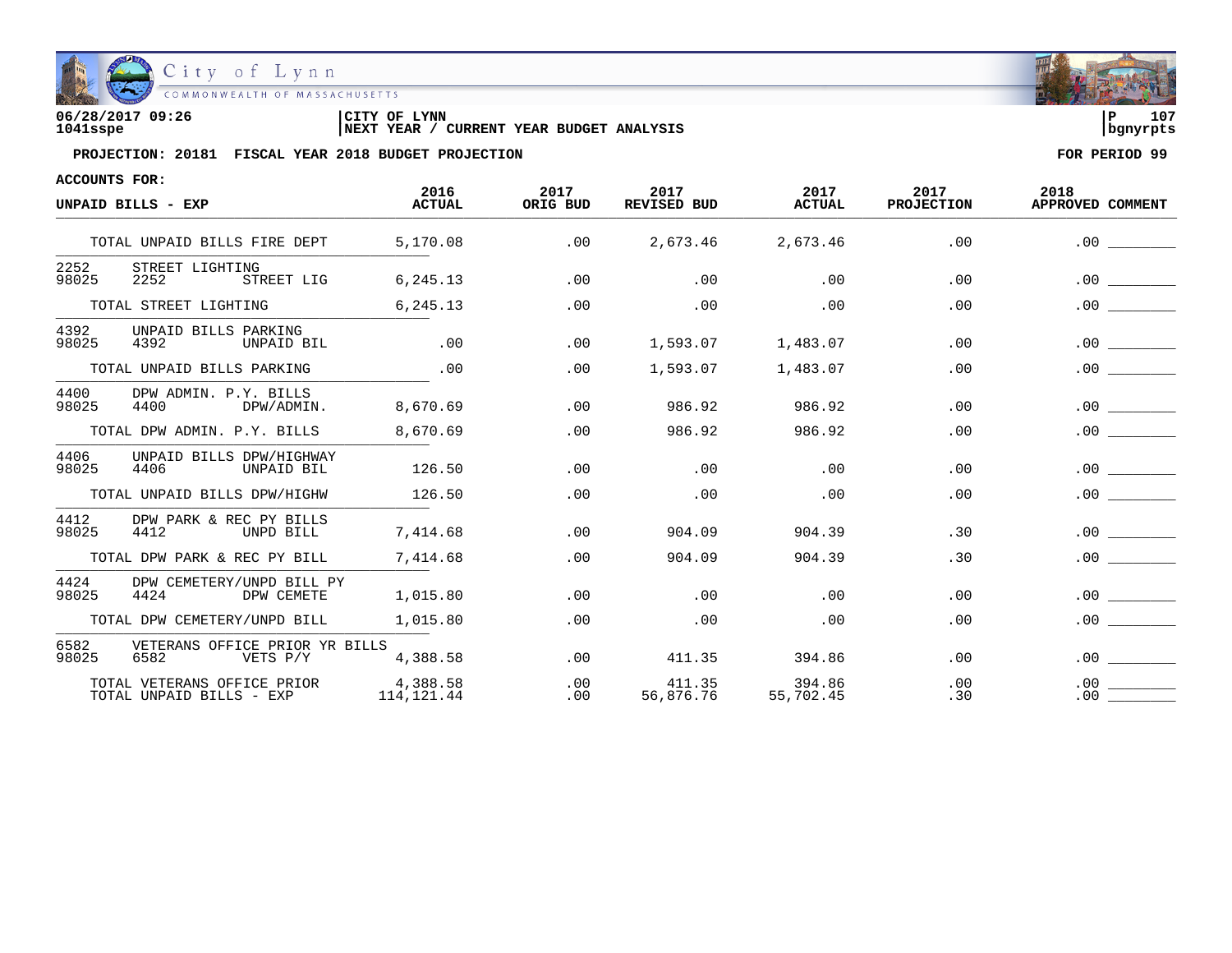

| 06/28/2017 09:26 | LYNN<br>CITY OF                                     | Ð        | 108 |
|------------------|-----------------------------------------------------|----------|-----|
| 1041sspe         | YEAR BUDGET ANALYSIS<br>CURRENT<br><b>NEXT YEAR</b> | banvrpts |     |

| ACCOUNTS FOR: |                                                    | 2016       | 2017                | 2017                 | 2017          | 2017                | 2018                     |
|---------------|----------------------------------------------------|------------|---------------------|----------------------|---------------|---------------------|--------------------------|
|               | <b>RESERVE FUND</b>                                |            | ORIG BUD            | REVISED BUD          | <b>ACTUAL</b> | <b>PROJECTION</b>   | APPROVED COMMENT         |
|               |                                                    |            |                     |                      |               |                     |                          |
| 7800<br>98035 | OTHERWISE UNCLASSIFIED<br>7800<br>OTHERWISE        | .00        | 1,000,000.00        | 22,794.67            | .00           | 1,000,000.00        | 1,000,000.00             |
|               | TOTAL OTHERWISE UNCLASSIFIED                       | .00        | 1,000,000.00        | 22,794.67            | .00           | 1,000,000.00        | 1,000,000.00             |
| 7825<br>98035 | FUNDS RESERVED FOR RAISES<br>7825<br>FUNDS RESE    | .00        | .00                 | 331.00               | .00           | .00                 | .00                      |
|               | TOTAL FUNDS RESERVED FOR RAI<br>TOTAL RESERVE FUND | .00<br>.00 | .00<br>1,000,000.00 | 331.00<br>23, 125.67 | .00<br>.00    | .00<br>1,000,000.00 | $.00 \,$<br>1,000,000.00 |

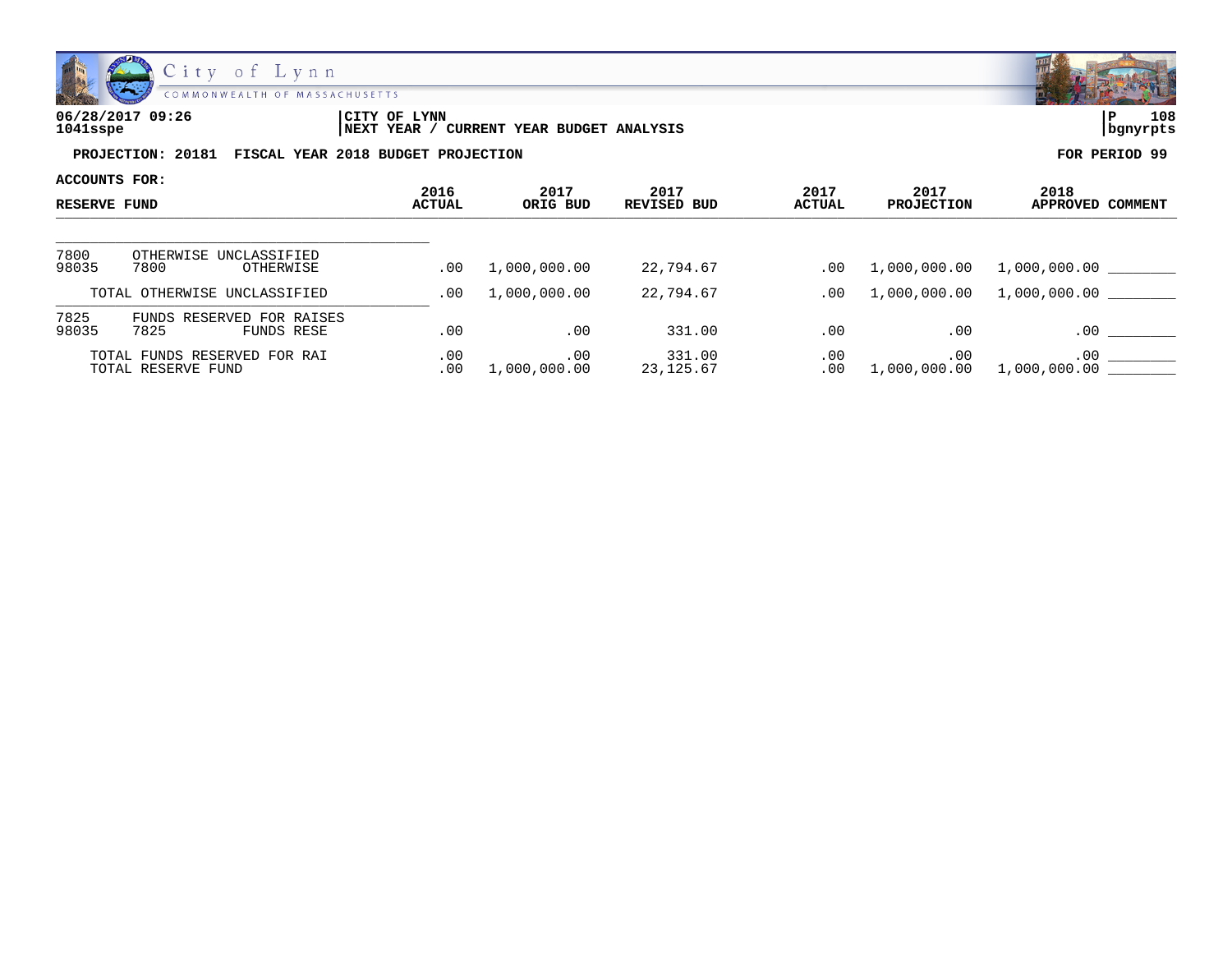

| <b>CONTRACTOR</b> CONTRACTOR                         |                                                                | <b><i>Contract Contract Contract Contract Contract Contract Contract Contract Contract Contract Contract Contract Contract Contract Contract Contract Contract Contract Contract Contract Contract Contract Contract Contract Cont</i></b> |
|------------------------------------------------------|----------------------------------------------------------------|--------------------------------------------------------------------------------------------------------------------------------------------------------------------------------------------------------------------------------------------|
| 06/28/2017 09:26<br>1041sspe                         | CITY OF LYNN<br>/ CURRENT YEAR BUDGET ANALYSIS<br> NEXT YEAR / | 109<br>  bgnyrpts                                                                                                                                                                                                                          |
| PROJECTION: 20181 FISCAL YEAR 2018 BUDGET PROJECTION |                                                                | FOR PERIOD 99                                                                                                                                                                                                                              |

| ACCOUNTS FOR:           |                            |                              | 2016                         | 2017                         | 2017                         | 2017                         | 2017                         | 2018                         |
|-------------------------|----------------------------|------------------------------|------------------------------|------------------------------|------------------------------|------------------------------|------------------------------|------------------------------|
| FICA CITY APPROP. - EXP |                            | ACTUAL                       | ORIG BUD<br>REVISED BUD      |                              | <b>ACTUAL</b>                | <b>PROJECTION</b>            | APPROVED COMMENT             |                              |
|                         |                            |                              |                              |                              |                              |                              |                              |                              |
| 7400<br>98045           | INSURANCE PREMIUMS<br>7400 | INSURANCE                    | 2,301,701.42                 | 2,010,000.00                 | 2,010,000.00                 | 2,433,820.61                 | 2,010,000.00                 | 2,060,250.00                 |
|                         | TOTAL INSURANCE PREMIUMS   | TOTAL FICA CITY APPROP. - EX | 2,301,701.42<br>2,301,701.42 | 2,010,000.00<br>2,010,000.00 | 2,010,000.00<br>2,010,000.00 | 2,433,820.61<br>2,433,820.61 | 2,010,000.00<br>2,010,000.00 | 2,060,250.00<br>2,060,250.00 |

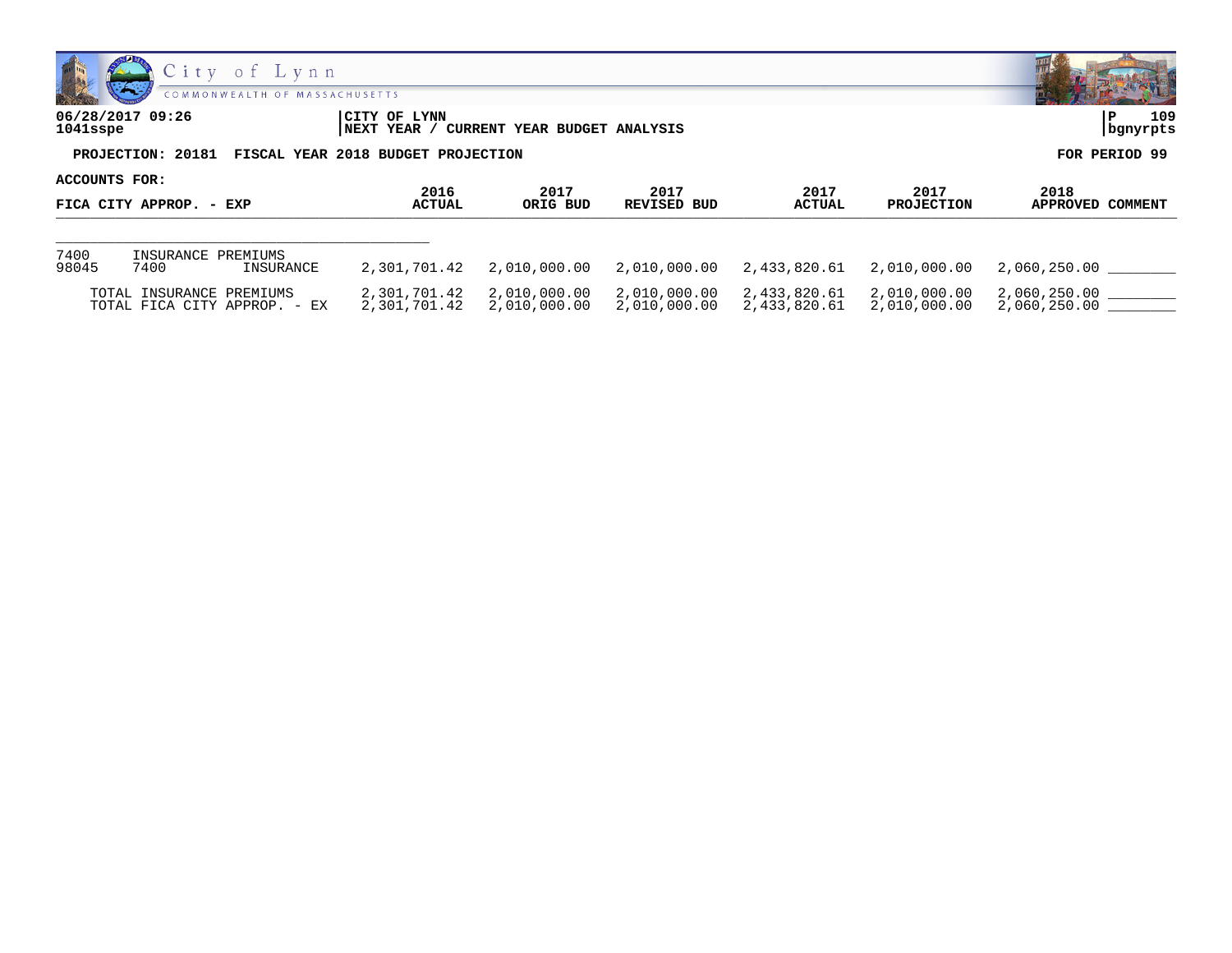

**06/28/2017 09:26 |CITY OF LYNN |P 110**

**1041sspe |NEXT YEAR / CURRENT YEAR BUDGET ANALYSIS |bgnyrpts**

**PROJECTION: 20181 FISCAL YEAR 2018 BUDGET PROJECTION FOR PERIOD 99**

| ACCOUNTS FOR:            |                          |                              |                                         |                      |                       |                           |                             |            |
|--------------------------|--------------------------|------------------------------|-----------------------------------------|----------------------|-----------------------|---------------------------|-----------------------------|------------|
| PENS. NON CONTRIB.-PYRLL |                          | 2016<br><b>ACTUAL</b>        | 2017<br>2017<br>ORIG BUD<br>REVISED BUD |                      | 2017<br><b>ACTUAL</b> | 2017<br><b>PROJECTION</b> | 2018<br>APPROVED<br>COMMENT |            |
|                          |                          |                              |                                         |                      |                       |                           |                             |            |
| 1000<br>99204            | PAYROLL SALARIES<br>1000 | PAYROLL SA                   | 8,952.24                                | 9,234.00             | 9,234.00              | 1,492.04                  | 9,234.00                    | .00        |
|                          | TOTAL PAYROLL SALARIES   | TOTAL PENS. NON CONTRIB.-PYR | 8,952.24<br>8,952.24                    | 9,234.00<br>9,234.00 | 9,234.00<br>9,234.00  | 1,492.04<br>1,492.04      | 9,234.00<br>9,234.00        | .00<br>.00 |

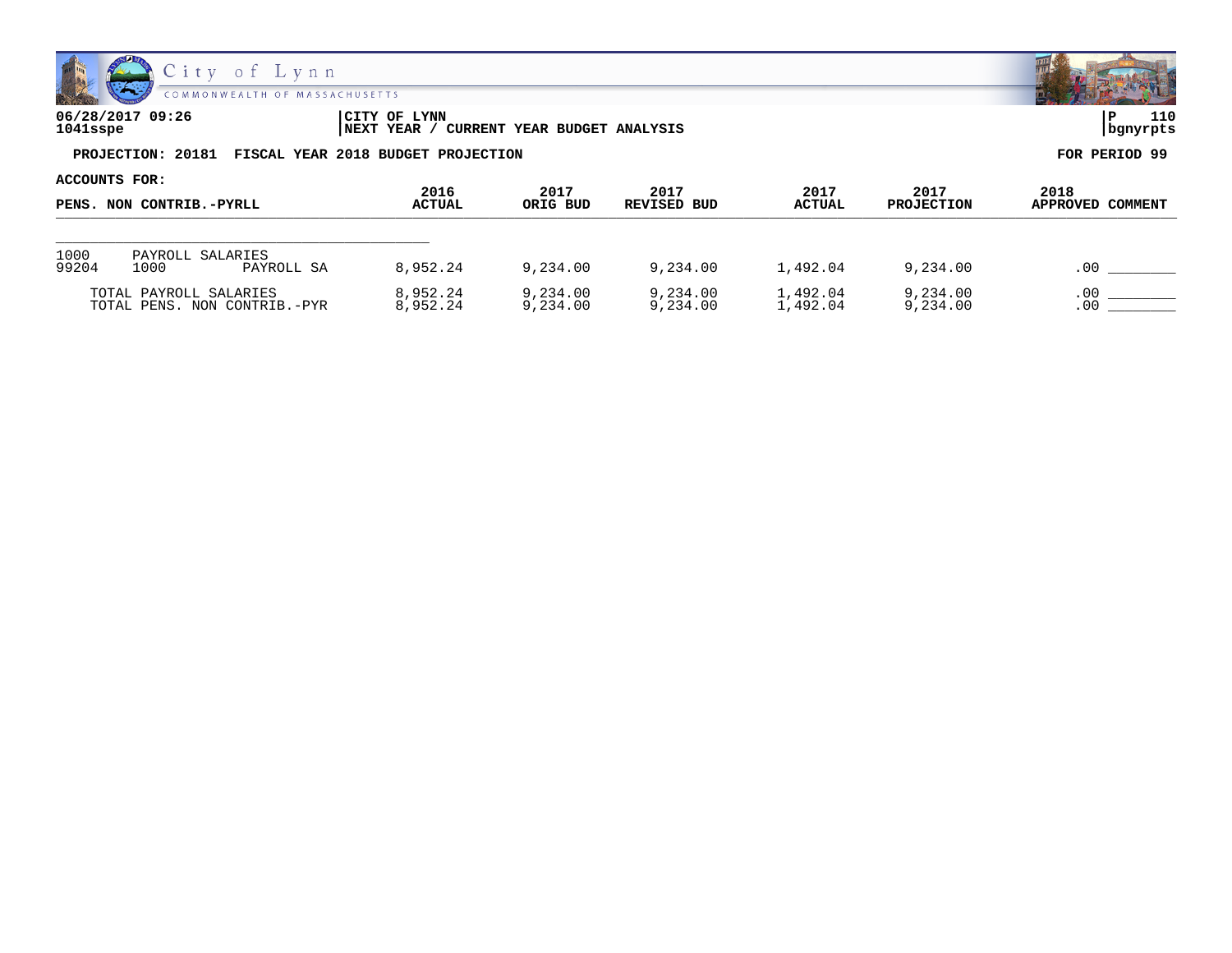

| 06/28/2017 09:26<br>1041sspe                         | ICITY OF LYNN<br>' CURRENT YEAR BUDGET ANALYSIS<br>NEXT YEAR / | 111<br>  bgnyrpts |
|------------------------------------------------------|----------------------------------------------------------------|-------------------|
| PROJECTION: 20181 FISCAL YEAR 2018 BUDGET PROJECTION |                                                                | FOR PERIOD 99     |

| ACCOUNTS FOR:            |                                         |               |          |             |               |                   |                  |
|--------------------------|-----------------------------------------|---------------|----------|-------------|---------------|-------------------|------------------|
| PENS. NON CONTRIB. - EXP |                                         | 2016          | 2017     | 2017        | 2017          | 2017              | 2018             |
|                          |                                         | <b>ACTUAL</b> | ORIG BUD | REVISED BUD | <b>ACTUAL</b> | <b>PROJECTION</b> | APPROVED COMMENT |
| 6900<br>99205            | INTERGOVERNMENTAL<br>6900<br>OTHER INTE | 113.17        | 100.00   | 100.00      | .00           | 100.00            | $.0^{\circ}$     |
|                          | TOTAL INTERGOVERNMENTAL                 | 113.17        | 100.00   | 100.00      | .00           | 100.00            | $.00 \times$     |
|                          | TOTAL PENS. NON CONTRIB. - E            | 113.17        | 100.00   | 100.00      | .00           | 100.00            | .00              |

嘂